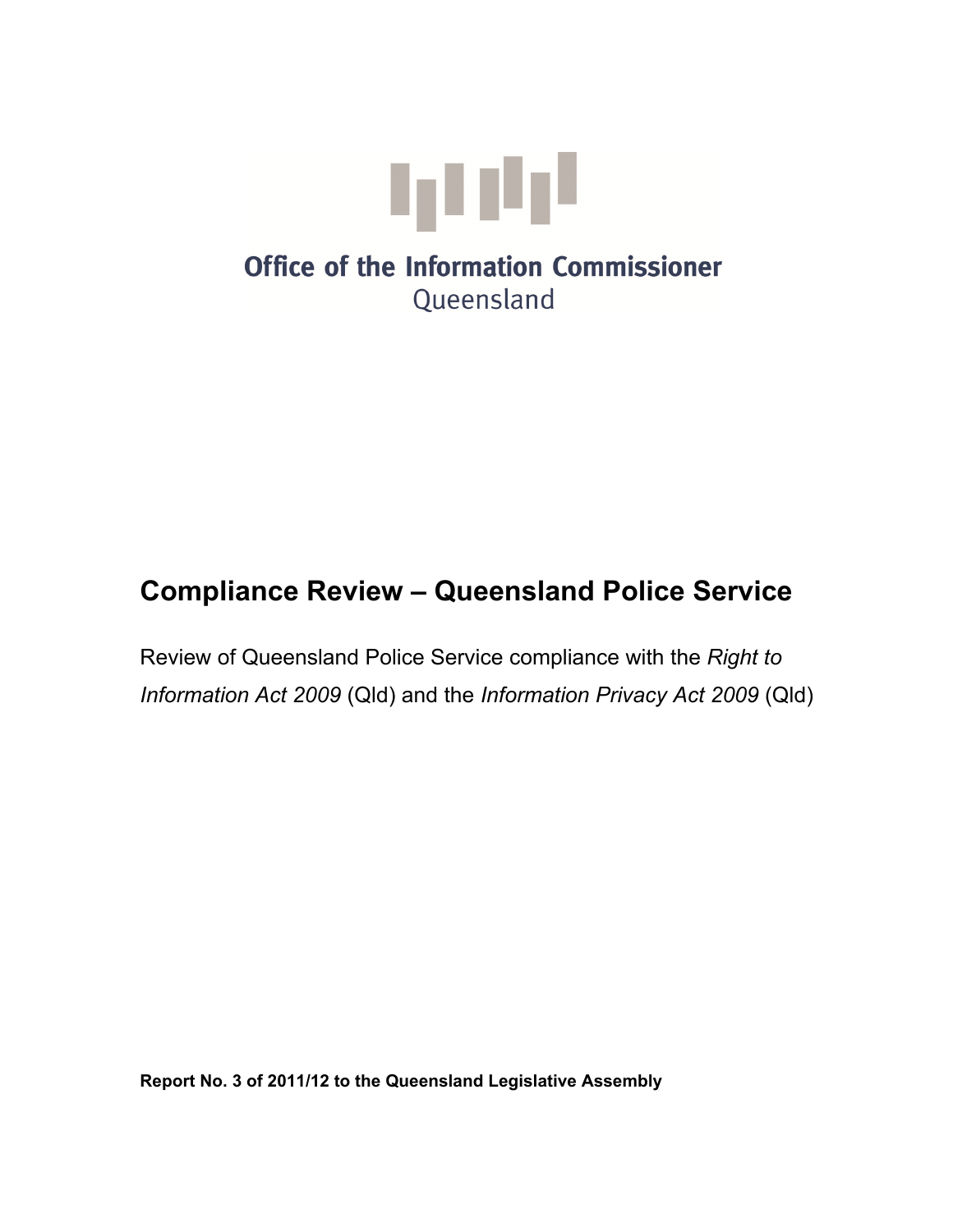OIC thanks the agency for its cooperation throughout the review process. In undertaking this review, OIC recognises the commitment of the Right to Information and Privacy Unit staff.



This report to the Queensland Legislative Assembly by the Office of the Information Commissioner is licensed under a Creative Commons - Attribution Non Commercial No Derivatives 3.0 Unported License. People reading or using this report may do so in accordance with the following conditions: Attribution (BY), requiring attribution to the original author; Non-Commercial (NC), requiring the work is not used for commercial purposes; and No Derivative Works (ND), allowing only the original work, without derivatives.

© The State of Queensland (Office of the Information Commissioner) 2011

Copies of this report are available on our website at www.oic.qld.gov.au and further copies are available on request to:

Office of the Information Commissioner Level 8, 160 Mary Street, Brisbane, Qld 4000 PO Box 10143, Adelaide Street, Brisbane, Qld 4000

Phone 07 3234 7373 Fax 07 3405 1122 Email administration@oic.qld.gov.au Web www.oic.gld.gov.au

ISBN: 978-0-646-56570-5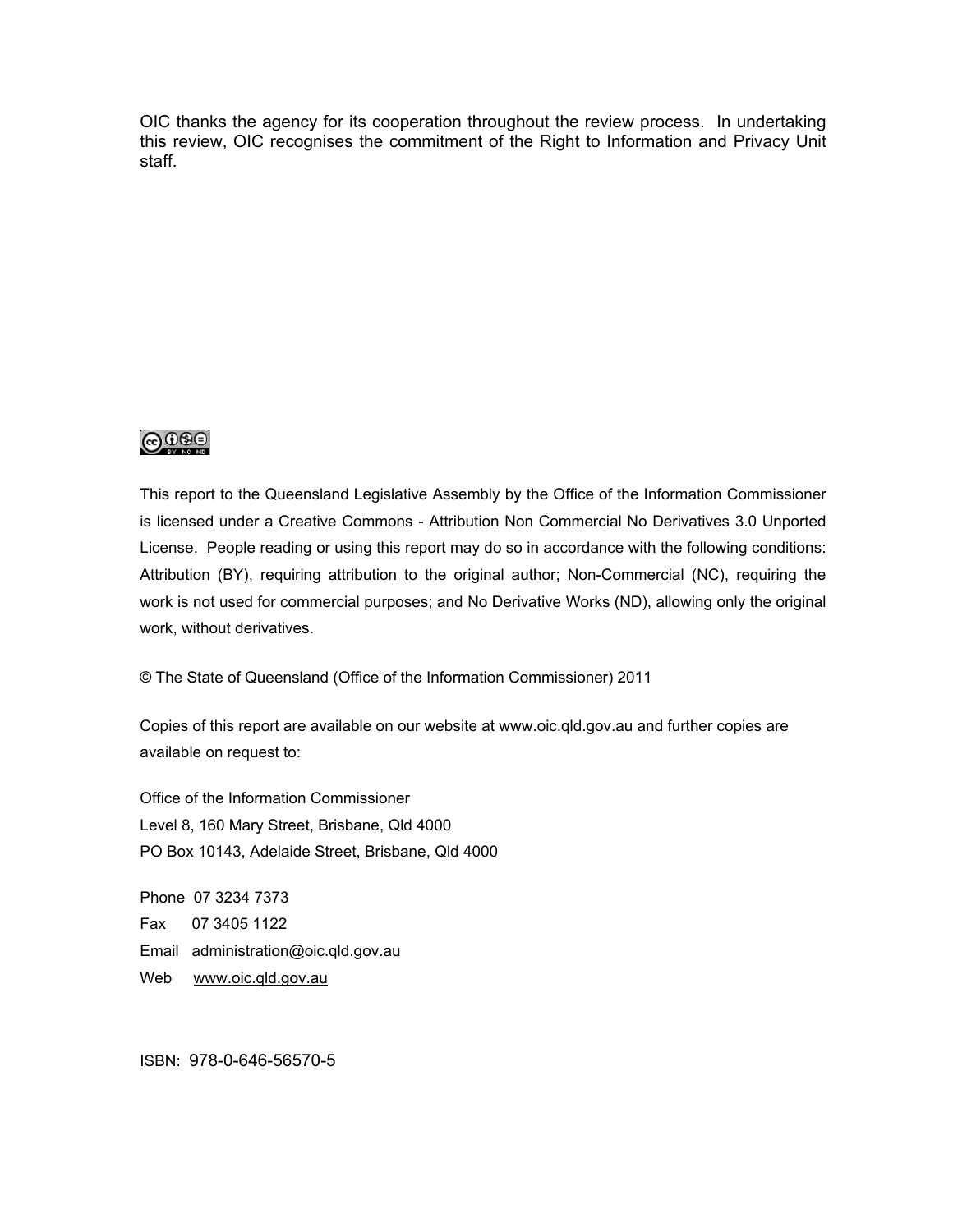October 2011

The Honourable Dean Wells MP Acting Chair Legal Affairs, Police, Corrective Services and Emergency Services Committee Parliament House George Street Brisbane QLD 4000

Dear Mr Wells

I am pleased to present 'Compliance Review – Queensland Police Service**:** Review of Queensland Police Service compliance with the *Right to Information Act 2009* (Qld) and the *Information Privacy Act 2009* (Qld)'. This report is prepared under section 131 of the *Right to Information Act 2009* (Qld) and section 135 of the *Information Privacy Act 2009* (Qld).

The report reviews compliance with the legislation and guidelines that give effect to the Right to Information and Information Privacy reforms. The report identifies areas of good practice and makes recommendations for improving compliance.

In accordance with subsection 184(5) of the *Right to Information Act 2009* (Qld) and subsection 193(5) of the *Information Privacy Act 2009* (Qld), I request that you arrange for the report to be tabled in the Legislative Assembly.

Yours sincerely

Stimmass

Julie Kinross **Information Commissioner**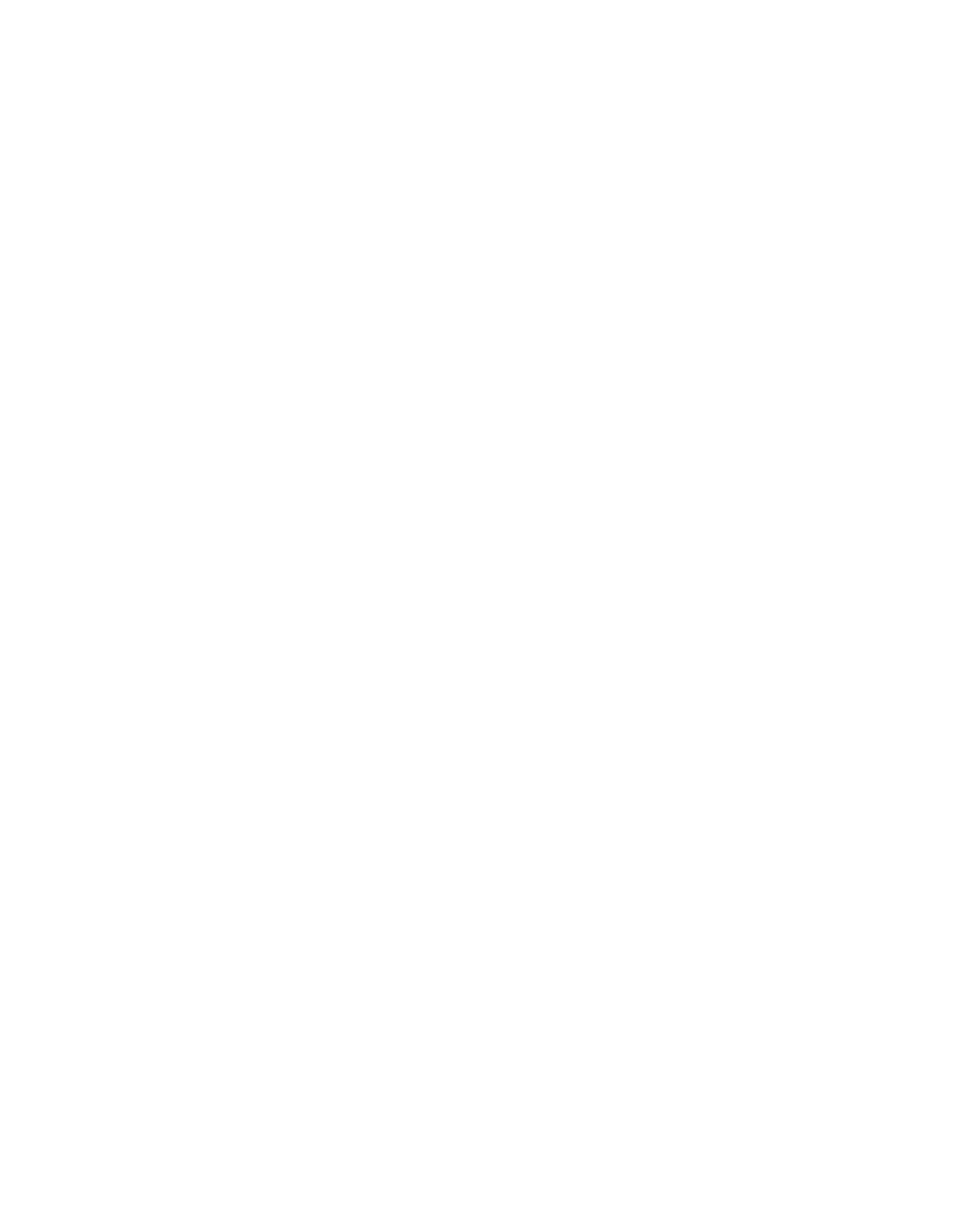## **Table of Contents**

| 1                |     |                                  |                                                                                                                                                                                                                       |                      |  |
|------------------|-----|----------------------------------|-----------------------------------------------------------------------------------------------------------------------------------------------------------------------------------------------------------------------|----------------------|--|
| $\boldsymbol{2}$ |     |                                  |                                                                                                                                                                                                                       |                      |  |
| 3                |     |                                  |                                                                                                                                                                                                                       |                      |  |
|                  | 3.1 |                                  | Overview of QPS                                                                                                                                                                                                       | 11                   |  |
|                  | 3.2 |                                  | Reporting framework                                                                                                                                                                                                   | 12                   |  |
|                  | 3.3 |                                  | Scope and objectives                                                                                                                                                                                                  | 12                   |  |
|                  | 3.4 |                                  | Assessment process                                                                                                                                                                                                    | 13                   |  |
| 4                |     |                                  |                                                                                                                                                                                                                       |                      |  |
|                  | 4.1 |                                  | Stated commitment to openness                                                                                                                                                                                         | 16                   |  |
|                  | 4.2 |                                  | Community engagement                                                                                                                                                                                                  | 16                   |  |
|                  | 4.3 |                                  | Internal challenges                                                                                                                                                                                                   | 21                   |  |
| 5                |     |                                  |                                                                                                                                                                                                                       |                      |  |
|                  | 5.1 |                                  | Leadership                                                                                                                                                                                                            | 26                   |  |
|                  | 5.2 | Information governance framework |                                                                                                                                                                                                                       | 26                   |  |
|                  | 5.3 | Role of the RTIP Unit            |                                                                                                                                                                                                                       |                      |  |
|                  | 5.4 | Training                         |                                                                                                                                                                                                                       | 33                   |  |
|                  | 5.5 | <b>RTI</b> information resources |                                                                                                                                                                                                                       |                      |  |
| 6                | 36  |                                  |                                                                                                                                                                                                                       |                      |  |
|                  | 6.1 | Making a complaint               |                                                                                                                                                                                                                       |                      |  |
|                  | 6.2 | 37<br>Performance measures       |                                                                                                                                                                                                                       |                      |  |
| 7                | 40  |                                  |                                                                                                                                                                                                                       |                      |  |
|                  | 7.1 |                                  | <b>Administrative Access Schemes</b>                                                                                                                                                                                  | 41                   |  |
|                  | 7.2 |                                  | <b>Information Asset Register</b>                                                                                                                                                                                     | 42                   |  |
| 8                | 44  |                                  |                                                                                                                                                                                                                       |                      |  |
|                  | 8.1 |                                  | <b>Publication Scheme</b>                                                                                                                                                                                             | 45                   |  |
|                  |     | 8.1.1<br>8.1.2<br>8.1.3          | Information is significant, appropriate and accurate<br>Publication of crime statistics<br>Reviewing and maintaining the Publication Scheme                                                                           | 46<br>51<br>52       |  |
|                  | 8.2 |                                  | Disclosure Log                                                                                                                                                                                                        | 54                   |  |
|                  | 8.3 |                                  | Active management of agency responsibilities                                                                                                                                                                          | 56                   |  |
|                  |     | 8.3.1<br>8.3.2<br>8.3.3<br>8.3.4 | Active management: Contacting the applicant<br>Active management: The computerised case management system<br>Active management: Improved filtering of incoming workload<br>Active management: Inappropriate referrals | 58<br>60<br>61<br>63 |  |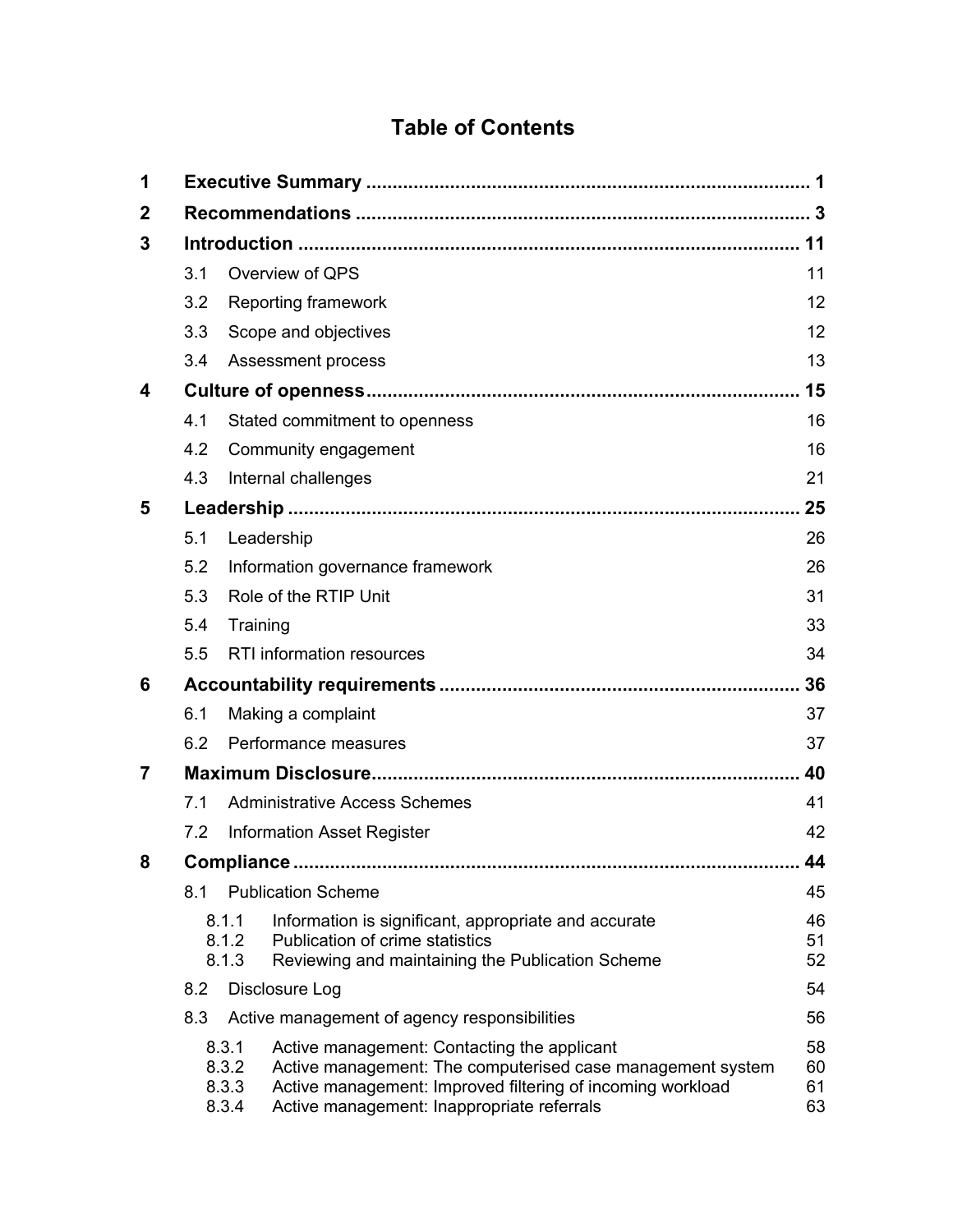|   | 8.4                                       | Applications                                                                                                                                                                                                                                                 | 66             |  |
|---|-------------------------------------------|--------------------------------------------------------------------------------------------------------------------------------------------------------------------------------------------------------------------------------------------------------------|----------------|--|
|   | 8.4.1<br>8.4.2<br>8.4.3<br>8.4.4<br>8.4.5 | Applications: Briefing of key stakeholders<br>Applications: Quality of decision notices<br>Applications: Consistency in processing charges<br>Applications: Confirming the identity of agents<br>Applications: Providing information in an accessible format |                |  |
|   | 8.5                                       | Internal review                                                                                                                                                                                                                                              | 75             |  |
|   | 8.6                                       | <b>Privacy Principles</b>                                                                                                                                                                                                                                    | 77             |  |
|   | 8.6.1<br>8.6.2<br>8.6.3                   | Collecting personal information<br>Security and storage<br>Access to and amendment of personal information                                                                                                                                                   | 77<br>79<br>80 |  |
|   |                                           |                                                                                                                                                                                                                                                              |                |  |
| 9 |                                           |                                                                                                                                                                                                                                                              | 82             |  |
|   |                                           |                                                                                                                                                                                                                                                              | 85             |  |
|   |                                           | Appendix 1 – Acronyms                                                                                                                                                                                                                                        | 87             |  |
|   |                                           | Appendix 2 – Terms of Reference                                                                                                                                                                                                                              | 88             |  |
|   |                                           | Appendix 3 - File Sampling Methodology                                                                                                                                                                                                                       | 91             |  |
|   |                                           | Appendix 4 – QPS stated community engagement activities                                                                                                                                                                                                      | 93             |  |
|   |                                           | Appendix 5 – Details of Community Consultations                                                                                                                                                                                                              | 95             |  |
|   |                                           | Appendix 6 – Queensland Police Service Action Plan                                                                                                                                                                                                           | 103            |  |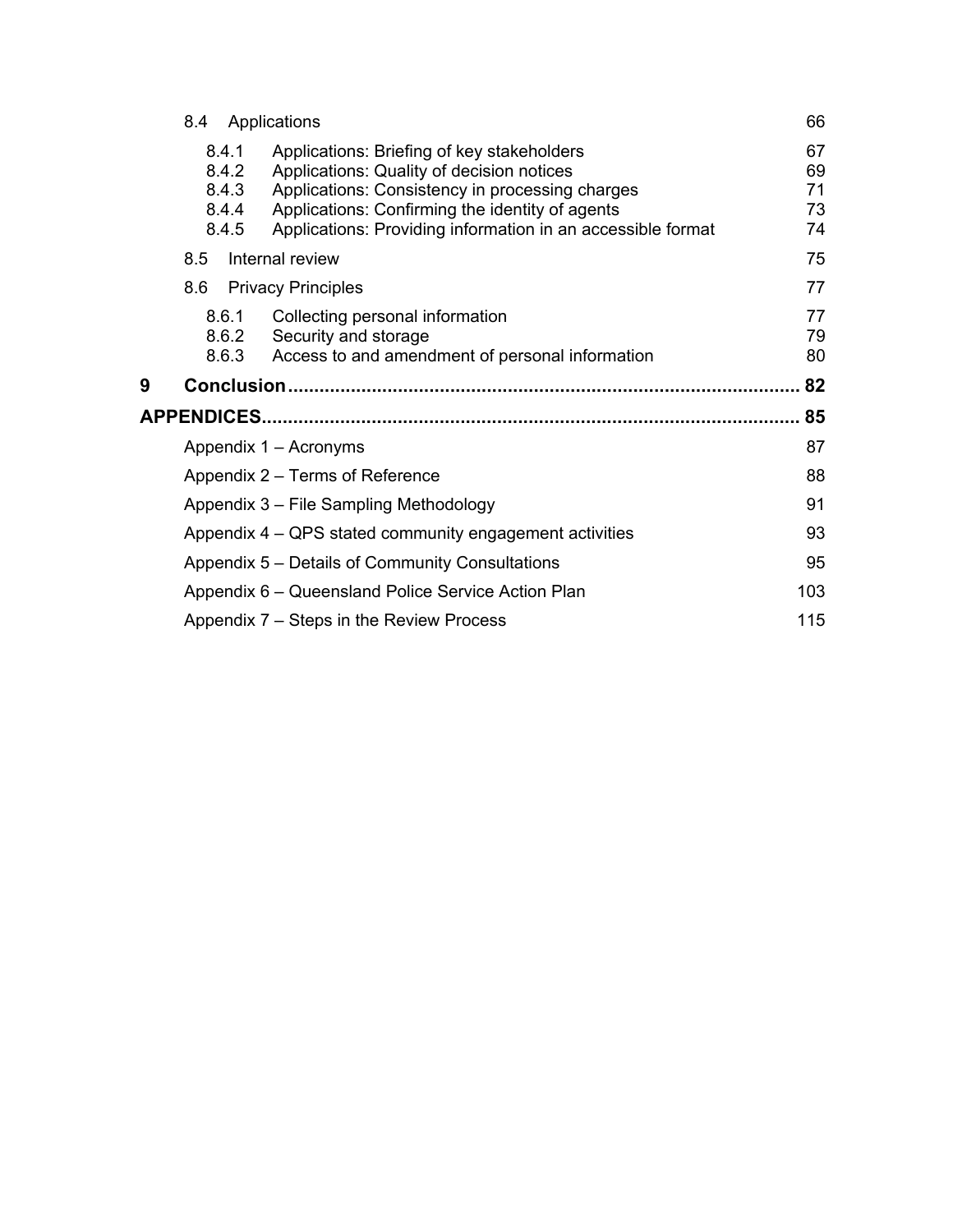## <span id="page-6-0"></span>**1 Executive Summary**

This report details the findings of a review of the Queensland Police Service's (QPS) implementation of the Right to Information (RTI) and Information Privacy (IP) reforms. The review process was in accord with the advice of the Queensland Audit Office and consistent with the Australian Standard on Assurance Engagements.<sup>[1](#page-99-0)</sup>

Overall, QPS has made progress in meeting its legislative obligations under the *Right to Information Act 2009* (Qld) (RTI Act) and *Information Privacy Act 2009* (Qld) (IP Act). There are opportunities for improvement. Key findings were:

- QPS has a stated commitment to an open culture and strong leadership is provided by the Police Commissioner.
- During the 2011 natural disasters, QPS was responsive to community needs for real time information and pushed it out using new media. QPS has developed other strategies to keep communities informed. For example, QPS is trialling Crime Busters in Townsville and the Gold Coast, a joint program between QPS and local newspapers to provide fresh information about the incidence of local property offences on-line.
- There are opportunities to improve the strategic management of the pro-active release of information.
- Understanding of and support for the RTI and IP information access application process varies throughout QPS and requires a renewed commitment. In some cases, there is a disparity between policy and practice regarding the reforms.
- QPS has implemented the structures required by the RTI and IP reforms, for example, an Information Champion and an Information Steering Committee. It is important that these roles make a visible contribution through active leadership.
- QPS has basic accountability through its complaints facility and performance reporting, but the systems do not yet meet all the legislative requirements.
- QPS publishes a range of information as a matter of course. Information is readily accessible through the agency's internet, publication scheme, disclosure log and administrative access schemes. These mechanisms would be more effective with greater promotion and visibility internally and externally.

<span id="page-6-1"></span> $\overline{a}$ <sup>1</sup> 'Standard on Assurance Engagements ASAE 3100 *Compliance Engagements'*, issued by the Auditing and Assurance Standards Board, September 2008 issue.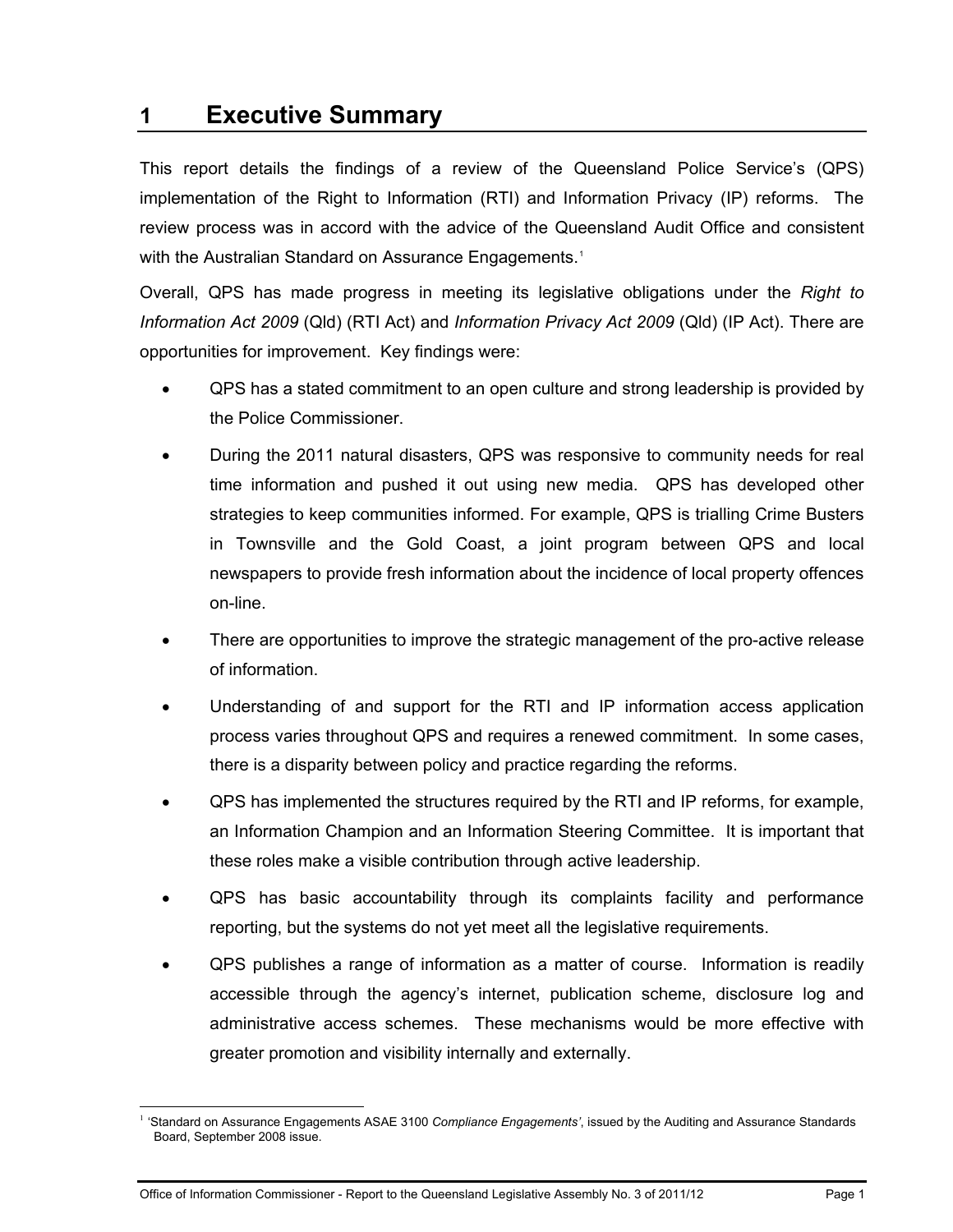- QPS has a wealth of additional information that, if published, would be of vital use to the wider community for research purposes, to improve community services or to improve the operation of the criminal justice system. Crime statistics are a significant, relevant and appropriate community resource for publication in the publication scheme.
- QPS adopts a 'risk management approach' when handling applications for information under the RTI and IP Acts, compromising service delivery to applicants and legislative compliance. QPS stated that the risk management approach was taken due to a shortage of resources. OIC initially examined workload per officer figures, however no findings could be made because of needed process improvements and other compliance issues.

If implemented, the report and recommendations will assist QPS to meet its obligations under the RTI and IP Acts.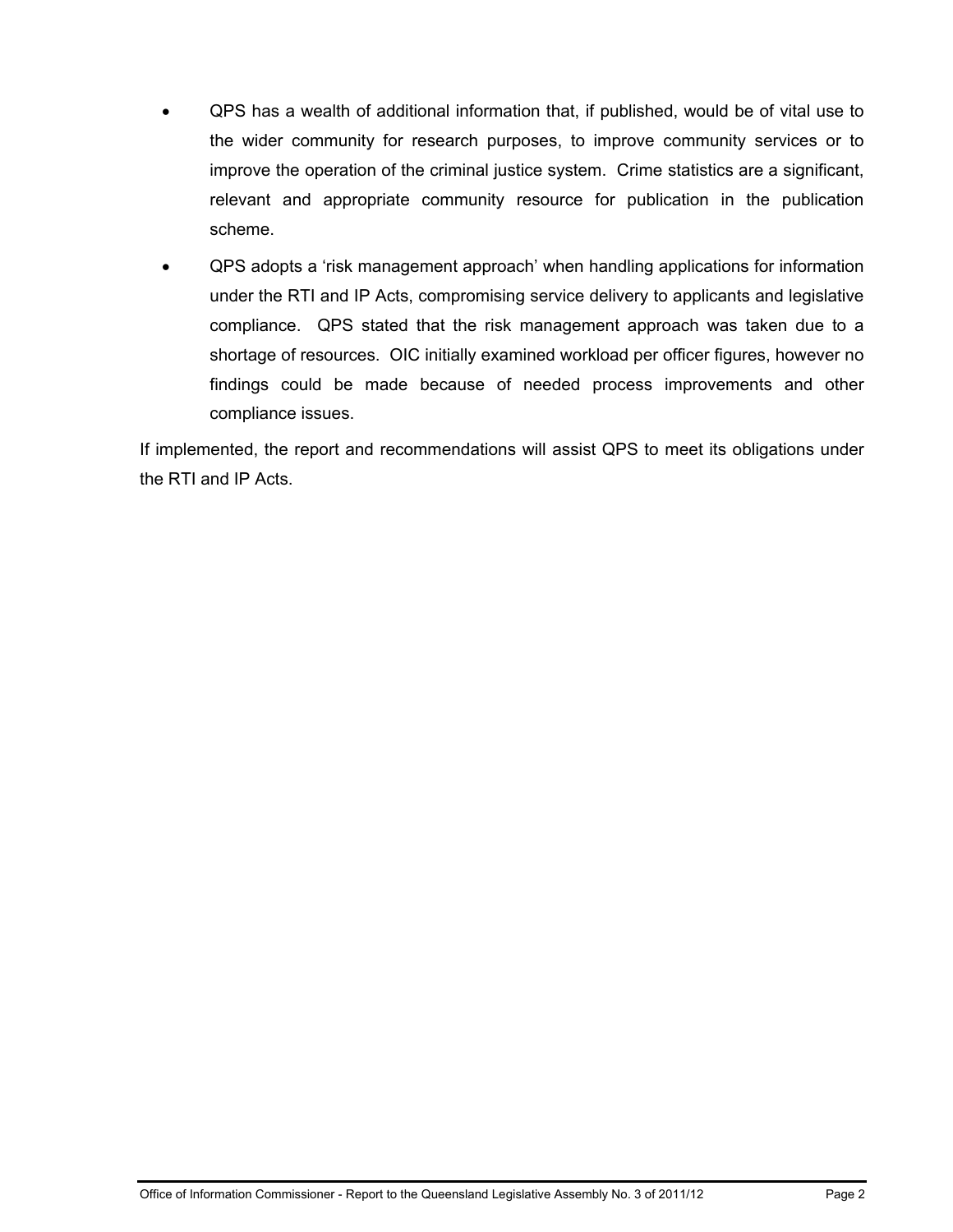## **2 Recommendations**

<span id="page-8-0"></span>

| <b>Summary of the Next Steps<sup>2</sup></b>                                                                                                                                          |                                                                                                                                                                                                                                                         |                                                                                                                                                                                                                                                |                                                                                                                                                                                                                                                                                                           |  |  |  |  |  |  |  |
|---------------------------------------------------------------------------------------------------------------------------------------------------------------------------------------|---------------------------------------------------------------------------------------------------------------------------------------------------------------------------------------------------------------------------------------------------------|------------------------------------------------------------------------------------------------------------------------------------------------------------------------------------------------------------------------------------------------|-----------------------------------------------------------------------------------------------------------------------------------------------------------------------------------------------------------------------------------------------------------------------------------------------------------|--|--|--|--|--|--|--|
| <b>Culture of</b><br><b>Openness</b>                                                                                                                                                  | Leadership &<br>Accountability                                                                                                                                                                                                                          | Maximum<br><b>Disclosure</b>                                                                                                                                                                                                                   | Compliance                                                                                                                                                                                                                                                                                                |  |  |  |  |  |  |  |
| Engage strategically<br>with the community so<br>that more information<br>flows to the community<br>that the community<br>wants, in a format that<br>the community can use<br>(Rec 1) | Provide active<br>leadership of<br>information reforms<br>through QPS's<br><b>Information Steering</b><br>Committee and the<br><b>Information Champion</b><br>(Rec 3)                                                                                   | Promote QPS<br>administrative access<br>schemes by<br>improving their<br>visibility on the<br>website<br>(Rec 9)                                                                                                                               | Actively manage<br>publication scheme and<br>publish information that<br>is significant, appropriate<br>and accurate, including<br>crime statistics<br>(Recs 12, 13 & 14)<br>Notify applicants and<br>third parties that<br>released documents<br>might be published in the<br>disclosure log<br>(Rec 15) |  |  |  |  |  |  |  |
| Reinforce internal<br>commitment within<br>QPS to the right to<br>information and<br>information privacy<br>reforms<br>(Rec 2)                                                        | Ensure leadership and<br>implementation of right<br>to information and<br>information privacy<br>reforms across QPS<br>are focussed on pro-<br>active management of<br>the right to information<br>and information privacy<br>reforms<br>(Rec $4 & 5$ ) | Review the<br><b>Information Asset</b><br>Register to identify<br>information that could<br>be published on the<br>internet or through an<br>administrative access<br>scheme and publish<br>the Information Asset<br>Register<br>(Rec 10 & 11) | Actively manage the<br>process:-<br>❖ Engage with the<br>applicant (Rec 16)<br>❖ Case and knowledge<br>management and<br>administration<br>(Recs 17, 18 & 20)<br>❖ Discontinue internal<br>use of formal third<br>party consultation<br>(Rec 19)                                                          |  |  |  |  |  |  |  |
|                                                                                                                                                                                       | Ensure intranet and<br>internet are up-to-date<br>and support reforms<br>(Recs 6 & 7)                                                                                                                                                                   |                                                                                                                                                                                                                                                | Improve application<br>handling through<br>enhanced procedures<br>and systems                                                                                                                                                                                                                             |  |  |  |  |  |  |  |
|                                                                                                                                                                                       | Implement strategic<br>performance<br>monitoring<br>(Rec 8)                                                                                                                                                                                             |                                                                                                                                                                                                                                                | (Recommendations 21<br>to 28 detail procedural<br>compliance issues, eg,<br>application handling)                                                                                                                                                                                                         |  |  |  |  |  |  |  |

<span id="page-8-1"></span> 2 Note – Headings are based on the checklist provided to Chief Executive Officers of departments prior to commencement of the legislation to assist them in implementing the reforms. *Rec = recommendation*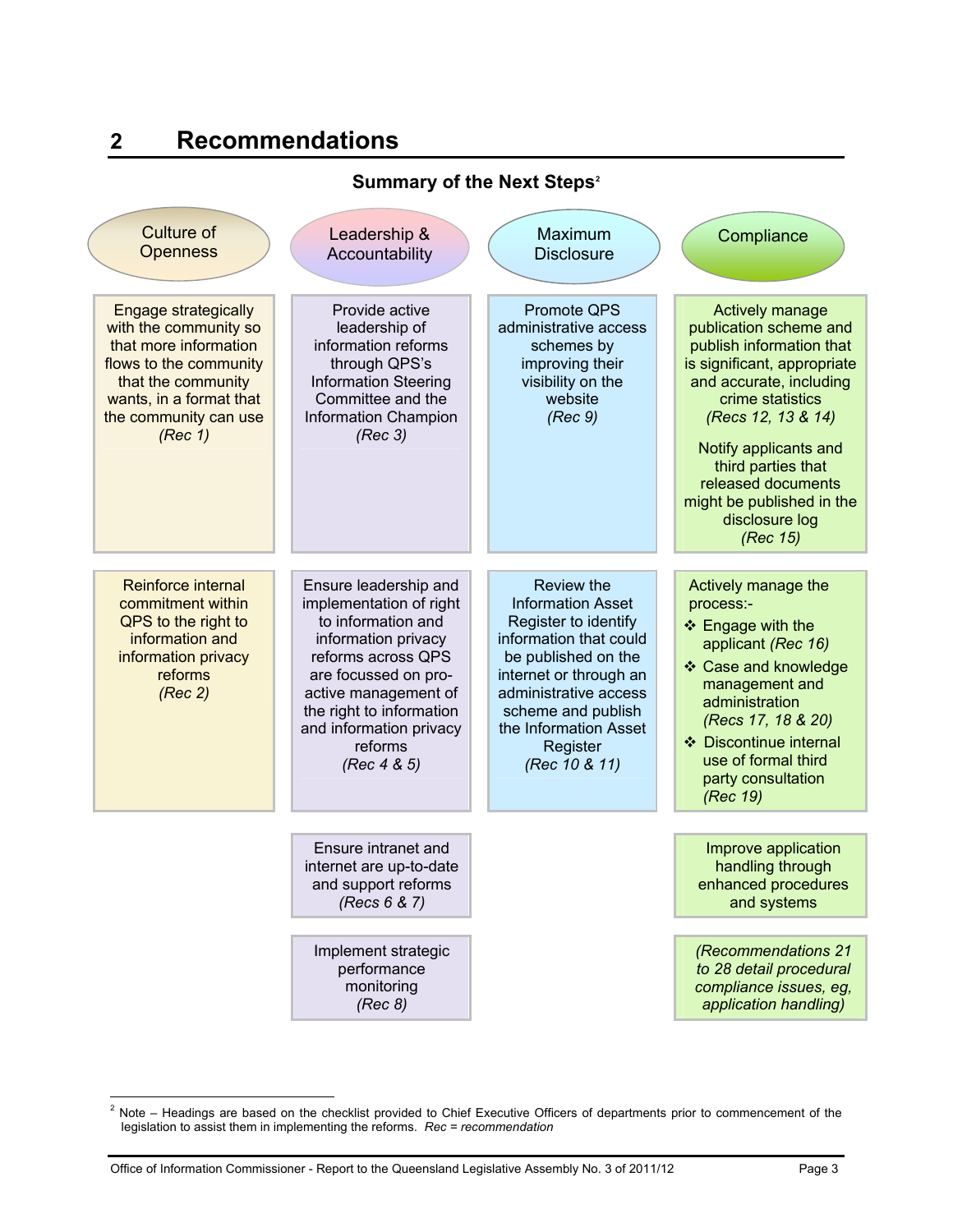#### **Culture of openness –**

#### **Recommendation 1**

[Implement a strategic approach in 2011-12 and in subsequent years to increase the](#page-26-1)  [effectiveness of the QPS community engagement strategy with respect to pushing](#page-26-1)  [information out. Greater engagement with government and community organisations will](#page-26-1)  [identify opportunities that QPS can take up to pro-actively release information that is](#page-26-1)  [relevant and useful to the community at large.](#page-26-1) 

#### **Recommendation 2**

[Issue an agency wide communication to all business units within three months to reinforce](#page-29-0)  [QPS's commitment to the right to information reforms and the requirement that QPS staff](#page-29-0)  [operate in accordance with QPS's Operational Procedures Manual.](#page-29-0) 

[Review wording contained in requests for information sent to QPS units to ensure](#page-29-0)  [obligations are clearly stated and convey the requirements of QPS's policies contained in](#page-29-0)  [the Operational Procedures Manual.](#page-29-0) 

[Issue procedures within six months for dealing with the receipt of redacted material from](#page-29-0)  [other QPS units in response to requests for information to assist the Right to Information](#page-29-0)  [and Privacy \(RTIP\) Unit to process applications for information, in line with QPS's policies](#page-29-0)  [and the RTI and IP Acts.](#page-29-0) 

## **Actively lead the reforms and be accountable for achievements –**

#### **Recommendation 3**

[Provide active leadership through the Information Steering Committee and the Information](#page-36-1)  [Champion in 2011-12 and in subsequent years to improve the availability and accessibility](#page-36-1)  [of information and to progress the right to information reform process in accordance with](#page-36-1)  [the Queensland Government Enterprise Architecture guidelines with respect to the RTI](#page-36-1)  [and IP reforms, the legislation and the Ministerial Guidelines.](#page-36-1)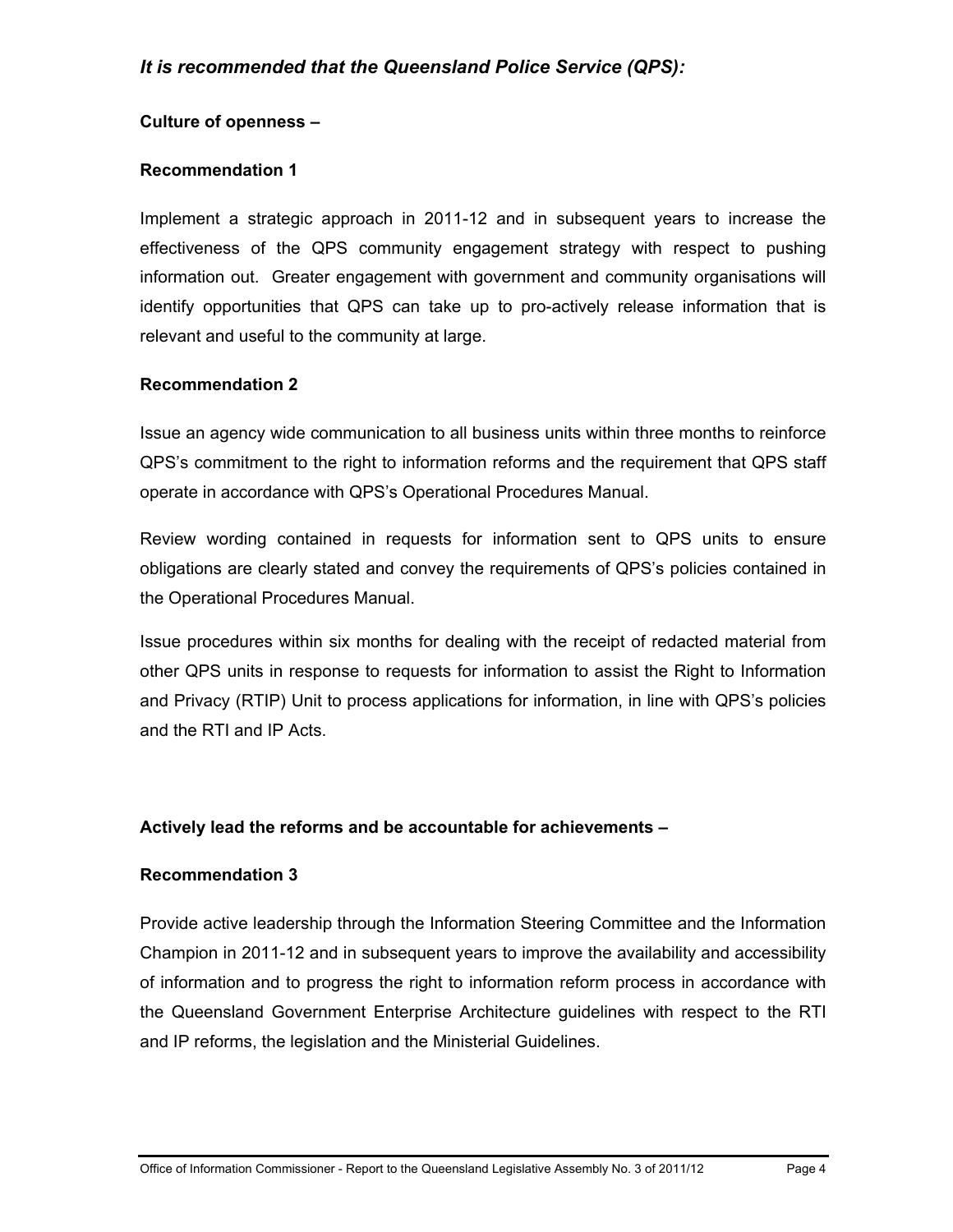#### **Recommendation 4**

[Review the leadership and implementation of the RTI and IP reforms across the agency to](#page-38-1)  [ensure access applications are being used as a last resort.](#page-38-1) 

[Ensure the RTIP Unit's priorities are focussed on making the processing of access](#page-38-1)  [applications fully compliant with the legislative obligations and pro-actively managing to](#page-38-1)  [ensure QPS fully implements the RTI and IP reforms across all of its business processes.](#page-38-1) 

#### **Recommendation 5**

[Ensure within six months that the Information Champion role is fulfilled by a position with](#page-38-2)  [the positional power to lead systems and cultural changes across the organisation.](#page-38-2) 

#### **Recommendation 6**

[Review all relevant documents on the QPS intranet within six months to ensure the](#page-40-0)  [documents support the RTI and IP objectives and are up-to-date. Particular priority should](#page-40-0)  [be placed on improving the profile of the RTIP Unit web pages to ensure that members of](#page-40-0)  [QPS can readily access more comprehensive, up-to-date and relevant information on RTI](#page-40-0)  [and IP.](#page-40-0) 

#### **Recommendation 7**

[Within two weeks of this report being tabled, amend the RTI webpage so that users are](#page-42-2)  [aware of their right to make a complaint when information in the agency's publication](#page-42-2)  [scheme is not available.](#page-42-2)

#### **Recommendation 8**

[Develop and implement strategic performance monitoring measures over the next twelve](#page-44-0)  [months and in subsequent years to track the progress of implementation of RTI and IP](#page-44-0)  [across the agency.](#page-44-0) 

[Publish the developed strategic performance monitoring measures, including collected](#page-44-0)  [data over time, in accordance with the legislation.](#page-44-0)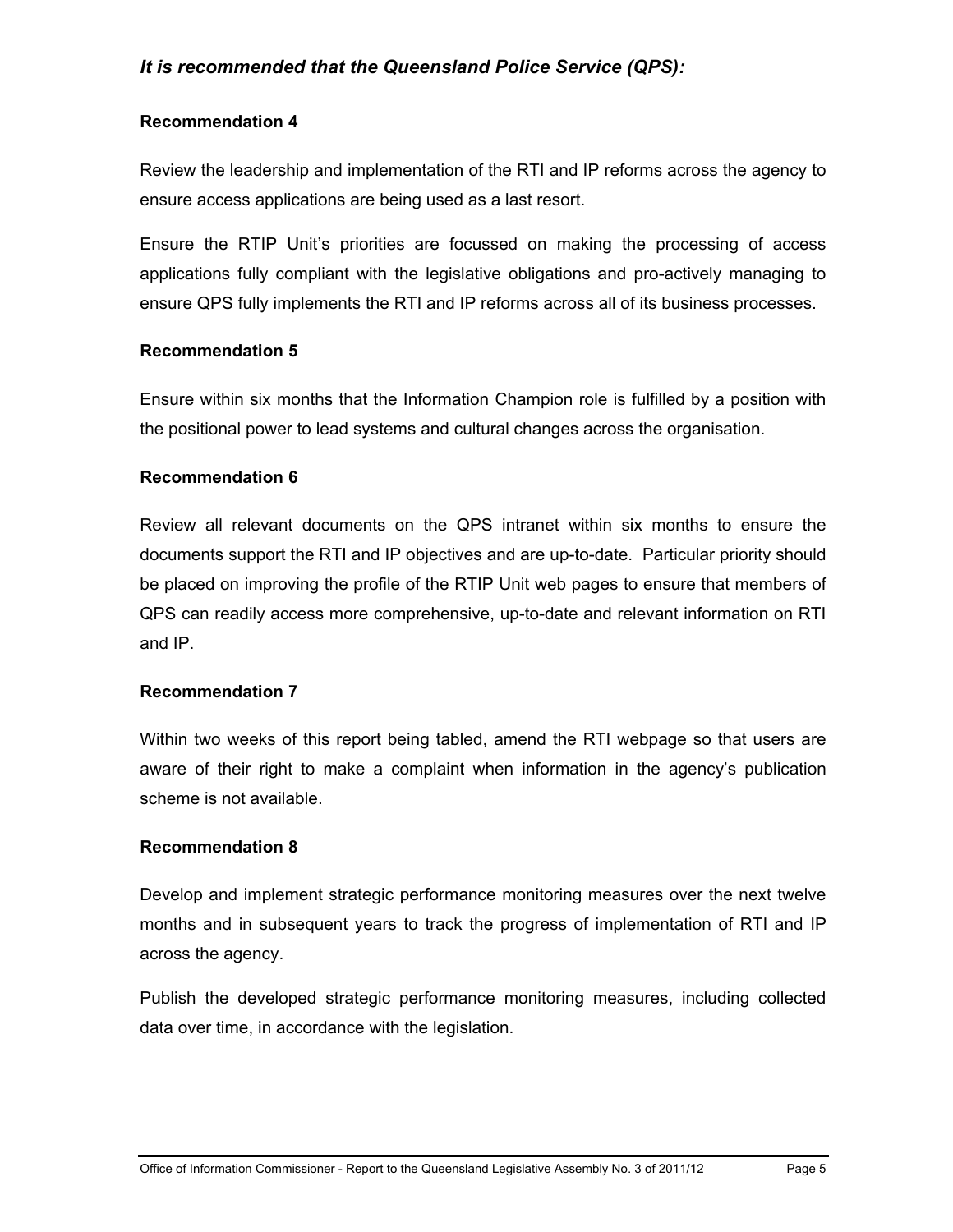#### **Maximise the disclosure of information to the community –**

#### **Recommendation 9**

[Monitor the effectiveness of improved visibility and continue to improve promotion and](#page-47-1)  [visibility of the QPS's administrative access schemes on the QPS website, within six](#page-47-1)  [months, to streamline provision of information to individuals, improve legislative](#page-47-1)  [compliance and manage the workload associated with requests for information made](#page-47-1)  [under the legislation.](#page-47-1) 

#### **Recommendation 10**

[Review the Information Asset Register to identify additional data sets suitable for](#page-48-0)  [publication on the internet or through administrative access schemes as part of the work](#page-48-0)  [program for the Information Steering Committee for 2011-12 and in subsequent years.](#page-48-0) 

#### **Recommendation 11**

[Publish the QPS Information Asset Register within twelve months.](#page-48-1) 

#### **Ensure compliance with legislative requirements –**

#### **Recommendation 12**

[Within twelve months, publish in the QPS Publication Scheme the information or datasets](#page-56-1)  [identified by stakeholders listed in the appendix to this report, where the information or](#page-56-1)  [datasets are held by QPS and do not contain personal information.](#page-56-1)

#### **Recommendation 13**

[Publish in the QPS Publication Scheme a full set of crime statistics, in a machine](#page-57-1)  [readable, re-usable format, linked to geospatial information and immediately develop a](#page-57-1)  [project plan to address the technical and policy aspects of publication.](#page-57-1)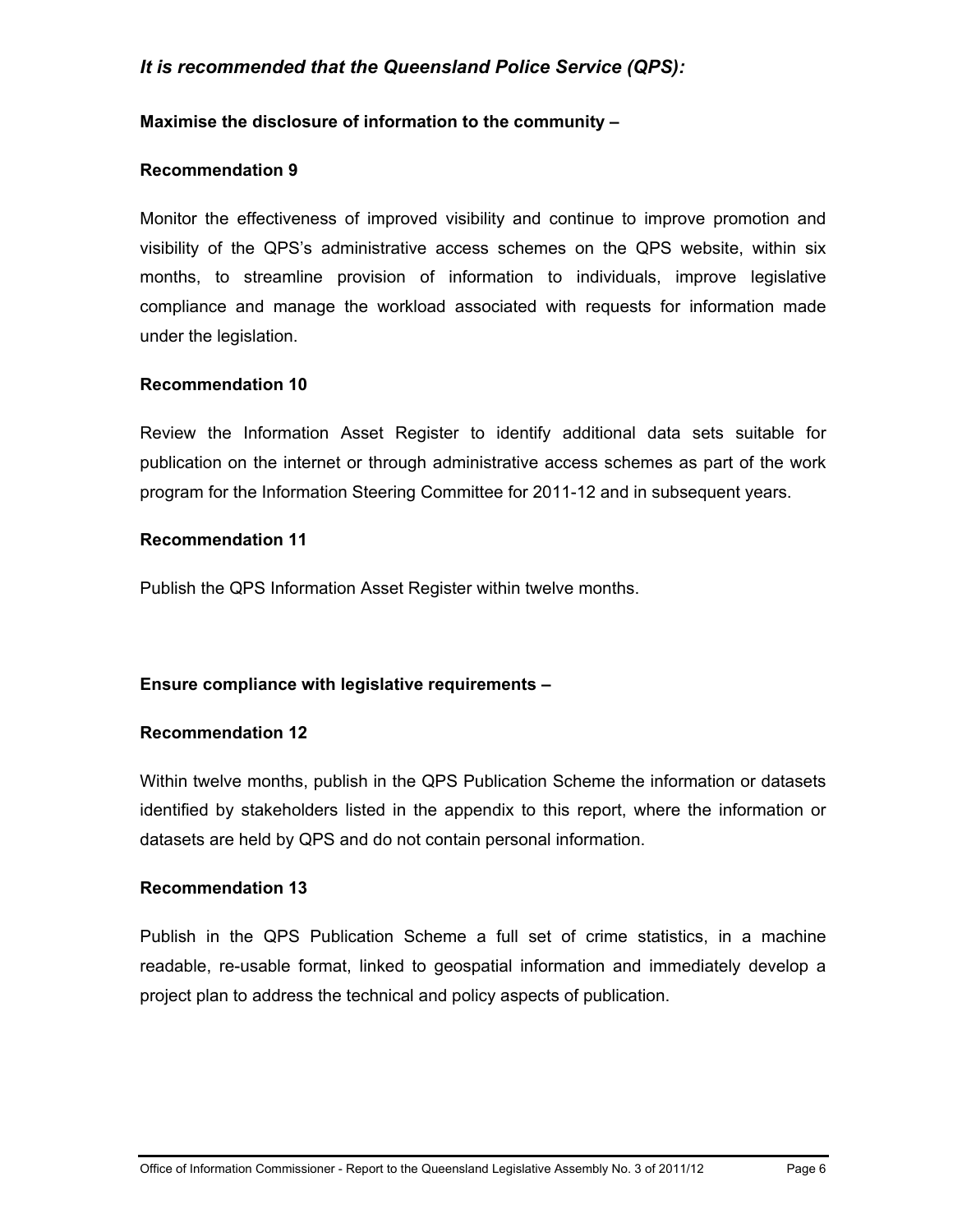#### **Recommendation 14**

[Within three months, ensure that coordination of the QPS's Publication Scheme is actively](#page-59-1)  [managed in line with QPS's governance framework and associated policies.](#page-59-1)

#### **Recommendation 15**

[Update current RTIP Unit processes within two weeks of this report being tabled, to](#page-61-1)  [ensure that if the documents being released do not contain the personal information of the](#page-61-1)  [applicant, then all applicants and relevant third parties are notified that the documents may](#page-61-1)  [be made publicly available, for example in a disclosure log, as required by the RTI Act.](#page-61-1) 

#### **Recommendation 16**

[Incorporate face to face, telephone or email contact with applicants into application](#page-65-1)  [handling practices as a matter of course, in order to streamline processing, manage time](#page-65-1)  [allowed for processing, and improve the result for the applicant. In particular:](#page-65-1) 

- [make early contact with the applicant to clarify the scope of the application,](#page-65-1)  [particularly if a request is complex or relates to voluminous records](#page-65-1)
- [contact the applicant if there are indications that an initial search for documents](#page-65-1)  [might be incomplete or if any other processing difficulties arise, to discuss the](#page-65-1)  [issue and options for proceeding, including the scope of the application if](#page-65-1)  [appropriate; and](#page-65-1)
- [contact the applicant and follow-up all outstanding concerns about the application](#page-65-1)  with the applicant prior to issuing a refusal to deal notice.

[Describe the above practices in a policy, to take effect within two weeks of this report](#page-65-1)  [being t](#page-65-1)abled.

#### **Recommendation 17**

[Apply the full functionality of the Right to Information and Information Privacy Case](#page-66-1)  [Management System \(RTIPS\) to deliver more efficient application handling processes](#page-66-1)  [within six months.](#page-66-1) 

[Clearly and consistently document within RTIPS any actions taken or conversations about](#page-66-1)  [files, commencing within two weeks of this report being tabled.](#page-66-1)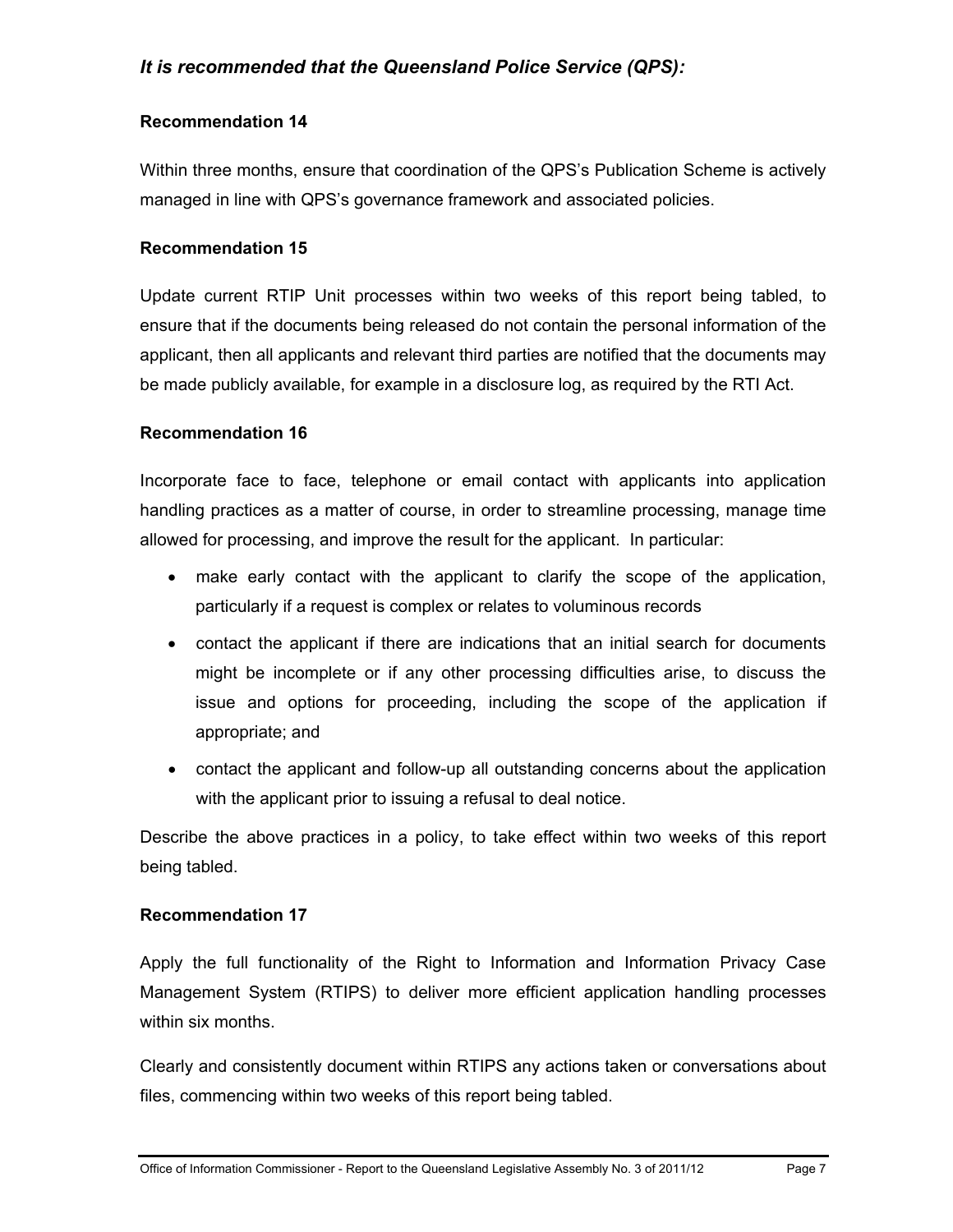#### **Recommendation 18**

[Document policies and procedures for arrangements to access information](#page-68-1)  [administratively, and promote these arrangements to business units throughout QPS.](#page-68-1) 

[Develop and implement strategies, within three months, to ensure that QPS staff filter and](#page-68-1)  [direct requests for QPS information holdings appropriately, preferably before reaching the](#page-68-1)  [RTIP Unit, so that formal applications are a last resort.](#page-68-1) 

[Maximise the speed and efficiency of application handling through improved administrative](#page-68-1)  [practices in the RTIP Unit.](#page-68-1) 

#### **Recommendation 19**

[Continue to consult internal business units to collect information relevant to the access](#page-70-0)  [decision, and ensure that these consultations are documented and a file record kept.](#page-70-0) 

[Discontinue the incorrect use of the third party consultation provisions of the RTI Act](#page-70-0)  [\(section 37\) for the RTIP Unit to conduct internal consultations with other QPS business](#page-70-0)  [units within two weeks of this report being tabled. Where additional time is required for](#page-70-0)  [processing an application, the RTIP Unit can use the legislative tools provided for this](#page-70-0)  [purpose \(for example, asking the applicant for more time to process the application under](#page-70-0)  [section 35 of the RTI Act or equivalent section within the IP Act\).](#page-70-0)

#### **Recommendation 20**

[Document procedures for briefing senior executives and for seeking information from](#page-74-1)  [senior executives within three months. Briefing procedures need to be designed so as not](#page-74-1)  [to delay the release of information.](#page-74-1) 

#### **Recommendation 21**

[Develop and implement template correspondence for RTI and IP application processes](#page-76-1)  [within twelve months, to ensure all correspondence issued by the RTIP Unit complies with](#page-76-1)  [prescribed requirements of the RTI and IP Acts and is consistent and clear.](#page-76-1)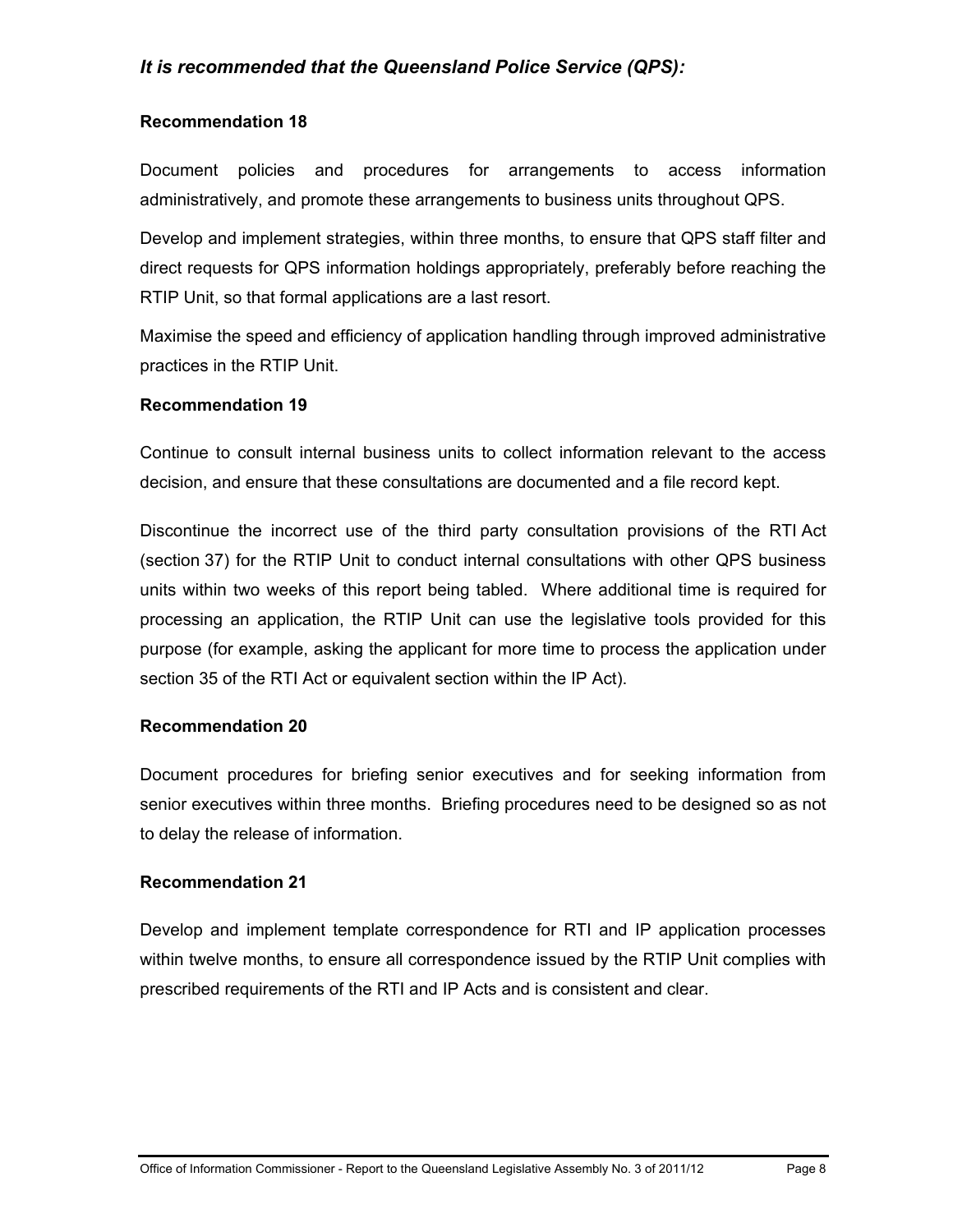#### **Recommendation 22**

[Accurately estimate and record total processing times on all application files to](#page-77-0)  [substantiate any processing fee charged to the applicant, commencing within two weeks](#page-77-0)  [of this report being tabled. If more than five hours is spent processing the application and](#page-77-0)  [no charge is payable this decision must be recorded. Ensure processing fees are applied](#page-77-0)  [consistently to all applications.](#page-77-0) 

#### **Recommendation 23**

[Ensure that appropriate evidence of identity is obtained for agents acting on behalf of](#page-78-1)  [applicants in accordance with the prescribed requirements, commencing within two weeks](#page-78-1)  [of this report being tabled. Use of letters received from legal representatives as signed by](#page-78-1)  [the principal of the firm must be limited to those cases where QPS has had previous](#page-78-1)  [dealings with the agent.](#page-78-1) 

#### **Recommendation 24**

[Give information to applicants in the format requested in line with the practice adopted](#page-79-1)  [across government, commencing within two weeks of this report being tabled, unless a](#page-79-1)  [specific legislative exception applies.](#page-79-1)

#### **Recommendation 25**

[Include in the decision notice only those internal and external review rights set out in](#page-81-0)  [chapter 3, parts 8 and 9 of the RTI Act and equivalent sections of the IP Act within two](#page-81-0)  [weeks of this report being tabled.](#page-81-0)

#### **Recommendation 26**

[Review all forms over the next 12 months to include collection notices as needed.](#page-84-1) 

[Ensure that disclosure of information to State and Federal law enforcement agencies is](#page-84-1)  [only done with the consent of the individual or in accordance with lawful authority under an](#page-84-1)  [Act, commencing within two weeks.](#page-84-1)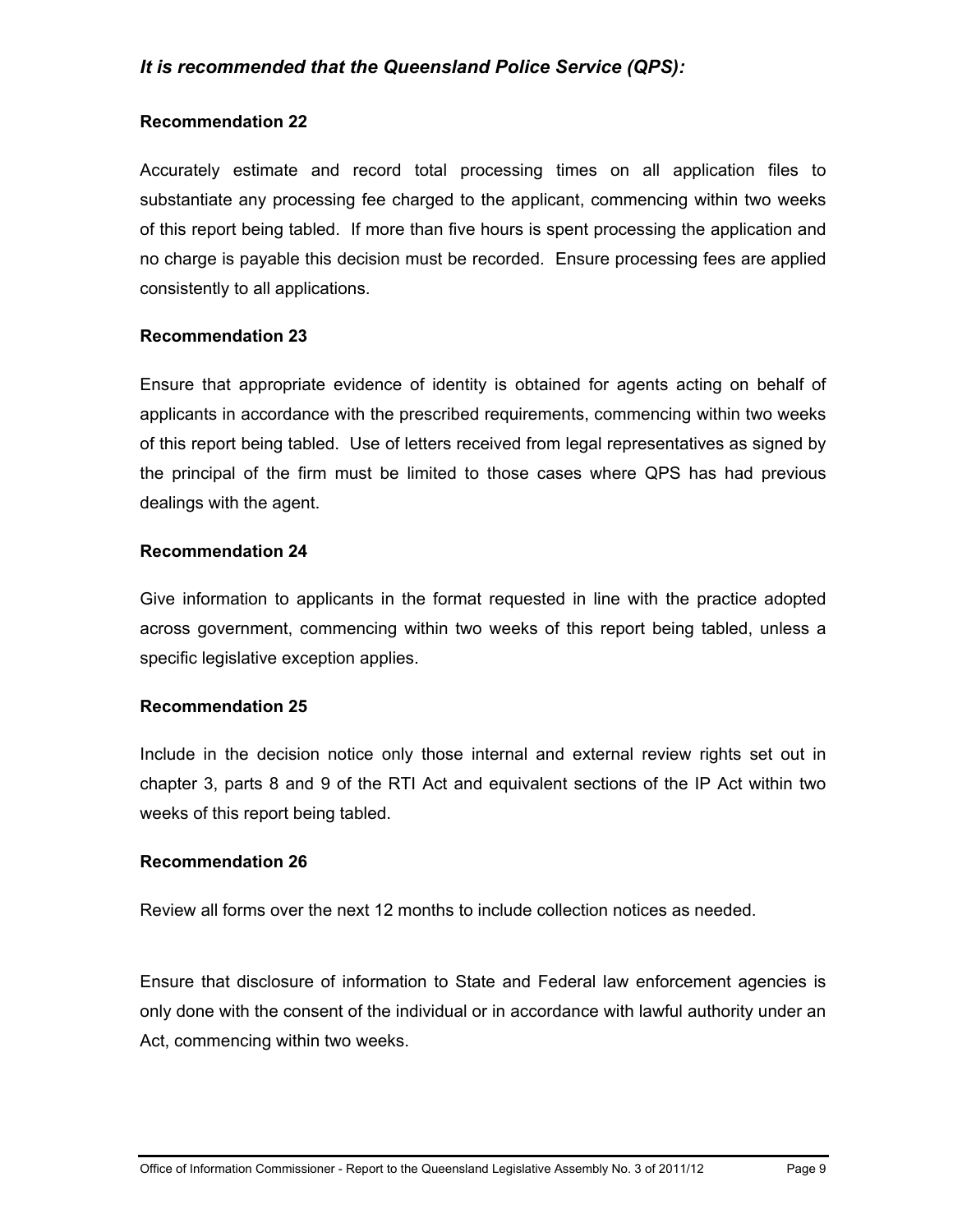#### **Recommendation 27**

[Within three months, if a business unit is seeking an exemption to the ICT usage policy](#page-85-1)  [under the QPS Information Security Manual, then a written exemption must be obtained.](#page-85-1) 

[Within two weeks, a written exemption must be obtained for the use of the BigPond email](#page-85-1)  [account identified in the desktop audit, in line with QPS's policies.](#page-85-1) 

#### **Recommendation 28**

[Clarify within two weeks of this report being tabled for all officers involved in handling](#page-86-0)  [applications or complaints under the IP Act, by writing into policy that personal information](#page-86-0)  [can be deleted in response to a request for amendment of personal information, and take](#page-86-0)  [steps to ensure future applications for amendment of personal information are handled in](#page-86-0)  [accordance with the legislation with respect to the deletion of personal information.](#page-86-0)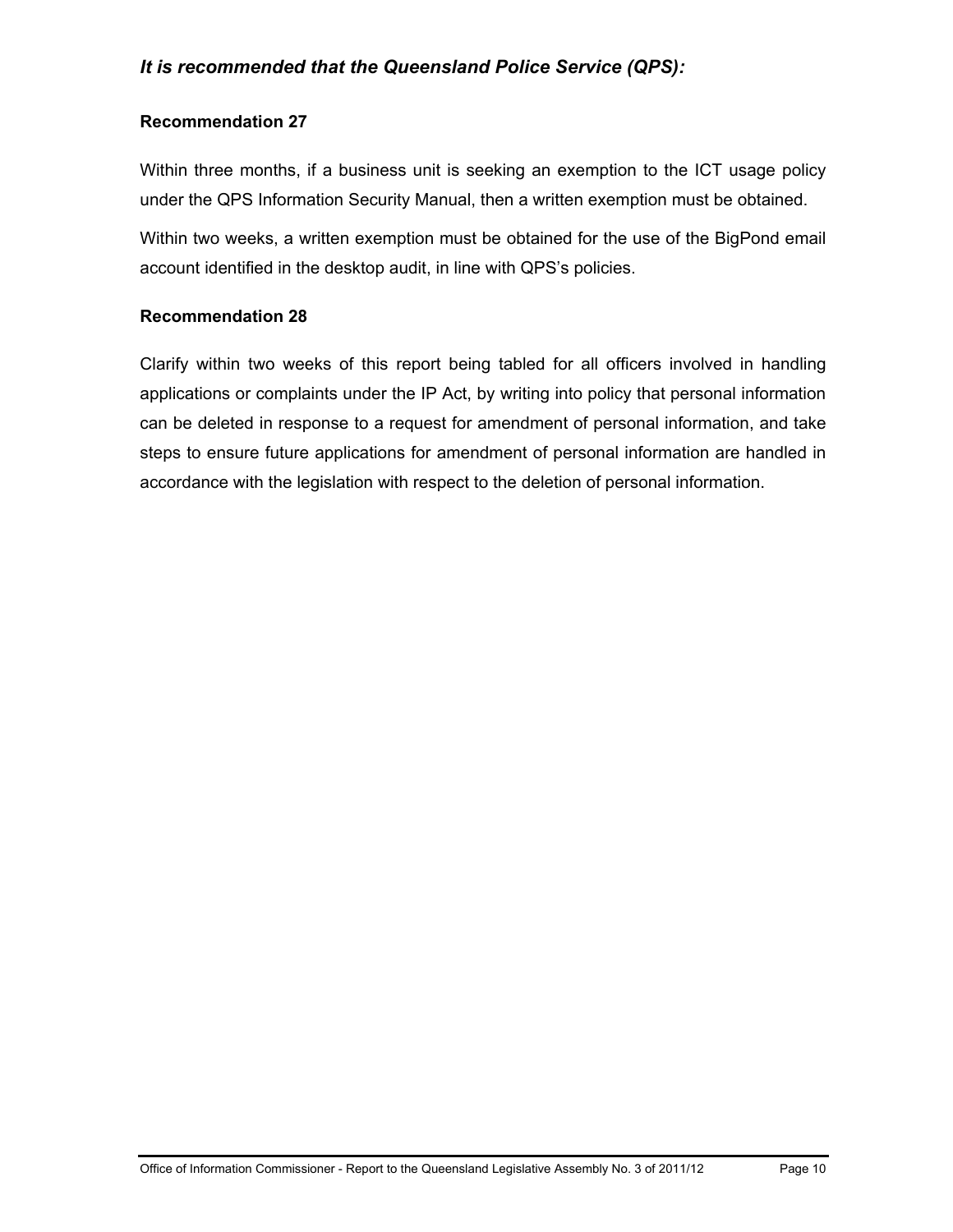## <span id="page-16-0"></span>**3 Introduction**

#### <span id="page-16-1"></span>*3.1 Overview of QPS*

The Queensland Police Service (QPS) is the primary law enforcement agency for the State of Queensland. The objective of QPS is to deliver high quality, innovative, progressive and responsive policing services. These policing services are delivered through a network of eight geographical regions and six specialist operations units which deal with operational and community issues.<sup>[3](#page-8-1)</sup> In the agency's 2009-10 Service Delivery Statement, QPS reported that it cleared approximately 28,000 personal safety matters and 75,000 property security offences. In undertaking these activities, QPS employed approximately 1[4](#page-16-2),800 police officers and support staff with an annual budget of \$1.7bn.<sup>4</sup>

As a result of these policing activities, QPS processes millions of transactions each year involving the handling of both personal and non-personal information. QPS has implemented a number of administrative arrangements whereby an individual can gain access to information about themselves or impacting upon them, without the need to make a formal application under the Right to Information (RTI) or Information Privacy (IP) legislative process. Access through administrative schemes includes but is not limited to criminal history, crime reports and traffic incident reports.

Information management is a growth area for QPS. A recently published Crime and Misconduct Commission survey has reported that of the reasons for initiating contact with QPS, contacting QPS to request information has increased markedly. For satisfactory contact, the percentage of contacts made to 'request information' increased from 4% in 2008 to 11% in 2010.<sup>[5](#page-16-3)</sup> For unsatisfactory contact, the percentage of contacts made to 'request information' increased from 2% in 2008 to 10% in 2010. $\textdegree$ 

 $\overline{a}$ 

Office of Information Commissioner - Report to the Queensland Legislative Assembly No. 3 of 2011/12 Page 11

<span id="page-16-2"></span><sup>&</sup>lt;sup>3</sup> QPS Annual Report 2009-2010 Service 5: Service Delivery Support.

<sup>&</sup>lt;sup>4</sup> QPS Annual Report 2009-2010 About the Queensland Police Service.

<span id="page-16-3"></span><sup>&</sup>lt;sup>5</sup> 'Request information' was at least one reason for initiating the contact. Public perceptions of the Queensland Police Service, Findings from the 2010 Public Attitudes Survey, Crime and Misconduct Commission, report, August 2011, page 9, viewable at http://www.cmc.qld.gov.au/data/portal/00000005/content/06865001313109162056.pdf

<span id="page-16-5"></span><span id="page-16-4"></span><sup>&</sup>lt;sup>6</sup> 'Request information' was at least one reason for initiating the contact. Public perceptions of the Queensland Police Service, Findings from the 2010 Public Attitudes Survey, Crime and Misconduct Commission, report, August 2011, page 15, viewable at http://www.cmc.qld.gov.au/data/portal/00000005/content/06865001313109162056.pdf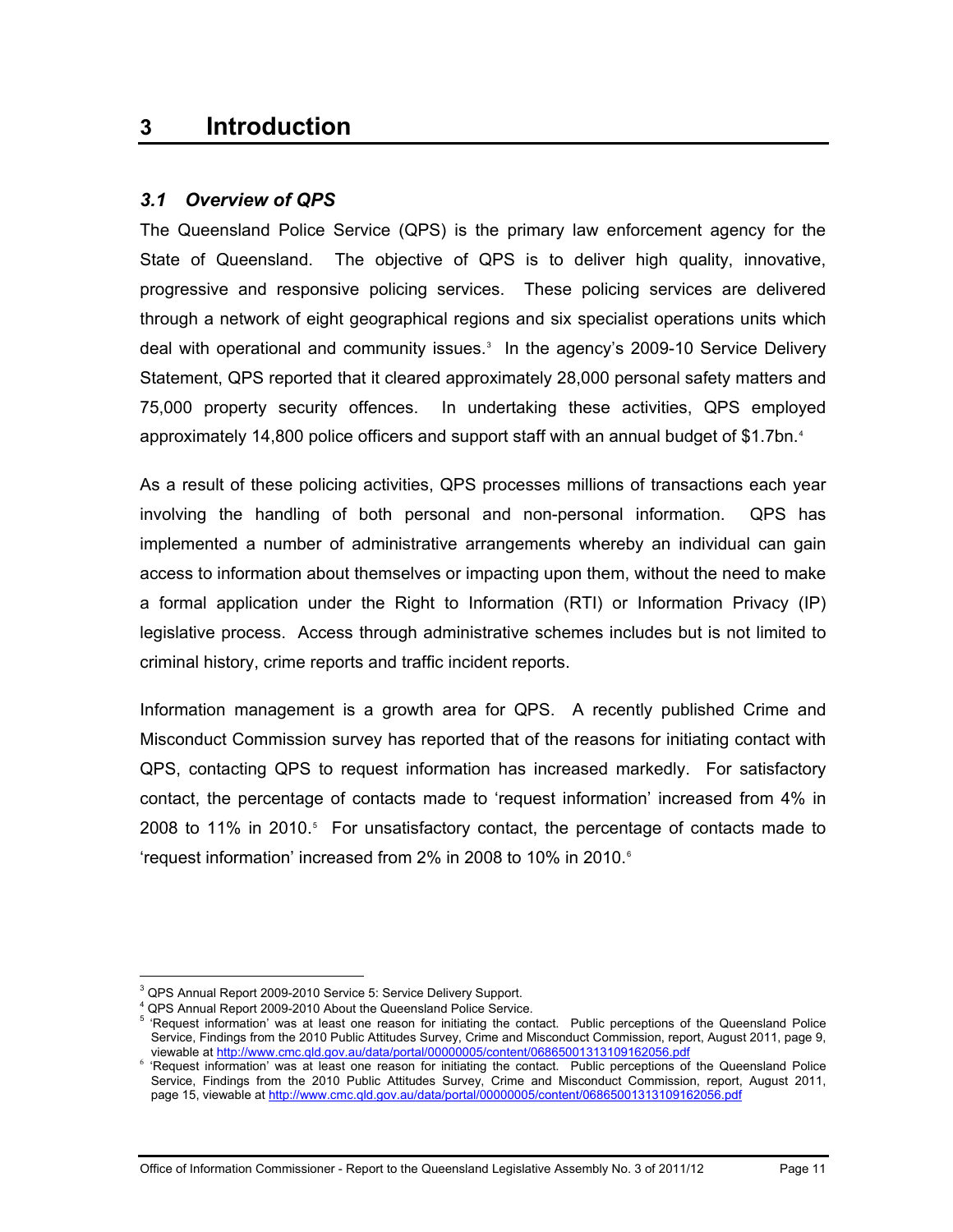Based on the most recent data available to OIC, QPS received 2,992 applications for access to information in 2008-09<sup>[7](#page-16-5)</sup>, under the precursor to the *Right to Information Act 2009* (Qld) (RTI Act), the *Freedom of Information Act 1992* (Qld).

QPS was selected as an agency for review following a risk analysis conducted by OIC to develop OIC's annual program of performance and monitoring activities for the 2010-11 year. QPS was identified as a priority for review, based on the high volume of RTI and IP applications it receives and processes.

## <span id="page-17-0"></span>*3.2 Reporting framework*

This review has been conducted under section 131 of the RTI Act and section 135 of the IP Act, which include monitoring, auditing and reporting on agencies' compliance in relation to the operation of the RTI Act and the IP Act as functions of the Information Commissioner.

Under section 131 of the RTI Act, the Information Commissioner is to give a report to the parliamentary committee about the outcome of each review.

## <span id="page-17-1"></span>*3.3 Scope and objectives*

The objective of this review was to establish whether QPS has complied with the prescribed requirements of the RTI Act and the IP Act. In particular, the review focussed on:

- agency governance (leadership, governance mechanisms, information management including pro-active identification and release of information holdings, policies, procedures, delegations and roles and responsibilities of key personnel and training)
- agency community consultation and engagement strategies
- the adoption of push model strategies, for example, publication schemes, disclosure logs and administrative access schemes
- compliance with legislative based requirements of the RTI and IP Acts for handling access and amendment applications; and
- accountability and performance measurement systems.

Acronyms used in this report are listed in Appendix 1.

<span id="page-17-2"></span> $\frac{7}{7}$  2008-09 is the most recent year for whole of government reporting data available to OIC.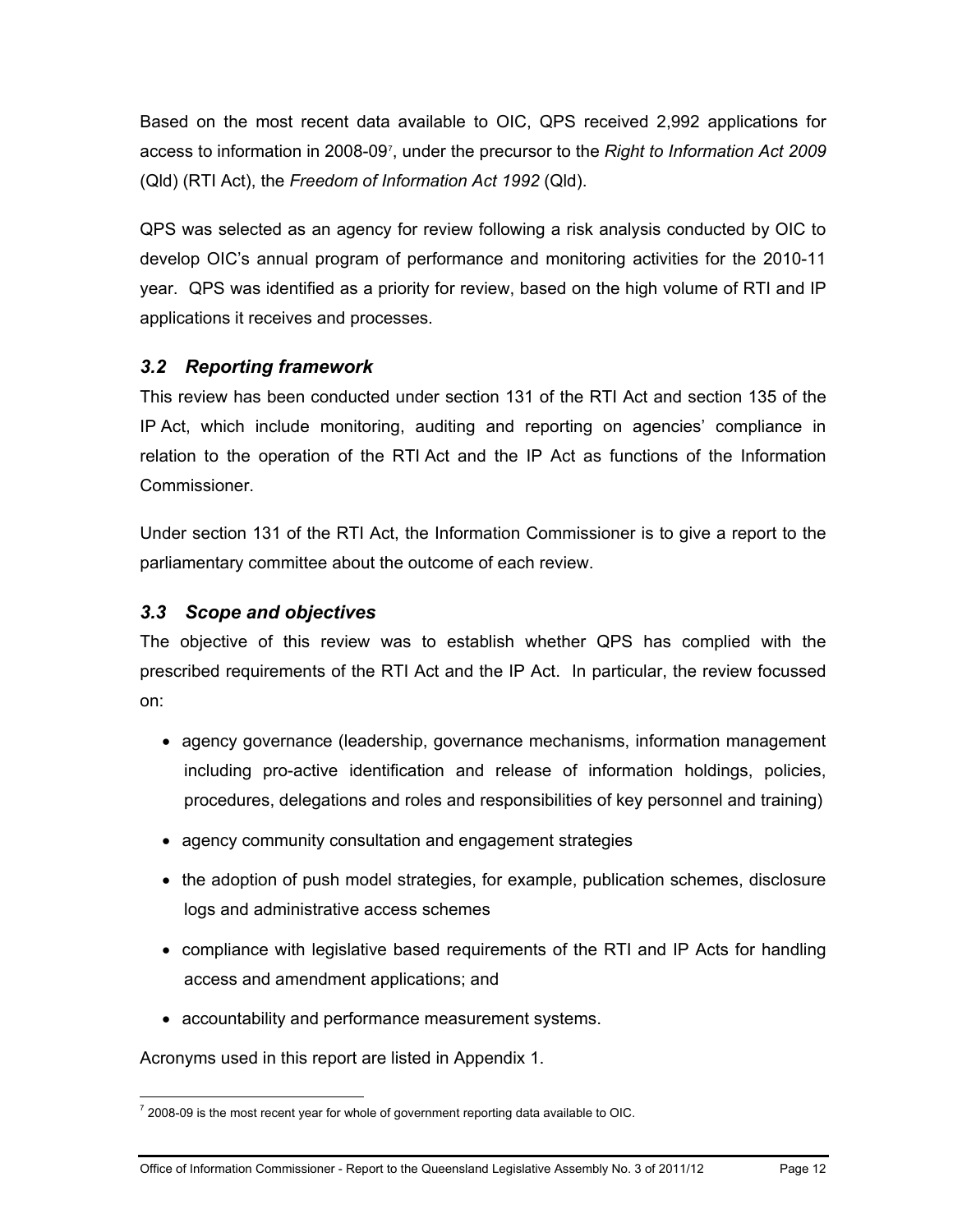#### <span id="page-18-0"></span>*3.4 Assessment process*

The assessment process was in accord with the advice of the Queensland Audit Office and consistent with the Australian Standard on Assurance Engagements.<sup>[8](#page-17-2)</sup>

The Information Commissioner and First Assistant Information Commissioner met with the Police Commissioner and Acting Superintendent, Right to Information and Privacy (RTIP) Unit, on 19 November 2010 to discuss the proposed objectives and scope of the review.

On 23 November 2010, OIC wrote to QPS finalising the agreed objectives and scope of the review and Terms of Reference as provided in Appendix 2.

An entry meeting was held on 15 December 2010 with the Acting Superintendent, Acting Manager and two staff from the RTIP Unit to discuss the logistics of the review in the context of the scope and objectives of the review. At this meeting, the Acting Superintendent, RTIP Unit was nominated as the contact officer for the review. During the review, the Superintendent, RTIP Unit returned and became the contact for the review.

In performing the review, OIC applied a standardised test program to examine each of the relevant areas of practice. A sample of files was selected using a combination of a stratified and random sampling process<sup>®</sup> which is consistent with that adopted by the Office of Economic and Statistical Research. Once the sample of application files had been examined, OIC made a list of the issues and the files to which each issue related, and discussed each issue with each of the officers responsible for handling the relevant files. The comments of those officers resulted in an OIC decision as to whether or not each issue had been resolved by the explanations provided, and whether or not each issue was reportable.

QPS cooperated fully and openly with the process and provided full access to requested materials and the opportunity to meet with relevant personnel.

OIC discussed identification of QPS stakeholders with the agency at the entry meeting of 15 December 2010 and further with the RTIP Unit management in a meeting on 15 February 2011. QPS did not provide the OIC with a list of stakeholders. OIC generated a list of QPS external stakeholders in categories of clients, legal, research and

<span id="page-18-2"></span><sup>&</sup>lt;sup>8</sup> 'Standard on Assurance Engagements ASAE 3100 *Compliance Engagements*', issued by the Auditing and Assurance Standards Board, September 2008 issue.<br><sup>9</sup> The process for file sampling is described in Appendix 3.

<span id="page-18-1"></span>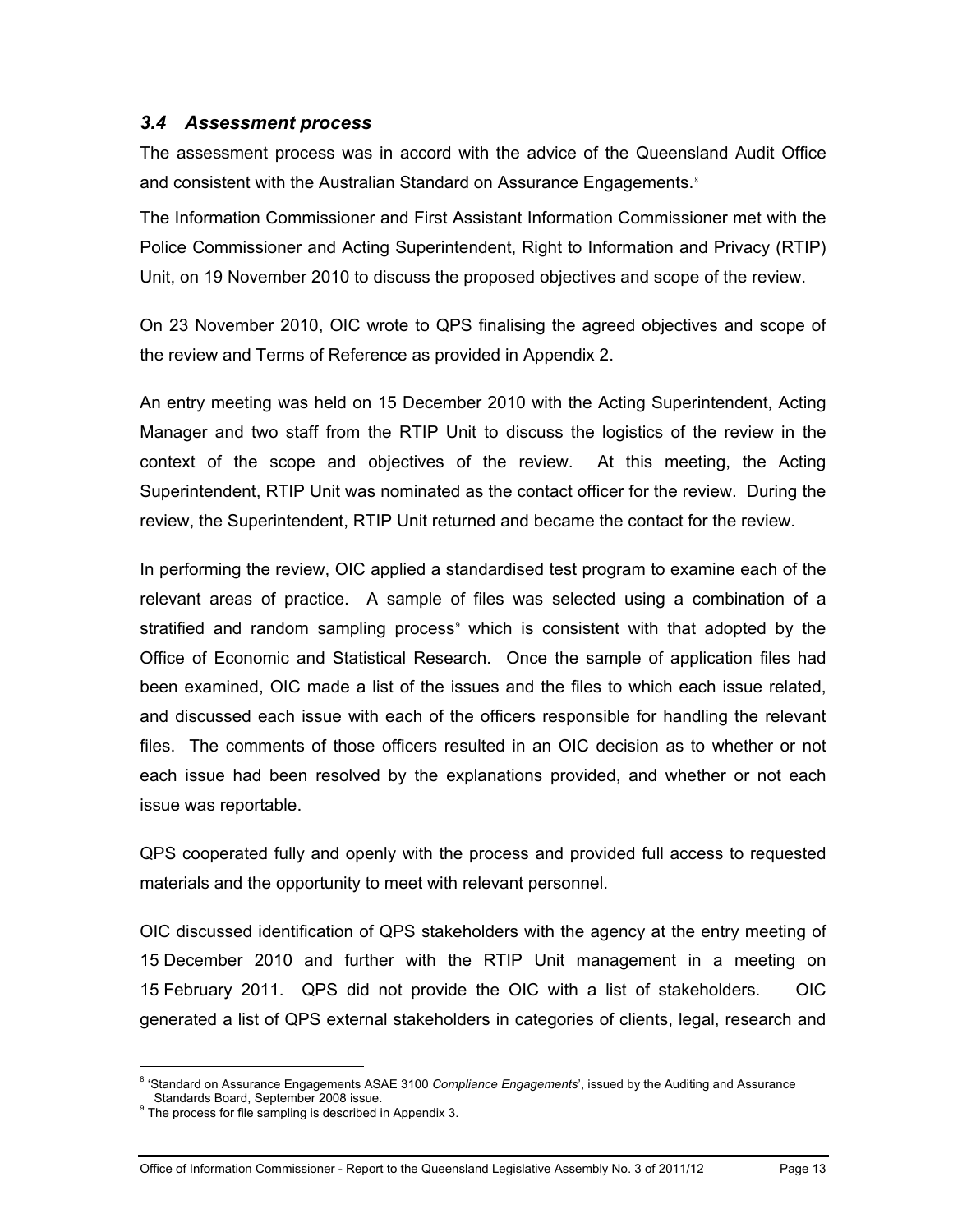community groups and from this list, selected a sample of seven groups for consultation. QPS later recommended that the Victims of Crime Association be included in the community consultation process and OIC attempted to do so.<sup>10</sup> When this report was being finalised, QPS provided OIC with a list of community engagement activities, which is at Appendix 4.

As part of the review process, OIC wrote to and met with this sample of QPS external stakeholders to discuss their interests in QPS held information. Details of community consultations are provided in Appendix 5.

Originally, as reflected in the Terms of Reference, it had been intended that QPS clients would be surveyed. This proved to be impractical due to limitations in QPS's ability to extract digital records of applicant details easily and the time and cost involved in manually extracting the records.

At the conclusion of the review, an exit meeting was held with the Police Commissioner, Deputy Chief Executive (Resource Management) and Executive Director, Administration on 11 October 2011 to discuss the findings and recommendations of the review. The officers noted the findings and provided a comment on their response to each recommendation, as listed in Appendix 6.

The steps taken in the review are summarised in Appendix 7.

<span id="page-19-0"></span> $10$  The Victims of Crime Association has been replaced by Relationships Australia. While attempts were made to arrange an interview to include this group in the community consultation, it was not possible to do so prior to the conclusion of this review.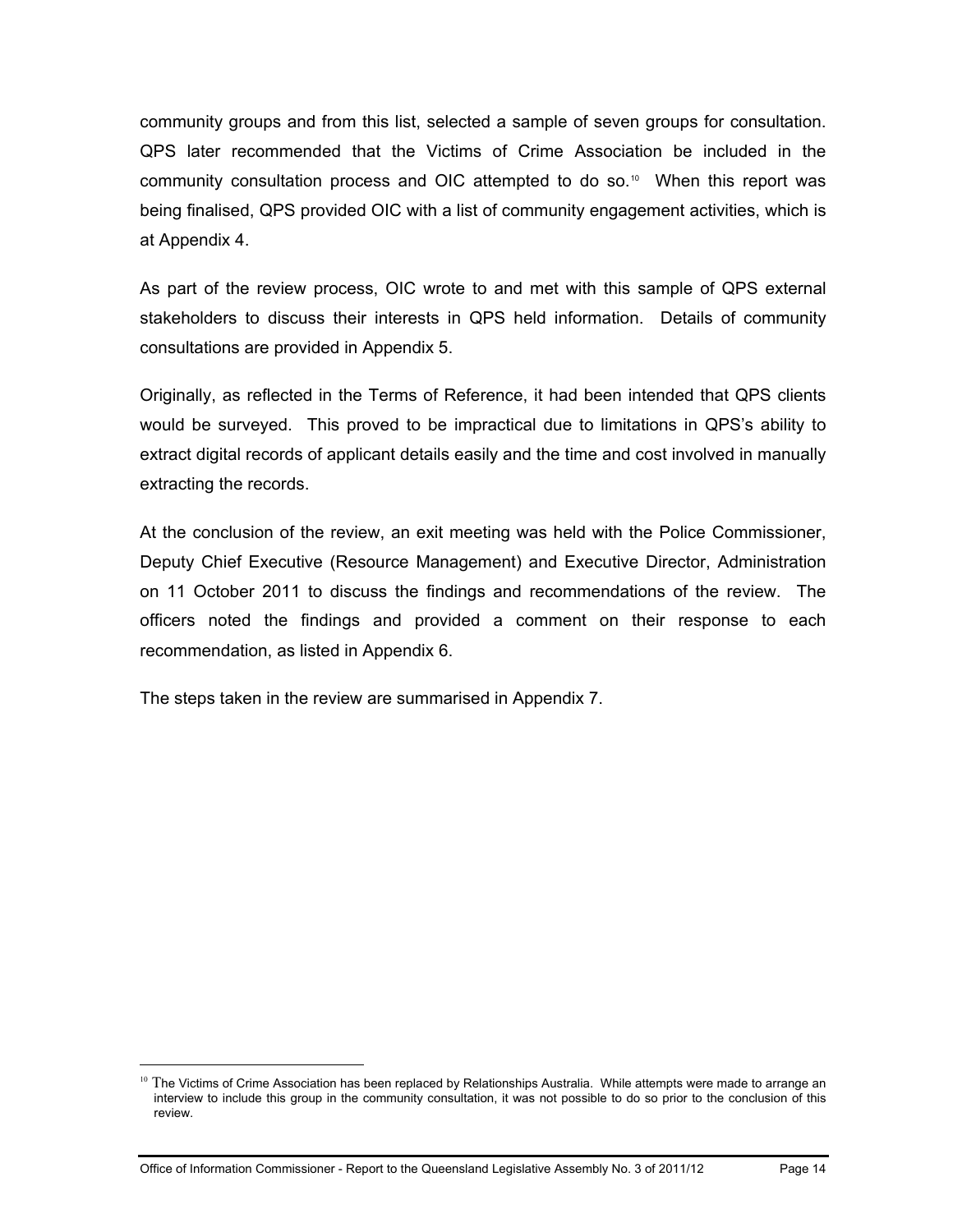## <span id="page-20-0"></span>**Background**

In her *Statement of Right to Information Principles For the Queensland Public Service[11](#page-19-0)*, the Premier stated:

*At the heart of these reforms will be a public service that conducts itself in the most open and transparent way possible, because that openness and transparency are fundamental to good government.* 

*The processes of government should operate on a presumption of disclosure, with a clear regard for the public interest in accessing government information. The Queensland public service should act promptly and in a spirit of cooperation to carry out their work based on this presumption.* 

*Government information must be valued as a public resource that contributes to an open and participatory democracy and improves government decision-making.* 

*It is the Queensland Government's expectation that the Queensland public service recognises and respects that Government is the custodian of information that belongs to the community* 

This statement makes clear the Government's intention that each agency is to conduct itself in the most open and transparent way possible. OIC, in undertaking this review, considered whether or not the intention of the reforms was reflected in QPS culture.

## **Key Findings**

- QPS has a stated commitment to a culture open to the release of information.
- Improved strategic management of information assets and community engagement is needed to improve the release of information that is not only significant, accurate and appropriate but relevant and useful to the community at large.
- There are varying levels of understanding and support for the RTI and IP application process throughout QPS.

<span id="page-20-1"></span><sup>&</sup>lt;sup>11</sup> Viewed at http://www.rti.qld.gov.au/downloads/Right%20to%20Information%20Principles.pdf on 8 March 2011.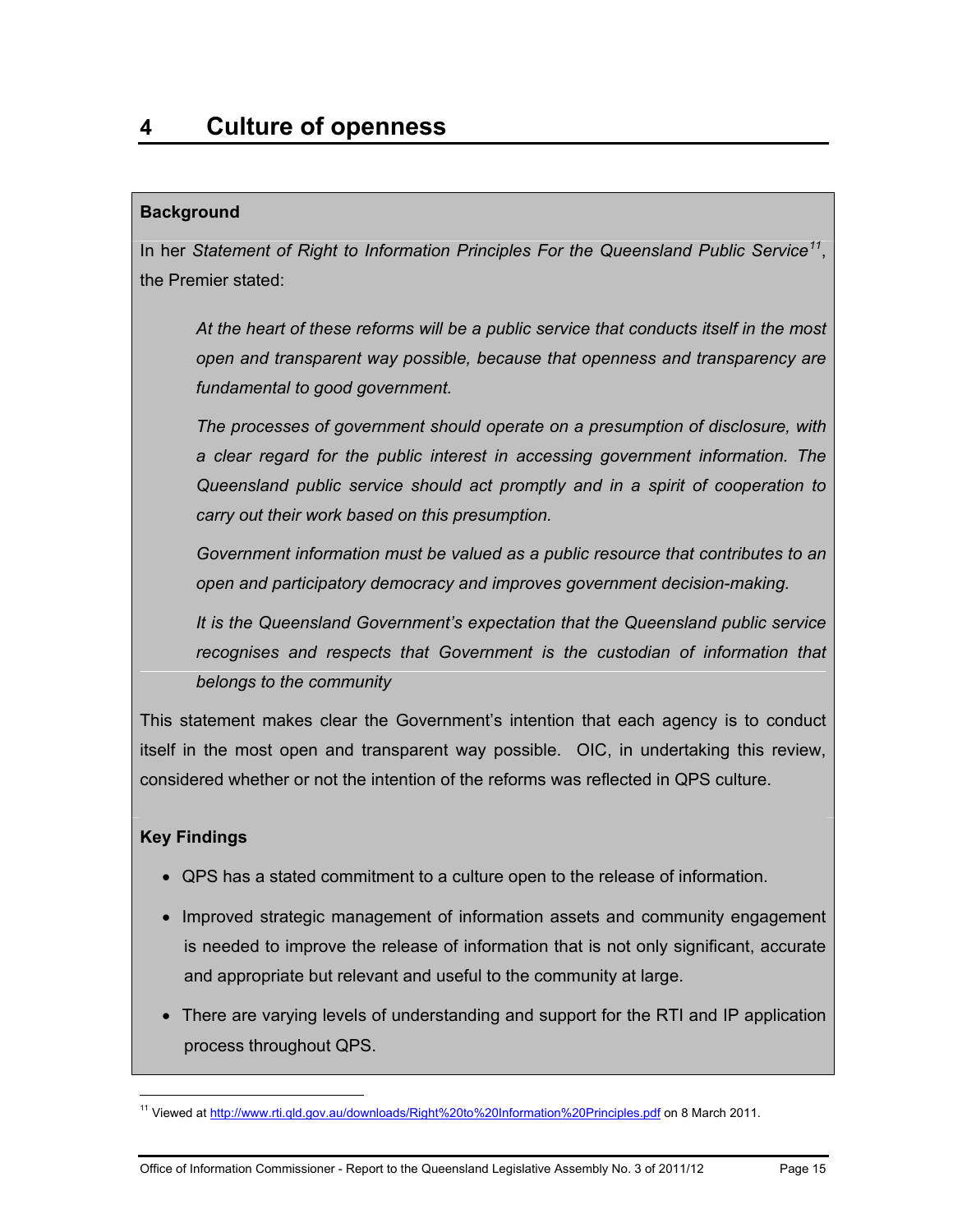## <span id="page-21-0"></span>*4.1 Stated commitment to openness*

QPS has stated their commitment to achieving a culture of openness and transparency in creating accountable government.

QPS has a published statement on its website supporting the reforms, as required by lead agency guidelines:

*The Queensland Government has made a commitment to provide access to information held by the Government, unless on balance it is contrary to the public interest to provide that information*. [12](#page-20-1) 

QPS reported in the self-assessed electronic audit conducted in 2010, that:

*QPS has a culture open to the release of information and subscribes to a philosophy of endeavouring to satisfy, where possible, any reasonable request for information made by a member of the public, or external body, having regard to the efficient and*  effective discharge of law enforcement obligations, the proper administration of *justice, the privacy of individuals and statutory compliance*.

OIC noted that QPS had made an explicit statement of commitment to the reforms.

## <span id="page-21-1"></span>*4.2 Community engagement*

Community engagement is an avenue for identifying the type of information that agency stakeholders would like pro-actively released. Community engagement can assist agencies to prioritise information resources that are to be made public. It promotes the openness, transparency and accountability of government and greater participation in government policy development and decision-making by the wider community.

OIC reviewed QPS's community engagement strategies and interviewed stakeholders to assess the level of community engagement currently operated by QPS.

Community engagement is conducted by the Office of the Commissioner, Media and Public Affairs Branch, Cultural Advisory Unit and Community Safety and Crime Prevention

<span id="page-21-2"></span><sup>&</sup>lt;sup>12</sup> http://www.police.qld.gov.au/rti/ viewed on 16 June 2011.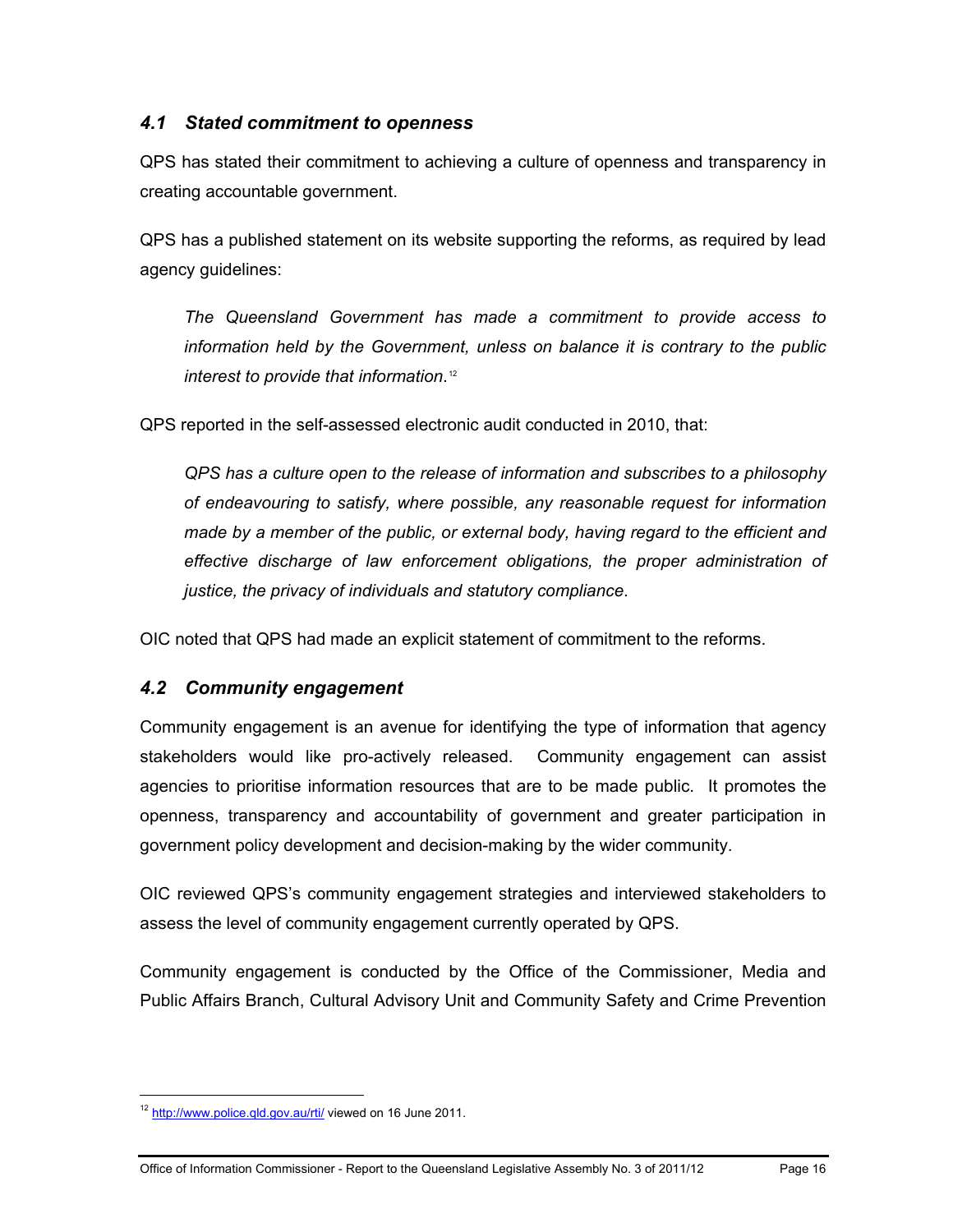Branch. QPS arranged meetings between OIC and the Cultural Advisory Unit and Community Safety and Crime Prevention Branch.[13](#page-21-2)

The community engagement activities performed by QPS were primarily aimed at supporting operational service delivery objectives. A list of community engagement activities provided by QPS during the finalisation of this report is contained in Appendix 4. A typical example of QPS's community engagement was an initiative to share information with one community group to combat fraud aimed at that particular group.

Based on the review of documents and the interviews with QPS officers, OIC did not find evidence of a clear overall QPS strategy governing QPS's engagement with the community about the exchange of information. A strategic approach would enable QPS to expand beyond operational issues to work with the community on systems reforms, legislative reform, targeted training or improved service delivery and capacity building for the community groups. OIC observed that QPS worked with community stakeholder groups, and that the QPS strategies relied on efforts at the local level. This led to regional variations in the extent and quality of community engagement.

The recent adoption of the use of social media could be incorporated into a strategic approach. During the 2011 natural disasters, QPS utilised a world leading social media strategy to provide immediate information to the community, obtain local real time information from the community and counter misinformation. This effort has been recognised through a number of awards including the Commonwealth Government 'Excellence in eGovernment' award. OIC supports such initiatives that recognise the value of exchanging information using Web 2.0 technologies.

OIC identified a sample of government and community groups who interacted with QPS or QPS clients as client representatives, legal representatives, researchers or community interest groups.[14](#page-22-0) Interviews with these groups confirmed the ad hoc nature of QPS community engagement strategies about the exchange of information. The stakeholders identified the information they would like to obtain from QPS and the uses to which they might put this information. The questions asked and information requested by the

<sup>&</sup>lt;sup>13</sup> Interviews with these areas were arranged by the RTIP Unit.

<span id="page-22-1"></span><span id="page-22-0"></span><sup>&</sup>lt;sup>14</sup> The objective of this part of the review was on information held by QPS and released for community access other than through the legislative application process. Therefore these groups did not focus on clients of the RTIP Unit specifically. However it is noted these stakeholders may also at times seek access through the legislative application process.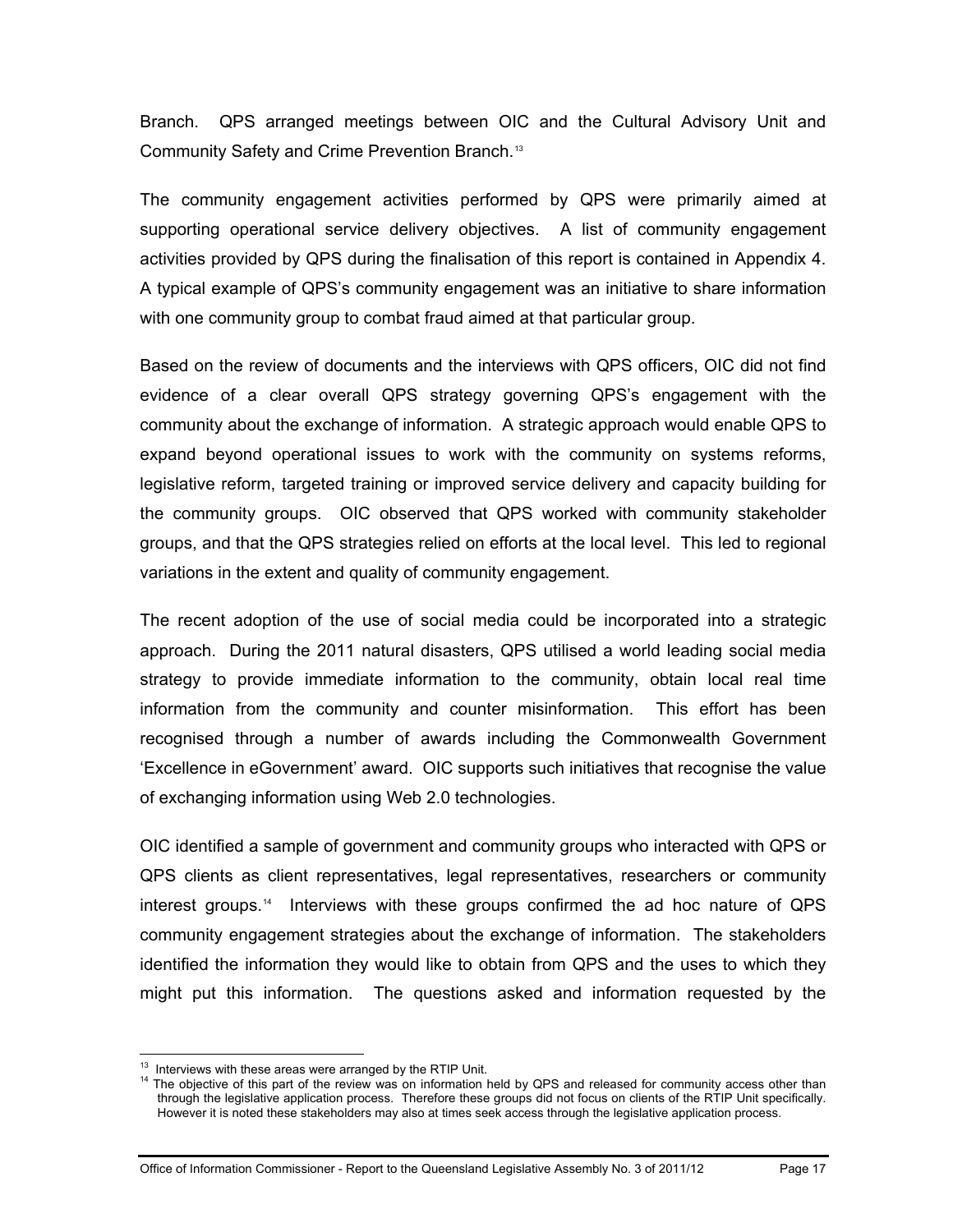stakeholders is provided in Appendix 5. This list is not exhaustive, but indicates the type of information that, if held by QPS, QPS needs to consider making publicly available.

In general, the OIC interviews with the stakeholders were encouraging about the potential benefit to the community if QPS released the information that stakeholders were seeking.

It appeared stakeholders were seeking QPS information for constructive purposes. Stakeholders wanted QPS held information for research or to improve services. Such purposes could support operational policing. In some cases, stakeholders wanted information in order to commence discussions with QPS or government to lobby for improvements to the legal system and/or QPS procedures or practices. Stakeholders also commented on positive dealings when obtaining certain QPS information and that QPS culture was becoming more open. The general tone of the interviews was positive and supportive.

Stakeholder groups were thoughtful but not concerned about possible negative impacts of publishing QPS held information, for example, the possible impact of publishing crime statistics on tourism or property sales. One stakeholder said 'As long as people know the facts, that is empowering in itself. I think facts are good.'

Stakeholders commented that any risks could be managed by publishing the information with explanatory notes. One stakeholder said 'The more information that's out there, the more information literate the community becomes.'

Comments or information requirements mentioned by stakeholders fell under six themes:

- Stakeholders regarded current information provided by QPS highly, for example, Crime Bulletins.
- The strongest identified need was in support of research, for example, statistics on the number of domestic violence incidents reported to QPS or the use of move on directions and cautions with Indigenous and non-Indigenous people or young people.
- Stakeholders commonly sought information that would assist them to improve or target their own services, for example:
	- $\circ$  Information about the incidence of crime by location, identified by street, and for academic researchers, by map coordinate (one example was provided describing how information about property crime by street was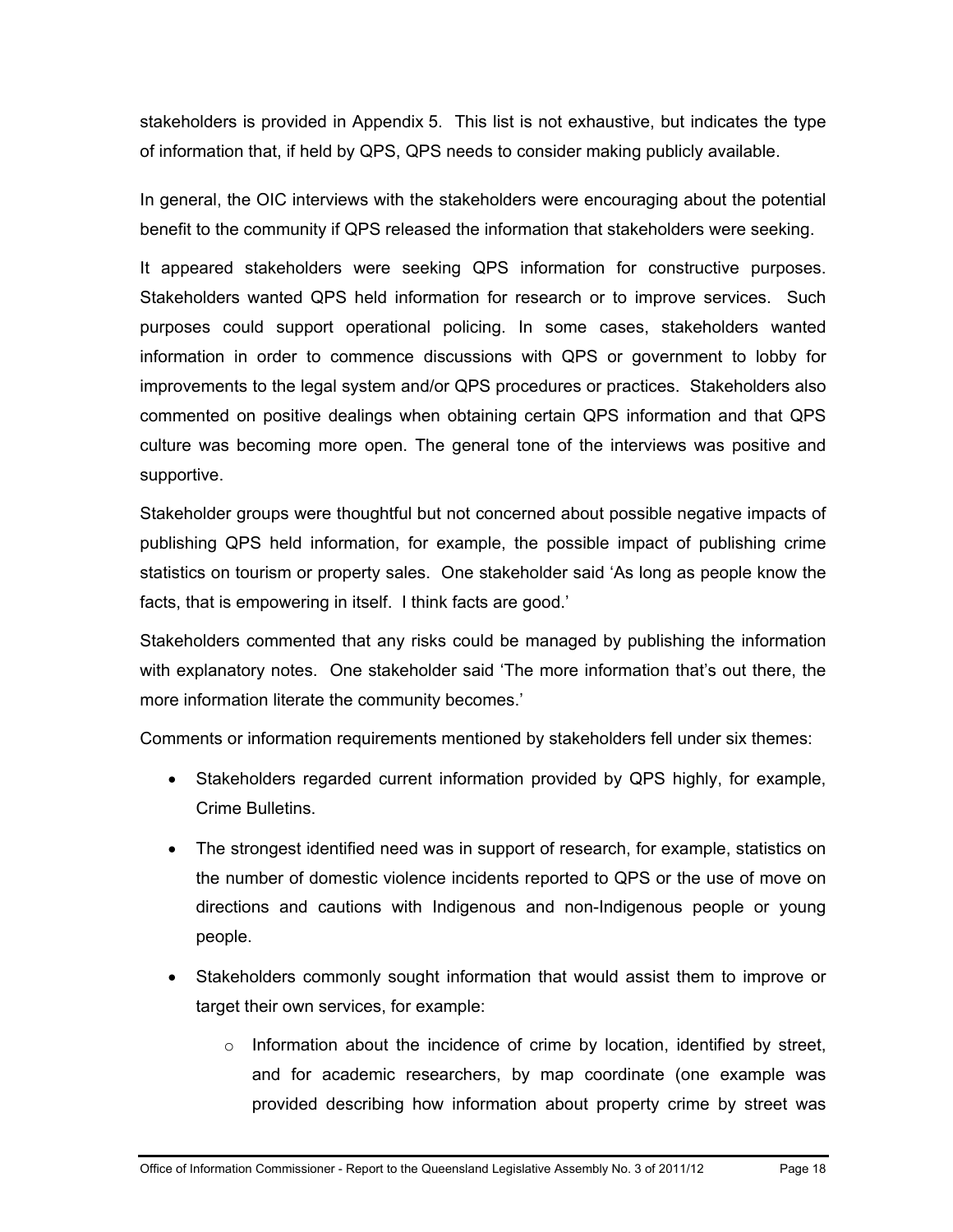used by Neighbourhood Watch to target crime prevention activities in a particular community, with excellent results)

- $\circ$  Copies of warrants and the impact on fine defaulters of executing warrants (including guidelines applied by the Warrants Evaluation Committee when deciding whether or not to imprison fine defaulters), so that legal services can advise their clients appropriately; and
- $\circ$  Incidence of policing activities of interest to specific communities, for example, domestic violence callouts, dealing with unlicensed driving and glue sniffing, to assist stakeholders to provide targeted training to prevent or reduce calls for service in those communities.
- Some stakeholders sought information that might lead to discussions with QPS or government about possible improvements to QPS procedures or practices. An example was to obtain guidelines used by QPS about the apprehension interview for people with a mental illness – the concern being that some people might have been taken to the watchhouse when it might have been more appropriate to take them to a hospital.
- Stakeholders identified QPS information that might be of general interest to the community. For example, in addition to the current reports about QPS responses to Crime and Misconduct Commission report recommendations, stakeholders suggested QPS describe details of the activities undertaken by QPS in response to recommendations (three stakeholders identified this as useful).
- Stakeholders commented on the characteristics of published information that are important to them, for example, stakeholders remarked on the importance of the information being accurate, complete and consistent statewide.

Details of other comments mentioned under these themes are provided in Appendix 5.

Stakeholders commented on the ways they currently obtain QPS held information. A common theme was the reliance on working with individual contacts within QPS to identify information that might be useful in order to obtain that information. Conversely, formal systems and structures were reported as working less well. Information was reported as being either inaccessible or difficult to identify.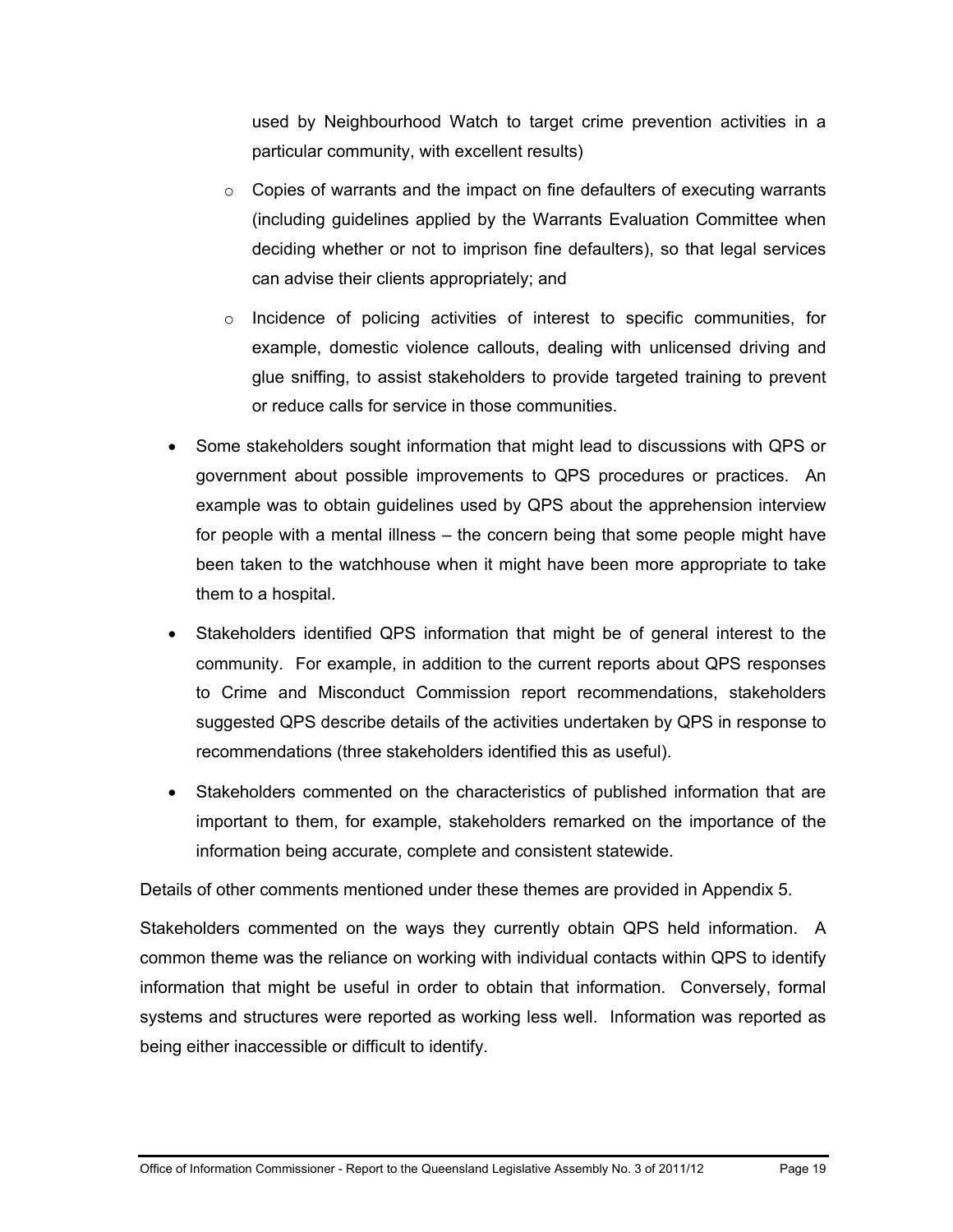This review has found that the current QPS community engagement strategy is ad hoc. Some local communities benefit more than others due to local factors, such as stakeholder reports of differing levels of personal commitment by QPS officers to community engagement strategies. Where statewide information was available, stakeholders reported that data quality was inconsistent from one region to another.

OIC appreciates that a collaborative, relationship based approach can be effective for external agencies seeking to harness the deep understanding of information that comes with an internal perspective. On the other hand, formal, systems based approaches are essential for people who must rely upon the internet or other public procedures.

A systems based approach ensures that there is equitable access to information for those with on-line access throughout the community, and that the data is quality assured.

It is not necessary to choose between relationship based and systems based approaches. Both are needed. It is OIC's view that the free exchange of information is facilitated by having both systems and relationships in place. This free exchange of information gives effect to the primary object of the RTI Act, which is to give the community a right of access to information held by government or under government control.<sup>[15](#page-22-1)</sup>

A centralised approach could ensure that all communities received equitable benefit and a consistent approach to requests.

OIC also considers it important that the local, operational efforts are augmented by engagement at the statewide level and about community wide issues. The RTI Act refers to 'public affairs', 'rules and practice followed by government in its dealings with members of the community' and information as 'a public resource'.<sup>16</sup> The clear intention of the RTI Act is that the community is to have access to information at the strategic level, so the community can engage with government on strategic level issues. This approach might also result in a broader definition of 'community', including communities of interest, and in opportunities to release information to benefit the community at large, for example, increased release of crime statistics.

This review found evidence across all QPS community engagement strategies that while there is a stated commitment to the reforms, further work is required to fully develop and implement community engagement strategies based on pushing information out into the

<span id="page-25-0"></span><sup>&</sup>lt;sup>15</sup> Section 3 RTI Act.

<sup>&</sup>lt;sup>16</sup> Preamble to the RTI Act.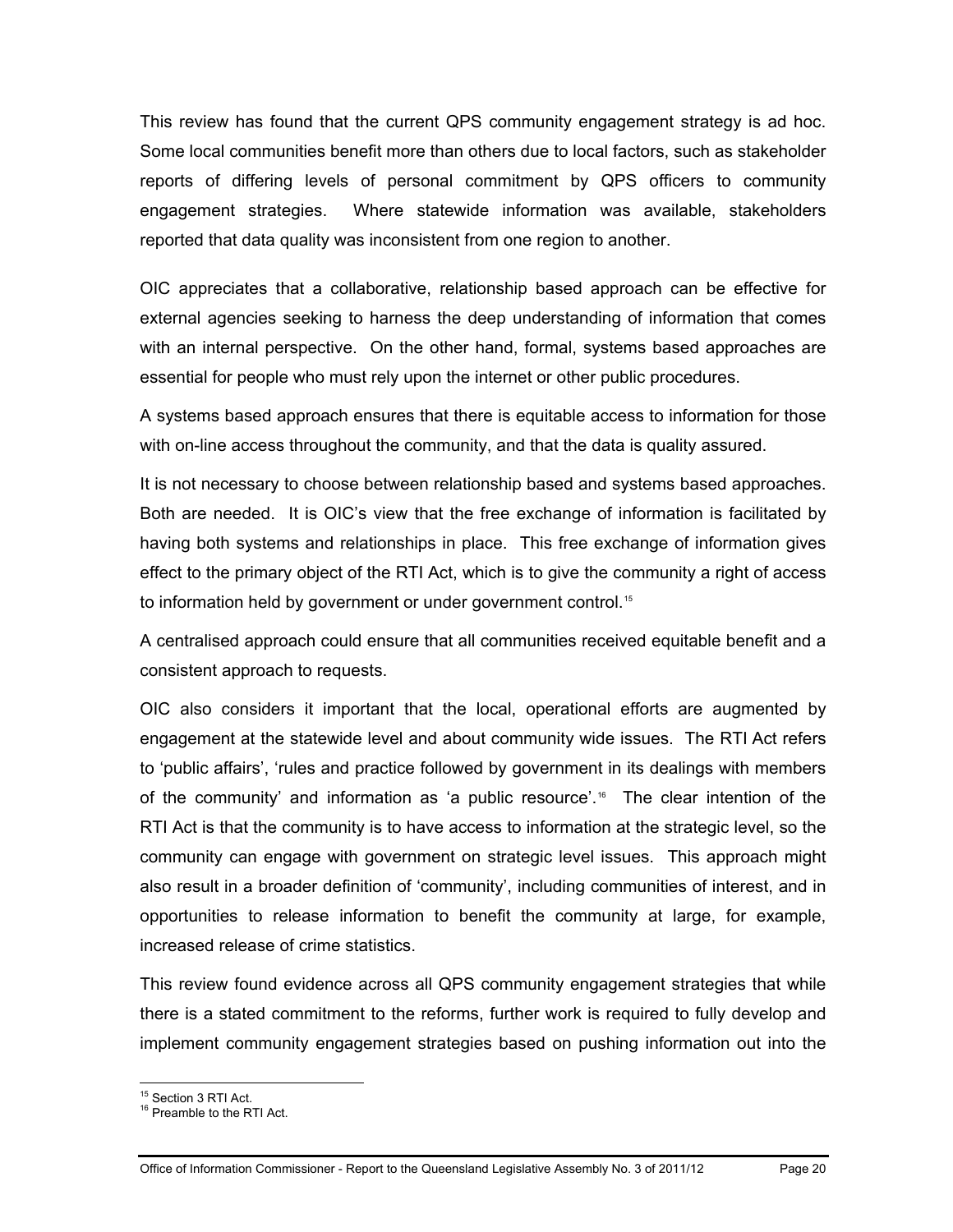community, not just to support police operational priorities but so that the community might better protect itself, solve its own problems and be more resilient. For example, Neighbourhood Watch reports that Neighbourhood Watch groups across Queensland have differing levels of access to QPS held information, with consequentially differing levels of capacity to work with communities to prevent crime. A coordinated QPS strategy to push as much information as possible out to all Neighbourhood Watch groups on an equal basis would support them in providing a consistent level of service to Queenslanders.

Greater strategic management of the culture of openness and the information assets is required, demonstrated by active projects to push information relevant and useful to communities into the public domain. The list of information requests provided in Appendix 5 is a starting point for consideration by senior governance within QPS as to datasets that could be pro-actively released.

#### **Recommendation 1**

It is recommended that the Queensland Police Service (QPS):

<span id="page-26-1"></span>Implement a strategic approach in 2011-12 and in subsequent years to increase the effectiveness of the QPS community engagement strategy with respect to pushing information out. Greater engagement with government and community organisations will identify opportunities that QPS can take up to pro-actively release information that is relevant and useful to the community at large.

## <span id="page-26-0"></span>*4.3 Internal challenges*

The review identified that there are still varying levels of understanding and support for the RTI and IP application process throughout the organisation. Staff who receive requests for documents from the RTIP Unit must diligently search for and provide all the uncensored documents to the RTIP Unit for consideration by the decision-maker.

QPS's challenge is highlighted by some attitudes expressed about RTI reforms. QPS staff have generally (but not on every occasion) been releasing information to the RTIP Unit as requested, as observed during the file review. However, from the perspective of OIC's assessment of whether or not QPS has a culture of openness, the issue was that even when the information was provided, a number of responses received were couched in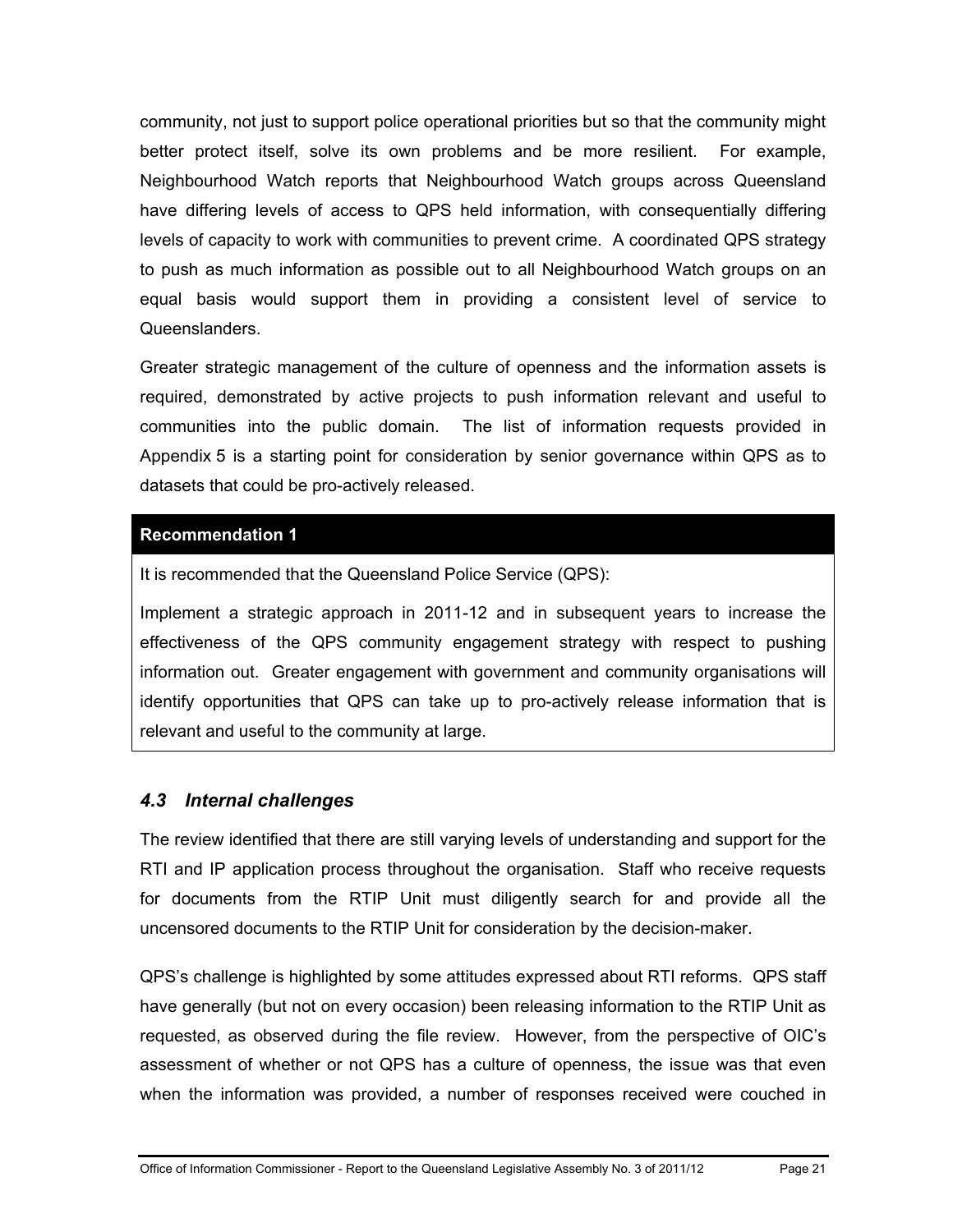terms that appeared to indicate a reluctance to accept the concepts behind the RTI reforms. For example, on all files reviewed involving one specialist business unit, the senior management of the unit stated that there was no specific objection to specific material being released however, in general, the unit stated for the record its objection to the release of any material subject to the RTI Act, as follows:

*<name of business unit> has no specific objection to the material XXX being*  released, however this <business unit> objects generally to the release of any *material subject to specific provisions of the Right to Information Act 2009 which entitles release. It is therefore requested that all necessary and lawful objections are launched with respect to this matter.* 

This business unit is yet to operationalise the requirements of the RTI reforms which changed the presumption from all documents are closed to the public (unless the agency decides there is a good reason to release them) to the presumption that all documents are open to the public unless there is a good reason for them not to be. Secondly, the legislation is clear that even where there exist valid claims for exemption or contrary to the public interest information, the agency retains a discretion to release it.

QPS advised that due to the nature of the information held by this particular business unit the unit had specific grounds for advising the RTIP Unit that information held by that unit would tend to be exempt or contrary to the public interest information. While this may be the case, the statement clearly objects to the release of documents which the community is entitled to access. To support a more open culture such statements, which are inconsistent with the statutory intent, should not remain unchallenged within QPS. Where there is misunderstanding of the legislative requirements, action should be taken by the senior leadership to ensure that individuals adopt the legal obligations and the spirit of the law in their statements and actions.

OIC considers that the approach required to be taken under the RTI Act should be clearly reflected in the wording used by this particular business unit and other parts of the QPS, whilst ensuring specific information that the RTI Act provides is exempt or contrary to the public interest information is able to be withheld where necessary. To do so would ensure correct messages are conveyed within QPS to reflect the approach required to be taken to implement the RTI Act and support the cultural change required.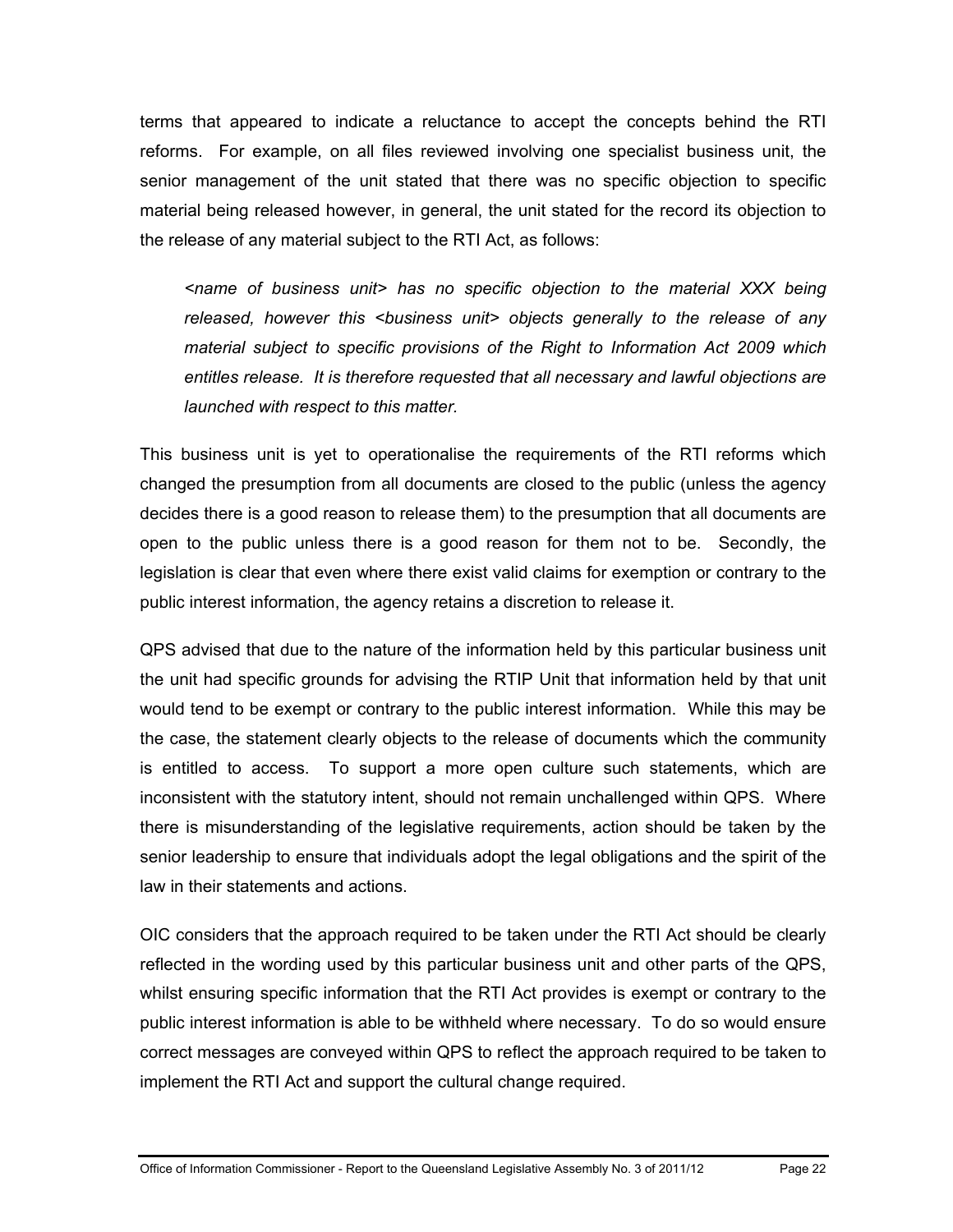The review found specific instances on the reviewed files where the unit conducting the search for documents as requested by the RTIP Unit did not provide the complete document and were deleting items they considered to be irrelevant to the request before providing the documents to the decision-maker. Regardless of the relevance of the deleted information to the request, this practice is inconsistent with the QPS Operational Procedures Manual, which states that documents are to be provided to the RTIP Unit in their entirety unless otherwise stipulated. The determination of the relevance of information provided in relation to an RTI request is that of the RTI or IP decision-maker and not that of the staff member fulfilling the search request.

The QPS RTIP Unit informed OIC that in situations where documents are received by the RTIP Unit with information deleted it is used as an opportunity for training the relevant QPS staff. While this may be the case no evidence to support this was found on the particular files, for example, there were no file notes of telephone calls or conversations or any record of the receipt of complete material, to indicate that contact had been made with the relevant business units for training or awareness raising about their responsibilities or to retrieve the omitted information. The RTIP Unit needs to adopt practices that reinforce an open culture within QPS, and support compliance with the RTI and IP Acts and the QPS Operational Procedures Manual.

Further active support for the RTI and IP reforms may need to be communicated from the highest levels of QPS management to assist in shifting cultural beliefs and resolving any resistance to the reforms.

#### **Recommendation 2**

It is recommended that the Queensland Police Service (QPS):

Issue an agency wide communication to all business units within three months to reinforce QPS's commitment to the right to information reforms and the requirement that QPS staff operate in accordance with QPS's Operational Procedures Manual.

Review wording contained in requests for information sent to QPS units to ensure obligations are clearly stated and convey the requirements of QPS's policies contained in the Operational Procedures Manual.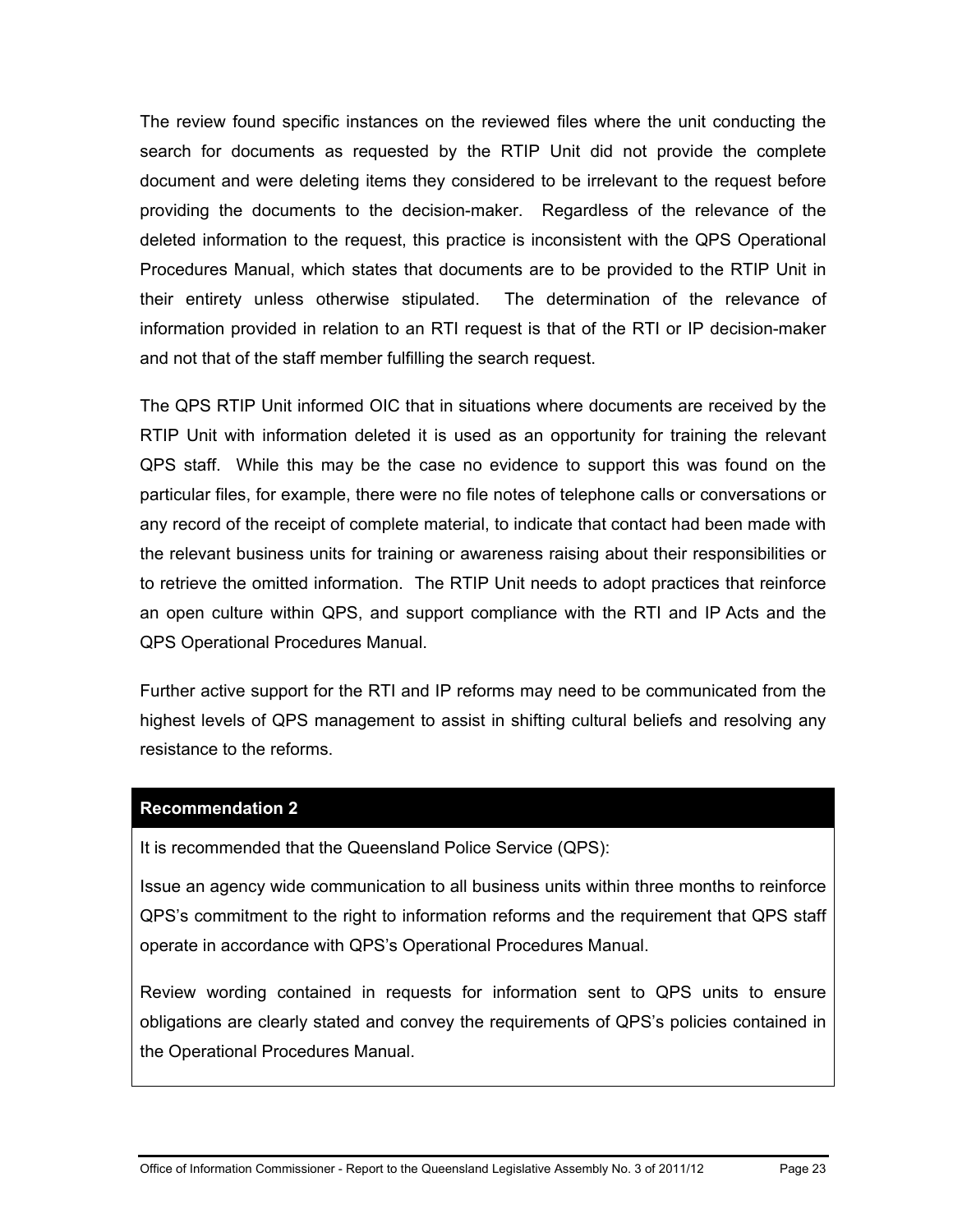## **Recommendation 2**

<span id="page-29-0"></span>Issue procedures within six months for dealing with the receipt of redacted material from other QPS units in response to requests for information to assist the Right to Information and Privacy (RTIP) Unit to process applications for information, in line with QPS's policies and the RTI and IP Acts.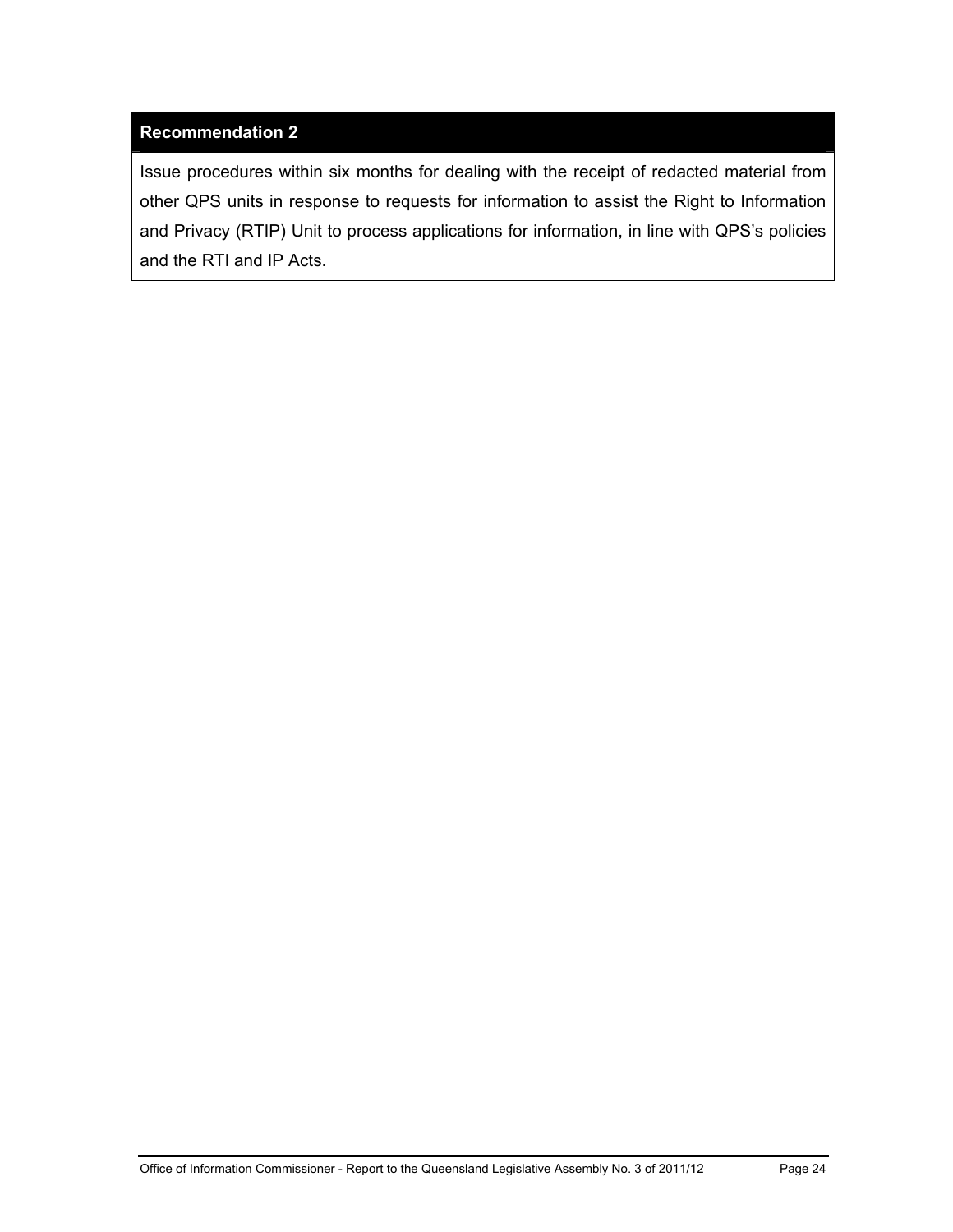## <span id="page-30-0"></span>**Background**

In response to the Solomon report, *The right to information – A response to the review of Queensland's Freedom of Information Act[17](#page-25-0)* the Queensland Government stated:

*The Queensland Government recognises that if real cultural change is to be achieved, and if openness is to become part of the culture of government, it must*  be championed within government itself. Strong leadership and clearly defined *decision-making processes will be essential to creating an appropriate authorising environment to allow this to occur*.

This review examined the Queensland Police Service's (QPS) leadership and governance framework, including strategies for good governance, active management of information, organisational structure and training.

## **Key Findings**

- High level in-principle support for the reforms was identified within QPS.
- Appropriate leadership structures were in place including an Information Champion, an Information Steering Committee and an independent RTIP Unit.
- There is a clear need for the Information Champion and Information Steering Committee to take a more pro-active role to drive the next stage of implementation of the reforms.
- QPS management at all levels and across the organisation needs to expand and redirect its focus past application handling to take an active role in implementing strategies to push information into the public domain and safeguard personal information.

<span id="page-30-1"></span><sup>&</sup>lt;sup>17</sup> Viewed at http://www.thepremier.qld.gov.au/library/pdf/initiatives/foi\_review/Right\_to\_Information.pdf on 8 March 2011.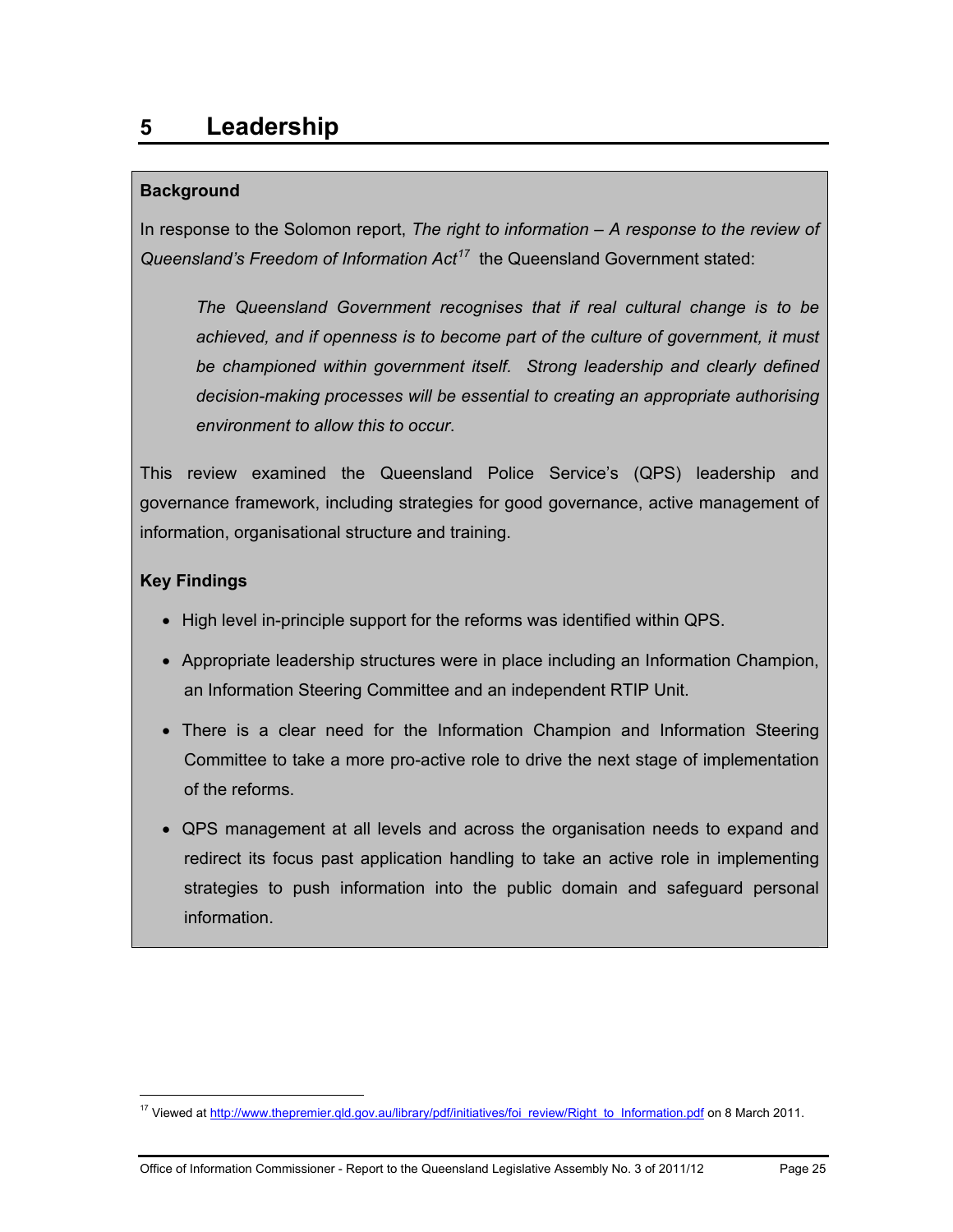## <span id="page-31-0"></span>*5.1 Leadership*

The Queensland Government has emphasised the importance of leadership within the public sector in order to achieve the reforms. Agency management is expected to treat the RTI and IP reform process as a leadership priority, so that the reforms become a cornerstone for building community confidence in open and accountable government.

Leaders within agencies are expected to promote active management of information, and to work with the community to identify information that might be useful to the community. Agency leadership is obliged to make significant and appropriate information publicly available. Information including datasets should be made available in a format that is accessible, machine readable and reusable. Agency leaders are to be held accountable for their performance in this regard, and are expected to make sure their agencies are equipped with systems, delegations of authority and training to implement the reforms.

In support of agency leadership, the Queensland Government has provided specific advice to agencies as to the leadership activities required. In addition to the Ministerial Guidelines<sup>[18](#page-30-1)</sup> provided to all agencies, departments have been provided with guidelines and a checklist for implementation which described the type of strong and visible leadership required.

This review has looked for evidence within QPS of the type of leadership required by the Government. This has included:

- $\bullet$  identifying and assessing policies and statements of commitment<sup>[19](#page-31-2)</sup>
- checking that individuals and committees have been commissioned to take up an active role in the management of information and promotion of the 'push model' and that they have done so; and
- examining evidence that training resources are appropriate and available to RTI and IP specialists and to all staff, to advance their understanding of the reforms.

## <span id="page-31-1"></span>*5.2 Information governance framework*

<span id="page-31-3"></span>In order for agencies to implement the RTI and IP reforms, each agency needs to have a framework for managing the implementation. This includes appointing an Information

 $\overline{a}$  $18$  Ministerial Guidelines: Operation of Publication Schemes and Disclosure Logs; Under section 21(3) and section 78(2) of the *Right to Information Act 2009*' 19 QPS commitment to openness has been discussed in section 4.1

<span id="page-31-2"></span>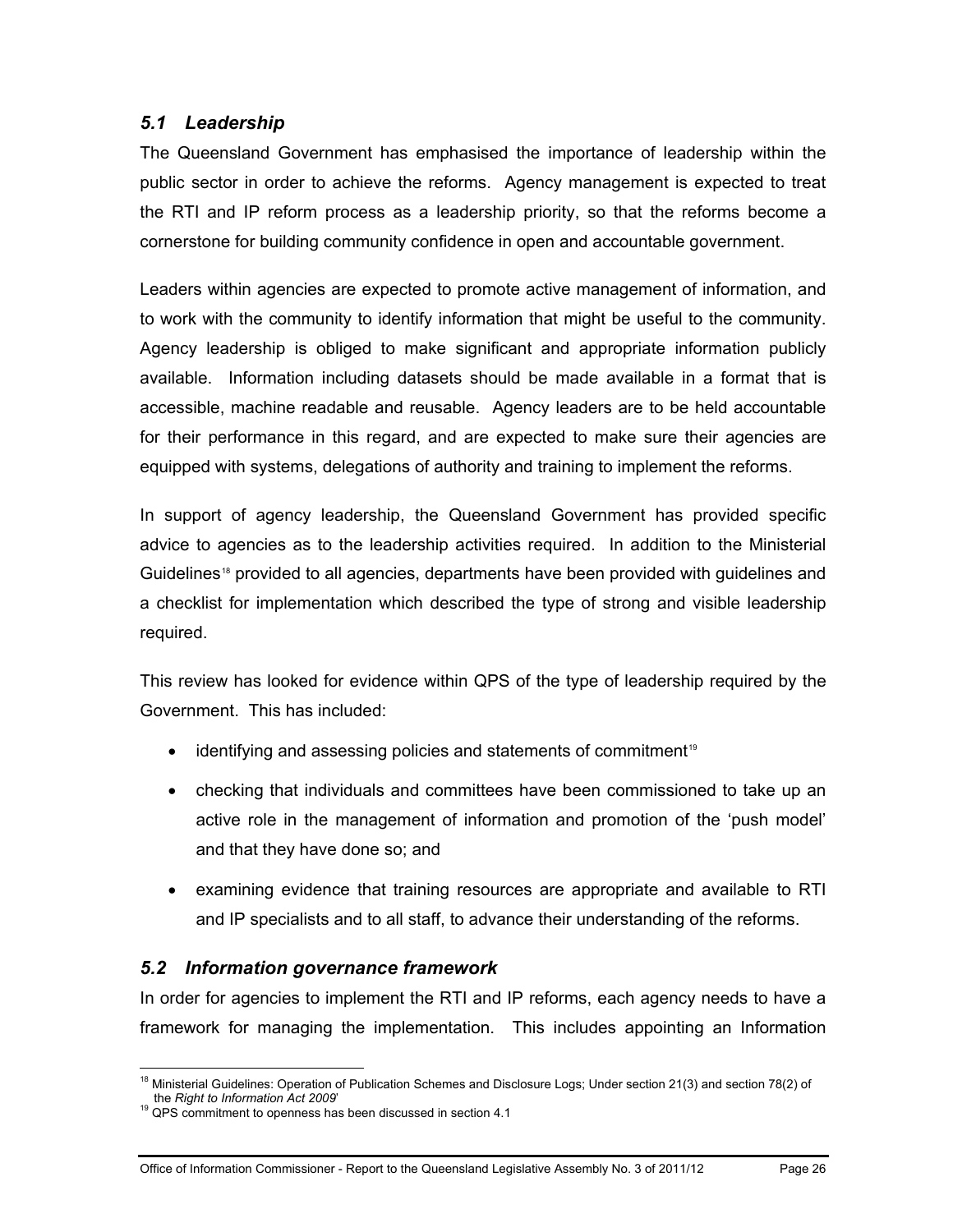Champion at a senior level within the agency, establishing a committee or similar body with responsibility for strategic information management, and implementing processes for developing and reviewing policies, systems and procedures so that strategic information management goals are built into the everyday operations of the agency.

QPS has governance structures in place.

Queensland government departments, including QPS, are required to appoint an Information Champion to coordinate and lead the implementation of the RTI reforms in the agency.<sup>20</sup> QPS has appointed an Information Champion, with oversight of the Right to Information and Privacy (RTIP) Unit.

An information governance body is an important primary driver for change and for strategic information management of the RTI and IP processes.<sup>21</sup> OIC has found that if an agency reports an active information governance body, the agency is also likely to report better progress on implementation of the reforms across the board.

In accordance with the Queensland Government Enterprise Architecture (QGEA), QPS has established an Information Steering Committee (ISC) which is the agency's information governance body. This review examined the ISC's Terms of Reference, agenda and minutes and the QPS ICT<sup>[22](#page-32-1)</sup> Resources Strategic Plan 2009-13.

The ISC's Terms of Reference provide high level principles about Information Communications Technology (ICT). Information management is not given prominence. The ICT Resources Strategic Plan 2009-13 describes QPS information holdings as a strategic department asset that can be used to meet core policing needs in the context of information technology software and hardware developments. This characterisation ignores the legal obligation on QPS to open up its information assets as a community resource. The QPS ICT strategies included the area of 'Externalisation' which is defined as 'Share information and support collaborative processes with other partners, stakeholders and the community<sup>' 23</sup> In such a high level document, specific Information

 $\overline{a}$ <sup>20</sup> Queensland Government Chief Information Office (QGCIO) standards viewable at http://www.qgcio.qld.gov.au/SiteCollectionDocuments/Architecture%20and%20Standards/QGEA%202.0/Information%20

<span id="page-32-0"></span>Management/Implementing%20Information%20and%20Information%20Management%20governance.doc at page 5 of 12.<br><sup>21</sup> According to the Queensland Government Enterprise Architecture (QGEA) guideline on implementing information governance, viewable at http://www.qgcio.qld.gov.au/SiteCollectionDocuments/Architecture%20and%20Standards/QGEA%202.0/Information%20

<span id="page-32-3"></span><span id="page-32-1"></span>Management/Implementing%20Information%20and%20Information%20Management%20governance.doc at page 6 of 12.<br><sup>22</sup> Information Communications Technology.

<span id="page-32-2"></span><sup>&</sup>lt;sup>23</sup> QPS ICT Resources Strategic Plan 2009-2013 page 16 QPS ICT Strategies.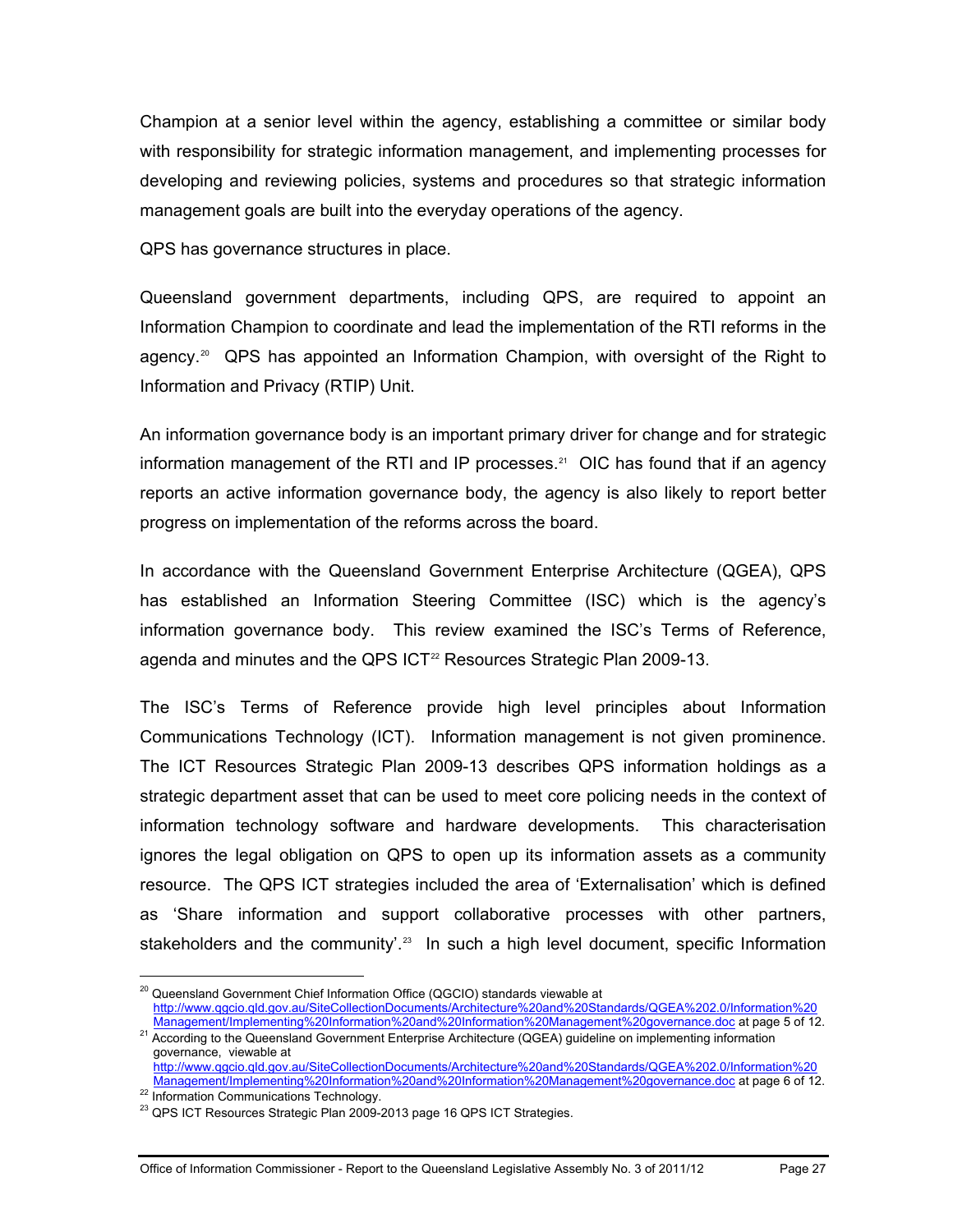Management (IM) projects might not be detailed. However, OIC was not informed during this review of the ISC agenda to implement IM projects to progress the RTI reforms to increase openness and accountability. To ensure the ISC is a driver of the RTI reforms, OIC supports the inclusion of reference to the RTI reforms in the functions section of the Terms of Reference and for project plans to include as a matter of course information on how the project will further the implementation of the RTI reforms.

QPS advised OIC during the finalisation of this report:

*In line with the QGEA IM governance framework, the ISC is actively following through on establishing better IM governance within the QPS governance structure.* 

QPS also advised that the Terms of Reference, planning process and activities of the ISC incorporated information management. OIC will verify this in the follow-up review.

In other material provided to this review, OIC was able to identify one QPS information management project: to investigate the feasibility of releasing crime statistics.

QPS advised that the Statistical Services Unit is developing a proof-of-concept regarding on-line capability to disseminate official QPS crime statistics. Currently QPS only publishes official crime statistics to the public via the Annual Statistical Review. The project plan is examining a facility which would enable members of the public to extract crime statistics via a self-help web interface.

Currently only 'in principle' support exists to proceed with the proof-of-concept. No approval has been given to progress further beyond this stage. Work on a production version would follow if approval of the concept was obtained. OIC strongly supports the project along with a geospatial mapping functionality and views the publication of crime statistics in a timely, accessible and spatial format as a vital resource for the community. Publication of crime statistics would make available to the community what the Queensland Government has already stated is a community resource. It is OIC's view that publication is required for QPS to be compliant with the Ministerial Guidelines, which are a statutory instrument made under section 21 of the RTI Act. Publication will not only inform communities in support of police operations but also enable the Government and the community to meet other important social, environmental and economic goals. The publication of crime statistics will support numerous activities including: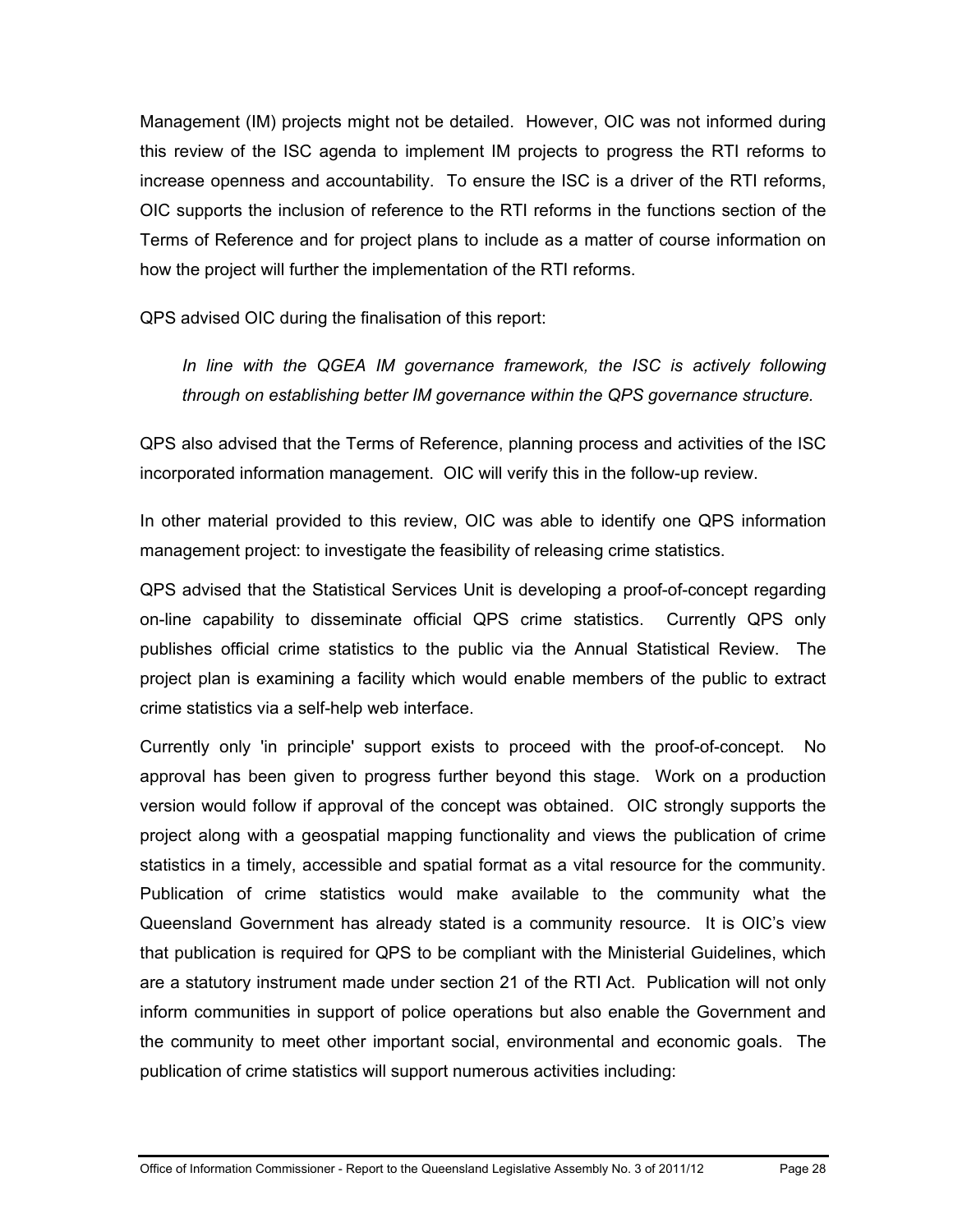- better targeting of locally driven initiatives around crime prevention
- galvanising communities into action around problems
- community capacity building
- informing individuals, including tourists, to reduce risk to personal safety
- informing the real estate and other markets about a material factor
- whole of government accountability in responding to disadvantage
- educating the community about the challenges facing police; and
- improved public scrutiny of police strategies and responses.

These activities are built in as part of everyday policing in other jurisdictions through on-line publication of crime statistics. OIC has reviewed the on-line publication of crime statistics in the USA, UK and Canada, to examine the different features of the systems. One example is police.uk, $24$  enabling identification of offence by street address. In the United States, a range of on-line facilities are available which publish crime statistics for over 1,000 police departments. MyNeighborhoodUpdate<sup>[25](#page-34-0)</sup> publishes information which includes the police event number, when and where each offence occurred, the type and category of the offence, the number of cars attending and the consumed time. This website displays the number of offences in each category, the percentage of events per category and the twelve month trend. Of particular interest has been the feature in many publications of crime statistics which enable the community to report an incident, provide information about an incident or become involved in crime prevention. For example CrimeReports<sup>26</sup> enables anonymous reporting of information regarding a displayed offence.

<span id="page-34-2"></span>In the course of this review, OIC noted the crime prevention contribution that organisations like Neighbourhood Watch can make to the community. An example of this provided to OIC was a concerted effort by Neighbourhood Watch and the local police in a particular Queensland community to combat a spike in property offences. The impetus for this intervention was the provision of crime statistics by street address to the local Neighbourhood Watch. The Neighbourhood Watch was familiar with the area, and therefore was able to notice the pattern of offending and the probable causes for the

<span id="page-34-1"></span><span id="page-34-0"></span>25 http://www.myneighborhoodupdate.net/<br>26 https://www.crimereports.com/

<sup>&</sup>lt;sup>24</sup> http://www.police.uk/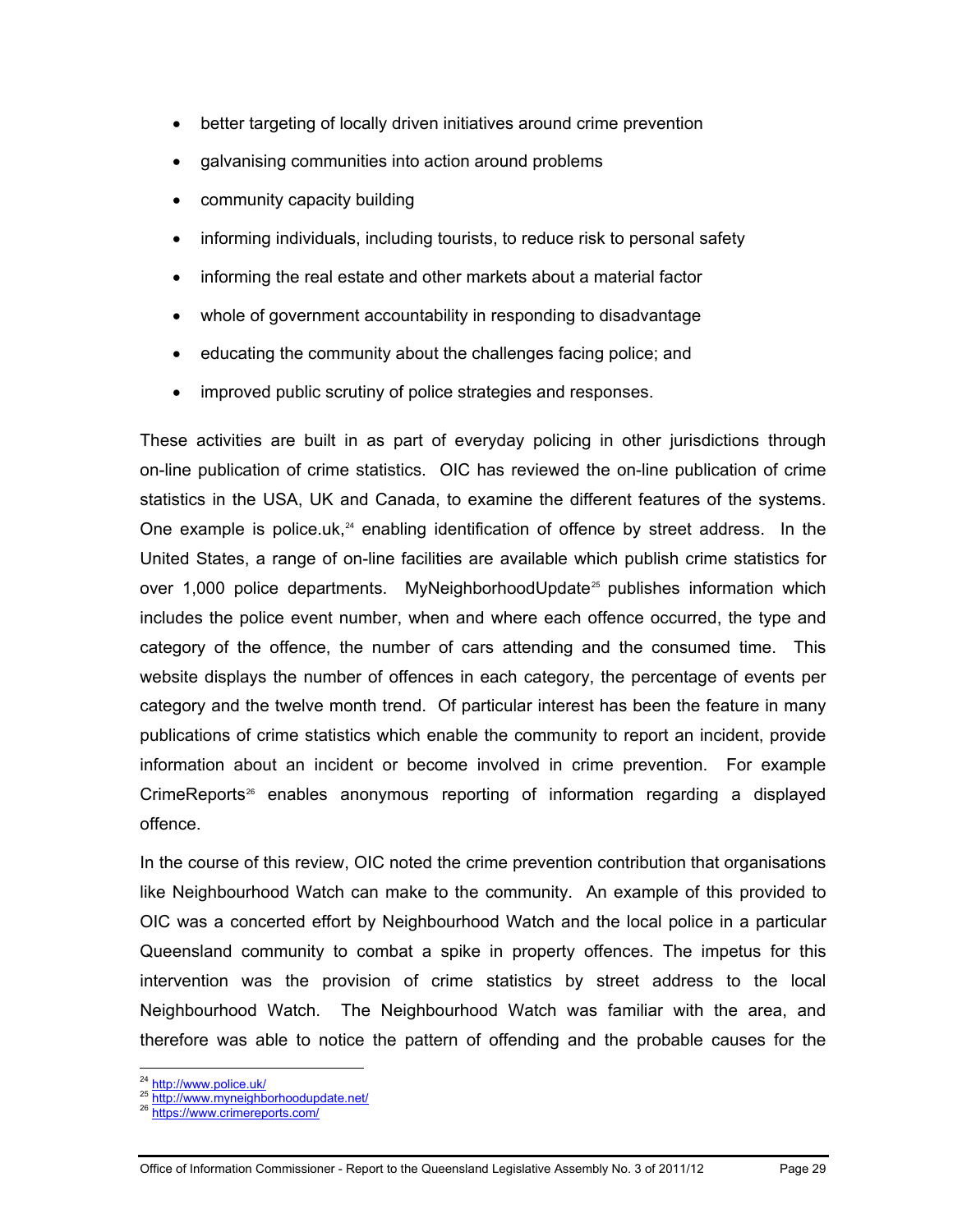selection of a particular group of streets for criminal activity. Neighbourhood Watch advised the local police who took steps to respond to the situation including sending out letters, talking to people in shopping centres and increasing their patrols. The Neighbourhood Watch group reported to OIC that the offence rate was markedly reduced following this initiative.

This demonstrates the power of community inclusion in analysing information and working with police to develop strategies for crime prevention. On-line publication of timely crime statistics will build upon such achievements by facilitating the exchange of useful data and ensuring consistent availability of data across Queensland local communities.

OIC also notes the development of on-line communities aimed at crime prevention and detection.<sup>27</sup> Police services working with these communities can expand their reach, to good effect.<sup>[28](#page-35-0)</sup> In these jurisdictions, providing information to these on-line communities is part of the business of policing, in recognition of the positive impact of providing the community with information about crime and policing.

These activities work in a strategic way to assist police meet their own goals. OIC would expect more of a presence of this type of project on the ISC's agenda. The benefit of ISC involvement in projects of this type would be as a means of ensuring projects are driven consistently with a view to implementing the right to information reforms, and that the projects are coordinated and actively led by senior management.

OIC considers that ISC needs to become a pro-active leader in managing QPS information as a public resource, to improve the alignment of the ISC's role and activities with the government's requirements, expressed in the RTI and IP reforms and the QGEA framework, standards and guidelines.<sup>29</sup>

ISC needs to steadily improve the availability and accessibility of information released to the community.

<sup>&</sup>lt;sup>27</sup> https://www.crimedex.com/

<span id="page-35-0"></span><sup>28</sup> http://www.securitymanagement.com/news/online-community-helps-police-and-businesses-nab-crooks-008413,<br>http://www.police.govt.nz/service/road/roadwatch.html

<span id="page-35-1"></span><sup>&</sup>lt;sup>29</sup> From QGEA guideline on implementing information governance which describes the role of the ISC:-*4.2 Role* 

*The role of the body is to:* 

*evaluate, provide strategic direction for, and direct the use of, information and its management* 

*provide leadership in and direct the preparation and implementation of information management policies, principles and architecture* 

*review and monitor conformance to obligations and performance* 

*develop agency information management capability.*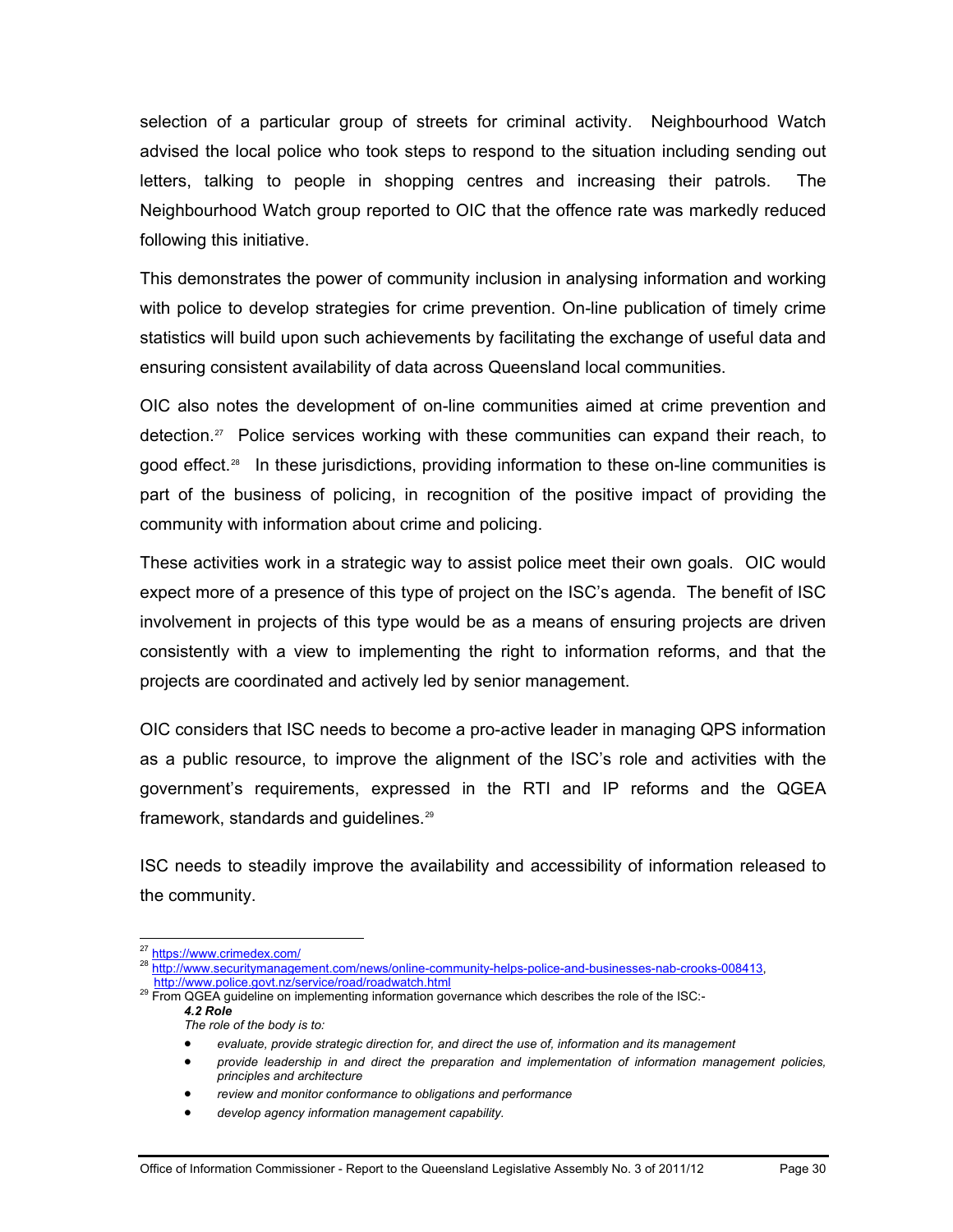## **[Recommendation 3](#page-9-0)**

It is recommended that the Queensland Police Service (QPS):

Provide active leadership through the Information Steering Committee and the Information Champion in 2011-12 and in subsequent years to improve the availability and accessibility of information and to progress the right to information reform process in accordance with the Queensland Government Enterprise Architecture guidelines with respect to the RTI and IP reforms, the legislation and the Ministerial Guidelines.

# *5.3 Role of the RTIP Unit*

Across government, business units within agencies that are handling applications for information under the RTI and IP Acts have a leadership role, which must be supported by appropriate independence and authority.

From the perspective of organisational structure, the RTIP Unit within QPS is appropriately independent of business units that are supporting the Minister directly or are related to media and publicity functions. The roles and responsibilities of the officers employed within the RTIP Unit are clearly defined and have been reviewed and updated to be consistent with the RTI and IP Acts.

QPS has assigned the RTIP Unit the leadership role in supporting the rest of the agency to release information appropriately. The RTIP Unit has two leadership roles: the Superintendent RTIP Unit, assisted by the Inspector RTIP Unit. These positions are responsible for developing and implementing strategies to support corporate and operational activities throughout QPS, and for providing leadership within the RTIP Unit.

The QPS RTIP Unit handles one of the highest volumes of access applications in the public sector. It has an interest in ensuring QPS invests in systems that make access applications a last resort and that make information retrieval more efficient. OIC recognises the hard work displayed by the RTIP Unit as a whole and as individuals. It is in this context that the need to renew and re-align efforts, to facilitate the change required from the Freedom of Information model to the RTI model is made.

QPS informed OIC that the approach taken to managing workload and priorities was substantially the same as under the previous Freedom of Information model. Therefore, it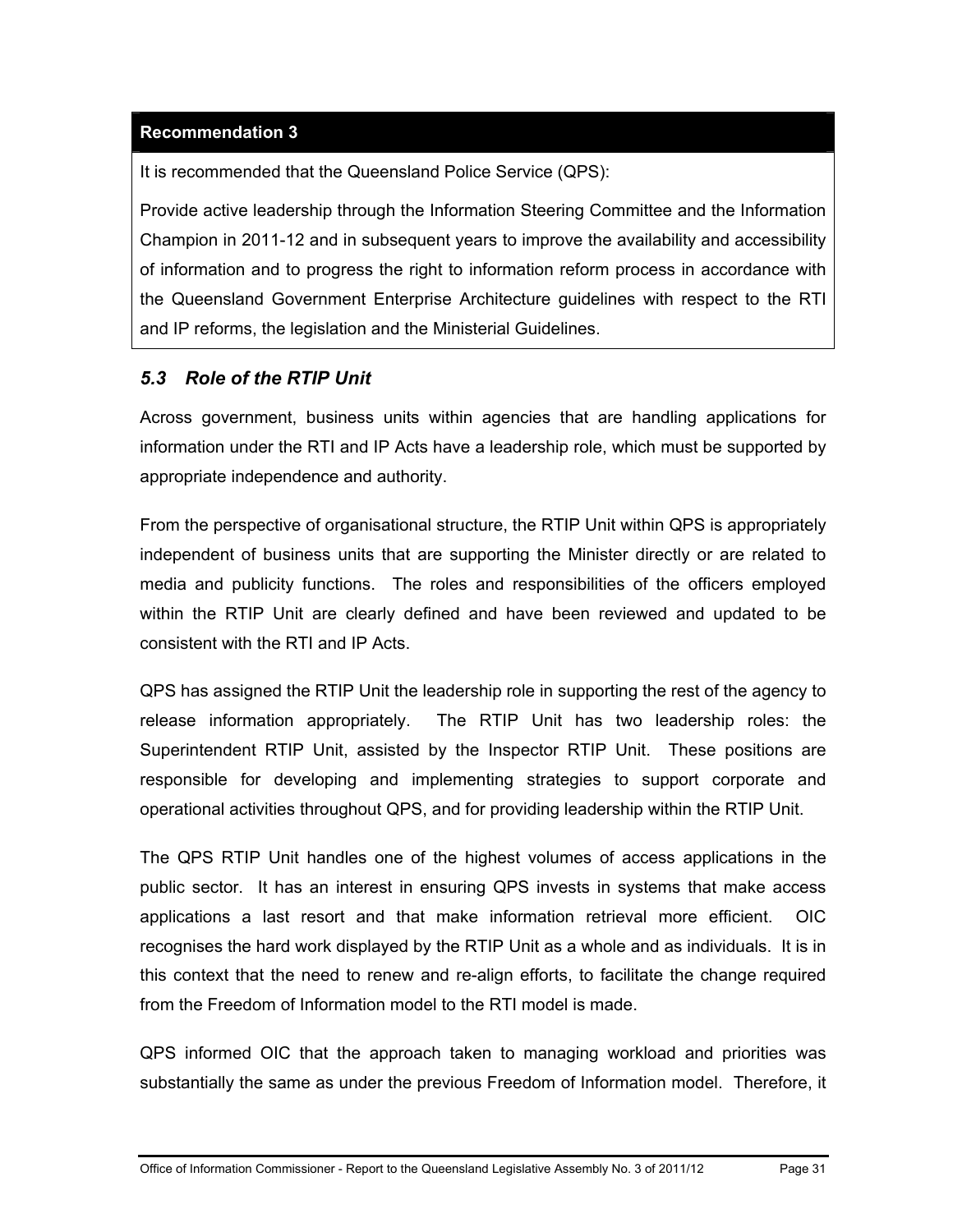is centred on application handling despite the reforms introduced under the new Right to Information model, which focus on alternative methods of releasing information so that formal applications using the legislative process are a last resort.

It was confirmed during the course of the review that the RTIP Unit's leadership prioritised their involvement, and that of the RTIP Unit, to focus on application handling over more strategic projects and other QPS responsibilities under the RTI Act. It was clear from observations and discussions with the RTIP Unit's leadership team that the prioritisation of applications undermined the capacity for taking on an active RTI leadership role within QPS and within the RTIP Unit, and impacted on implementation of the reforms.

For example, OIC observed that the RTIP Unit was limited in its promotion of administrative access schemes to the public or within QPS, and did not see evidence of the RTIP unit providing training and support to regional commands in responding to information search requests, despite stating a commitment to both of these activities. $30$ 

The priority given to application handling also impacted on the ability of the senior officers to implement systems within the RTIP Unit to meet the requirements of the RTI and IP Acts. For example, at the time of this review, efficiencies that could have been gained at an early stage from the new Right to Information and Information Privacy Case Management System (RTIPS) had not been realised because the system was not fully implemented. Delays in implementation were reportedly caused by insufficient time to develop tools. An example of this is discussed in more detail later in this report in section 8.4.2 – *Applications: Quality of decision notices*, which discusses the use of the template letter facility in RTIPS to improve correspondence.

This report also comments upon issues observed with application handling practices, which identify a need for training and other capacity building activities within the RTIP Unit. This is also an issue that could be addressed by a change in the priorities for the RTIP Unit's senior officers.

RTIP units in government agencies are not expected to lead the whole of agency information management, systems changes and cultural changes required by the RTI reforms. For example, the primary leadership role of Information Champion is expected to

<span id="page-37-0"></span> $\overline{a}$  $30$  Officers within the RTIP Unit described their commitment to promoting administrative access schemes and to supporting and educating QPS officers in regions to OIC at interview during this review.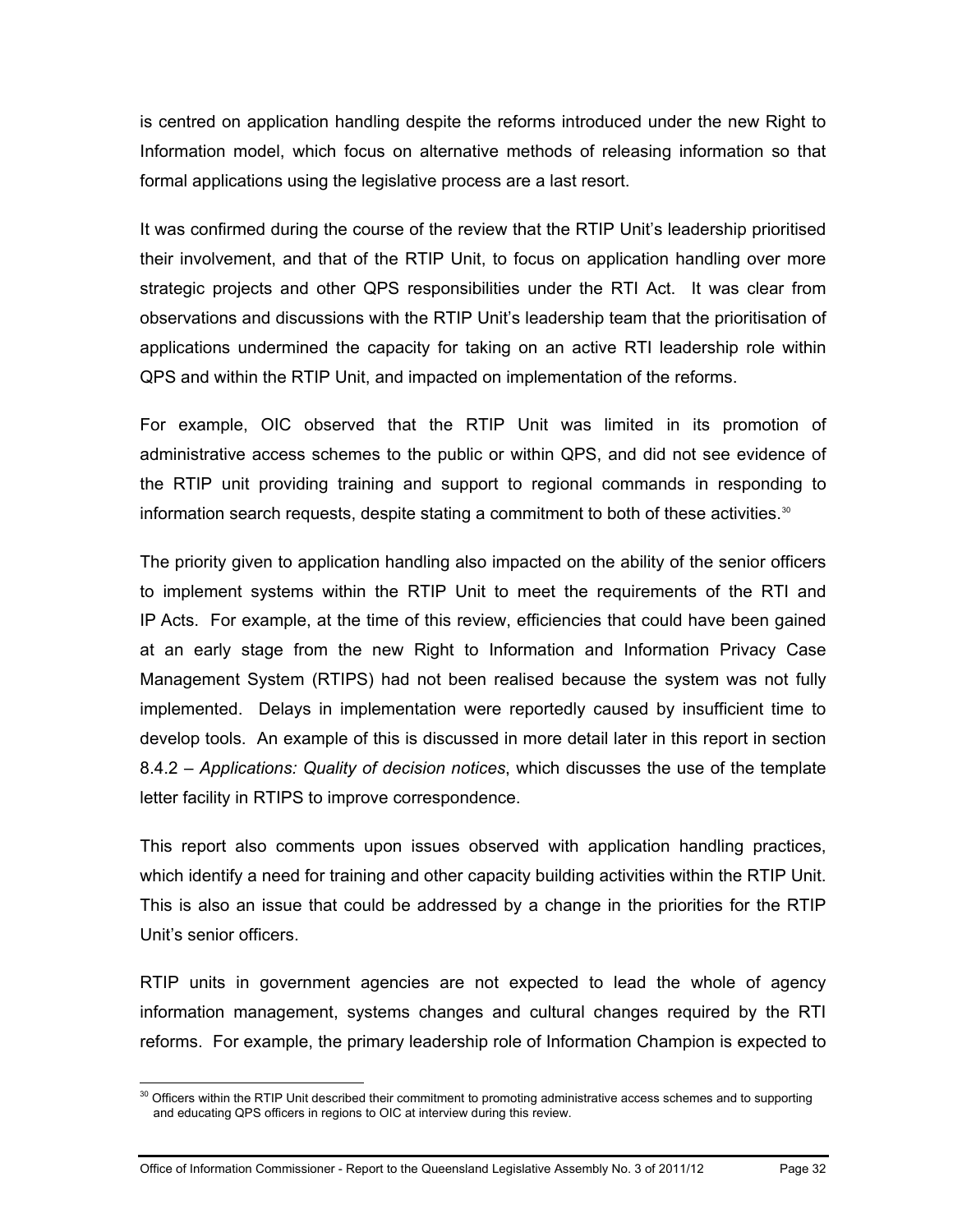be a person of sufficient seniority to influence cultural and systems change across information and communications. This leadership role would include advocacy on behalf of the RTIP Unit on internal challenges elevated by the unit for executive consideration. QPS advise at the time of finalising this report that the Information Champion is a person of sufficient seniority. OIC will seek to verify this on follow-up review.

#### **[Recommendation 4](#page-10-0)**

It is recommended that the Queensland Police Service (QPS):

Review the leadership and implementation of the RTI and IP reforms across the agency to ensure access applications are being used as a last resort.

Ensure the RTIP Unit's priorities are focussed on making the processing of access applications fully compliant with the legislative obligations and pro-actively managing to ensure QPS fully implements the RTI and IP reforms across all of its business processes.

#### **[Recommendation 5](#page-10-1)**

It is recommended that the Queensland Police Service (QPS):

Ensure within six months that the Information Champion role is fulfilled by a position with the positional power to lead systems and cultural changes across the organisation.

## *5.4 Training*

 $\overline{a}$ 

In 2010, OIC conducted an electronic audit across all agencies<sup>31</sup> and a survey of public service culture. $32$  These activities found that public servants were supportive of the RTI and IP reforms, but felt implementation had not yet gone far enough. The priority for public servants was the need for more training in RTI and IP.

This review found that QPS has an understanding of the need for the continual development of its staff with respect to RTI and IP. A review of the training records for

<sup>&</sup>lt;sup>31</sup> Agency Progress on Right to Information Reforms, Results of the self assessed electronic audit completed by Queensland public sector agencies viewable at<br>http://www.oic.gld.gov.au/files/01.%20Agency%20Progress%20on%20Right%20to%20Information%20Reforms.pdf

<span id="page-38-1"></span><span id="page-38-0"></span><sup>32</sup> Public Sector Attitudes to Right to Information, Results of the Queensland public sector employee culture survey viewable at http://www.oic.qld.gov.au/files/Report%20and%20Appendix\_Public%20Sector%20Attitudes.pdf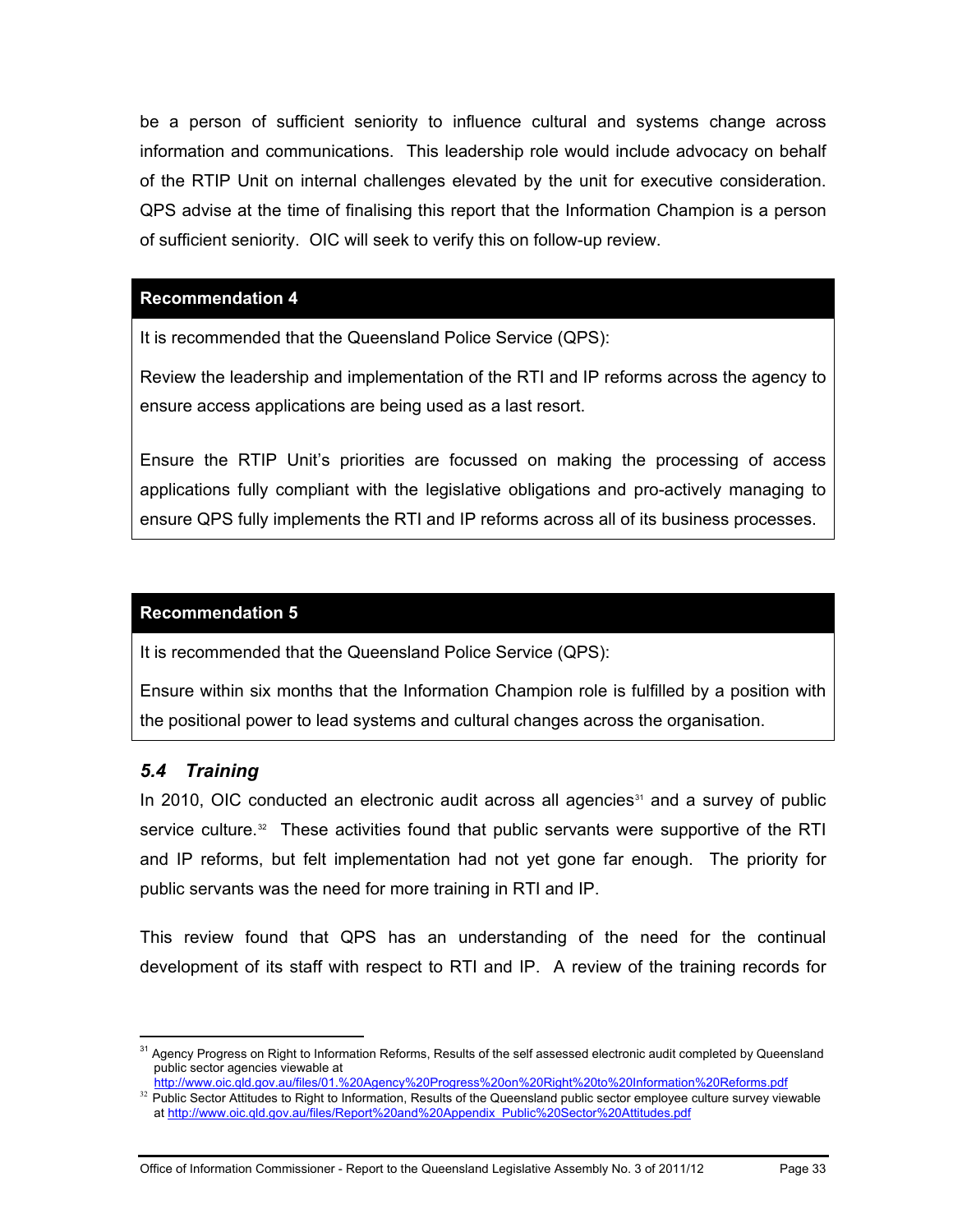staff members within the RTIP Unit confirmed QPS's commitment to supporting staff by providing training in relation to RTI and IP.

The RTIP Unit has developed a general awareness Online Learning Program (OLP) with respect to the RTI and IP Acts. This OLP is used by the entire QPS. Staff complete the OLP during their induction and annually thereafter. The majority of QPS staff have undertaken this OLP, with 14,693 records of completion as at February 2011.

The OIC Privacy Team assessed the QPS OLP training module against the RTI and IP Acts. Overall, it was found that the content was sound. It provided a basic introduction to the RTI and IP Acts, including the obligations placed on all QPS staff. A number of improvements were identified by OIC's Privacy team to ensure the OLP accurately reflected the provisions of the RTI and IP Acts. These improvement recommendations were communicated to QPS for their attention.<sup>[33](#page-38-1)</sup>

# *5.5 RTI information resources*

The RTIP Unit web pages are a valuable resource for QPS staff, accessible through the QPS intranet. These web pages include a range of information regarding RTI and IP and its application to QPS. The information on these web pages was more up-to-date and comprehensive than the other information available internally in the general QPS intranet. The general QPS intranet included references to an Administration Manual, Information Security Manual and Operational Procedures Manual:

- The Administration Manual has not yet been updated for the RTI and IP Acts. OIC has been advised that the Administration Manual is currently in the process of being updated, but no timeline for its completion has been provided.
- The Information Security Manual references the Administration Manual.
- The Operational Procedures Manual has been updated for the RTI and IP Acts but the information contained is not as extensive as that provided on the RTIP Unit intranet web pages.

 $\overline{a}$ 

<span id="page-39-0"></span><sup>&</sup>lt;sup>33</sup> OIC's Privacy Team discussed the improvements directly with the RTIP Unit.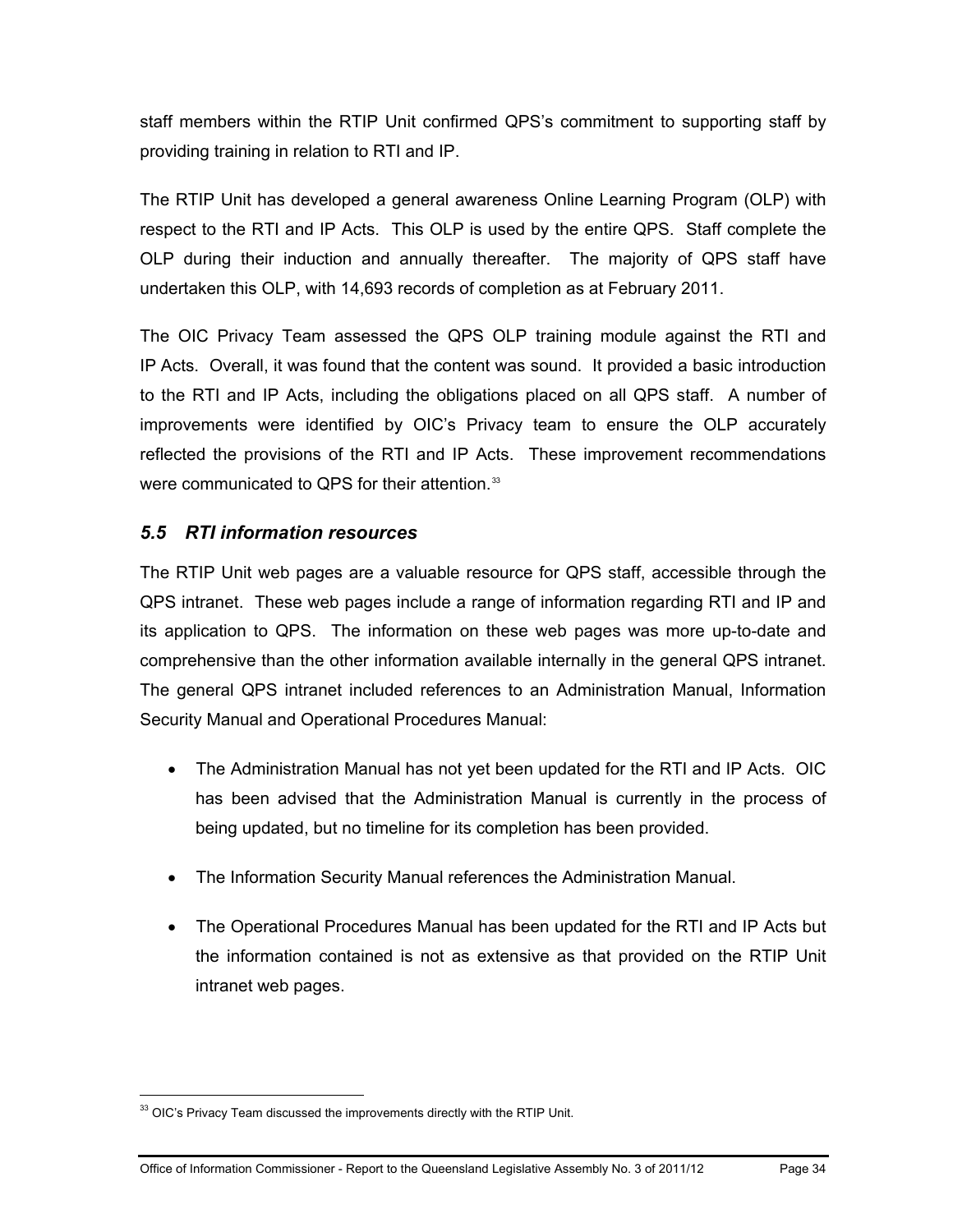The RTIP Unit web pages were not well advertised on the intranet. Raising the profile of this resource may assist QPS staff in responding to information requests appropriately and may act as a training resource.

#### **[Recommendation 6](#page-10-2)**

It is recommended that the Queensland Police Service (QPS):

Review all relevant documents on the QPS intranet within six months to ensure the documents support the RTI and IP objectives and are up-to-date. Particular priority should be placed on improving the profile of the RTIP Unit web pages to ensure that members of QPS can readily access more comprehensive, up-to-date and relevant information on RTI and IP.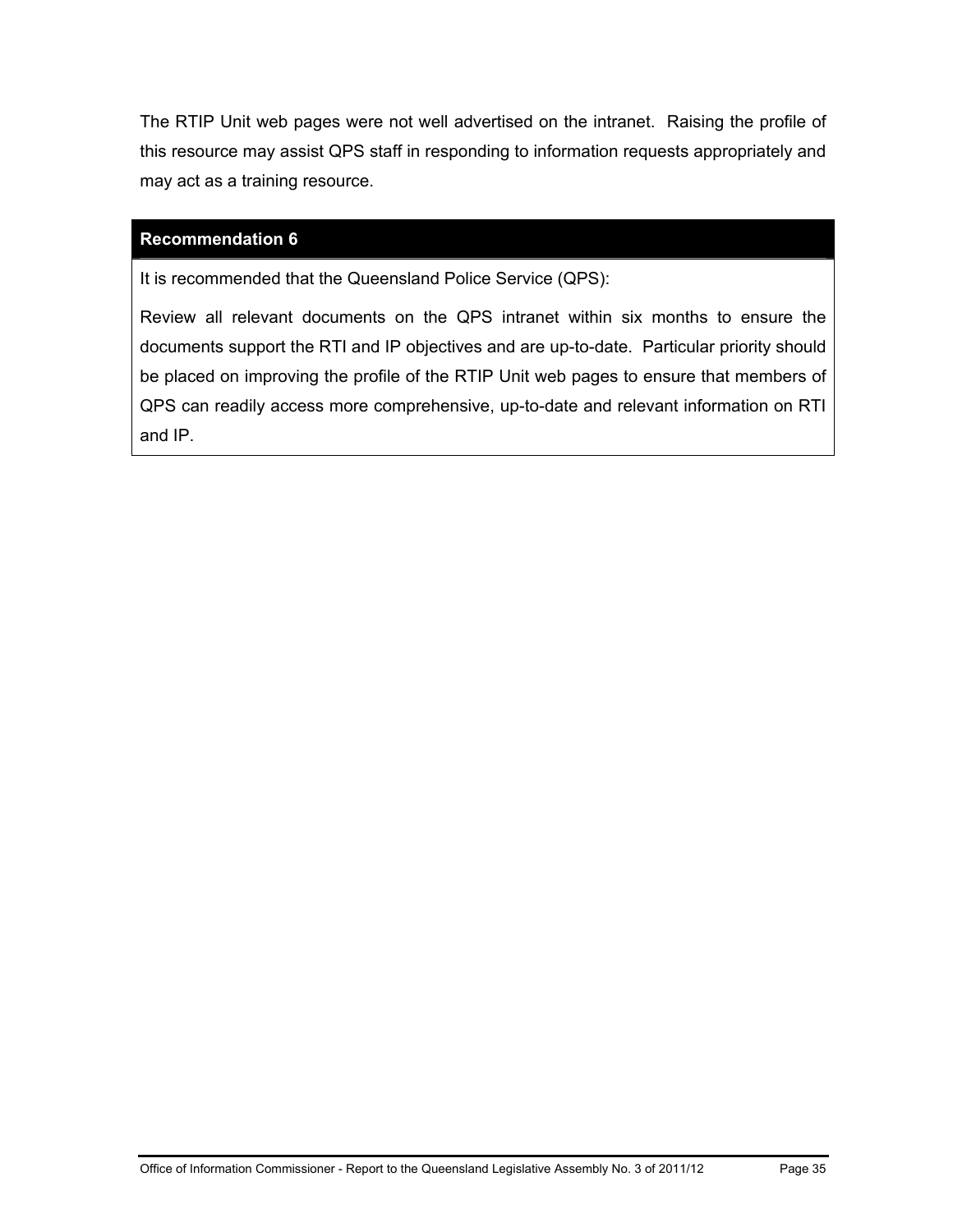## **Background**

As the reforms mature, OIC expects that agencies will increasingly be monitoring their own performance in terms of their openness and responsiveness to the community.

This will be evidenced by a pro-active use of complaints systems as a source of information about possible improvements, the establishment of systems for internal review of agency performance and the use of performance measurement to continually upgrade policies, systems and procedures for making information available and engaging constructively with the community.

## **Key Findings**

- QPS has a forum for providing feedback in relation to the publication scheme. This forum is readily available on the QPS RTI website, but does not include a facility specifically addressing complaints if information in the publication scheme is not available.
- QPS has performance monitoring of RTI and IP application numbers and completion in place and tracked at the statistical level.
- Further work is required to develop appropriate strategic performance monitoring measures to track the progress of full implementation of RTI and IP across the agency.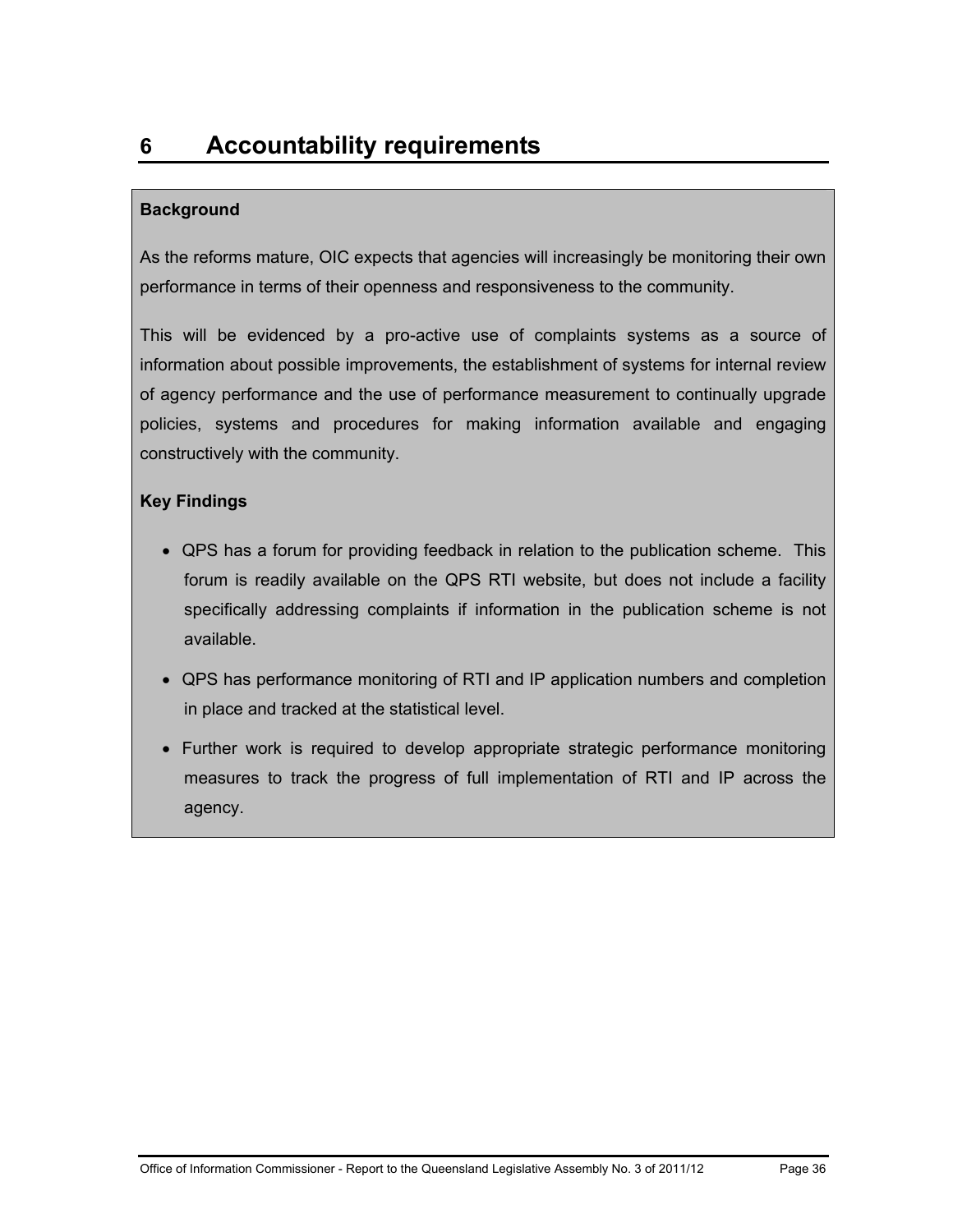# *6.1 Making a complaint*

The Ministerial Guidelines provide that each agency is to implement a complaints procedure which sets out how to make a complaint when information included in the publication scheme is not available.

The review identified that QPS's RTI web page $34$  included a forum for providing feedback to the agency about RTI and IP which was readily identified to the user and accessible from the RTI web page. The publication scheme<sup>35</sup> included a link to the compliments and complaints feedback forum. However, the RTI and publication scheme web pages lacked commentary informing users of their specific right to make a complaint if information in the publication scheme was not available.

The review did not identify any processes to ensure that feedback provided through this forum was tracked, trends identified and appropriate improvement action taken.

Establishing complaints procedures and analysing complaints for improvement opportunities will encourage open and accountable complaint management practices and continuous improvement.

#### **Recommendation 7**

It is recommended that the Queensland Police Service (QPS):

Within two weeks of this report being tabled, amend the RTI webpage so that users are aware of their right to make a complaint when information in the agency's publication scheme is not available.

## *6.2 Performance measures*

Prior to the onsite visit at QPS by OIC, the agency completed the self assessed electronic audit completed by Queensland public sector agencies, reported on in Agency Progress on Right to Information Reforms. In QPS's response to the electronic audit they stated that they had performance monitoring implemented in full in their agency for IP and in part for  $RTI$ .<sup>36</sup>

 $\overline{a}$ 

<span id="page-42-1"></span><span id="page-42-0"></span>

<sup>&</sup>lt;sup>34</sup> http://www.police.qld.gov.au/rti/<br><sup>35</sup> http://www.police.qld.gov.au/rti/published/<br><sup>36</sup> QPS response to 2010 Electronic Audit Section B Accountability questions 5 (in progress) and 8 (yes).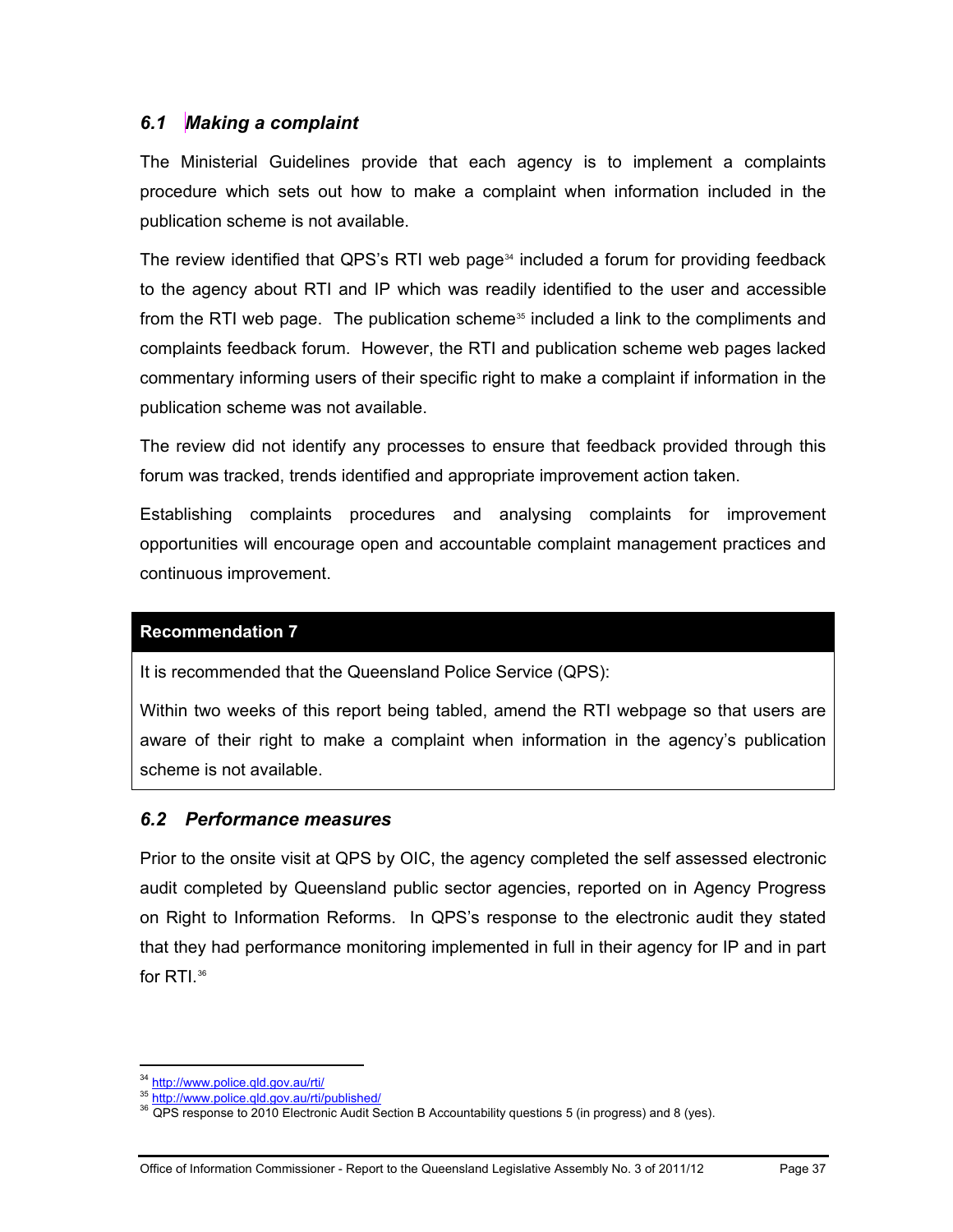QPS acquired the Right to Information Privacy System (RTIPS) in July 2010. QPS plans to use RTIPS to improve data collection and performance reporting. QPS identified that performance reporting was collated centrally through their RTIP Unit as issues arose. Avenues for identification of performance improvement opportunities included quality control procedures, management meetings and continuous improvement strategies.

The RTIP Unit also produced weekly statistics which were supplied to the Commissioner, with a copy provided to the Director.

OIC acknowledges the assessment by QPS. This review identified that performance monitoring occurs at the statistical level. However, the performance measures collected were quantitative application handling measures which did not address the full implementation of RTI and IP. Further work is required to develop appropriate strategic performance monitoring measures to track the progress of full implementation of RTI and IP across the agency. For example, OIC considers that in future, QPS could report on:

- the development and use of administrative access schemes
- analysis of the information asset register as to which holdings need to be published in keeping with the Ministerial Guidelines, project plans and governance arrangements
- reports to the executive on the progress of the implementation of the RTI and IP reforms
- the development of delegations/procedures for administrative release of information
- the regularity and results of reviews of information for pro-active release
- information released per district or command
- the systems in place to ensure that the publication scheme is kept up to date and that information is identified for publication as it is created
- projects designed to push information out into the public space and the extent of publication of information in general
- the extent to which access applications are being used as a last resort
- projects designed to improve systems fundamental to the right to access information, such as record management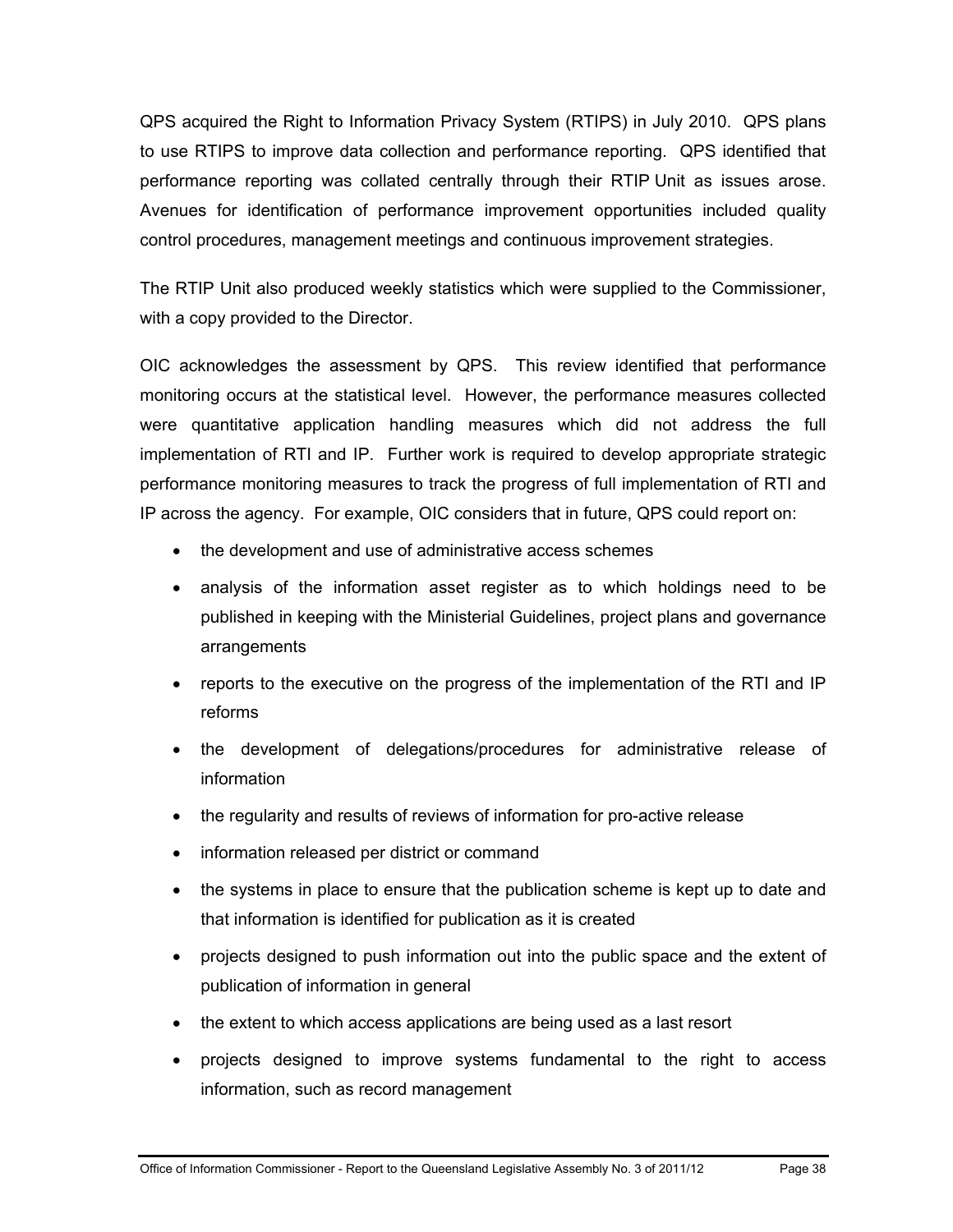- the regularity of review and updating of forms for Information Privacy Principle compliance; and
- identified business impacts arising from the reforms including the obvious need for more efficient record keeping systems that support quick and reliable access to records.

Projects which might be driven and monitored by the ISC also present opportunities to develop qualitative performance measures, for example, measures of the achievement of project objectives.

#### **[Recommendation 8](#page-10-3)**

It is recommended that the Queensland Police Service (QPS):

Develop and implement strategic performance monitoring measures over the next twelve months and in subsequent years to track the progress of implementation of RTI and IP across the agency.

Publish the developed strategic performance monitoring measures, including collected data over time, in accordance with the legislation.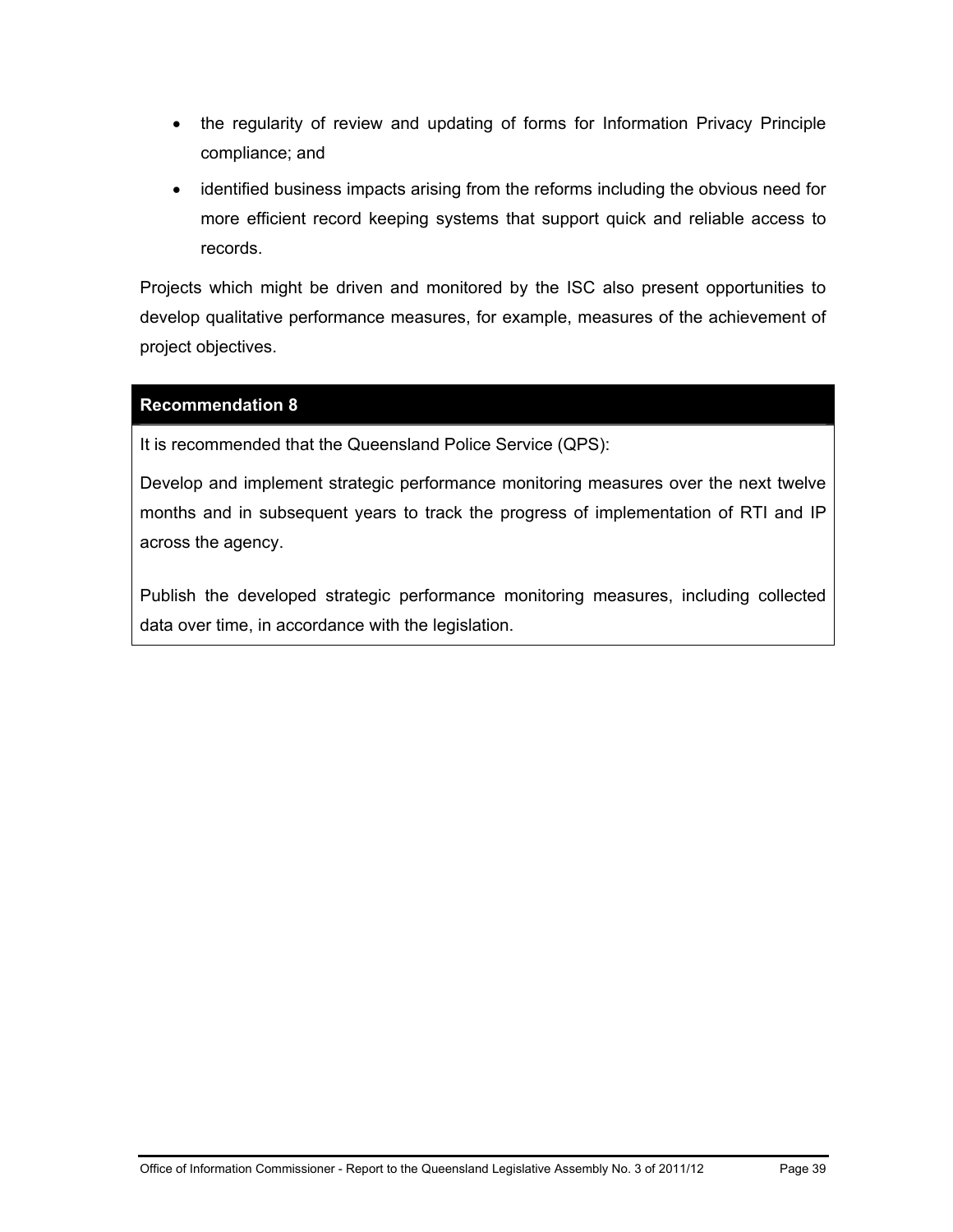# **7 Maximum Disclosure**

## **Background**

Agencies hold a wealth of information. This needs to be managed like any other resource. Agencies should be aware of what information they hold, ensuring that the information is put to good use, and look for ways to increase the benefits of the information usage.

Under Information Standard 44, agencies are required to maintain an Information Asset Register, which lists their information holdings. This is a useful tool for examining datasets, to identify which datasets have been published and which have not, and as a prompt for considering publication of any datasets as yet unpublished.

Community engagement or consultation is an avenue for identifying agency information that might be of interest to the community.

The examination of information holdings, consideration of community interests and the consequent consideration of whether or not there are additional datasets that could be published are information management activities.

This review examines the extent to which these types of activities have been occurring.

# **Key Findings**

- QPS currently releases a wide range of information through their publication scheme, disclosure log, administrative access schemes and in response to formal applications.
- Administrative access schemes are not prominent on-line or offline, and could be better promoted to direct members of the public towards obtaining information administratively instead of under the RTI or IP Acts.
- QPS maintains an up-to-date Information Asset Register. The Information Asset Register could be published to inform the community about QPS data holdings, and could be used to assess the suitability of data sets for release.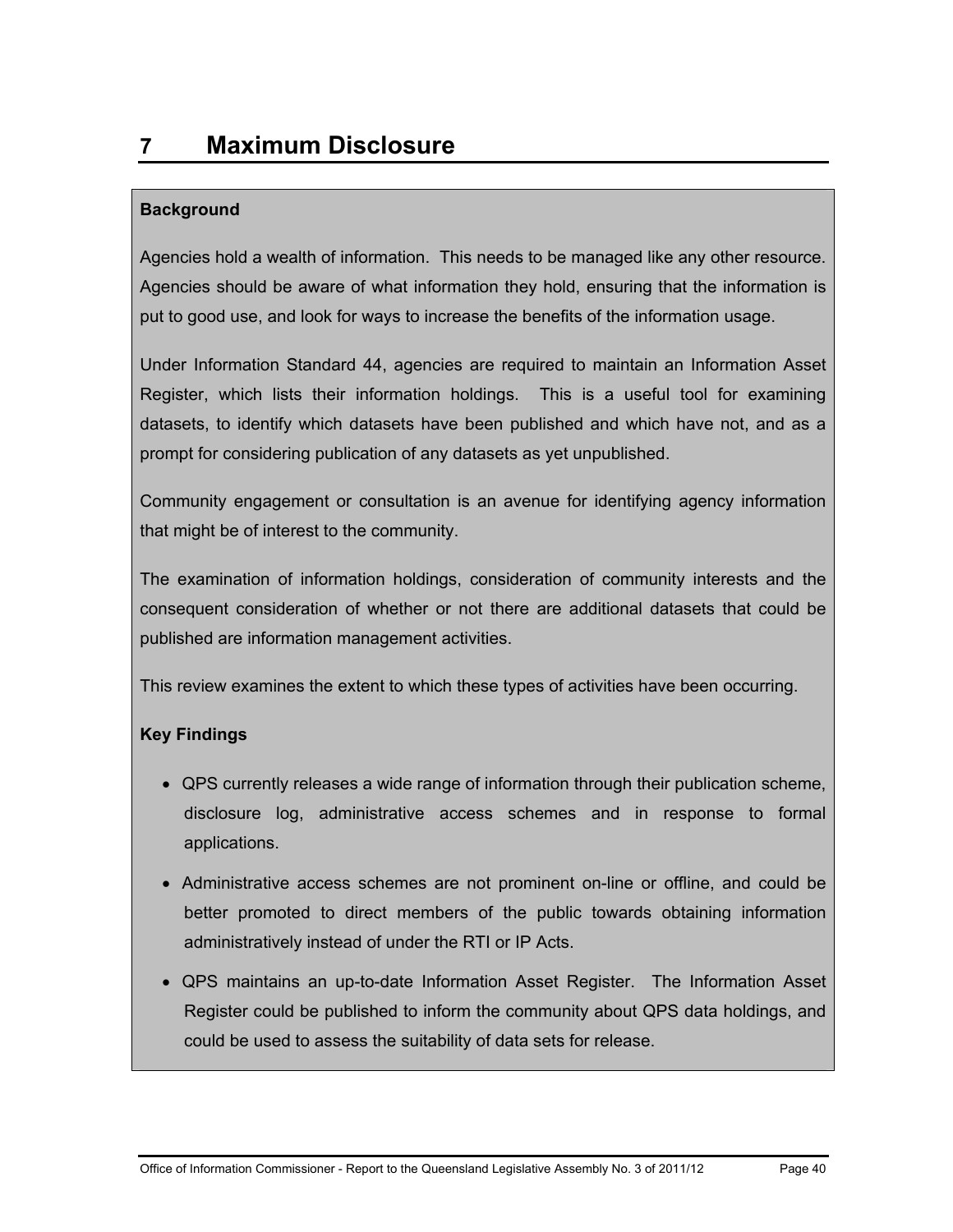QPS is currently using a range of active publication and administrative release processes to push information into the public domain. A wide range of information has been made available by QPS through the publication scheme, disclosure log, administrative access schemes and agency website.

# *7.1 Administrative Access Schemes*

QPS has implemented a number of administrative access schemes whereby an individual can gain access to information about them or impacting upon them without the need to make formal application under the RTI or IP legislative processes. Access through administrative schemes includes but is not limited to, criminal history, crime reports and traffic incident reports. This is to be commended.

The review found that the RTIP Unit was receiving a number of requests made under RTI or referrals from other units within QPS for information that could have been accessed through QPS's administrative access scheme arrangements. $37$  This creates a time impost for the RTIP Unit and the applicant.

The review of the QPS website identified that a member of the public seeking information would not be able to readily identify administrative access schemes. QPS officers outside the RTIP Unit referred requests for information to the RTIP Unit when it would have been more appropriate to refer these requests to an administrative access scheme, another indicator of the lack of visibility of these schemes.

The police.uk website<sup>[38](#page-46-0)</sup> provides an example of how a website can be used to engage effectively with the community. The website has been designed to shift the community involvement to a greater degree of participation. The process is described as 'attract – inform – engage – action', with the aim of attracting members of the community initially, and moving them to a position where they will become involved and take action. This can offer powerful support to operational pollicing activities.

If QPS adopted similar strategies to make administrative access schemes visible on the website or over the counter, members of the public would get information more quickly and easily, could become more involved in supporting policing activities, and in line with the right to information reforms, would only make an application under the RTI or IP Act as a last resort.

 $\overline{a}$ <sup>37</sup> Traffic incident reports and property crime reports are available through CITEC.<br><sup>38</sup> <u>http://www.cityoflondon.police.uk/citypolice/</u>

<span id="page-46-0"></span>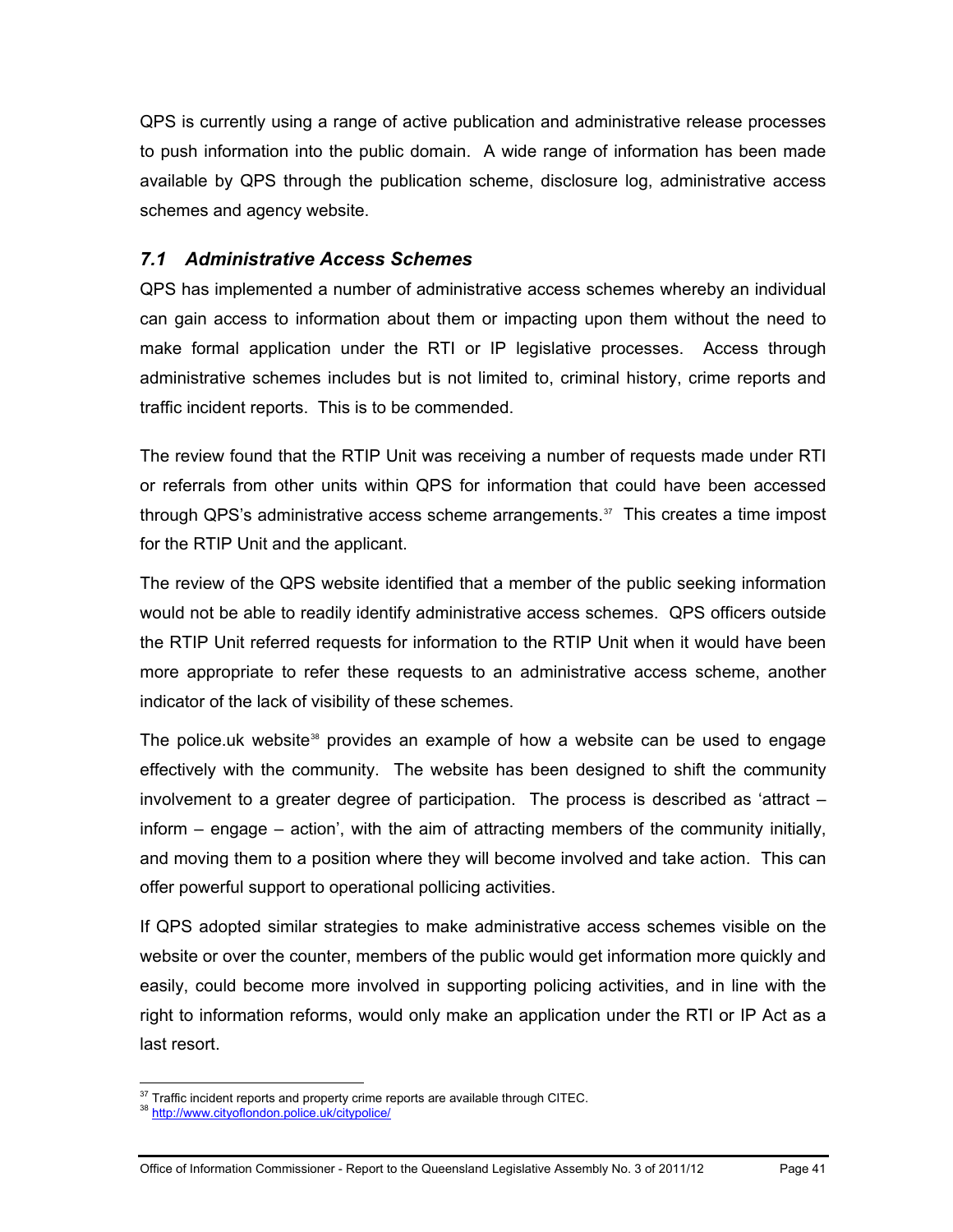OIC considered the RTI component of the agency's website could be improved to increase the visibility of information and promote the use of administrative access schemes available to persons seeking specific types of information. OIC noted the information could be moved to and expanded under the 'How do I access information?' section on the RTI webpage. QPS addressed this issue in the course of the review, and administrative access schemes are now more prominent and referenced in multiple places on the website. It would be useful for QPS to track the impact of these changes and to continue to explore avenues for promoting administrative access to information.

#### **[Recommendation 9](#page-11-0)**

 $\overline{a}$ 

It is recommended that the Queensland Police Service (QPS):

Monitor the effectiveness of improved visibility and continue to improve promotion and visibility of the QPS's administrative access schemes on the QPS website, within six months, to streamline provision of information to individuals, improve legislative compliance and manage the workload associated with requests for information made under the legislation.

## *7.2 Information Asset Register*

An Information Asset Register is a listing of all information assets of an agency. The Information Asset Register allows users of information to identify all information resources available.[39](#page-46-0) A review of QPS's Information Asset Register by OIC found it to be up-to-date.

Under the QPS ICT Strategic Plan 2009-13, QPS has identified as a strategy the sharing of information and supporting of collaborative processes with other partners, stakeholders and the community. Under this strategy there are currently no initiatives listed related directly to supporting or improving the provision of information to the public. ISC could review the Information Asset Register, to identify information holdings that might be suitable for publication on the internet or through administrative access schemes.

During the community consultations, a frequent comment was that the community groups did not know what information was held by QPS. People commented that they would like access to a list of QPS information holdings. A complete and up-to-date published Information Asset Register would address this issue. QPS could consider publishing the Information Asset Register on its website. In the spirit of maximum disclosure, ISC could

<span id="page-47-0"></span><sup>&</sup>lt;sup>39</sup> QGCIO, Queensland Government Enterprise Architecture Guideline – Information Asset Register Draft March 2009.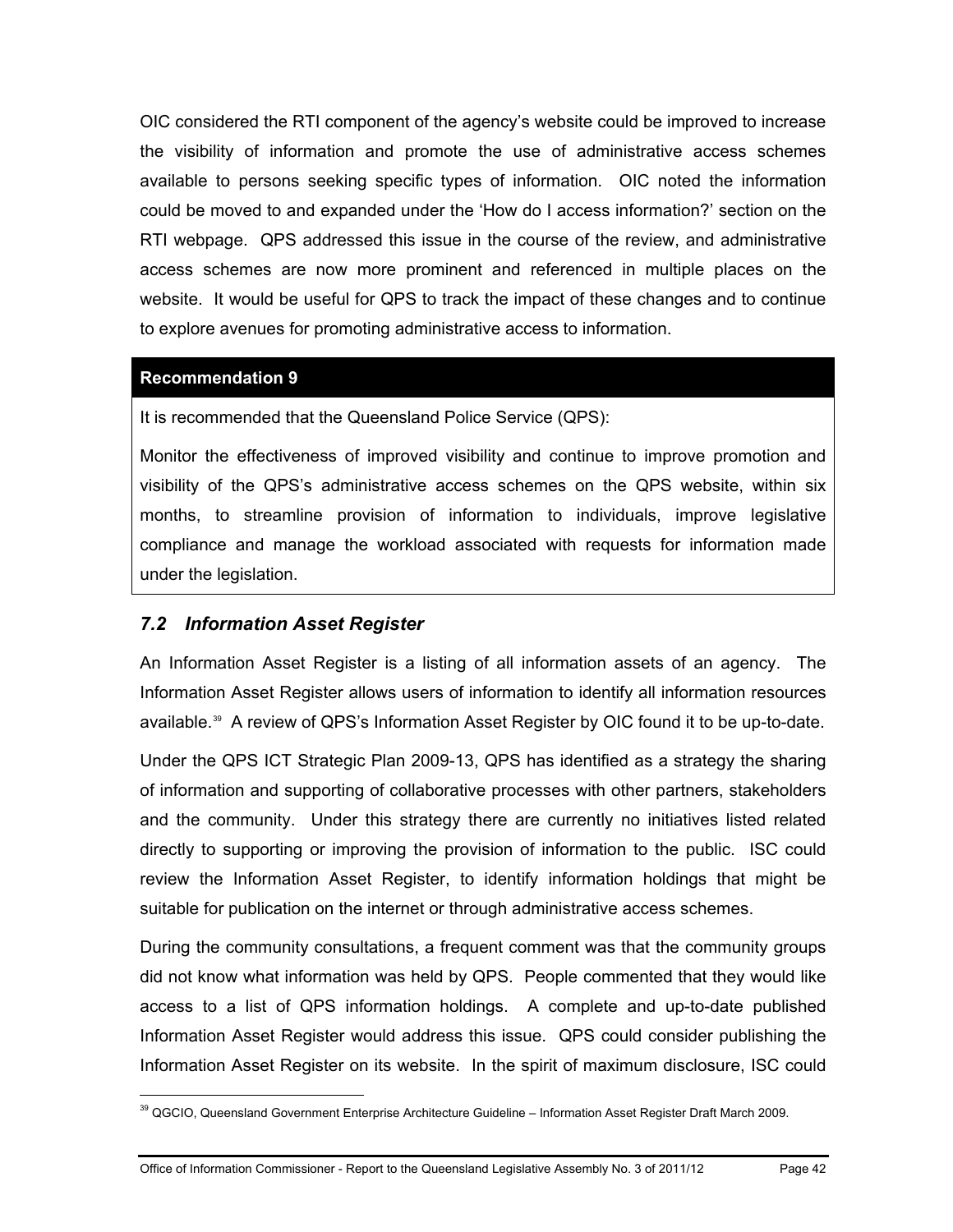consider undertaking a project to review the Information Asset Register to identify data sets suitable for publication.

#### **[Recommendation 10](#page-11-1)**

It is recommended that the Queensland Police Service (QPS):

Review the Information Asset Register to identify additional data sets suitable for publication on the internet or through administrative access schemes as part of the work program for the Information Steering Committee for 2011-12 and in subsequent years.

#### **[Recommendation 11](#page-11-2)**

It is recommended that the Queensland Police Service (QPS):

Publish the QPS Information Asset Register within twelve months.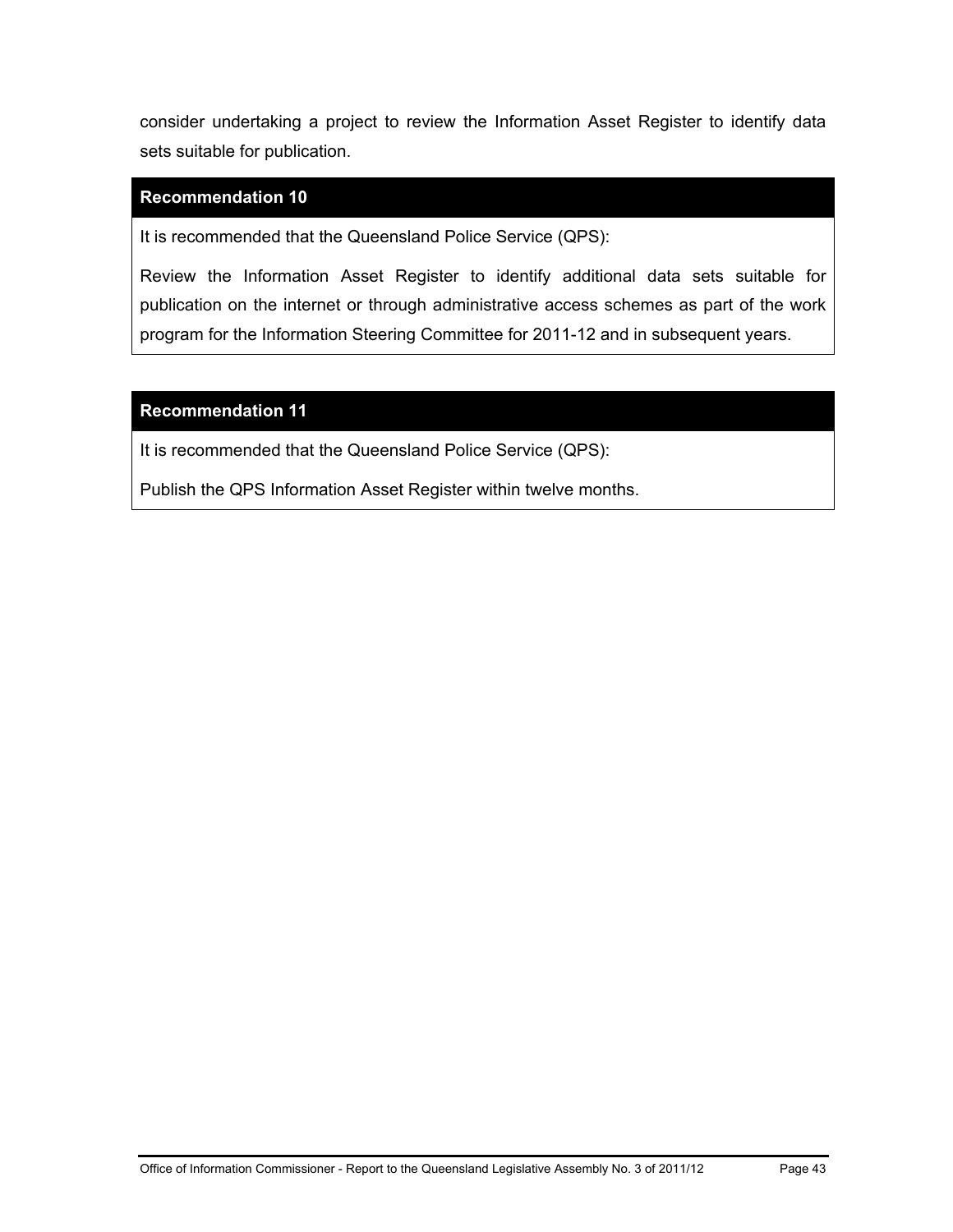# **8 Compliance**

## **Background**

The RTI and IP Acts require agencies to undertake a number of specific activities in pursuit of the pro-active release of information and to safeguard the handling of personal information.

This review has assessed the extent to which QPS has complied with legislative requirements, including in the areas of:

- publication schemes
- disclosure logs
- active management of agency responsibilities
- schemes for accessing information administratively
- handling of applications and decisions
- conducting internal reviews; and
- adopting the privacy principles.

## **Key Findings**

- The publication scheme is not sufficiently populated with significant, appropriate and accurate information, for example, crime statistics.
- Individual applications under the RTI and IP Acts are being processed by QPS broadly in line with the legislation.
- QPS uses a risk management approach to manage compliance with the legislation.
- The risk management approach does not place service delivery as a priority, and can be counterproductive when it results in additional work that could have been prevented through better systems and better engagement with individuals.
- Systems and procedures need to be improved and developed to ensure consistent and fully legislatively compliant processing of applications.
- A range of specific compliance issues were identified that if addressed will improve QPS management and handling of applications.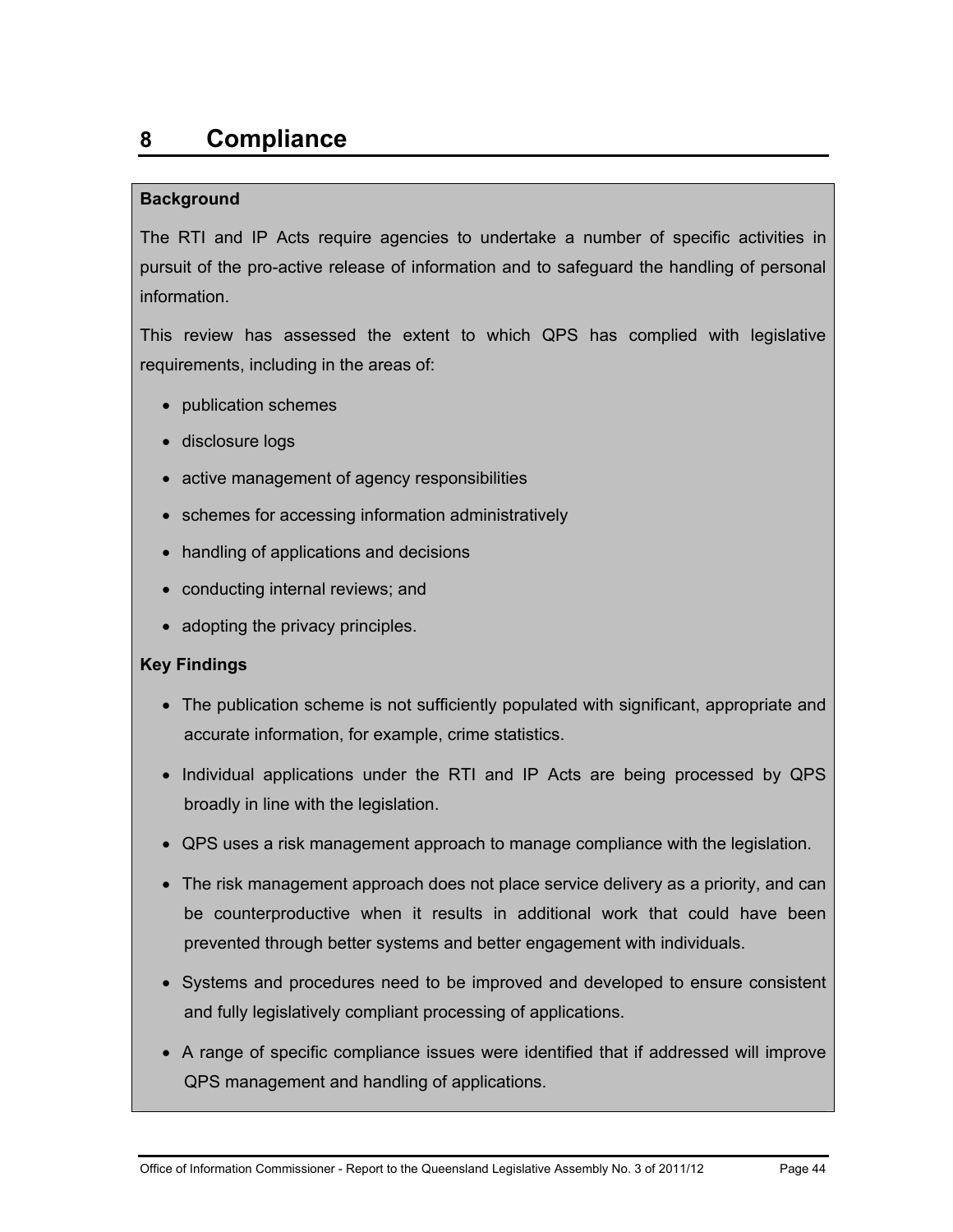## *8.1 Publication Scheme*

The publication scheme forms an integral part of the 'push model' where information is released pro-actively. A publication scheme is a structured list of an agency's information that is readily available to the public, free of charge wherever possible. Section 21 of the RTI Act requires that all agencies,<sup>[40](#page-47-0)</sup> must publish a publication scheme, and must include the classes of information available in the publication scheme and the terms and charges by which it will make that information available.

Section 21(3) of the RTI Act provides that an agency must ensure that its publication scheme complies with guidelines as published by the Minister. Under these Ministerial Guidelines, the publication scheme is required to set out the information that the agency has available under seven standard classes of information, preferably on the agency's website, so that people looking at the publication scheme can readily access and use the published information.

Publication schemes are audited by OIC using a desktop audit process, which examines the publication scheme on an agency's website from the perspective of a member of the public accessing the publication scheme via the internet. The desktop audit checks that the publicly visible aspects of the publication scheme comply with the legislation and Ministerial Guidelines.

In September 2010, OIC conducted a desktop audit of the QPS's publication scheme. At the conclusion of the desktop audit a report was issued to QPS with five recommendations aimed at improving the administration of the agency's publication scheme. In December 2010, QPS responded to the desktop audit report, advising that they planned to conduct an internal review of the publication scheme, both in general terms and to address the items identified by the OIC desktop audit. In June 2011, QPS wrote to OIC advising that the review of the agency's publication scheme had been completed.

A subsequent review of the agency's publication scheme by OIC has confirmed that issues raised during the September 2010 desktop audit have been addressed by QPS.

 $\overline{a}$ 

<span id="page-50-0"></span><sup>&</sup>lt;sup>40</sup> Other than entities specifically excluded by the legislation, or who have made other legislatively compliant arrangements.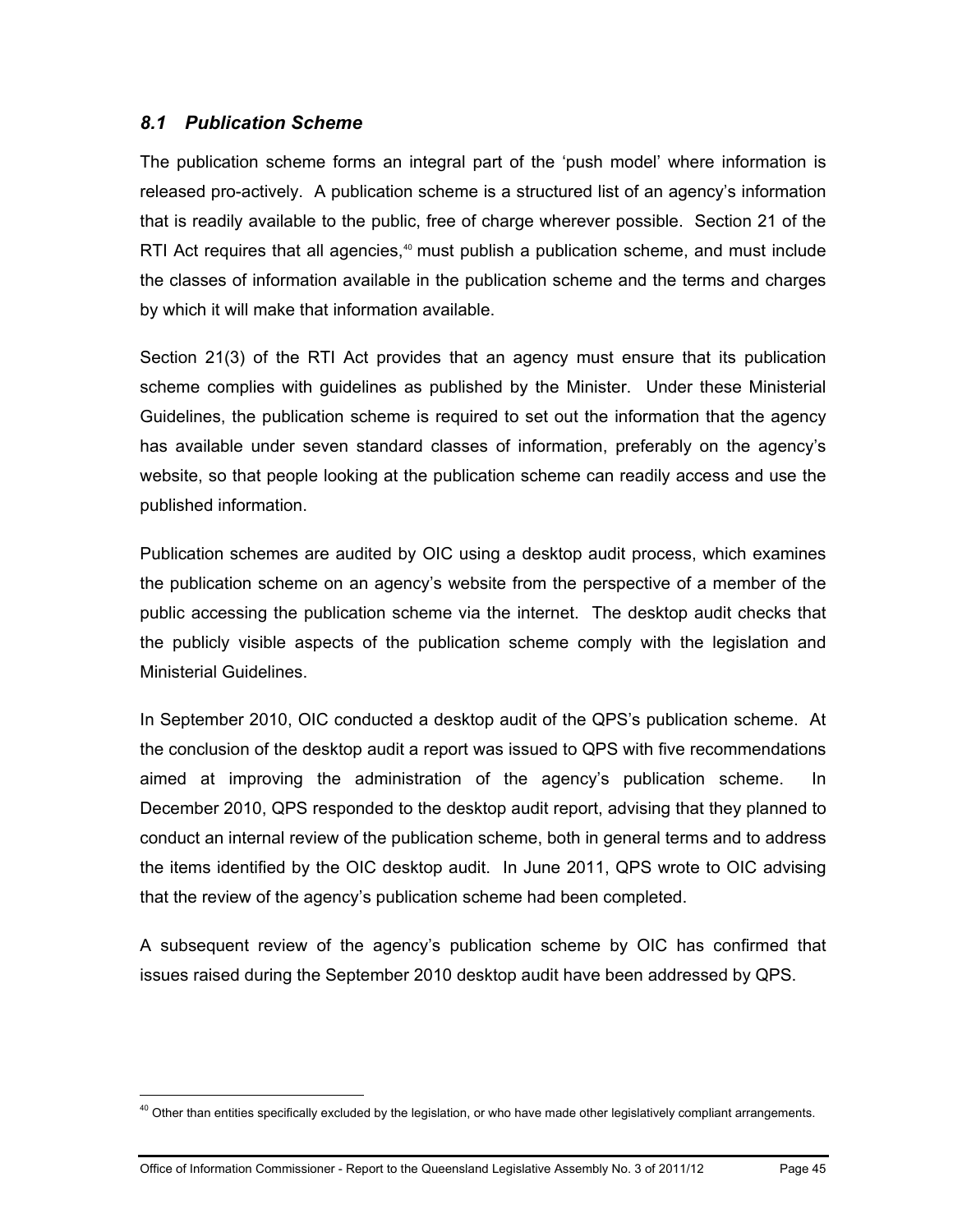OIC further reviewed two areas of compliance with the Ministerial Guidelines where compliance could not be ascertained from information readily available in the public domain.

These were:

- inclusion of information in the publication scheme that is significant, appropriate and accurate; and
- review and maintenance of the publication scheme.

## **8.1.1 Information is significant, appropriate and accurate**

Under section 3 of the RTI Act, the community has a right of access to information in the government's possession or under the government's control, unless, on balance, it is contrary to the public interest to give the access. For any information which can be released, the publication scheme is one option an agency can use to release information.

The publication scheme is one of the reform's key platforms for increased publication of government held information. As much information as possible should be routinely provided in a publication scheme. Through the stakeholder consultations, OIC found opportunities for QPS to publish more information in the publication scheme, in accordance with the requirements of the Ministerial Guidelines and legislation.

The use of the publication scheme as an avenue for publication of information is explained in the Ministerial Guidelines, which state in Section 3 'Key Criteria for Inclusion in a Publication Scheme':

*Information included in the publication scheme must be;* 

- *Significant for example key initiative and policy documents*
- *Appropriate having regard to existing legislation, privacy principles and security issues*
- *Accurate all efforts should be made to ensure that information included is accurate, in terms of what has already been published, or what may be published on the particular topic*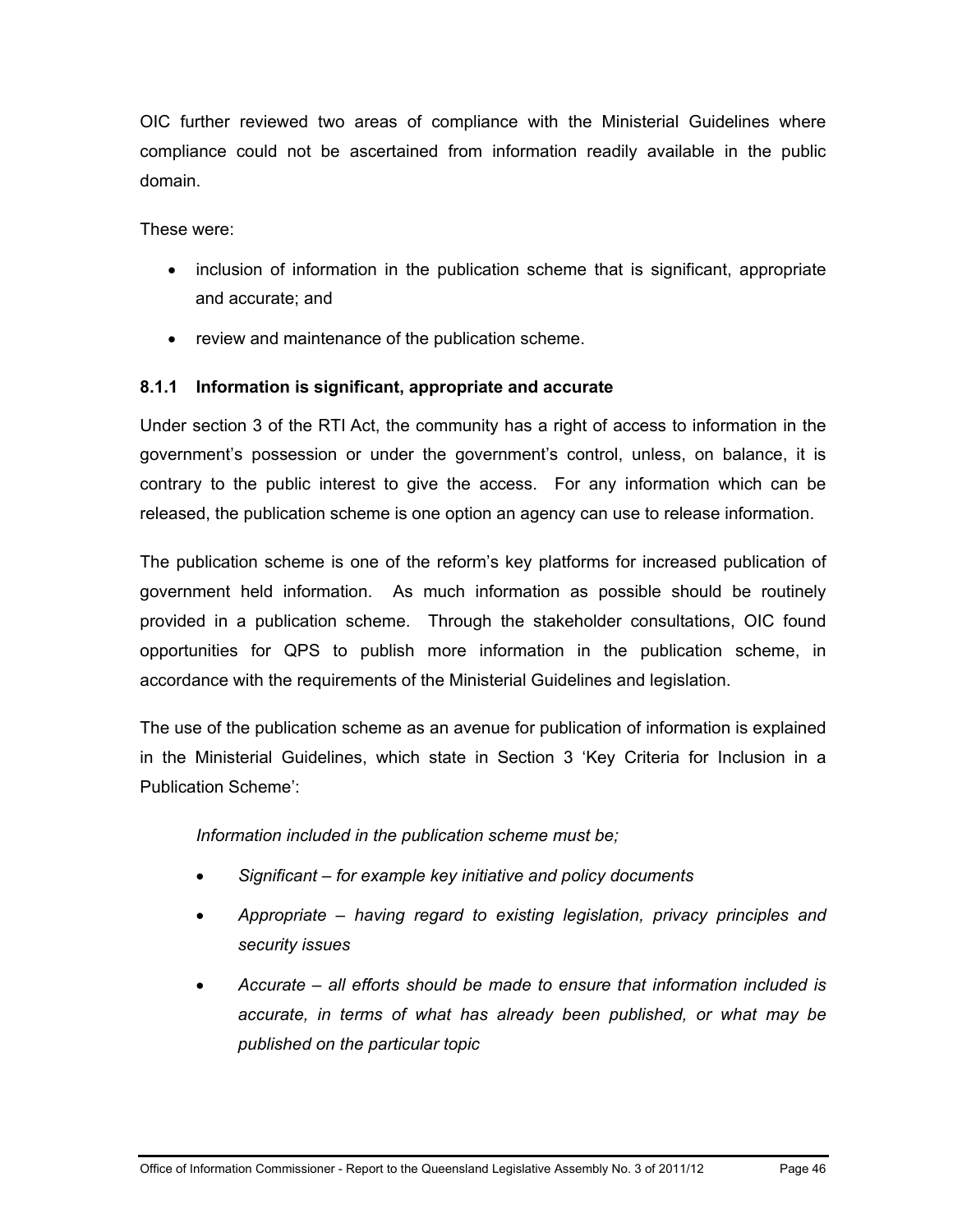The RTI Act provides guidance in understanding the types of information Parliament considers significant. In its Preamble, the RTI Act states Parliament's reasons for enacting the RTI Act are in recognition that in a free and democratic society –

- *(b) information in the government's possession or under the government's control is a public resource; and*
- *(c) the community should be kept informed of government's operations, including, in particular, the rules and practice followed by government in its dealings with members of the community; and*
- *(e) openness in government increases the participation of members of the community in democratic processes leading to better informed decision-making;*

Section 20 of the RTI Act provides that an agency must make copies of each of its policy documents available for inspection and purchase by the public. Although this type of access is distinct from publishing in a publication scheme, the singling out of all policy documents for mention in the RTI Act indicates the significance attaching to these types of documents.

In summary, information is significant in terms of the RTI Act if it:

- is a public resource
- is a description of a rule or practice followed by government in its dealings with the community
- enables the participation of the community in government; or
- is a policy document.

 $\overline{a}$ 

 $QPS$  held information and datasets sought by  $QPS$  stakeholders<sup>[41](#page-50-0)</sup> meet the criterion of significance for RTI Act purposes. As mentioned earlier in this report, the categories of information sought by stakeholders are:

• Information in support of research

<span id="page-52-0"></span><sup>&</sup>lt;sup>41</sup> The information and datasets sought by QPS stakeholders are listed in Appendix 4.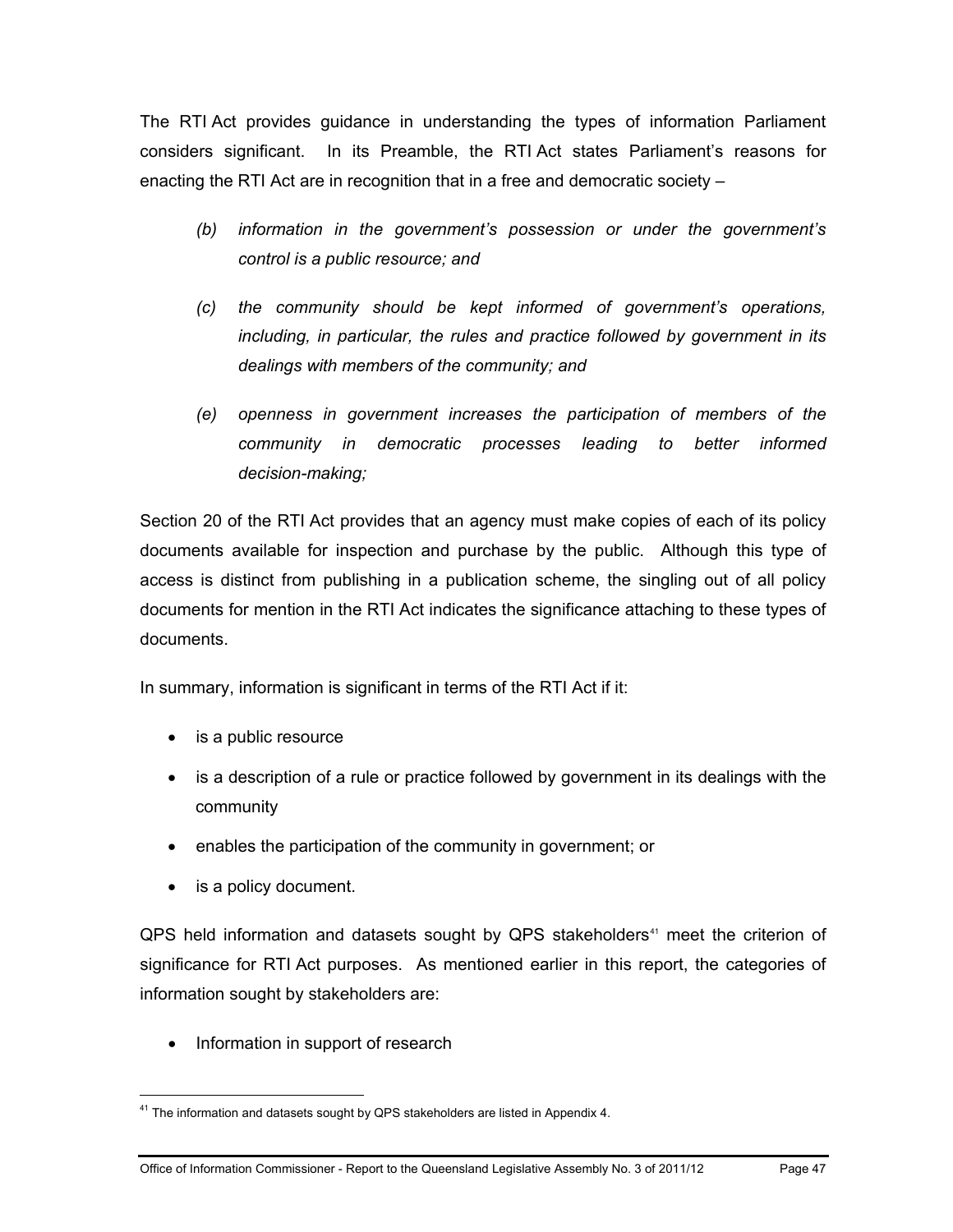- Information that would assist stakeholders to improve or target their own services
- Information that might lead to discussions with QPS or government about possible improvements to QPS procedures or practices; and
- Information that might be of interest to the community, for example, in addition to the current reports about QPS responses to CMC report recommendations, stakeholders suggested QPS describe in detail the activities undertaken by QPS in response to recommendations.

These categories of information sought by stakeholders are significant because they are information or a dataset that is a public resource, a rule, practice or policy followed by QPS or is information that would enable the stakeholders to participate in processes that would lead to improved government decision-making.

This deals with the first criterion in the Ministerial Guidelines for selecting information for publication, that is, that the information must be significant. The other criteria are that information published in a publication scheme must be accurate and appropriate.

Accuracy was important to stakeholders. Stakeholders stressed the importance of the released information being complete, correct, consistent statewide, inclusive of raw data as well as percentages, reported in demographic categories, by location and accompanied by explanatory notes if there was any risk of misuse of the information.

In other words, stakeholders included accuracy as an essential characteristic of the information sought. Processes to ensure data integrity can delay the release of accurate information for significant periods of time which reduces the usefulness of data. Consideration could be given to releasing data more regularly with appropriate qualifications.

The Ministerial Guidelines also require that information included in a publication scheme must be appropriate, having regard to existing legislation, privacy principles and security issues. The criterion of appropriateness is connected to the idea that publication of the information is not contrary to the public interest. This analysis has been done on the basis that the information sought by stakeholders could be released, and it would not be contrary to the public interest to do so.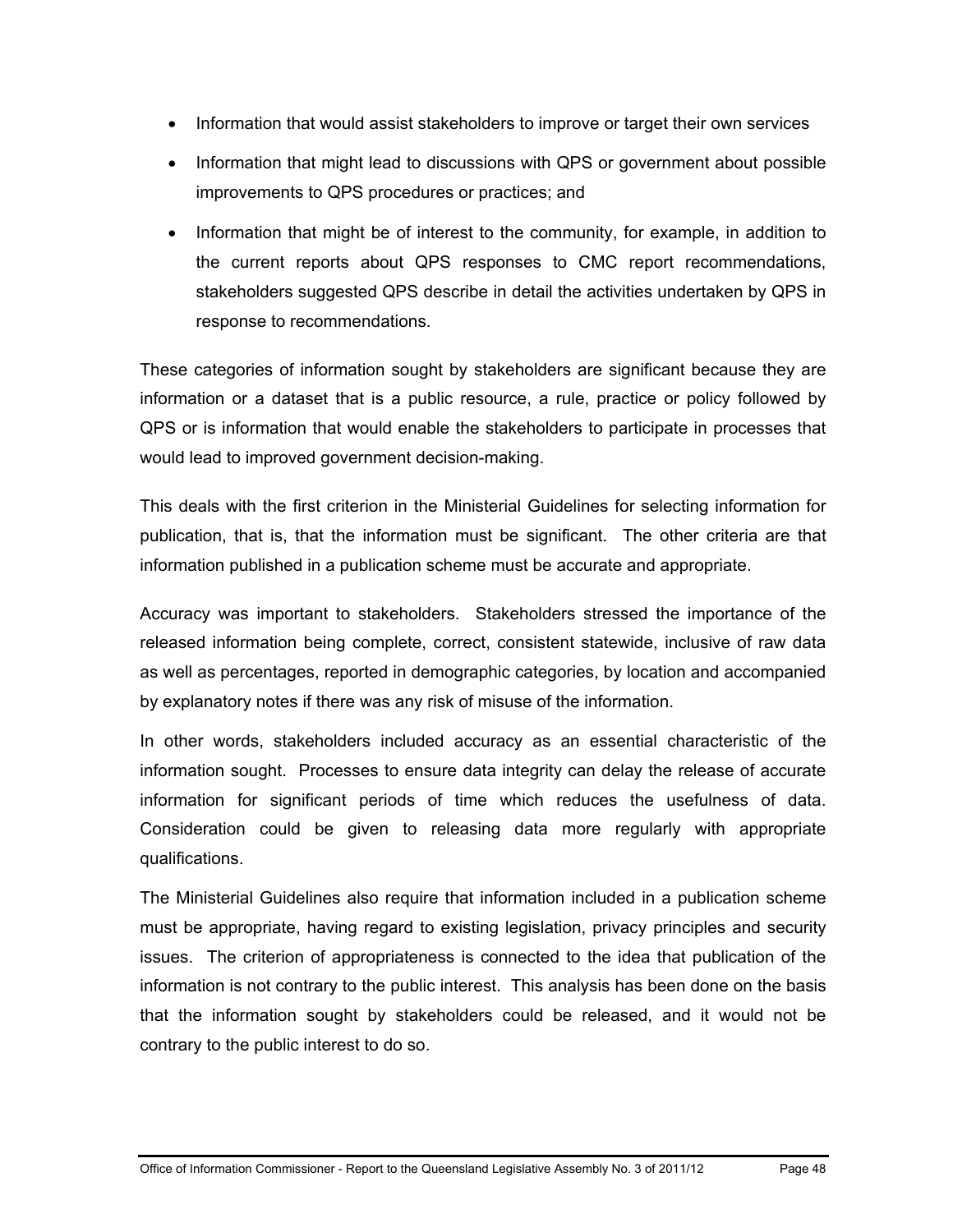In addition to the general application of the public interest test, two specific issues were raised in the course of this review about the appropriateness of QPS releasing certain information: privacy considerations in releasing personal information to academic researchers and unintended negative consequences of releasing statistical information.

During the consultation discussions, two of the academic researchers raised the issue that QPS had not released statistical information which included personal information on the grounds of privacy concerns. OIC acknowledges the importance of privacy considerations. OIC notes that in these circumstances, QPS is able to release this type of information if the requirements of Information Privacy Principle (IPP) 11(1)(f) are met. This provision allows an agency to disclose personal information to another entity for research purposes, as long as the research meets the four criteria listed in IPP11(1)(f). The discretion as to whether or not to release the information is with QPS. OIC considers that if the requirements of IPP11(1)(f) are met, the 'push model' suggests this information ought to be released to the academic researchers.

QPS held information or datasets which include personal information would not be appropriate for publication in the publication scheme. If the personal information was removed, OIC considers that there would be no obstacle to its publication in the publication scheme.

The second issue raised about the appropriateness of release of information was the possibility of unintended negative consequences. As part of the consultation with stakeholders, OIC asked:

#### *Do you think there are risks in QPS publishing this information?*

In responding, stakeholders expressed concern that certain information could be used to vilify particular community groups. An example would be publication of statistical information that identified different arrest rates between different demographic groups. Stakeholders sought access to information like this to develop services or to inform discussions about strategies for dealing with identified groups. Stakeholders were concerned that publishing this type of information might reinforce stereotypes about the particular demographic group and lead to vilification. However, stakeholders did not see this as a reason not to publish the information. They thought any risks could be managed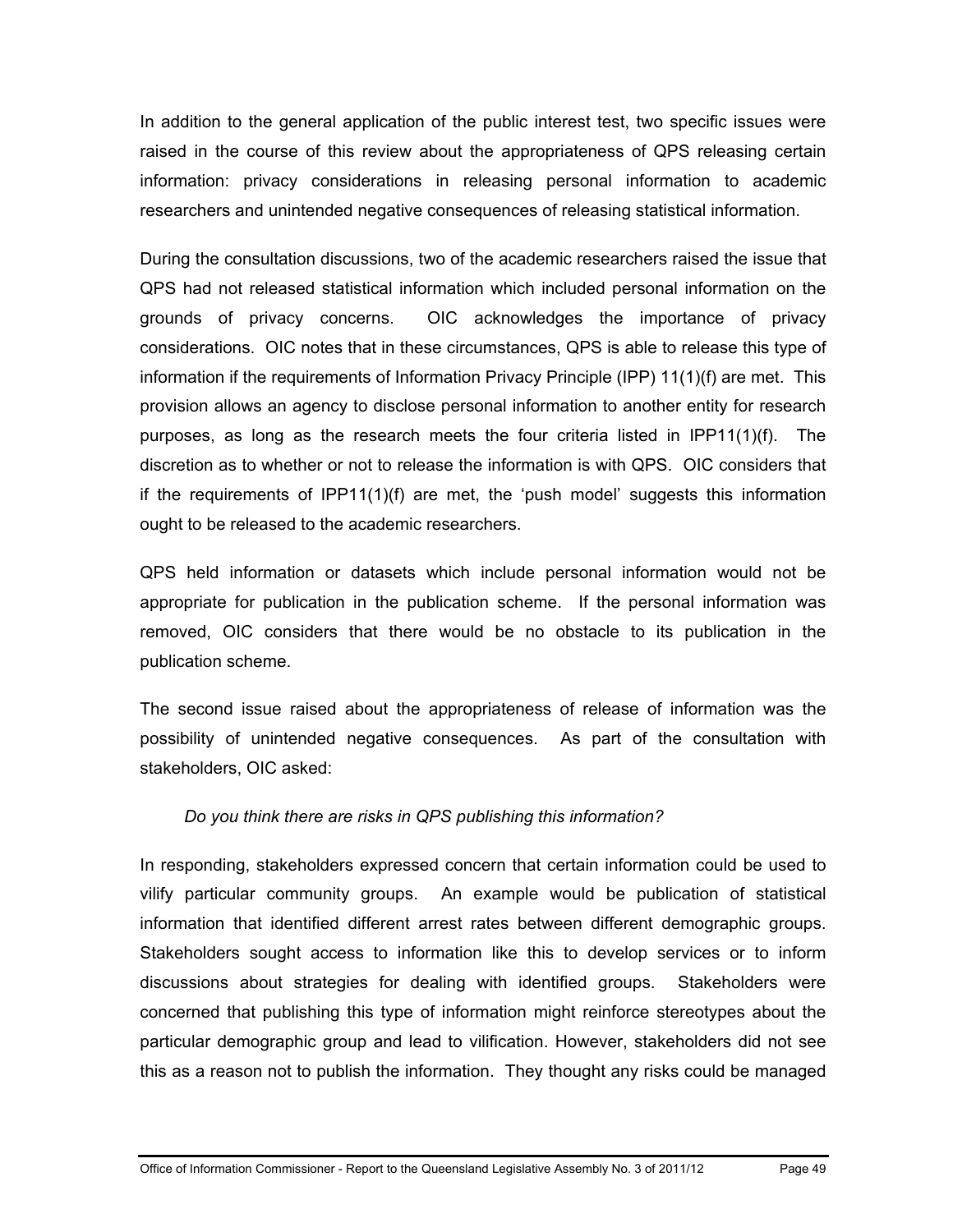by publishing the information with explanatory notes. One stakeholder said 'The more information that's out there, the more information literate the community becomes.'

Another issue explored in the stakeholder discussions was the impact on tourism and property values of publishing QPS held information, for example, crime rates.

QPS officers stated to OIC that publication of information about crime in specific locations might influence people not to go to those locations for holidays, or might impact negatively on property values in those locations. QPS was in essence saying that these factors meant publication of information such as crime statistics would not be in the public interest.

OIC put these statements to the stakeholders to obtain their views. Stakeholders maintained their views that publication was preferable to non-publication. For example, stakeholders said that any possible impact of releasing crime statistics on tourism or property sales should not prevent publication. They believed that the currently available information, for example media reports of crime in certain locations, did not have a visible impact on these activities. They considered that publication of information might better inform communities, leading to a more appropriate response to issues. As reported earlier, one stakeholder said 'As long as people know the facts, that is empowering in itself. I think facts are good.'

OIC has considered these views. The object of the RTI Act is to give a right of access to information in the government's possession or under the government's control, unless on balance it is contrary to the public interest to give the access. The RTI Act creates an obligation to prioritise the publication of certain information, for example, government held information which informs the community about government operations.

There is a public interest in disclosing information that leads to open discussion of public affairs and positive and informed debate about matters of serious interest. The incidence of crime in a specific location is a matter of public interest, and publication of this information would promote healthy discussion and debate. There is also a public interest in contributing to the maintenance of peace and order. Stakeholders reported that access to information about crime in specific locations had assisted them to contribute to crime prevention and reduction, and publication of more information would assist them to undertake more crime prevention and reduction activities. OIC agrees with views expressed by the stakeholders that public awareness of crime rates could lead to greater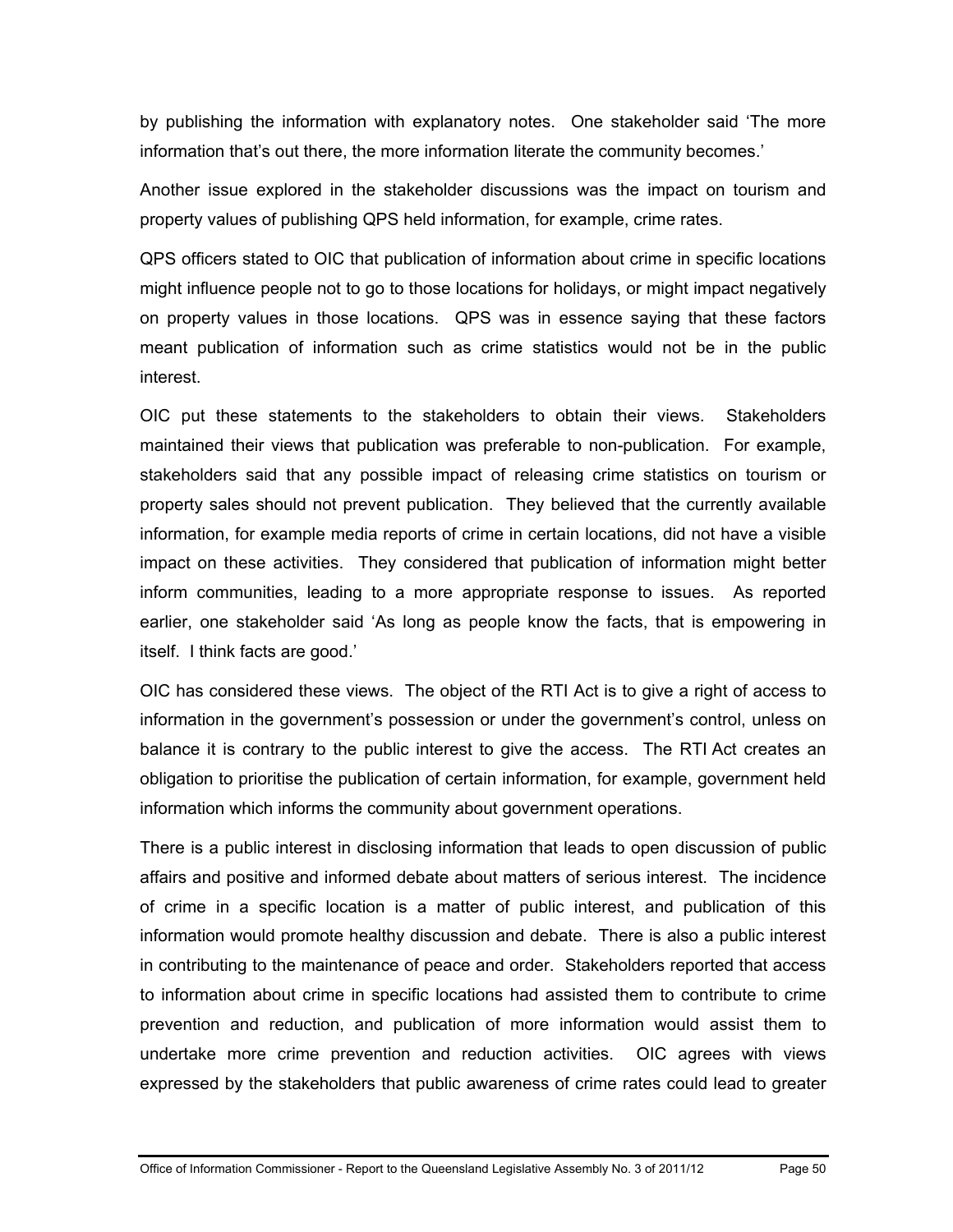public vigilance, and could create opportunities for community driven initiatives to prevent or reduce crime.

The concerns that publication of information might affect commercial or financial affairs or the State economy are valid public interest concerns. However OIC notes that there is evidence that these concerns might be less likely to be realised in practice. OIC acknowledges concerns that media reporting of crime in tourist destinations may impact on tourism. However, OIC notes the Australian Institute of Criminology's report that the current level of media reporting about crime seems to have had a limited effect on Australia's robust reputation as a destination for tourists.<sup>42</sup> There is also evidence from the Real Estate Institute of Victoria that publication of Victorian Police crime statistics has little direct correlation with median house prices.<sup>[43](#page-56-0)</sup>

OIC's view is that these risks need not prevent the publication of information, as long as they are managed, as outlined above.

#### **[Recommendation 12](#page-11-3)**

It is recommended that the Queensland Police Service (QPS):

Within twelve months, publish in the QPS Publication Scheme the information or datasets identified by stakeholders listed in the appendix to this report, where the information or datasets are held by QPS and do not contain personal information.

## **8.1.2 Publication of crime statistics**

The general public has an increasing interest in obtaining information from QPS, as demonstrated by the Crime and Misconduct Commission survey into public attitudes about QPS, which showed that the incidence of initiating contact with QPS to request information increased from 4% in 2008 to 11% in 2010 (satisfactory contacts) and from 2% to 10% in 2010 (unsatisfactory contacts).

Statistics about crime are of intense interest to the community. QPS stakeholders identified a range of statistics that would assist them conduct research into crime, improve their own services or discuss operational issues with QPS. These interests fall squarely

<span id="page-56-1"></span><sup>&</sup>lt;sup>42</sup> http://www.aic.gov.au/publications/current%20series/tandi/301-320/tandi316/view%20paper.aspx

<span id="page-56-0"></span>http://news.domain.com.au/domain/home-buying-tips/the-price-you-pay-for-crime-20110412-1dbqj.html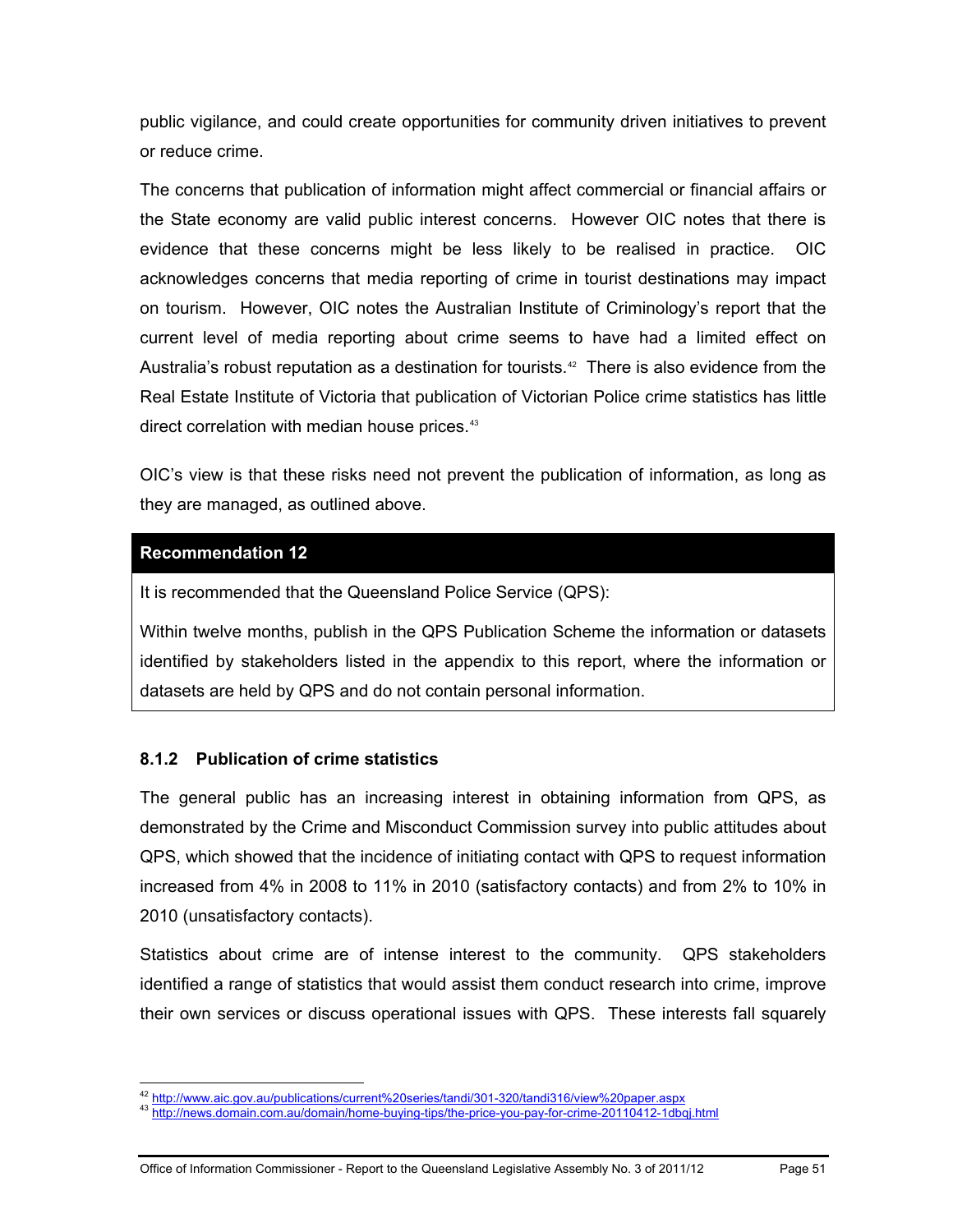into the set of issues that prompted the government to give force to the right to information reforms through the RTI Act.

OIC has already commented that timely publication of crime statistics in an accessible and geospatial format would provide a vital resource for the community. It is OIC's view that publication is required for QPS to be compliant with the statutory instrument published pursuant to the RTI Act - 'Ministerial Guidelines: Operation of Publication Schemes and Disclosure Logs; Under section 21(3) and section 78(2) of the *Right to Information Act 2009*'. Publication will support not only police operations but also enable the Government and the community to meet social, environmental and economic goals.

Crime statistics exemplify the type of information expected to be made publicly available under the right to information reforms.

## **[Recommendation 13](#page-11-4)**

It is recommended that the Queensland Police Service (QPS):

Publish in the QPS Publication Scheme a full set of crime statistics, in a machine readable, re-usable format, linked to geospatial information and immediately develop a project plan to address the technical and policy aspects of publication.

## **8.1.3 Reviewing and maintaining the Publication Scheme**

OIC reviewed whether or not the procedures for maintaining and updating the agency's Publication Scheme were in accordance with the Ministerial Guidelines. Regions, Commands and Divisions are responsible for their own documents on the publication scheme, which includes the ongoing assessment of their information holdings for release via the Publication Scheme. A centrally coordinated Assessment Committee considers these assessments and decides whether the documents should be published. The Publication Scheme Coordinator within the RTIP Unit has a coordinating role, actioning the outcomes from the Assessment Committee. Following an earlier OIC desktop audit, QPS advised in June 2011 that they had updated the Publication Scheme Coordinator network and created specific email distribution groups for each regional Publication Scheme Coordinator. These email distribution groups enable facilitation of the network, reminding Publication Scheme Coordinators of their responsibilities, particularly to review and ensure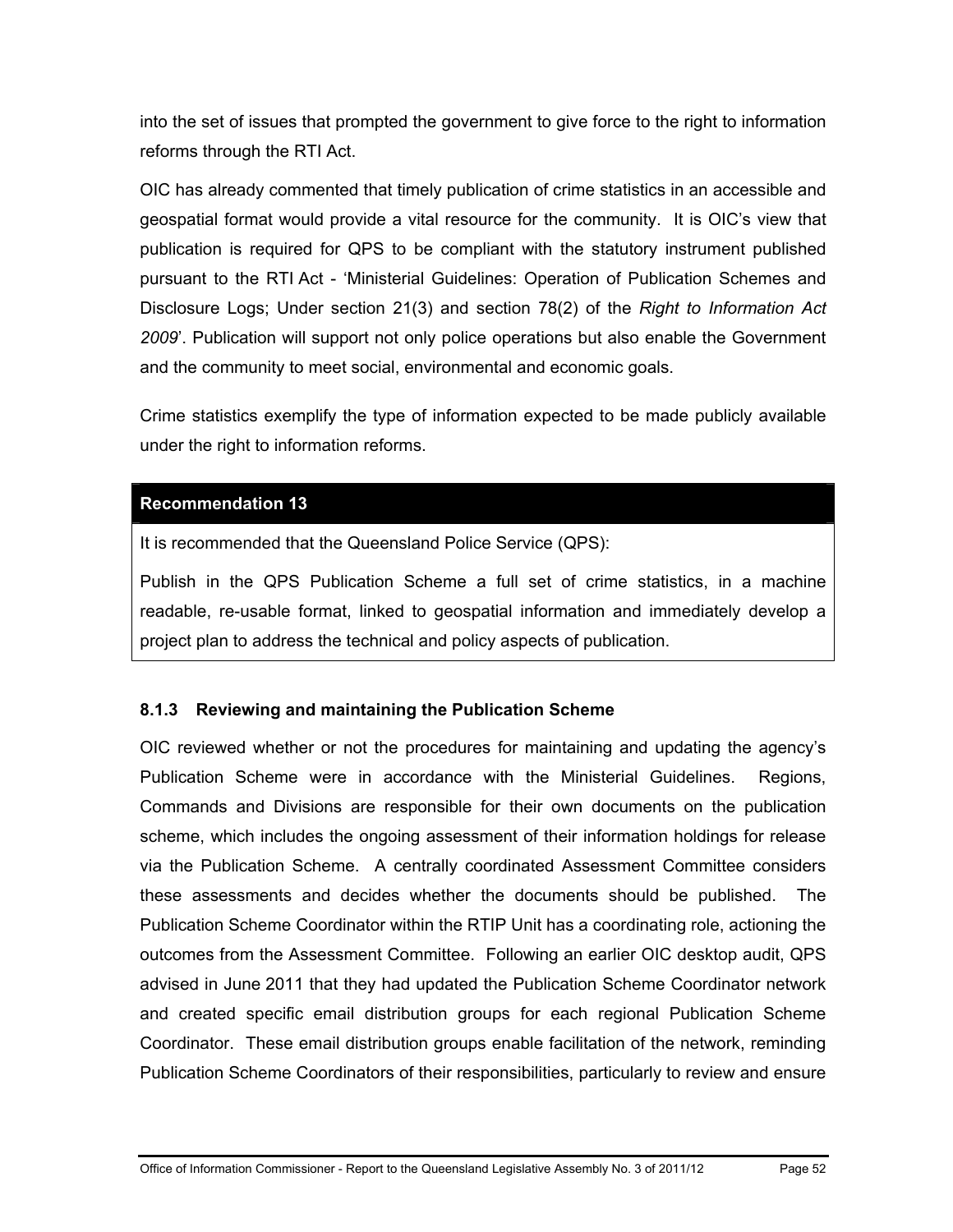the accuracy, currency and accessibility of documents in the Publication Scheme on a monthly basis.

This review confirmed by direct testing that fresh consideration is occurring for releasing and archiving documents. Updates to the QPS Publication Scheme have occurred since the agency's Publication Scheme was first reviewed by OIC in September 2010.

In addition, OIC noted that the RTIP Unit is central to both the review and the ongoing maintenance of the Publication Scheme. QPS advised that regular maintenance of the Publication Scheme was relegated to a lower priority during the period of the review, which occurred just subsequent to the series of natural disasters which required staff to be reallocated to the emergency response. QPS reported an intention to reallocate responsibility for the Publication Scheme Coordination within the RTIP Unit to a full time role. OIC notes that an officer has been temporarily assigned to this position to update the Publication Scheme and ensure that the format is both compliant and of assistance to the community. Given the importance of regular maintenance of the Publication Scheme, this has been a good initiative.

OIC considers ongoing development and maintenance of the Publication Scheme is an important priority for QPS, as it is a primary mechanism of the push model of information management so that the application process is a last resort. A well run and well populated publication scheme has the potential to reduce the number of access applications, particularly if information is selected for publication in order to anticipate any commonly occurring types of requests for information.

In order to realise the benefits to the community and to QPS of pushing out information to the community, the RTIP Unit needs to take an active and ongoing coordination and maintenance role updating and maintaining the Publication Scheme.

OIC found that the substance of the Publication Scheme could be improved by adding information and datasets sought by QPS's stakeholders. OIC has recommended that QPS adopt a coordinated, strategic approach to future community engagement, in order to identify further information that could be pro-actively released. Any system for review and maintenance of the Publication Scheme needs to include an efficient procedure for adding new information holdings and datasets to the QPS Publication Scheme in response to community or stakeholder requests.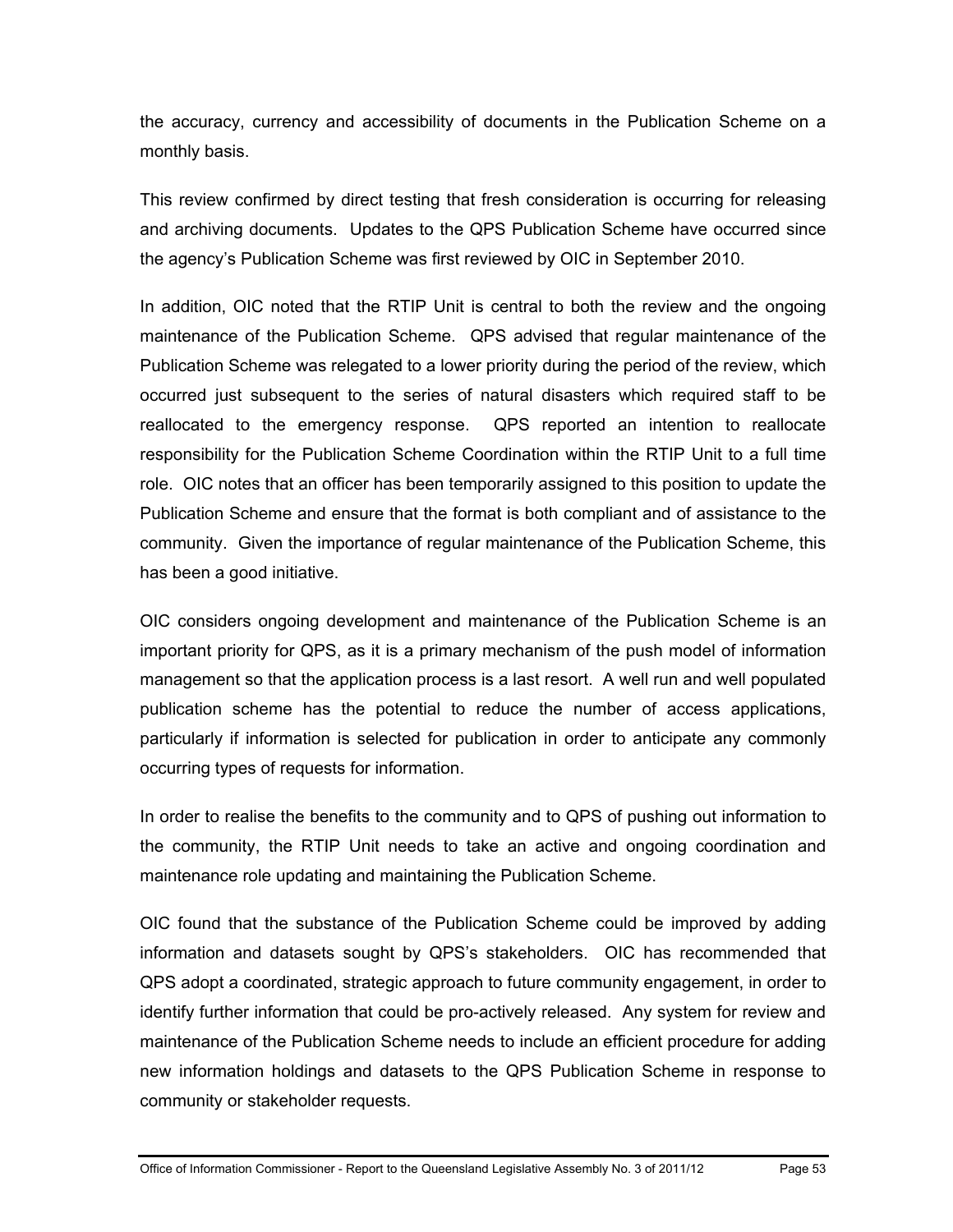## **[Recommendation 14](#page-12-0)**

It is recommended that the Queensland Police Service (QPS):

Within three months, ensure that coordination of the QPS's Publication Scheme is actively managed in line with QPS's governance framework and associated policies.

# *8.2 Disclosure Log*

 $\overline{a}$ 

A disclosure log is a web page or a document listing documents already released under the RTI Act. The rationale for disclosure logs is that documents of interest to one person may be of interest to others.

Section 78 of the RTI Act provides the legislative requirements with which agencies must comply when maintaining a disclosure log. Under section 78(1) of the RTI Act, agencies may include a copy of a document in a disclosure log, but only if it does not contain the personal information of the applicant to whom access was originally granted. Agencies must ensure that the disclosure log complies with any guidelines published by the Minister on the Minister's website (section 78(2) of the RTI Act). When a decision is made to include a document in the disclosure log but the agency does not provide a direct link from the disclosure log to the document, details identifying the document and information about how it may be accessed must be included in the disclosure log.<sup>[44](#page-56-1)</sup> If a document is released under the RTI Act and not published in a disclosure log, the Ministerial Guidelines provide that the agency should document the decision not to publish and the reasons for that decision as part of the agency's internal records.

OIC audits disclosure logs during desktop audits, as well as in the course of reviews such as this. The desktop audit examines the disclosure log from the perspective of a member of the public. The desktop audit checks that the publicly visible aspects of the disclosure log comply with the legislation and Ministerial Guidelines.

A desktop audit of QPS's disclosure log was conducted in September 2010. In the desktop audit, OIC noted that QPS's disclosure log was readily identifiable and accessible

Office of Information Commissioner - Report to the Queensland Legislative Assembly No. 3 of 2011/12 Page 54

<span id="page-59-0"></span><sup>44</sup> Section 78(1)(b) states that where an agency has not directly published the document in their disclosure log, details identifying the document and how it may be accessed may be included in the disclosure log. The Ministerial Guidelines with which agencies maintaining a disclosure log must comply impose the condition that where it is not reasonably practicable to publish the document, the disclosure log must provide details identifying the document and how it may be accessed.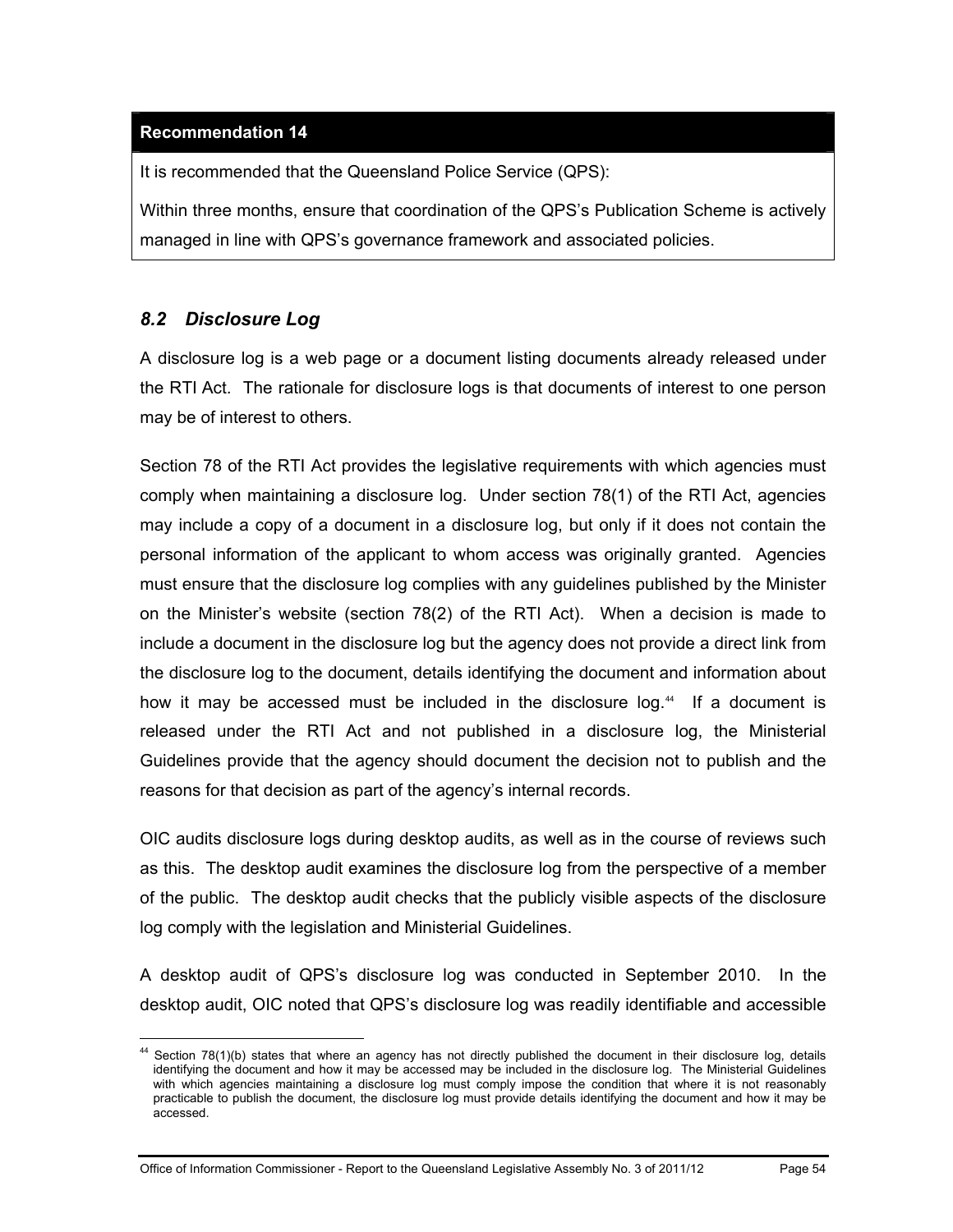from the agency's RTI web page. OIC considered the disclosure log to be well structured and supported by informative commentary that introduced and explained the purposes of the disclosure log. Items posted to the disclosure log were supported by brief text providing a summary of the information in accordance with section 78(2) of the RTI Act. Overall, OIC considered QPS's disclosure log to be appropriate.

This review allowed OIC to look behind the publicly available website information, and check the grounds on which decisions were made to publish or not to publish documents to the disclosure log, and whether or not this was done within the timeframes prescribed. The RTI Act and Ministerial guidelines stipulate that information may be published to an agency's disclosure log no sooner than 24 hours after it is accessed by the applicant. The Ministerial Guidelines also provide that information is to be published to an agency's disclosure log no later than five business days after access.

The review examined 25 applications for documents made under the RTI Act where the document was released, to identify whether or not QPS considered publishing the document to the disclosure log, and if not, whether reasons for non-publication were documented by the agency as part of its internal records, in accordance with the Ministerial Guidelines. Documents from three of those 25 applications were published on the agency's disclosure log. Where a decision was made to include the released documents on the disclosure log it was published more than 24 hours after it was released to the applicant and before the five business day period had expired, in accordance with the prescribed requirements.

In cases where a decision was made not to include the released documents on the disclosure log, a general reason for the decision was recorded in the RTIPS case management system. In 20 out of 22 cases where a decision was made not to publish the released documents to the disclosure log, it was based on an assessment that the documents contained personal information of an individual other than the applicant, and the inclusion of this material on the disclosure log would on balance be contrary to the public interest. These practices were considered to be consistent with the requirements of the Ministerial Guidelines.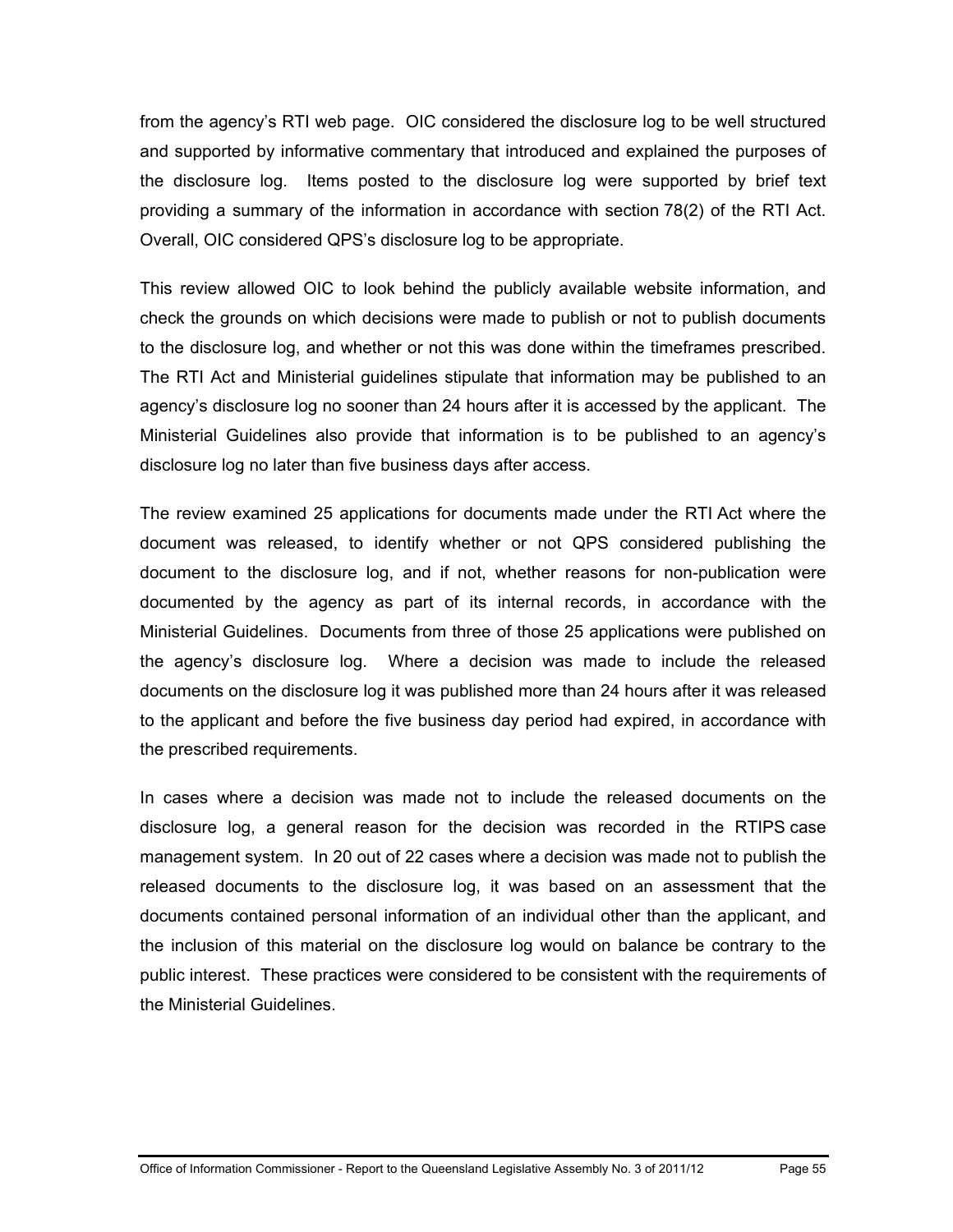The RTI Act requires<sup>45</sup> that agencies inform applicants and third parties to the application that documents released under the RTI Act may be made publicly available, for example on the disclosure log, if they do not contain the applicant's personal information. There was no evidence on the reviewed files that QPS met these requirements. Specific cases were identified where the released documents were included on the disclosure log and the decision notice did not state the information might be included on the disclosure log.

QPS advised at the time of finalising this report that issue has been addressed. OIC will seek to verify this on follow-up review.

#### **[Recommendation 15](#page-12-1)**

It is recommended that the Queensland Police Service (QPS):

Update current RTIP Unit processes within two weeks of this report being tabled, to ensure that if the documents being released do not contain the personal information of the applicant, then all applicants and relevant third parties are notified that the documents may be made publicly available, for example in a disclosure log, as required by the RTI Act.

#### *8.3 Active management of agency responsibilities*

Right to Information and Information Privacy decision makers have a key role in ensuring the agency complies with the requirements of the Acts. Legislative timeframes, managing stakeholder relationships, working with business units conducting searches for documents, third party consultations and most importantly, dealings with the applicant, all must be appropriately managed to ensure the legislated process runs smoothly.

This review examined the end to end process for handling RTI and IP applications within the RTIP unit. This review considered the management of the applications overall, and QPS's level of compliance with the specific requirements of the legislation.

A randomly selected sample of 36 application files was reviewed.<sup>[46](#page-61-0)</sup> The sampling methodology allows for extrapolation. The findings from the file review were confirmed through interviews with staff of the RTIP Unit. Interviews covered concerns identified relating to specific files, application handling more generally, the use of the RTIPS system

 $\overline{a}$ 

 $45$  RTI Act sections 37(1), 54(2)(a)(iii) and 54(2)(a)(iv).

<span id="page-61-1"></span><span id="page-61-0"></span><sup>&</sup>lt;sup>46</sup> A further 25 files were examined to assess compliance with requirements for disclosure logs, as discussed earlier in this report.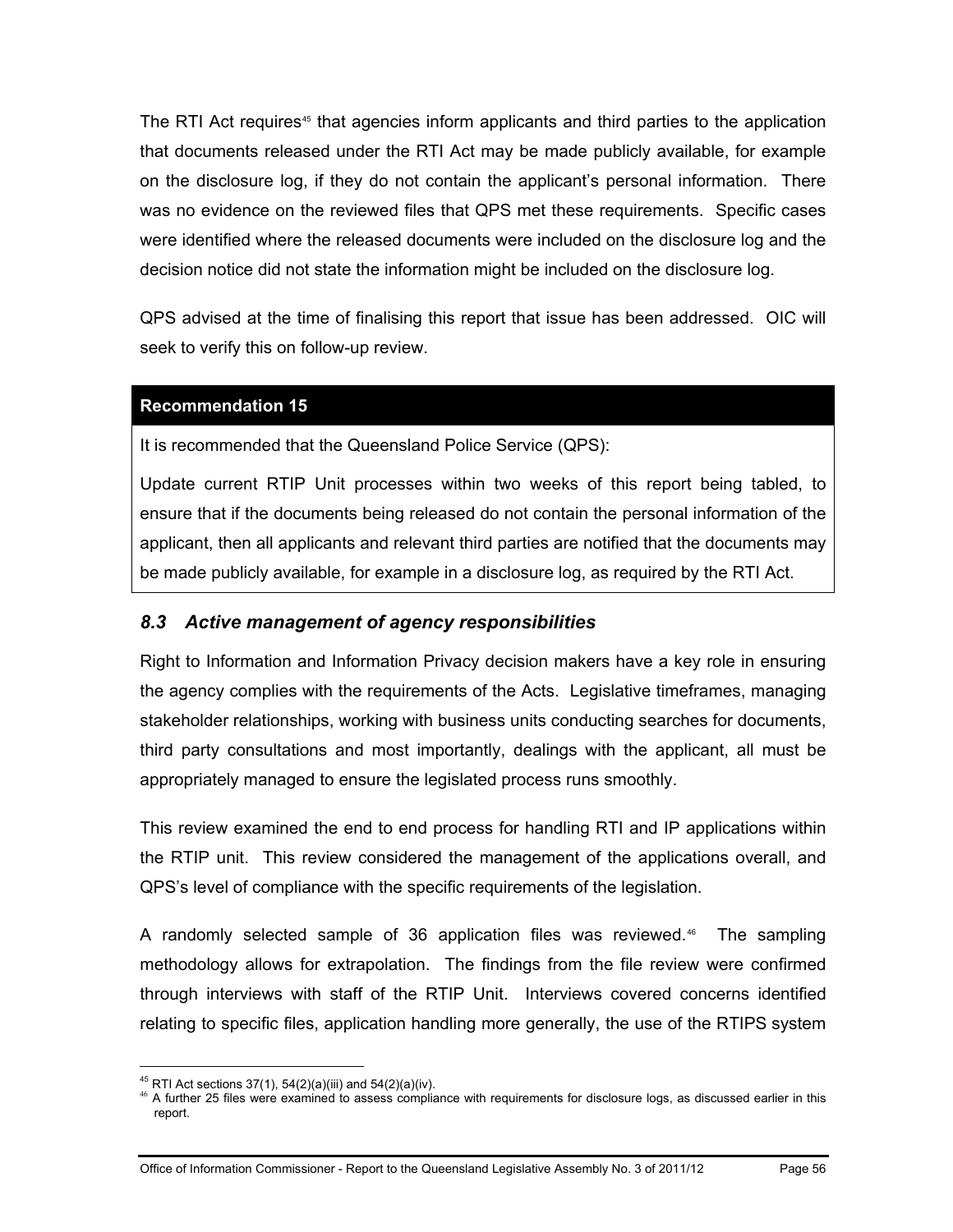and its functionality, and areas of practice within the unit. OIC found the application processing functions performed by the RTIP Unit of QPS raised concerns about compliance with the requirements and objectives of the RTI and IP Acts.

A pattern emerged during the review. QPS followed established procedures reasonably well. However, if the circumstances of an application were not covered by a procedure or the existing procedure was inappropriate, QPS did not respond as effectively. In these matters, OIC observed that QPS's priority was commonly to find a way to resolve the application in the shortest possible time, with less regard for the quality of the result or good service delivery. Rather than aiming for the right result, QPS adopted a 'risk management approach' to aim for the quickest result they thought an applicant would accept. This approach was described explicitly at interview. For example, a comment was made during the interviews that QPS applied a 'risk management approach', meaning that QPS's general practice was to eliminate any procedural steps that they thought they could in the handling of applications, even steps specifically required by the legislation. QPS placed reliance upon applicants exercising their review rights to correct any material deficiency in the application handling process. Comments at interview suggested that these practices might have been adopted to aid the RTIP Unit in meeting required processing deadlines.

OIC noted that on occasion individual RTIP officers were responsive to applicants or third parties. However, OIC could not identify any pattern to this. For example, it was not possible to identify a particular officer or particular circumstance that would trigger a heightened client service approach. Nevertheless, OIC acknowledges that there were instances where the RTIP Unit staff went above and beyond ordinary expectations to follow up applications and work with applicants.

The focus of this review was on the general practices and systems adopted by QPS to process applications for information. The detailed results of the review are discussed below. This section discusses the active management of QPS responsibilities, including:

- contacting the applicant
- the use of the computerised case management system
- improved filtering of incoming workload; and
- inappropriate referral of work.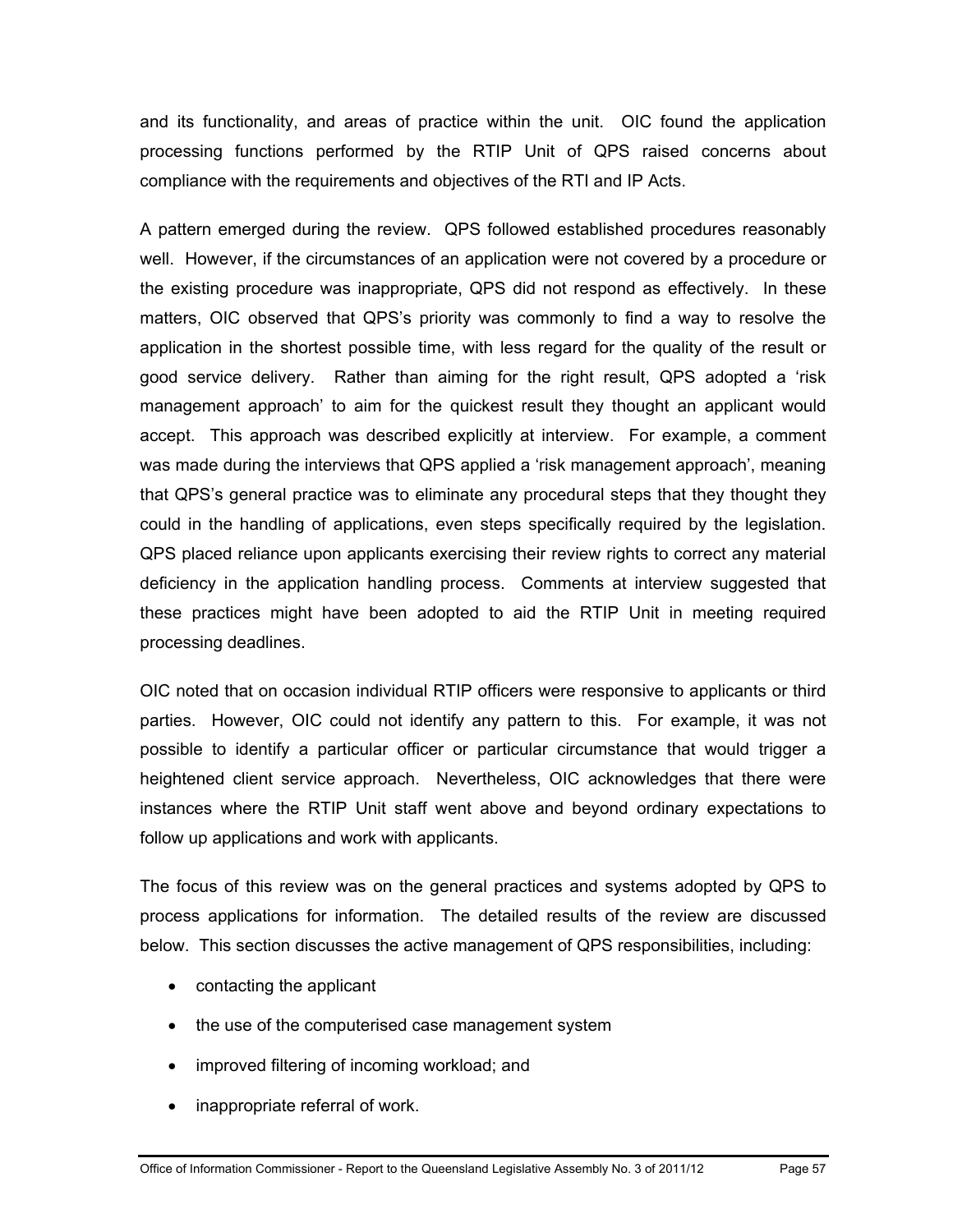## **8.3.1 Active management: Contacting the applicant**

Regular contact with the applicant during the legislated process can promote the objectives of the RTI and IP Acts.

Applicants might request information that they believe will meet their needs, but which, in fact, will not be of assistance to them and may be labour intensive to obtain. This may arise due to an applicant's limited understanding of the agency's information holdings. A discussion early in the process gives the applicant an opportunity to outline what they are seeking, which in turn provides the agency with an opportunity to advise an applicant about options that might be more useful to them and more efficient for the agency to obtain.

Although not a specific requirement of the legislation, regular contact with the applicant during the application process is effective in maintaining agency/client relationships and in providing more efficient outcomes for both the applicant and agency. This discussion would need to be made using time efficient two way communication, for example, a face to face discussion, a telephone call or an email exchange.

This approach would also be consistent with QPS's Client Service Charter<sup>47</sup> which requires QPS officers to recognise and respect individual's rights and needs, and acknowledge and respond to requests for service:

*The Queensland Police will:* 

- *treat you fairly;*
- *deliver our services professionally, ethically and with integrity;*
- *recognise and respect your individual rights and needs;*
- *work in partnership with you to reduce crime and the impact of crime and ensure offenders are held accountable;*
- *acknowledge and respond to your request for service; and*
- *if we cannot deal with your matter, refer you to an agency that can keep you informed throughout a police investigation and prosecution.*

<span id="page-63-0"></span> $\overline{a}$ <sup>47</sup> http://www.police.gld.gov.au/aboutUs/the\_service/charter/ viewed on 18 August 2011.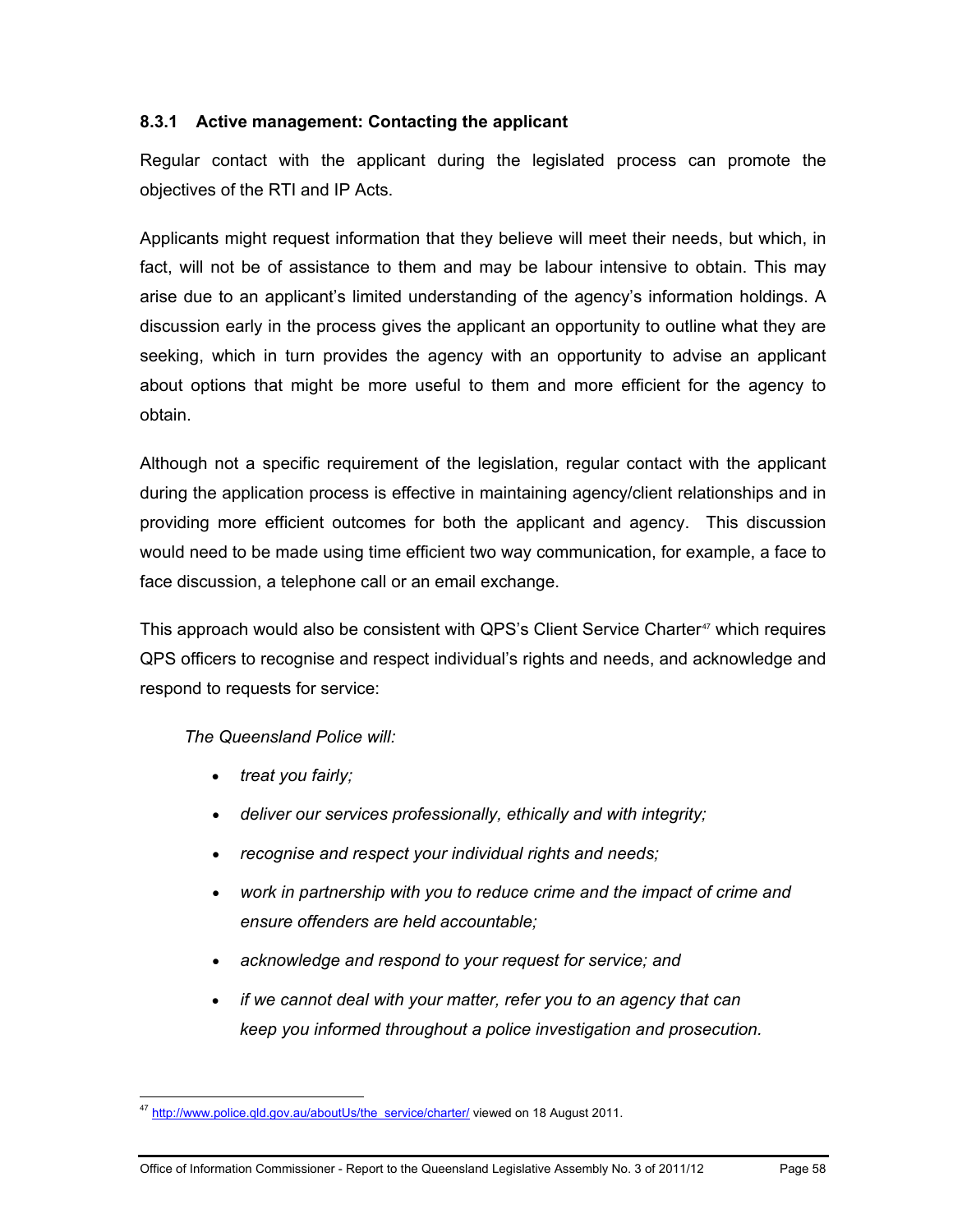The review supported QPS advice that the RTIP Unit contacts applicants when they identify that clarification is required or there are processing difficulties with the application. The review of QPS application files though found there was not a practice of regular contact with applicants, and that the level of contact with applicants during the application process could be improved. Of the 36 files reviewed by OIC, eight (22%) contained evidence that contact with the applicant may have improved the efficiency of the application process, and in some cases, would have produced a superior outcome to that originally achieved by QPS. The following examples demonstrate this.

- QPS decided within three days to refuse to deal with an application on the grounds that the information had already been released to the applicant. No contact was made with the applicant to discuss the application, and possibly identify what might have been different about what they were seeking compared to what was already provided. This matter resulted in an application for the matter to be reviewed by OIC (an External Review). Informal contact with the applicant prior to making the initial decision about access might have improved the outcome for the applicant and avoided the additional work for QPS associated with the review process.
- An initial search for information resulted in some information being deleted before it was sent to the RTIP Unit. Access to the information was granted in part. A second follow up application was made to clarify the scope of the request and to deal with concerns about the sufficiency of the search for requested information. Communication with the applicant during the first application process might have prevented the need for a second application.

#### **[Recommendation 16](#page-12-2)**

It is recommended that the Queensland Police Service (QPS):

Incorporate face to face, telephone or email contact with applicants into application handling practices as a matter of course, in order to streamline processing, manage time allowed for processing, and improve the result for the applicant. In particular:

- make early contact with the applicant to clarify the scope of the application, particularly if a request is complex or relates to voluminous records
- contact the applicant if there are indications that an initial search for documents might be incomplete or if any other processing difficulties arise, to discuss the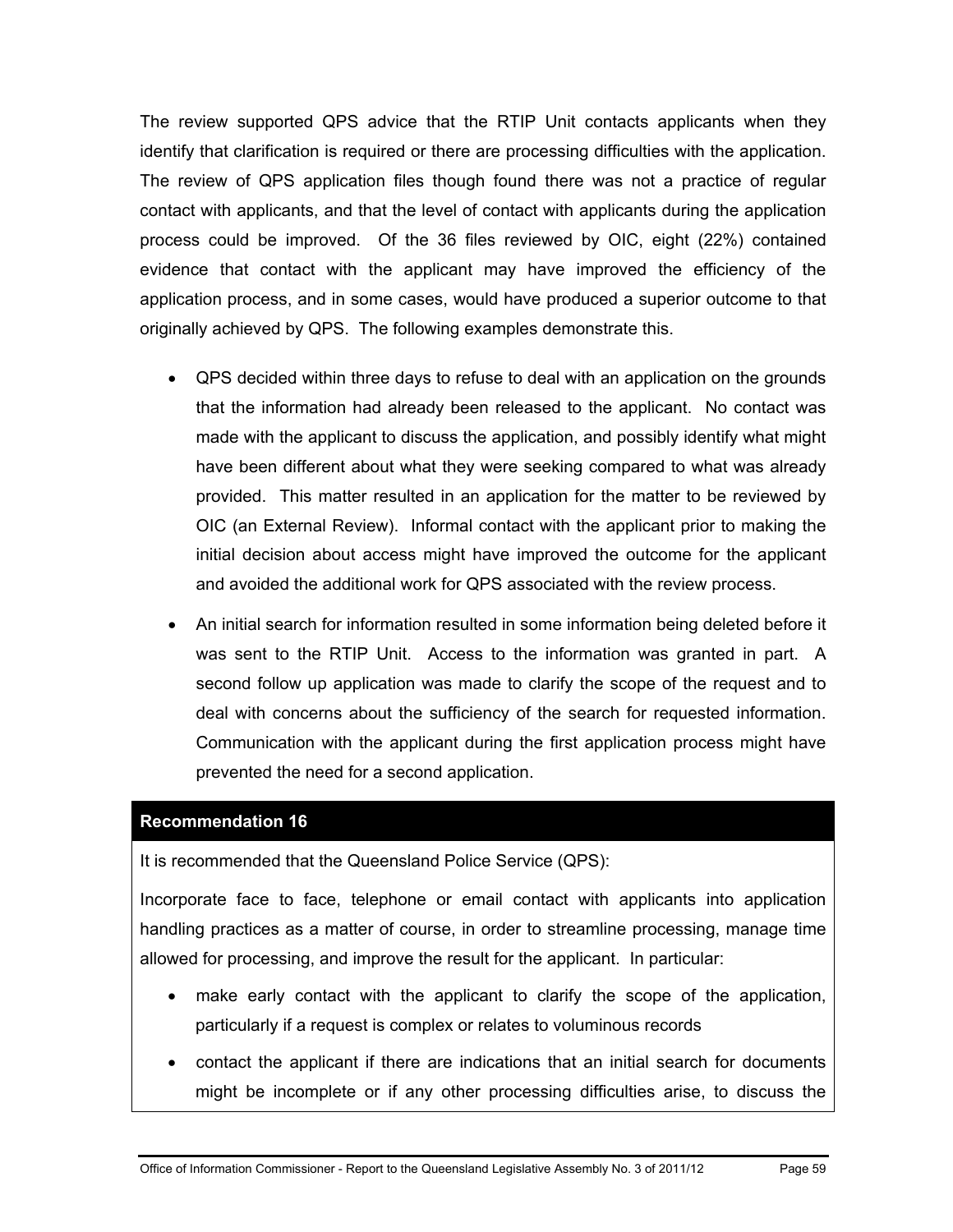#### **[Recommendation 16](#page-12-2)**

issue and options for proceeding, including the scope of the application if appropriate; and

 contact the applicant and follow-up all outstanding concerns about the application with the applicant prior to issuing a refusal to deal notice.

Describe the above practices in a policy, to take effect within two weeks of this report being tabled.

#### **8.3.2 Active management: The computerised case management system**

In July 2010, QPS introduced a new case management system (RTIPS) for managing RTI and IP applications. The RTIPS system has a range of functionality that, if developed and used optimally, would deliver efficiencies in the application handling process. The review found that the RTIP Unit has not used the full functionality of the new case management system and so these efficiencies are yet to be realised. Examples are not recording applicant contact details to generate correspondence, not developing template letters such as decision notices or charges estimate notices (CENs), and not using the timekeeping and reporting functionality to assist in managing staff resources. QPS advise at the time of finalising this report that this has now been addressed however OIC is yet to verify this.

OIC considers that the lack of templates and standardised correspondence within RTIPS is a priority. OIC noted that each decision-maker developed their own letters and most appeared to maintain their own examples for correspondence. This has led to significant variation in the quality of correspondence especially in decision notices across the RTIP Unit. Issues about the quality of the correspondence are discussed later in the report under section 8.4.2. '*Applications: Quality of decision notices'*.

In addition, decision notices did not always include all the prescribed requirements. The development of template notices would ensure all the mandatory requirements are included. OIC also noted that basic details were not entered into RTIPS, for example the applicants' addresses, reportedly to save time. This is a false economy. If these details were entered into the system when an application file was opened, RTIPS would be able to populate documents automatically with these details, for example, insert the applicants' addresses into correspondence. This would save time re-keying the data and avoid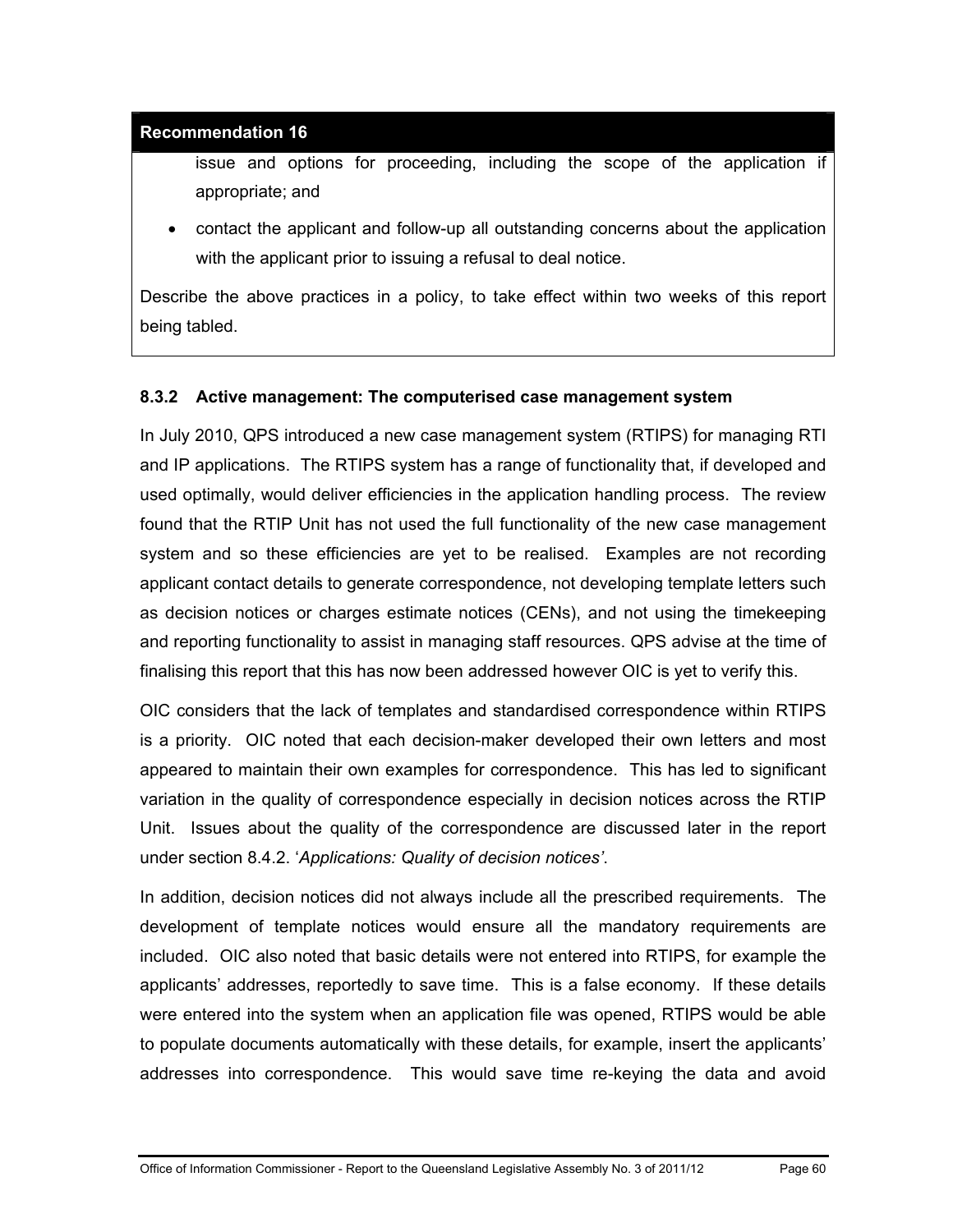human error in addressing important correspondence, which could have significant consequences for privacy and exercising review rights within statutory timeframes.

The review found that the notes functionality was used for recording details of conversations with applicants and other relevant persons, and for actions taken such as requests for extensions or consultation with third parties. However, the review found that in some instances the documentation was unclear or ambiguous. It is important that notes recorded within RTIPS are clear, to maintain proper records and to assist other officers in responding to queries when the contact officer is unavailable.

OIC acknowledges that developing systems and processes can take significant dedication of resources initially, and that there are ongoing resource commitments in maintaining, improving and updating these systems as required. However, the time invested in the initial establishment of systems would improve efficiency immediately and in the future.

## **[Recommendation 17](#page-12-3)**

It is recommended that the Queensland Police Service (QPS):

Apply the full functionality of the Right to Information and Information Privacy Case Management System (RTIPS) to deliver more efficient application handling processes within six months.

Clearly and consistently document within RTIPS any actions taken or conversations about files, commencing within two weeks of this report being tabled.

## **8.3.3 Active management: Improved filtering of incoming workload**

OIC identified two ways in which QPS could reduce the flow of formal requests for information made under the RTI and IP Acts.

Depending on the type of information being requested, the first method would be to direct the applicant to a more appropriate form of access from the outset, so that the request did not come to the RTIP Unit in the first place. As mentioned previously in the report, the RTIP Unit has received a number of requests from line officers that would have been better directed through administrative access mechanisms. Creating greater visibility of administrative access schemes and ensuring line staff are aware of the access mechanisms would improve the applicants' experiences of obtaining information, and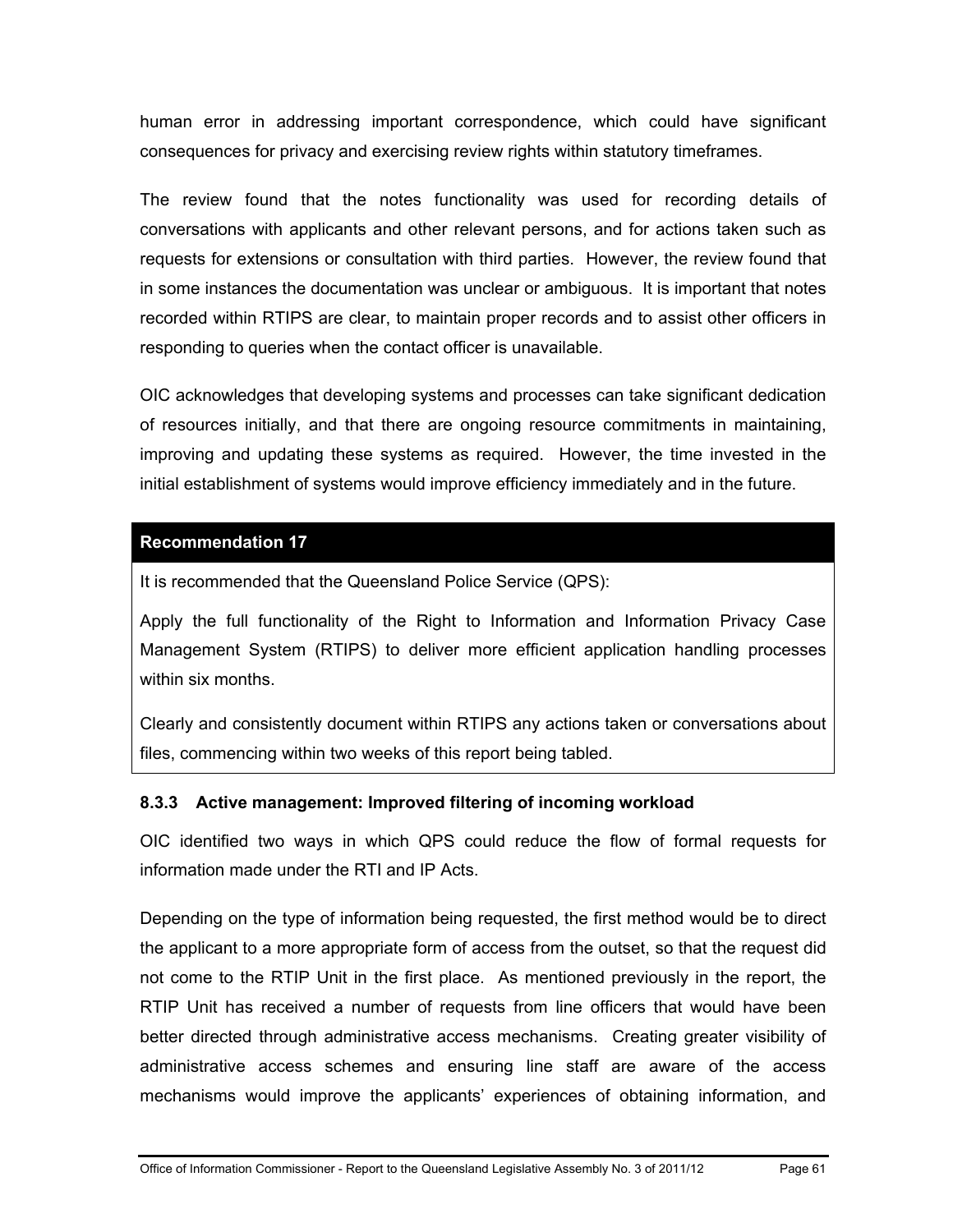would reduce the time impost on the RTIP Unit in dealing with these requests. The nature of the administrative access schemes and the policies and procedures for their operation need to be documented, and these documented policies and procedures promoted to business units within QPS, so that business units are well informed as to these avenues for assistance.

The other strategy would be to improve the filtering of material once it has come to the RTIP Unit. OIC observed files that had been generated and assigned to a case officer for matters that were not formal applications under the RTI or IP Acts that could have been directed to a more appropriate channel.

For example, in one case the client was informally directed to an administrative access scheme after an RTI application file had already been created and assigned to a case officer. A second example is where a request was received for information as to when charges would be laid on a matter, resulting in a formal decision notice that the request was non-compliant under the IP Act. This matter could have been better dealt with by referring the inquirer to the relevant investigative area within QPS.

Some RTIP Unit staff reported at interview that they now have to identify and follow up non-compliant applications, when that task was previously managed by RTIP Unit administrative support staff. RTIP Unit staff reported more matters are being treated as applications, when previously matters that were inquiries would have been handled as an inquiry by the administrative staff. When this issue was raised during the audit, no evidence was presented of documented file opening procedures. However in responding to the draft report, the Acting Superintendent advised that '*no such change has occurred in recent history*' and that *'file opening procedures are documented, communicated to staff and implemented*'.

There is clear evidence about the need for QPS to improve filtering of requests for information. The file review found that some requests for information were sent to the RTIP Unit and that the RTIP Unit treated some requests as applications when the requests could have been dealt with more appropriately by redirection. This evidence points to a need for improved filtering of requests, both by QPS business units when deciding where to direct requests for information and within the RTIP Unit when the requests for information are first received.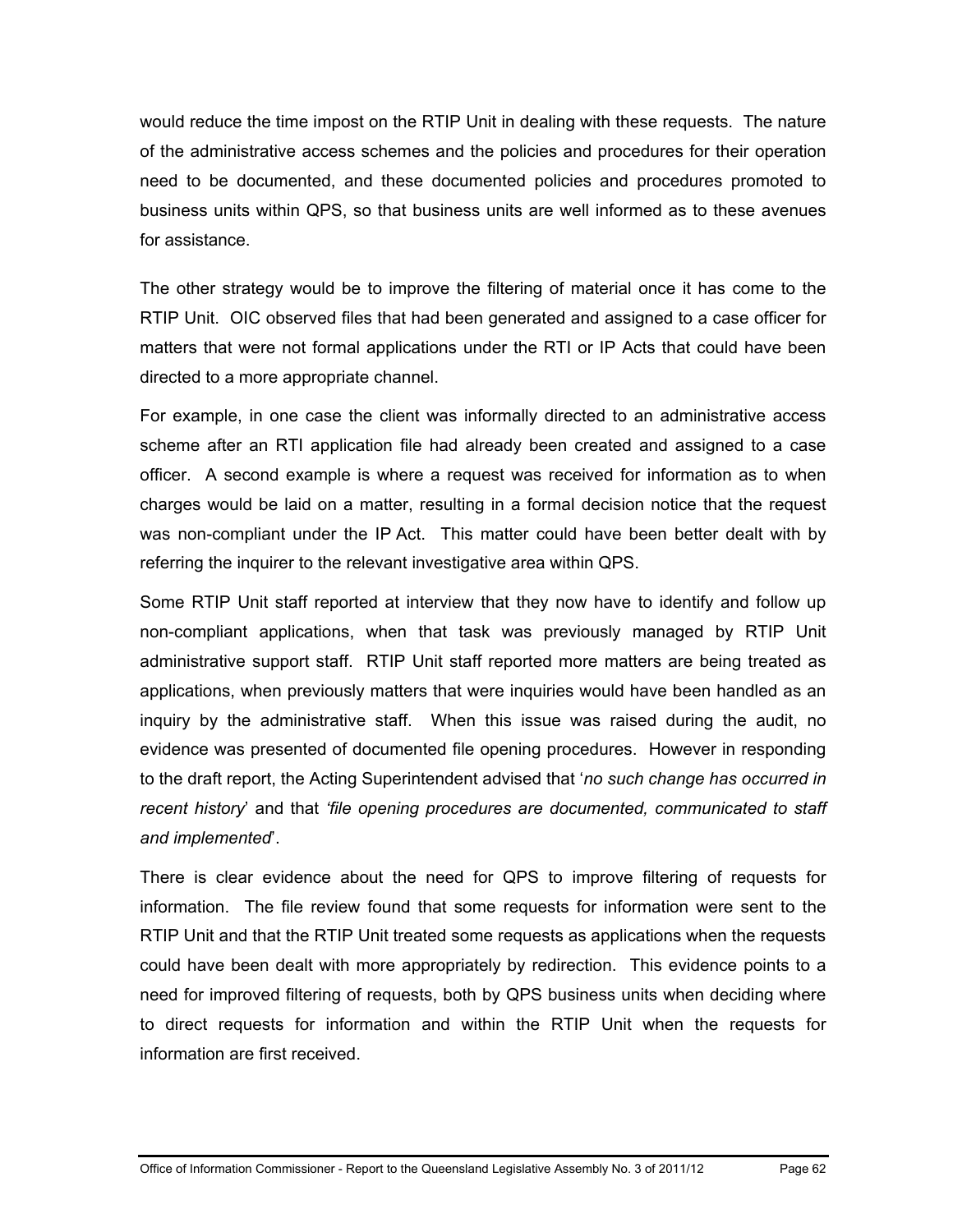The evidence of the interviews and statements made to OIC about administrative support activity in filtering requests for information is inconsistent. The staff advised OIC that they are now doing administrative work that they did not do previously, whereas the Acting Superintendent advised that this is not the case. This issue needs to be resolved within the RTIP Unit.

The end result needs to be that if QPS receive a general request for information that can be handled administratively, it is referred appropriately as soon as is practicable. These issues need to be addressed so that requests for information are dealt with as quickly and efficiently as possible, and are handled as formal applications under the RTI or IP Acts only as a last resort.

#### **[Recommendation 18](#page-13-0)**

It is recommended that the Queensland Police Service (QPS):

Document policies and procedures for arrangements to access information administratively, and promote these arrangements to business units throughout QPS.

Develop and implement strategies, within three months, to ensure that QPS staff filter and direct requests for QPS information holdings appropriately, preferably before reaching the RTIP Unit, so that formal applications are a last resort.

Maximise the speed and efficiency of application handling through improved administrative practices in the RTIP Unit.

## **8.3.4 Active management: Inappropriate referrals**

During the review, OIC noted practices within the RTIP Unit that were not always responsive to applicants' needs. While applicants may at times be orally advised of access options, other practices evident on the files were not designed to facilitate access including: the use of third party consultation provisions for internal consultation and directing applicants to court processes as opposed to dealing with applications in accordance with the RTI or IP Acts.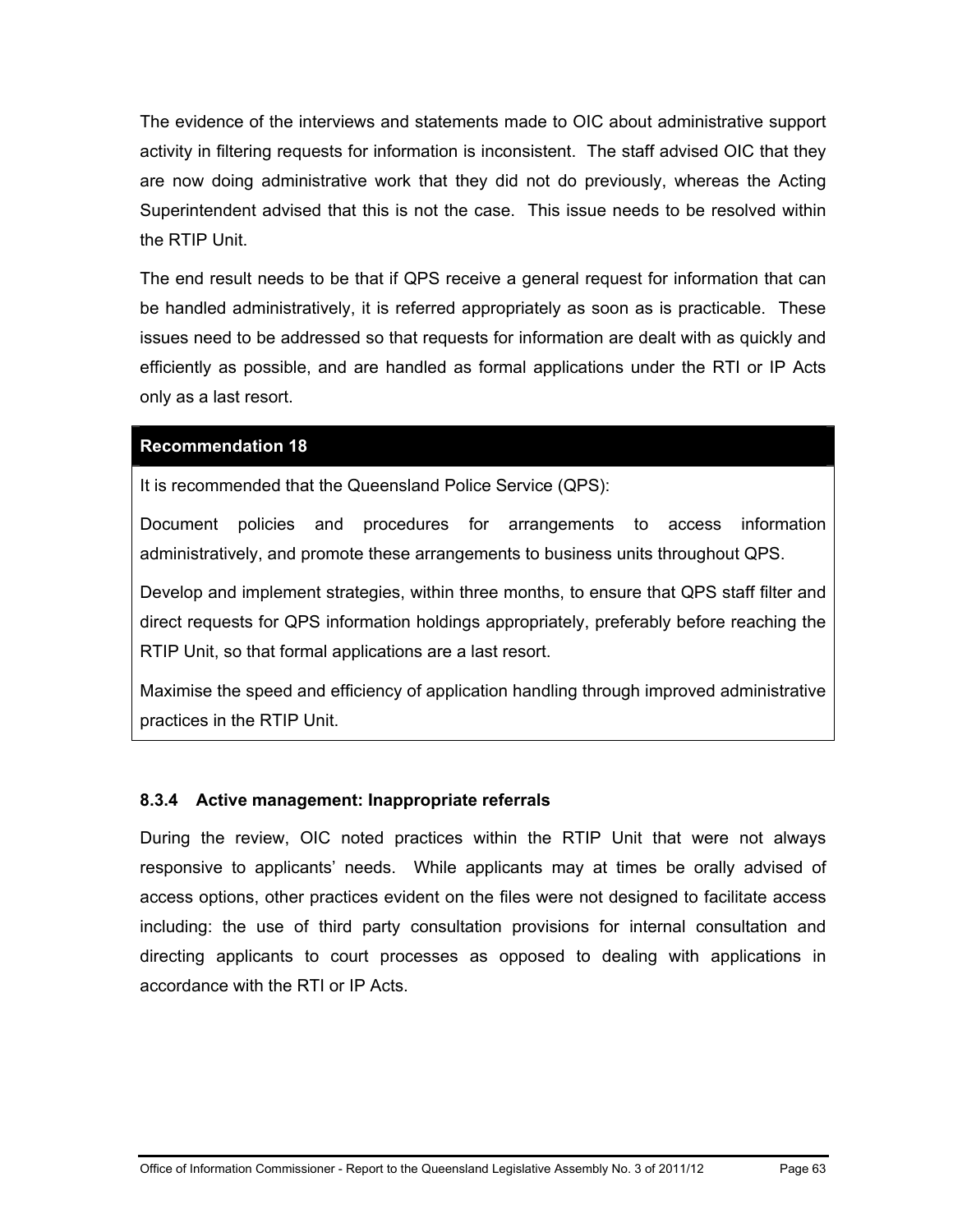#### *Third party consultation*

Section 37 'Disclosure of concern to third party' of the RTI Act requires agencies to consult with relevant third parties, where the agency may give access to a document that contains information which may reasonably be expected to be of concern to the third party. This allows a third party to express their views about the nature of the information under consideration. Consultation under this section provides an agency with an additional 10 days to process the application.

The review of application files identified that QPS had been invoking the third party consultation provisions when consulting other business units within QPS about information under consideration.

QPS said at interview that the ability to consult internal business units where information may be of concern is important to ensuring all relevant information is collected before making a decision on the application. OIC supports internal consultation, but considers the purpose of section 37 is to provide for consultation with third parties outside of the agency rather than the internal consultation processes that an agency would use to arrive at a decision.

This practice was raised with the RTIP Unit during the review. During audit interviews RTIP Unit senior officers argued that they believed there were grounds that internal consultation should enable an extension of time,<sup>[48](#page-63-0)</sup> and said that the reason for describing the internal communication as a third party consultation was that the legislation then granted additional time for processing applications.<sup>[49](#page-69-0)</sup> RTIP Unit officers expressed the view that use of this provision of the legislation was preferable to requesting a time extension from the applicant, as an applicant may not grant the time extension.<sup>[50](#page-69-1)</sup>

Such responses during the audit interviews confirmed OIC concerns that the RTIP Unit had an established practice of using the section 37 consultation process for internal consultation with QPS business units. During the course of the review period no evidence was observed or reported to address OIC concerns.

<sup>&</sup>lt;sup>48</sup> Interview with RTIP Unit Inspector, 23 February 2011.

<span id="page-69-0"></span><sup>&</sup>lt;sup>49</sup> Interview with RTIP Unit Superintendent and Inspector 24 February 2011.<br><sup>50</sup> Interview with RTIP Unit Superintendent and Inspector 24 February 2011.

<span id="page-69-1"></span>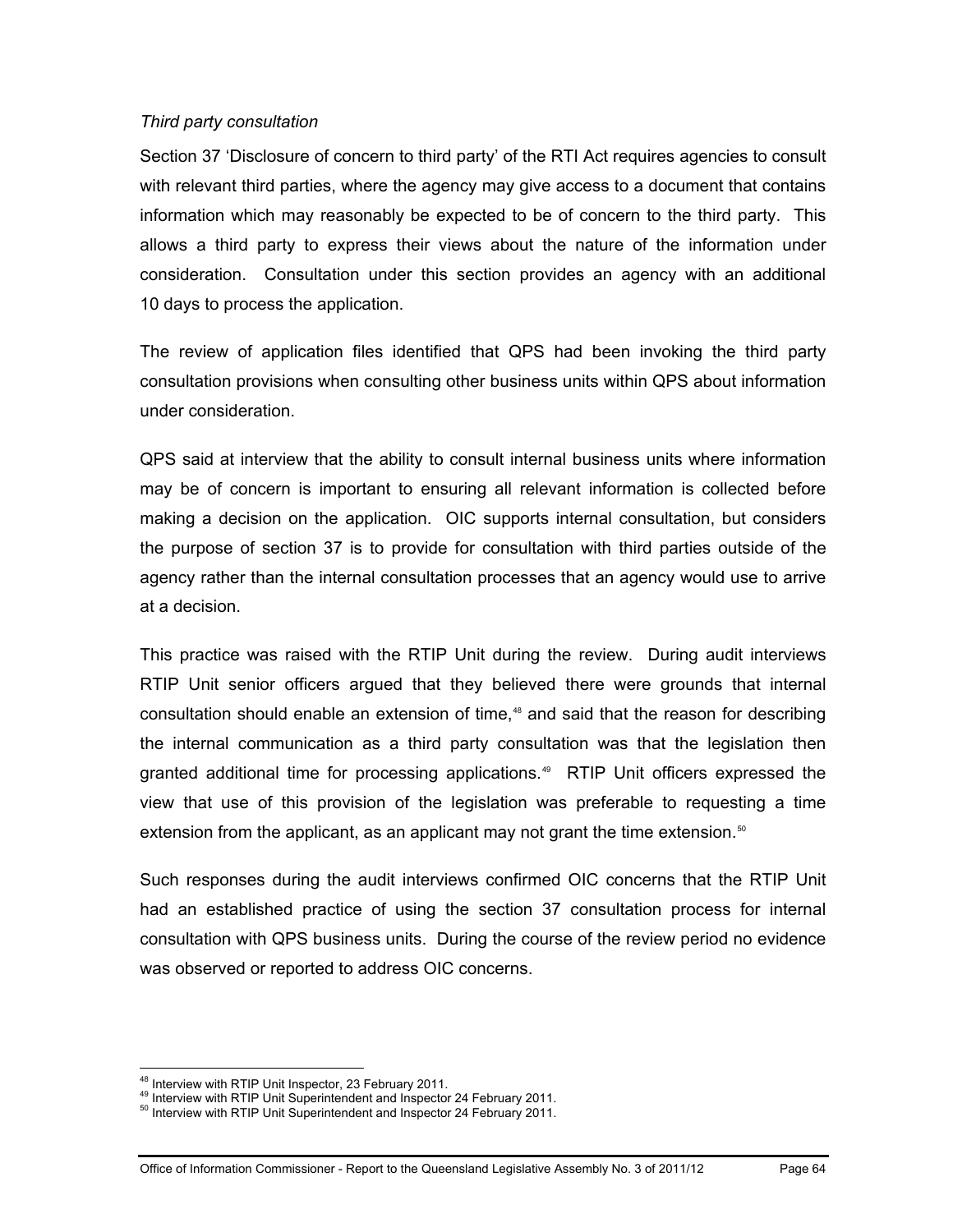OIC supports QPS's practice of consulting with areas within the agency to ensure all relevant information is identified prior to making a decision on an application. OIC though is of the view that the use of the third party consultation provisions under section 37 of the RTI Act to obtain additional processing time for internal consultation is inconsistent with the spirit and operation of the Act. If the agency requires additional time, then this should be dealt with using the appropriate legislative tools provided for this purpose, for example, asking an applicant for additional processing time under the provisions of section 35 of the RTI Act or equivalent section of the IP Act. QPS advised at the time of finalising this report that this practice has ceased. OIC will seek to verify this on follow-up review.

#### **[Recommendation 19](#page-13-1)**

It is recommended that the Queensland Police Service (QPS):

Continue to consult internal business units to collect information relevant to the access decision, and ensure that these consultations are documented and a file record kept.

Discontinue the incorrect use of the third party consultation provisions of the RTI Act (section 37) for the RTIP Unit to conduct internal consultations with other QPS business units within two weeks of this report being tabled. Where additional time is required for processing an application, the RTIP Unit can use the legislative tools provided for this purpose (for example, asking the applicant for more time to process the application under section 35 of the RTI Act or equivalent section within the IP Act).

#### *Directing applicants to court processes*

 $\overline{a}$ 

There were two types of circumstances where applicants under the RTI and IP Act were directed to court processes. These were first, matters where the applicant was involved in legal action concerning QPS and Crown Law was acting for QPS, and second, matters where the applicant was involved in any other court action.

The review of application files identified that QPS was referring applicants to Crown Law to obtain requested documents where Crown Law was acting for QPS against the applicant. RTIP Unit staff stated that it was standard practice to refer an applicant to the court discovery process where the documents related to current legal action and QPS was party to that action and to treat the application as withdrawn. $51$  OIC was advised that in these

<span id="page-70-0"></span><sup>&</sup>lt;sup>51</sup> Evidence of QPS treating these requests for information as withdrawn was found in the file review.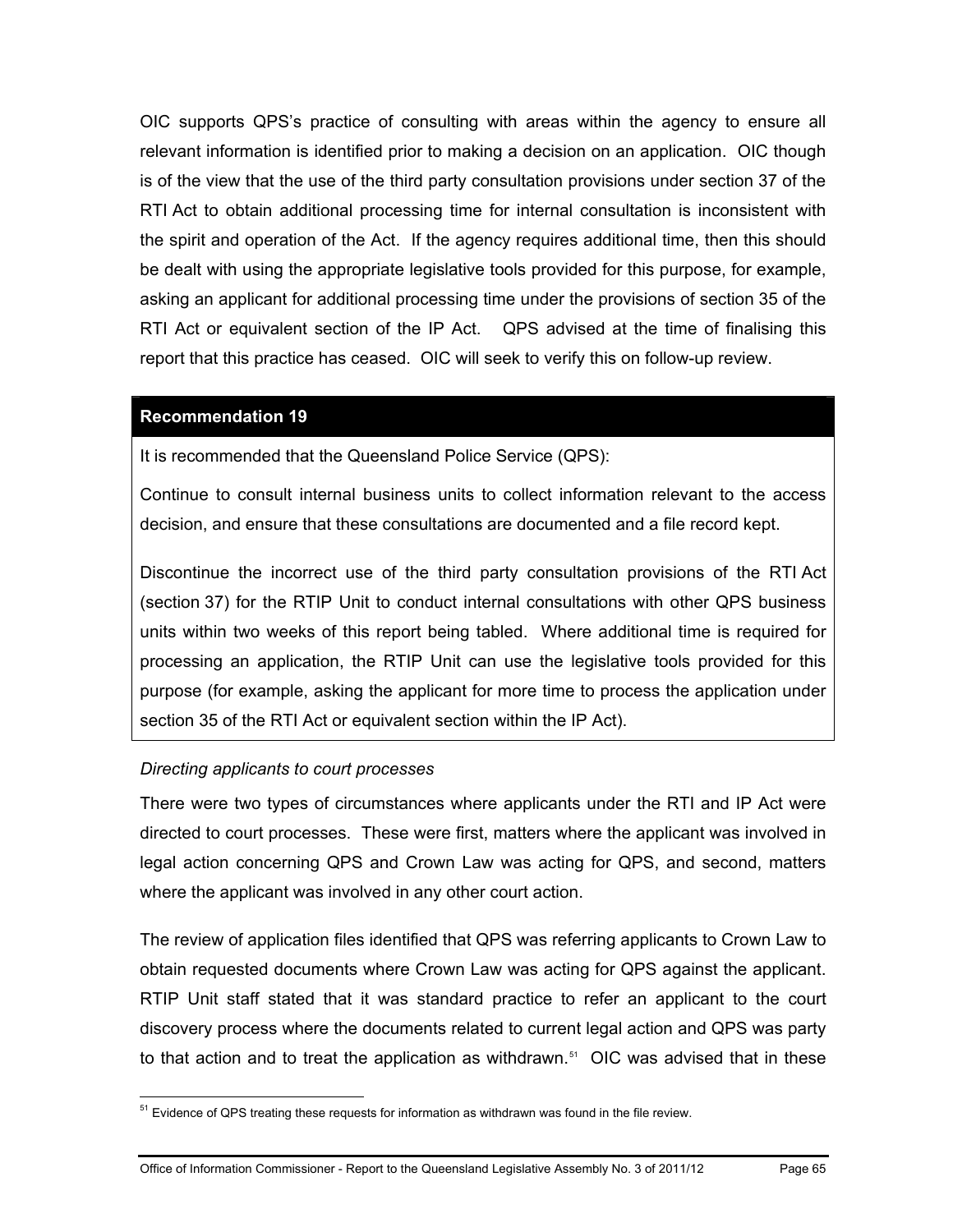circumstances the documents were no longer held by QPS, were in the physical possession of Crown Law and that there were no procedures for QPS to access or retrieve documents from Crown Law.

In effect, QPS stated that the applicant was directed to the court process because it was not possible for QPS to process the application.

QPS advised its belief the court discovery process yielded a better result for the applicant. However, the applicant has a legal right to pursue an application under the RTI Act, and it is at the applicant's discretion whether or not to pursue that legal right. The QPS's role is to explain options available to the applicant, not to limit legitimate options available under the RTI and IP legislation.

The second issue was identified when RTIP Unit staff stated at interview $52$  that if applicants were requesting specific types of information the case officer would check whether the applicant was in current court proceedings relating to the requested documents. If the applicant had a current court date booked, RTIP Unit staff said that they referred the applicant to a court access process, such as a subpoena, to access the requested documents. Based on the tone and context of the remarks, in which interviewees described the referral to court processes as a workload management strategy, OIC considered that applicants might have viewed the referral as a re-direction and as the end of the RTI or IP Act access application process rather than as advice of a possible option.

As the handling of RTI and IP access applications in the context of current court proceedings is an issue that could affect all agencies OIC intends to issue guidance on how these applications are to be handled and information for the community about their rights under the legislation. Once guidance has been issued, OIC will further assess QPS's compliance with the requirements of the legislation after a suitable period of time.

## *8.4 Applications*

 $\overline{a}$ 

The previous section discussed issues about the active management of QPS responsibilities regarding the management of the application file load, including the use of the computerised case management system, improved filtering of incoming workload and inappropriate referral of work.

 $52$  Audit interview with RTIP Unit member 22 February 2011.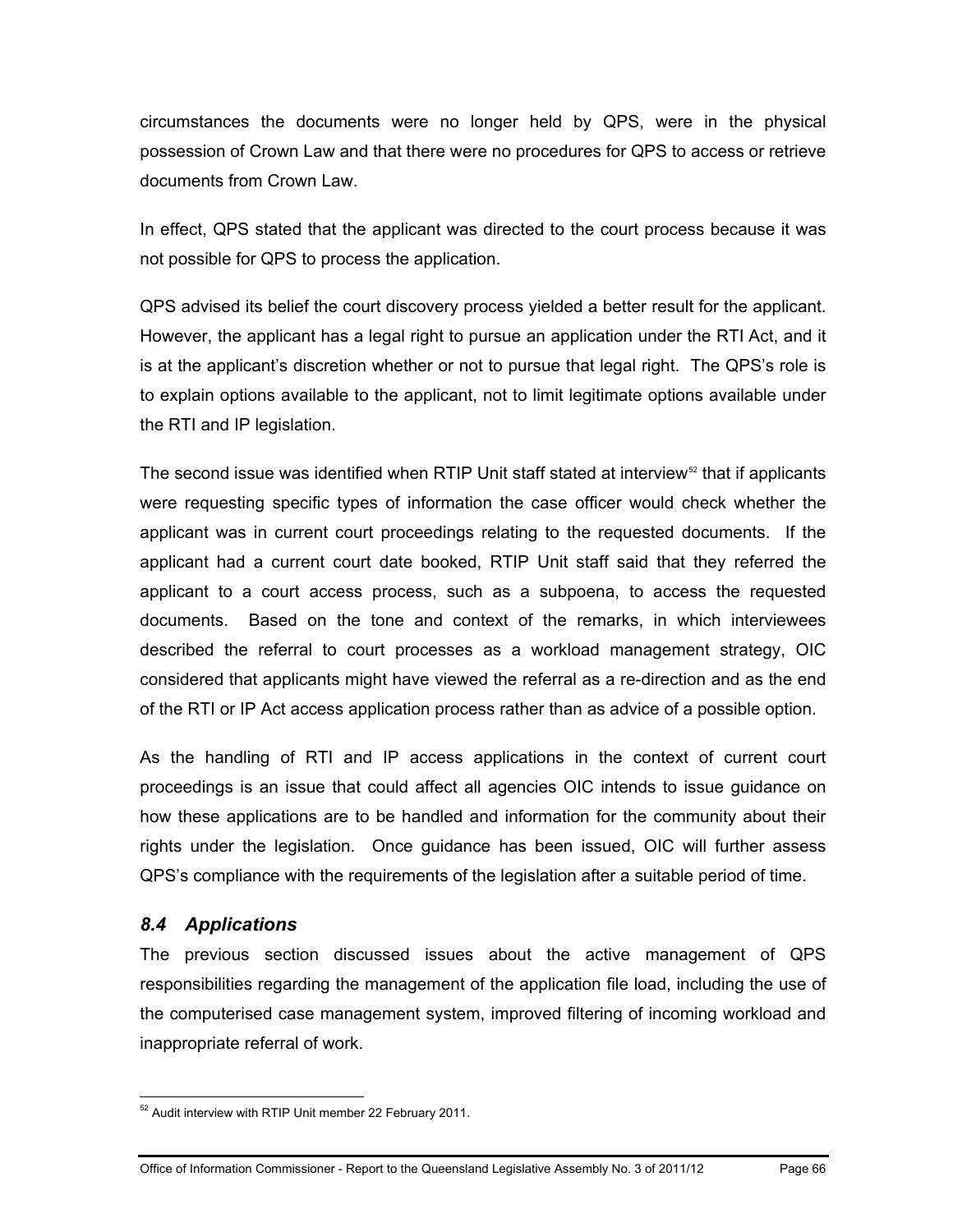This section discusses specific compliance issues relating to the way in which applications were processed, including:

- briefing of key stakeholders
- quality of decision notices
- consistency of processing charges
- confirming the identity of agents; and
- providing information in an accessible format.

The review assessed a randomly selected sample of 36 RTI and IP access and amendment application files made under the legislative process for compliance with the RTI and IP Acts. $53$  The process for file sampling is described in Appendix 3. The composition of the file sample by legislative type and applicant type is displayed in Table 1.

| <b>Type of applicant</b>                  | <b>RTI</b> | ΙP | <b>Total</b> |
|-------------------------------------------|------------|----|--------------|
| Individual                                | 5          | 10 | 15           |
| Media                                     | 6          | na | 6            |
| Legal Representative                      |            | 5  | 9            |
| Business Organisations (eg insurance etc) | 6          | na | 6            |
| <b>All applicants</b>                     |            |    | 36           |

**Table 1: Number of application files by applicant and legislative type** 

*na – not applicable* 

Each of the five areas for comment are discussed in turn below.

# **8.4.1 Applications: Briefing of key stakeholders**

As a general practice, agency decision-makers frequently need to discuss applications with other people in the agency. Some information requests are so complex that decision-makers need assistance to understand the information or datasets involved, and to identify and consider the public interest factors that might affect whether the information should be released. This is an appropriate information gathering process.

<span id="page-72-0"></span> $\overline{a}$  $53$  A further 25 files were examined to assess compliance with requirements for disclosure logs, as discussed earlier in this report.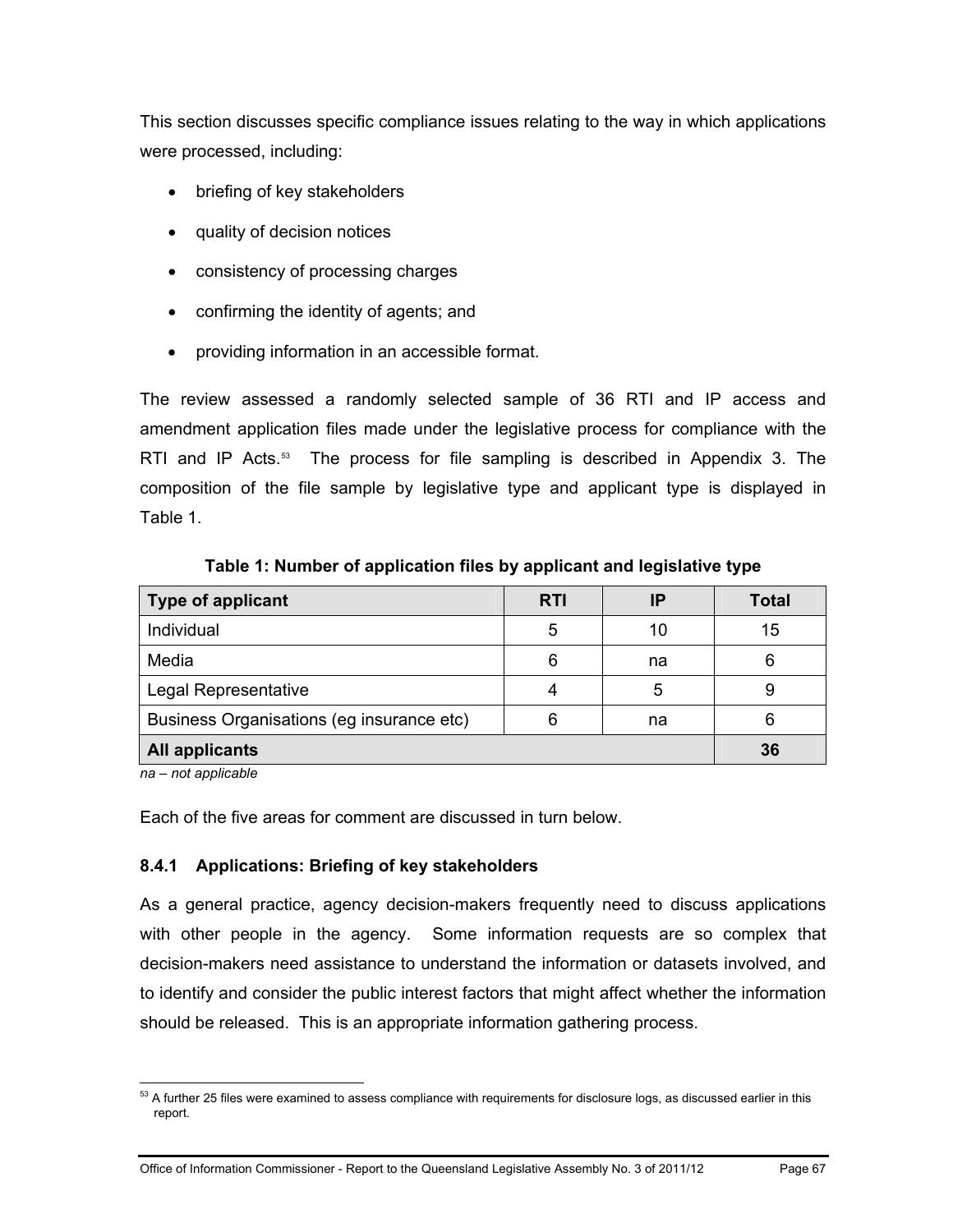A separate but related practice is to provide a briefing about the outcome of certain applications to senior agency staff. This is commonly done if the agency decision-maker anticipates releasing sensitive information, for example, information that might result in a media report or a question in Parliament. OIC appreciates the need for agencies to brief senior executives about the release of sensitive information in time for senior staff to prepare for media attention. The best mechanism for ensuring actual and perceived independence of decision-making is for the briefing to occur after a decision has been made to release information, and to release the information shortly after the briefing.

It is important to note that information gathering and briefing of senior staff are two separate processes which should not be conflated. In particular, issues arise if an agency briefs senior executives prior to the finalisation of the decision. A practice of briefing senior personnel within an agency prior to deciding to release information to the applicant exposes an agency to two key areas of risk as follows:

- A perception of interference with the decision-making process by senior personnel, whether or not this has occurred; and
- Pressure on the legislative timeframe of 25 business days for processing an application to allow time for the briefing procedure. Either application processing has to be shortened to incorporate time for the briefing process into the 25 business days, or there will be occasions when an extension of time for decision-making has to be sought from the applicant.

This review has examined the consultation and briefing of senior executives in QPS, to consider the extent to which these processes expose QPS to risks of actual or perceived influence or pressure on processing times.

The RTIP Unit briefs senior management a minimum of five days prior to the decision being released to the applicant. QPS advises that the reason for the briefing practice is to ensure senior management are aware of the release of the information, particularly if the information might be the subject of public interest or public debate. As part of the briefing process, the RTIP Unit advised at audit interview<sup>[54](#page-72-0)</sup> that it provides senior management with a draft decision letter, which also enables the QPS to ensure the language used in the

<span id="page-73-0"></span> $\overline{a}$  $54$  At a meeting with senior RTIP Unit staff on 24 February, and confirmed by OIC observations during the file review.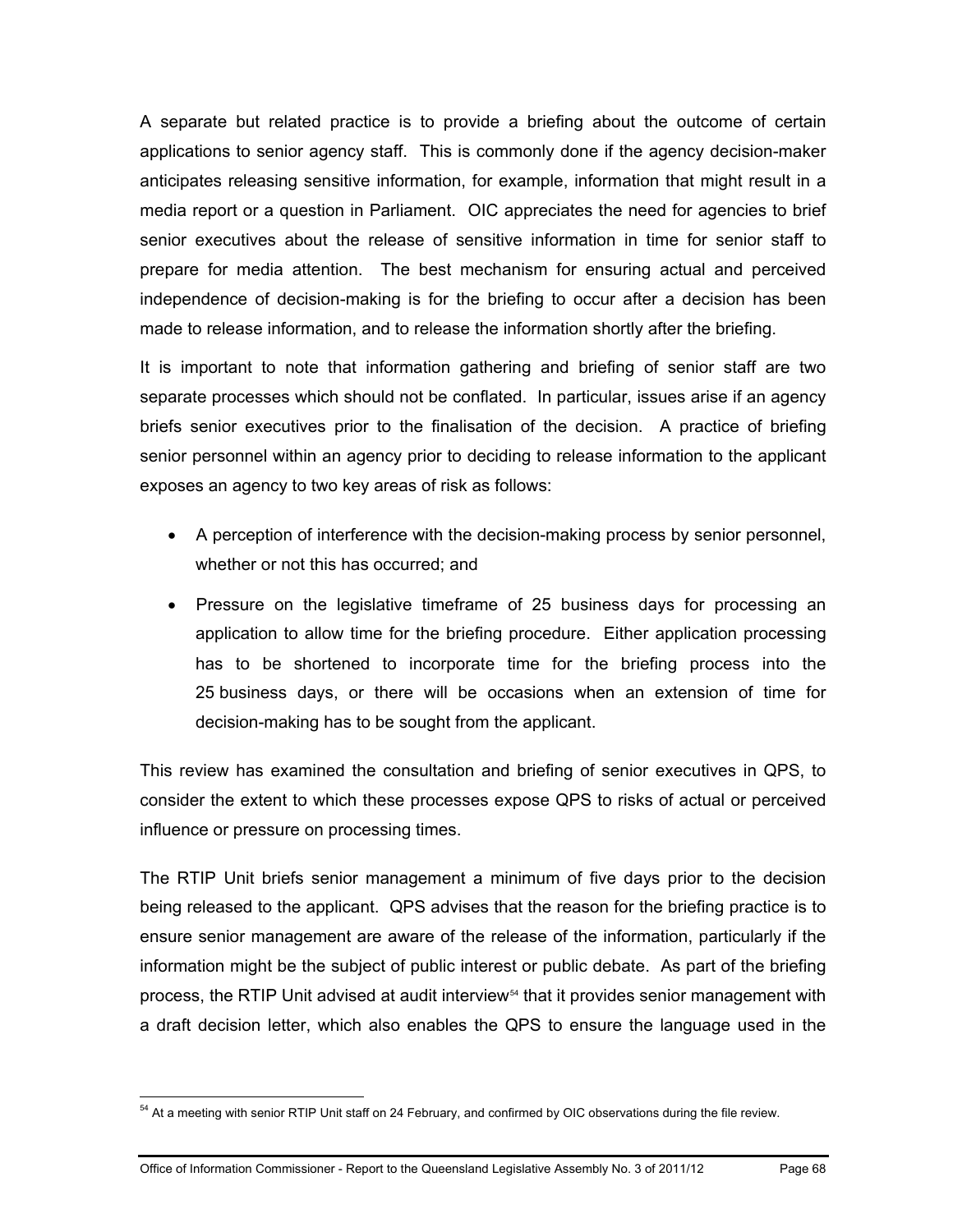correspondence is appropriate. From the review of the application files, OIC found no evidence that the independence of the decision-maker was affected by this procedure.

However, the practice of senior management reviewing the wording of draft letters raised the possibility of perceived influence on the decision.

The object of the briefing system has not been documented and is not immediately apparent. Without a clear rationale, the practice of reviewing draft decisions could be seen to have been introduced to allow senior management to form a view as to whether or not each decision is appropriate, and to give senior management the opportunity to intervene and influence certain decisions.

The review found that the current briefing process did have an impact on the legislative timeframe for processing applications. In some instances an extension of time was sought from the applicant to enable the briefing period to be finalised.

An explicit procedure is required to deal with the issue of senior management involvement in decisions made under the RTI or IP Acts, and the timeframes for this involvement. This procedure must clearly distinguish between obtaining information to assist a decision-maker in the RTIP unit and briefing senior management on a decision already taken to enable senior management to prepare for media interest.

# **[Recommendation 20](#page-13-0)**

 $\overline{a}$ 

It is recommended that the Queensland Police Service (QPS):

Document procedures for briefing senior executives and for seeking information from senior executives within three months. Briefing procedures need to be designed so as not to delay the release of information.

# **8.4.2 Applications: Quality of decision notices**

An agency must give a notice to an applicant regarding the outcome of a decision about their access application under section  $54(1)$  of the RTI Act.<sup>55</sup> The form of the notice is

<span id="page-74-0"></span><sup>&</sup>lt;sup>55</sup> A reference to section 54 (Notification of Decision and Reasons) in the RTI Act is also a reference to the equivalent section 68 (Notification of Decision and Reasons – Access Applications) under the IP Act.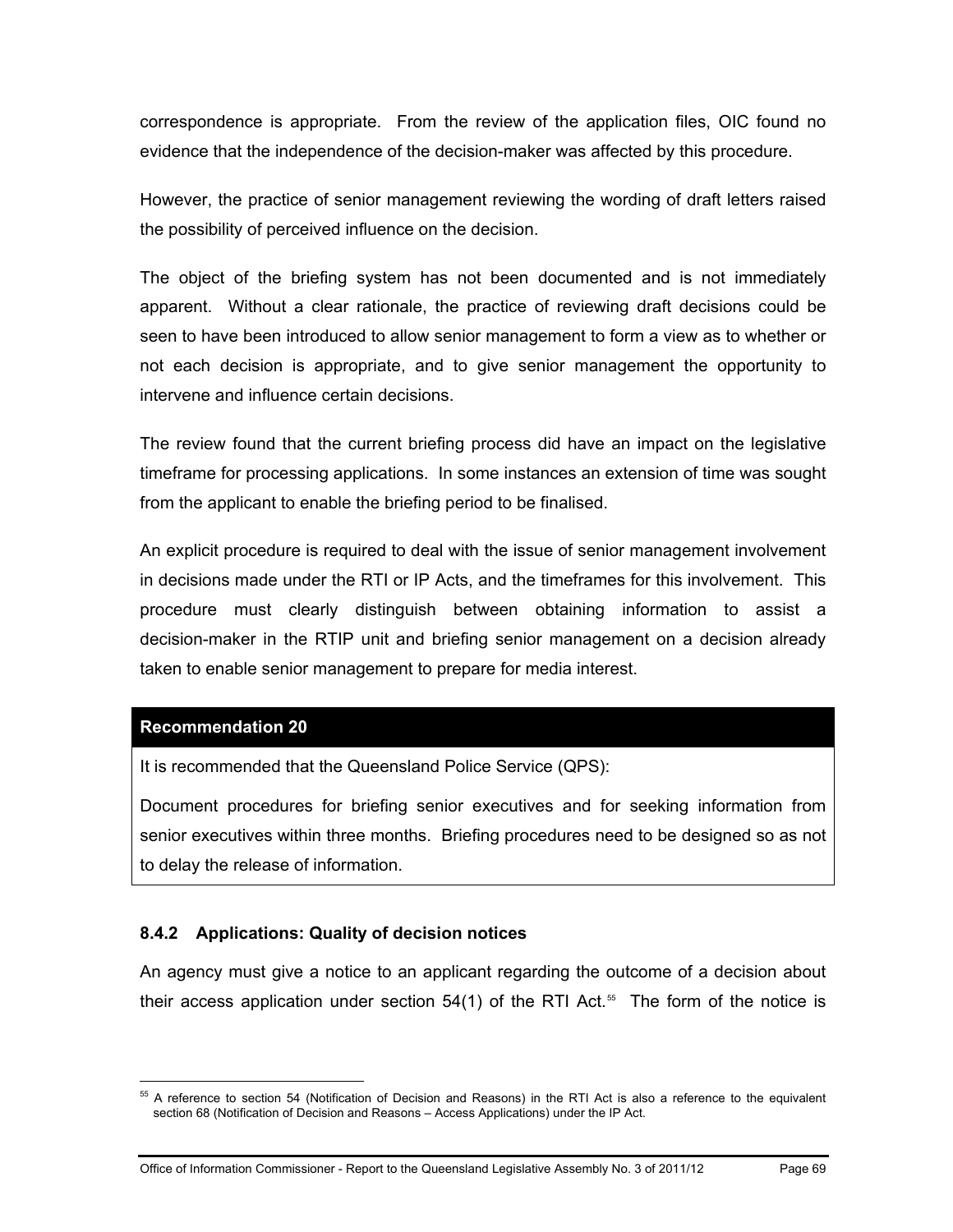prescribed. Section 191 of the RTI Act<sup>56</sup> states that the notice must be in writing and state the decision, the reasons for the decision, the date the decision was made, the name and designation of the decision maker and any right of review under the Act in relation to the decision.

OIC found that QPS decision notices needed more clarity. OIC noted that each officer within the RTIP Unit develops their own set of letters. This has led to significant variation in the quality of correspondence generally, and specifically in decision notices issued by the RTIP Unit. In the majority of cases the decision and reasons for the decision were clearly stated. However, the structure and layout of some letters meant these letters were not easy to understand. One alternative would be to put the mandatory prescribed requirements in a clear and relatively short decision notice designed to communicate with the applicant, and the detailed reasons, legal references and findings in an attachment.

Developing standardised template letters for the various phases of the application process would improve communication, create greater efficiency in application handling and ensure key correspondence complied with the prescribed requirements. It is interesting to note that QPS had standardised annexures for correspondence under the repealed *Freedom of Information Act 1992* (Qld) (repealed FOI Act), but the RTIP Unit has not developed these tools for use under the RTI and IP legislation, except for a standard attachment describing an applicant's review rights.

The review identified anomalies between QPS decision notices and the prescribed requirements of the written notice as listed below:

 RTI decision notices did not specify that, unless the document contains the personal information of the applicant, it may be made available to the public no sooner than 24 hours after applicant accesses the document or expiration of the access period as prescribed under section 54(2)(iii) and (iv) of the RTI Act. This notice refers to the publication of released information in the QPS disclosure log.

 $\overline{a}$ 

<span id="page-75-0"></span><sup>&</sup>lt;sup>56</sup> A reference to section 191 (Contents of Prescribed Written Notice) in the RTI Act is also a reference to the equivalent section 199 (Contents of Prescribed Written Notice) under the IP Act.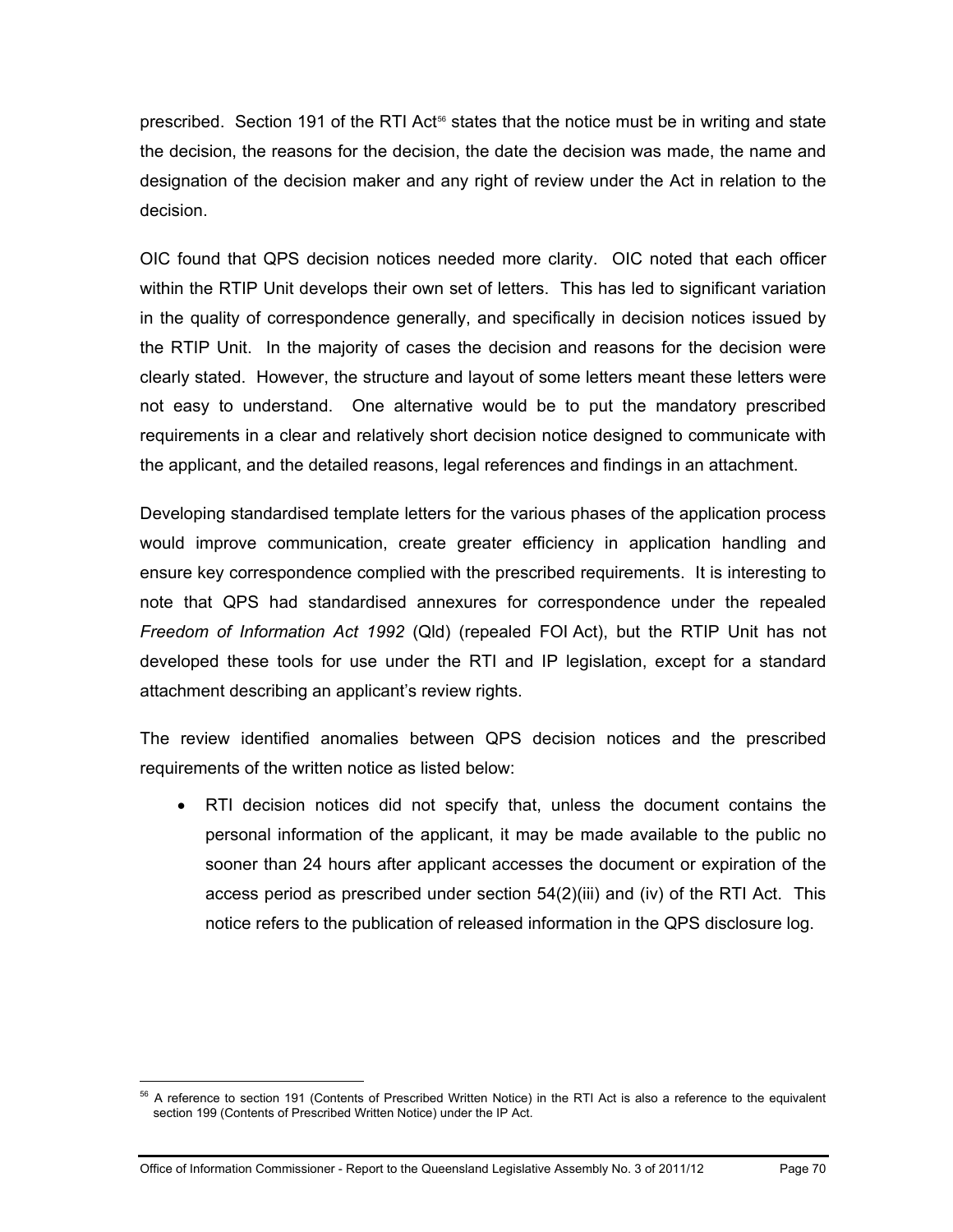- The timeframe in the standard attachment *Reviewing a RTIA/IPA Decision* for exercising both the applicant's internal and external review rights was not consistent with the wording of the legislation.<sup>57</sup>
	- $\circ$  The standard attachment states the review period is 20 business days 'of being given the decision', that is, from the **date of receipt** of the decision. The legislation however contemplates that applicant has a right of internal/external review if the application is made within 20 business days from the **date of the written notice of the decision**.
	- $\circ$  The standard attachment needs to clearly reflect the fact that applicants have a statutory right of review if the application is lodged within 20 business days. It then becomes a matter of discretion for the agency to accept a review application received after 20 business days and similarly for the Information Commissioner.
- The majority of decision notices for matters under the RTI Act did not include the required Schedule of Relevant Documents information when a Charges Estimate Notice (CEN) was not provided.

All of the above issues that OIC identified about QPS's decision notices and correspondence could be remedied by developing and using template decision notices. QPS advise at the time of finalising this report that template correspondence has been developed. OIC will seek to verify this on follow-up review.

# **[Recommendation 21](#page-13-1)**

 $\overline{a}$ 

It is recommended that the Queensland Police Service (QPS):

Develop and implement template correspondence for RTI and IP application processes within twelve months, to ensure all correspondence issued by the RTIP Unit complies with prescribed requirements of the RTI and IP Acts and is consistent and clear.

# **8.4.3 Applications: Consistency in processing charges**

Under the RTI Act an agency may impose a processing charge in relation to an access application for a document.<sup>[58](#page-76-0)</sup> Under the *Right to Information Regulation 2009* if the agency

<span id="page-76-1"></span><span id="page-76-0"></span><sup>&</sup>lt;sup>57</sup> Section 82(c) Applying for Internal Review and section 88(1)(e) Applying for External Review under the RTI Act and equivalent sections of the IP Act.

Office of Information Commissioner - Report to the Queensland Legislative Assembly No. 3 of 2011/12 Page 71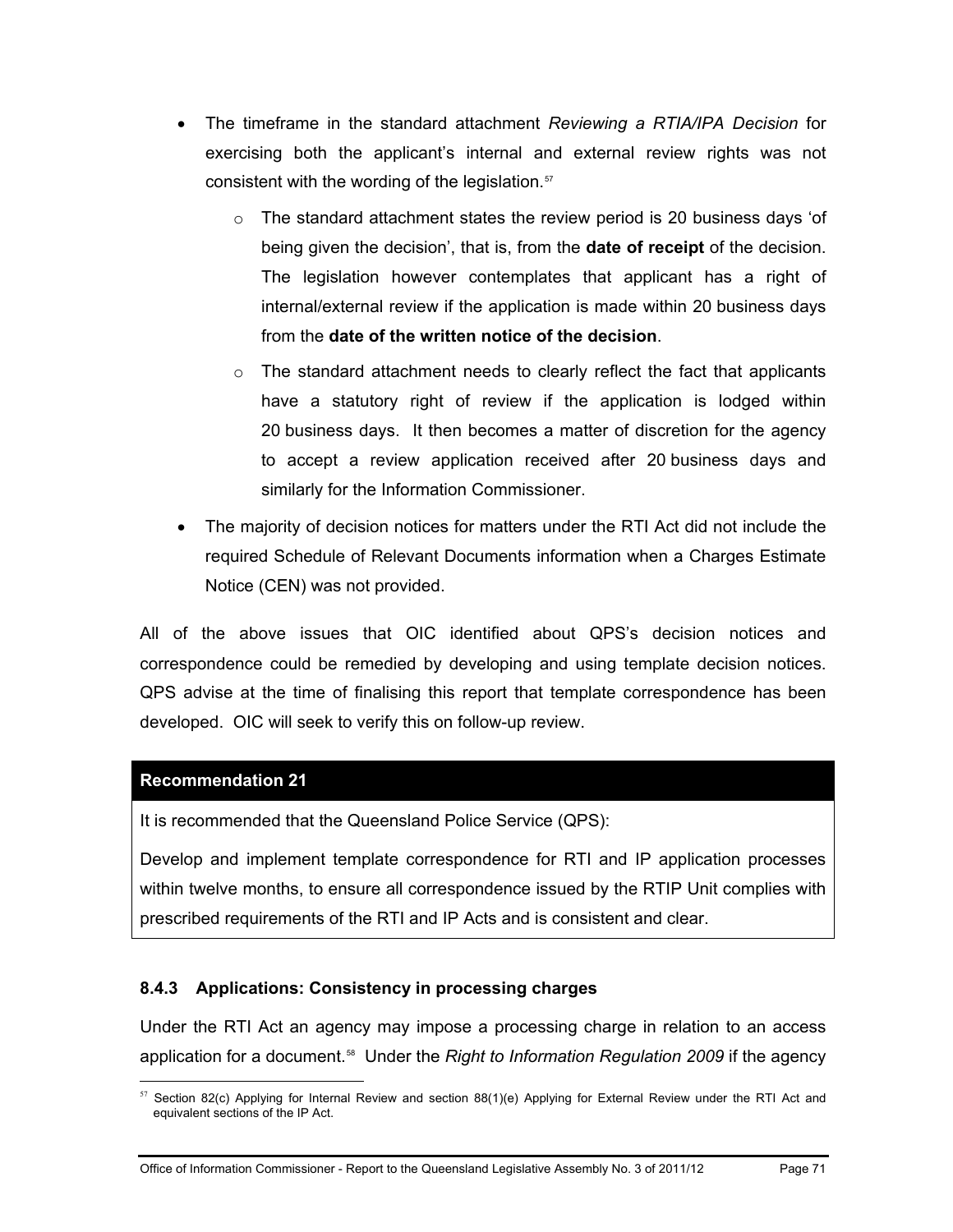spends more than five hours processing the application, then a processing charge may be levied. It is the duty of the agency to minimise any charges payable by the applicant in relation to an access application.<sup>[59](#page-76-1)</sup>

The review of the RTI access application files noted that QPS did not always effectively record the time spent performing document searches or processing applications, for instance:

- The time spent searching for documents was not always being recorded by the region conducting the search. This was observed on three of the files reviewed.
- The RTIP Unit was not always recording time appropriately when processing applications, especially when it was expected that the time spent processing an application was likely to be less than five hours. For example, on one file, only one hour was recorded for administrative support work, which did not account for the time taken by the decision-maker or time required to search for documents.
- The addition of time spent by the RTIP Unit and the business units was not always calculated correctly. For example, on one file, five and a half hours were recorded on search requests but only three hours recorded as the total time to process the application.

CENs were generally not being sent as an estimate of possible time and charges, a necessary precursor to levying a charge. On one file, there was a record of over seven hours spent in processing one search request without a CEN having been issued. These practices do not underpin a consistent and well founded charging regime.

# **[Recommendation 22](#page-14-0)**

It is recommended that the Queensland Police Service (QPS):

Accurately estimate and record total processing times on all application files to substantiate any processing fee charged to the applicant, commencing within two weeks of this report being tabled. If more than five hours is spent processing the application and no charge is payable this decision must be recorded. Ensure processing fees are applied consistently to all applications.

<span id="page-77-0"></span><sup>&</sup>lt;sup>58</sup> Under section 56 of the RTI Act, a processing charge means the charge prescribed under a regulation for searching for or retrieving the document and making, or doing things related to making a decision on an application.

<sup>59</sup> Section 58 of the RTI Act.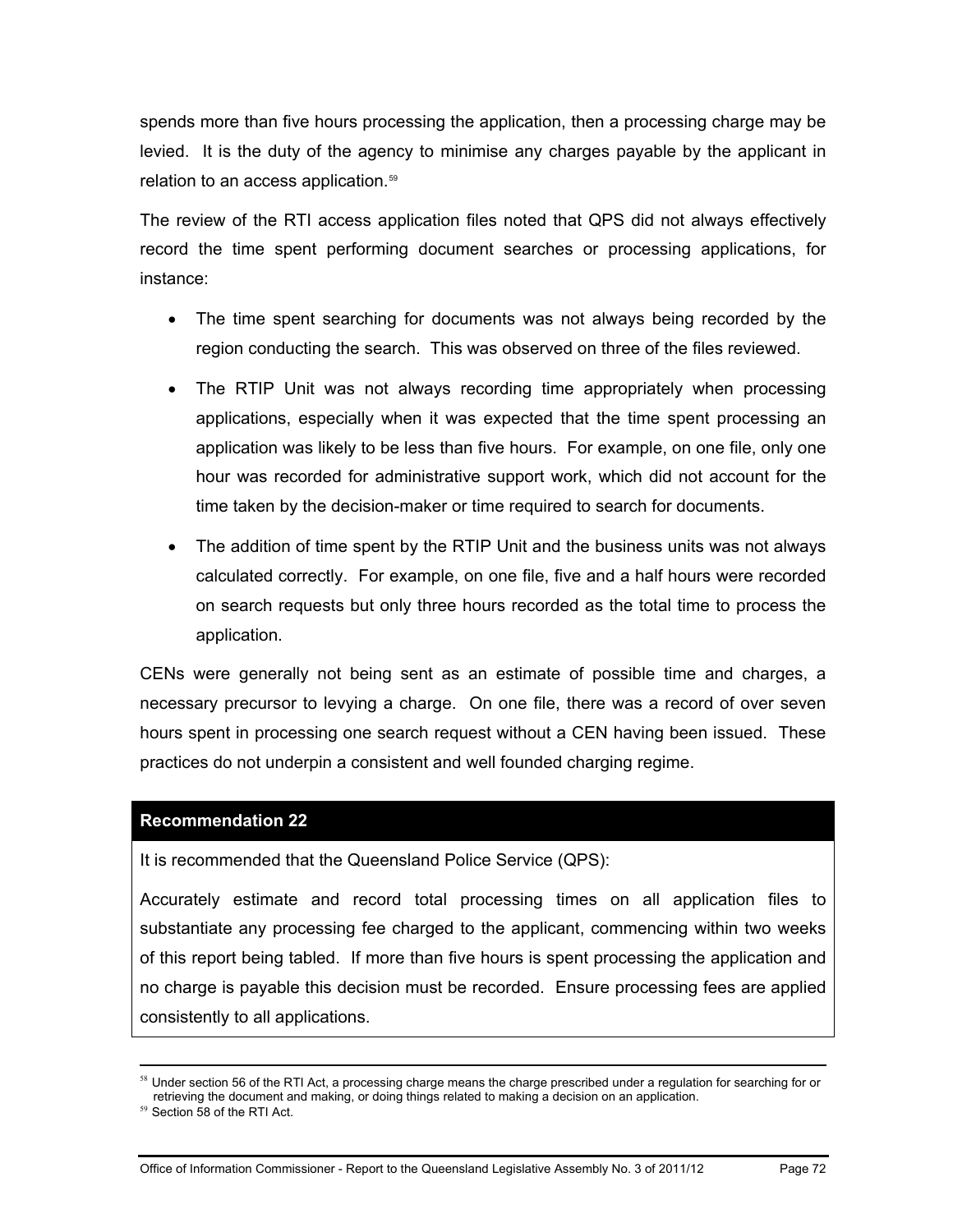# **8.4.4 Applications: Confirming the identity of agents**

Section 24(3) of the RTI Act<sup>®</sup> requires that if an application is for access to a document containing the personal information of the applicant, the applicant must provide evidence of his or her identity within ten business days after making the application. Section 24(3)(b) further stipulates that if an agent is acting for the applicant then the agent must also provide evidence of the agent's authorisation and evidence of identity for the agent.

The review identified that QPS does not consistently require agents acting for applicants to provide evidence of identity when requesting documents containing the personal information of the applicant. In particular, if an application was made by a person's legal representative, QPS did not seek evidence of the legal representative's identity. QPS advised that they had a practice of using official letterhead from a legal firm as evidence of identity, in recognition that the legal profession is already regulated and that requiring evidence of identity for the agent where there is no other non-compliance may result in additional cost to the applicant.

OIC has released a guideline $61$  that states that in some cases, a letter printed on the law firm's letterhead and signed by the principal of the firm may be sufficient to verify the agent's identity. This form of identity may be acceptable where the agency has had previous dealings with the agent. Adopting this practice across the board for all applications from legal representatives acting as agent for the applicant would not be sufficient to meet QPS's obligations to verify an agent's identity in all instances.

#### **[Recommendation 23](#page-14-1)**

It is recommended that the Queensland Police Service (QPS):

Ensure that appropriate evidence of identity is obtained for agents acting on behalf of applicants in accordance with the prescribed requirements, commencing within two weeks of this report being tabled. Use of letters received from legal representatives as signed by the principal of the firm must be limited to those cases where QPS has had previous dealings with the agent.

 $\overline{a}$  $60$  A reference to section 24(3) (making access application) in the RTI Act is also a reference to the equivalent section 43(3) (making access application) under the IP Act.

<span id="page-78-0"></span><sup>61</sup> OIC Information Sheet: Evidence of authority and identity – 3(a) evidence of identity for applicants and agents – access and amendment applications containing the applicant's personal information.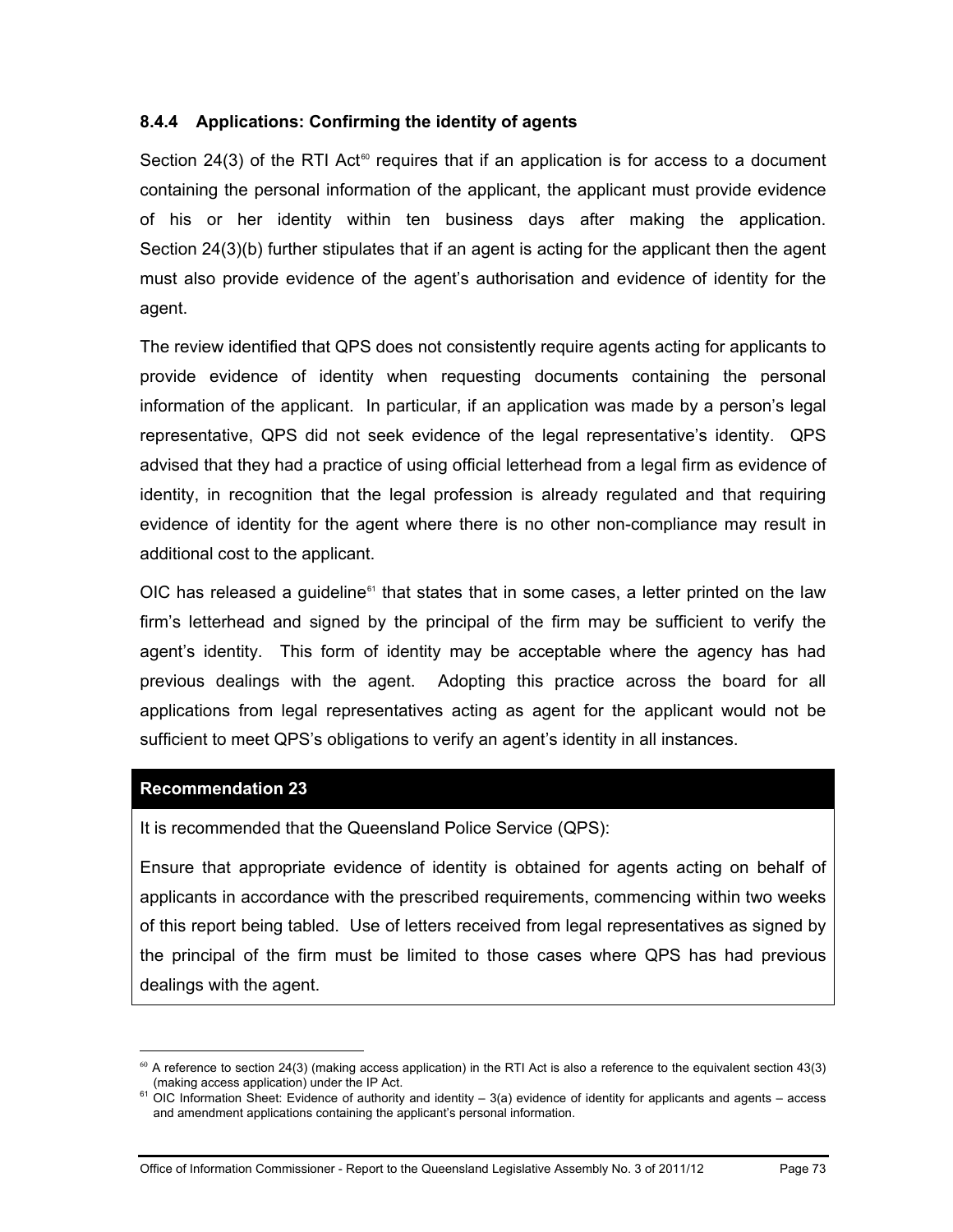# **8.4.5 Applications: Providing information in an accessible format**

Under the government's RTI reforms, individuals within the community have a fair and equitable right of access to government held information. Providing access to an individual in a form other than that requested may restrict the accessibility of the information by the applicant. For example, if an agency only provides access in compact disc (CD) format, this might disadvantage an individual without access to a computer or appropriate software to view the requested documents.

Under section 68 of the RTI Act,<sup>62</sup> if an applicant has requested access in a particular form, access must be given in that form. Access may only be given in a different form without the applicant's consent where providing access in the form requested would interfere unreasonably with the operations of the agency, would be detrimental to the preservation of the document or would involve an infringement of copyright.

The file review and interviews with QPS staff also identified that the unit has followed standard QPS procedures to provide applicants the released material in set formats instead of the format requested by the applicant. At interview, RTIP Unit staff expressed concerns regarding the data security of the provision of material by email, which is a standard option on the whole of government *Right to Information and Information Privacy Access Application* form. The government's express view, as offered on the standard form made according to the legislation, is that email is an appropriate avenue for provision of information. The government's view, as mandated by the legislation, prevails over the local view held within an individual agency. Where QPS has identified that there are specific concerns regarding releasing documents in the format requested by the applicant, it is recommended that QPS discuss these concerns with the applicant and determine whether the applicant will consent to the provision of the documents in an alternative format.

#### **[Recommendation 24](#page-14-2)**

It is recommended that the Queensland Police Service (QPS):

Give information to applicants in the format requested in line with the practice adopted across government, commencing within two weeks of this report being tabled, unless a specific legislative exception applies.

<span id="page-79-0"></span> $\overline{a}$  $62$  A reference to section 68 (forms of access) in the RTI Act is also a reference to the equivalent section 83 (forms of access) under the IP Act.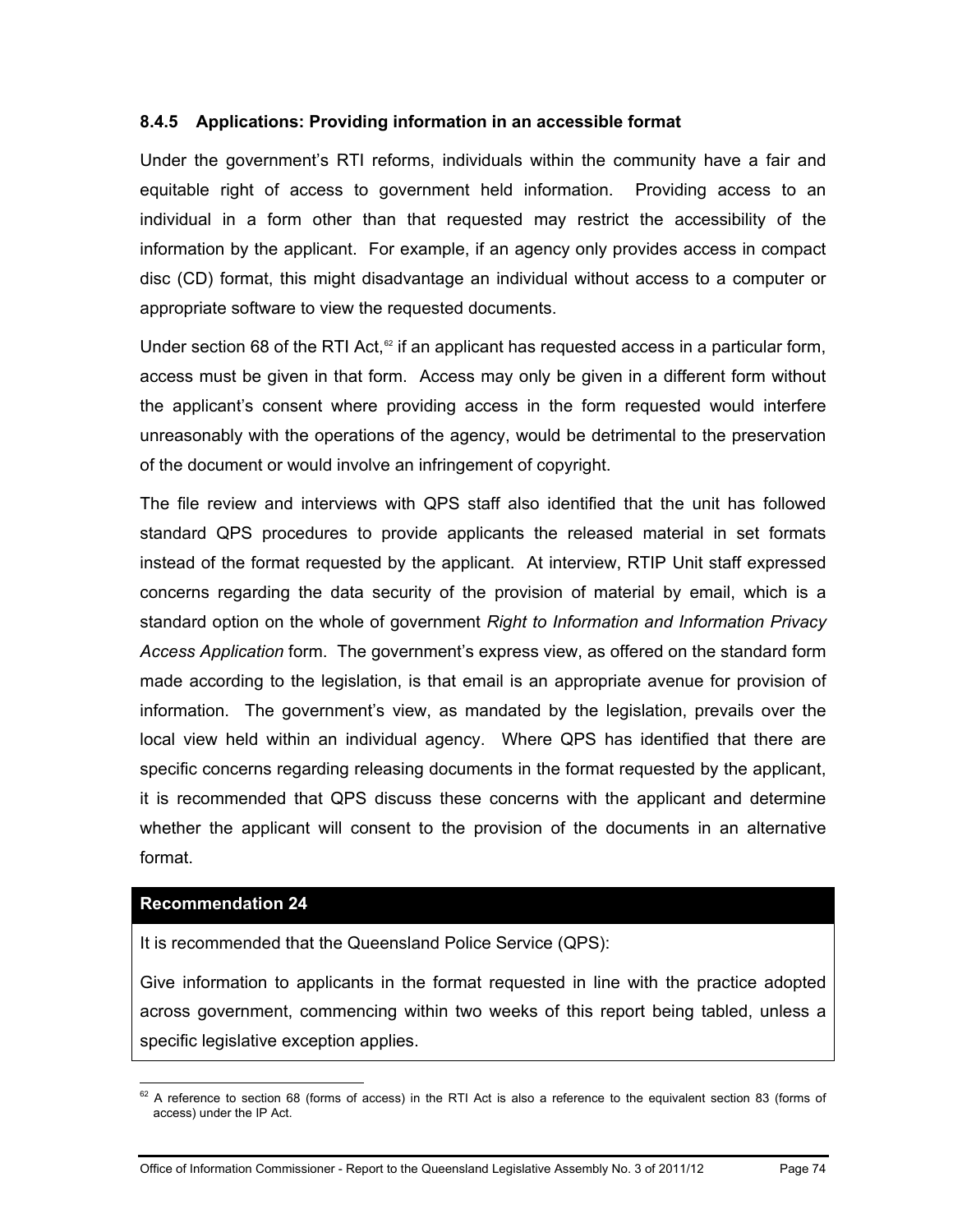# *8.5 Internal review*

Under section 80(1) of the RTI Act and section 94(1) of the IP Act, a person affected by a reviewable decision may apply to have the decision reviewed by the agency dealing with the application. This is called an 'internal review'. The principal officer of the agency may delegate to another officer of the agency the power to deal with an internal review.<sup>63</sup> The RTI and IP Acts stipulate, among other things, that an internal review application must not be decided by the officer who made the reviewable decision or an officer who is of a lesser seniority to the person who made the reviewable decision.

OIC reviewed QPS's internal review process to assess the agency's compliance with the prescribed requirements of both the RTI and IP Acts. This review examined the delegations and practices for handling internal reviews conducted by QPS during the period 1 July 2010 to 31 December 2010.

OIC noted that the internal reviews were conducted by staff separate from the RTIP Unit. While the RTIP Unit might have provided information to the internal review officer if requested, they did not participate in the internal review. There was a clear distinction of roles, so that reviews were conducted free of influence of the officer who dealt with the original request. There was evidence that the internal review decisions were made independently of the original decision maker. The internal reviews were conducted by appropriately delegated officers in accordance with QPS delegations.

The review also identified that QPS provided applicants $64$  with an option of an informal internal review outside of the legislative process. Under this process, applicants were invited to contact the action officer to have the decision looked at again. The informal internal review process was offered to the applicant in addition to seeking the more formal review processes under the legislative process.

Whilst OIC encourages QPS to invite applicants to discuss the merits of a determination made on an application, the informal internal review process exposed the applicants to the risk of losing their review rights under the legislative process. Under sections 82(c) and

 $\overline{a}$ <sup>63</sup> An internal review application may be dealt with under a delegation or direction. See sections 30 and 31 of the RTI Act

<span id="page-80-1"></span><span id="page-80-0"></span>and sections 50 and 51 of the IP Act.<br><sup>64</sup> Or third parties that also have a right of review under the RTI Act or IP Act. References to 'applicants' in the remainder of this section are taken to also include third parties with a right of review.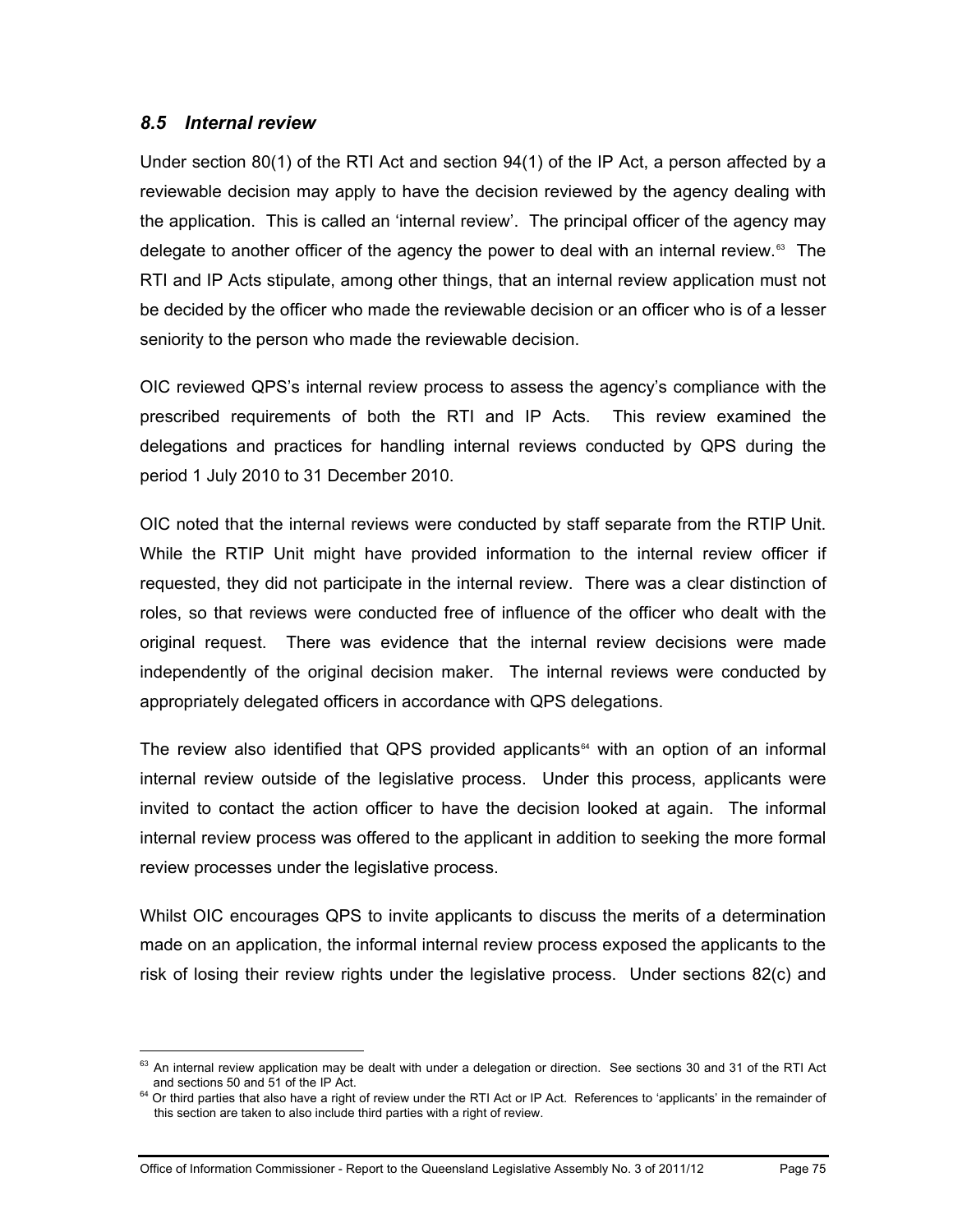$88(1)(d)$  of the RTI Act,<sup>[65](#page-80-1)</sup> an application for either an internal or external review must be made within 20 business days from the date of the written notice of the decision. If the applicant relied wholly on the informal process and the informal process took longer than the 20 business days allowed to lodge a request for a formal review, then the applicant would have lost the right to seek a formal review of the decision under the legislative process.<sup>66</sup> Loss of review rights was not observed to have occurred on the files reviewed, but is a serious risk.

Discussion with the applicant after the decision has been made might serve a useful purpose, but must not occur in such a way as to remove the applicant's review rights either explicitly or implicitly.

Accordingly, while applicants might be encouraged to contact the RTIP Unit for clarification of the decision, it is not appropriate to offer an informal review in lieu of a formal internal review, or in a manner that may result in the expiry of the timeframe for a person to seek review.

Further, the formal internal review process does not exclude or limit the ability of the review applicant to discuss the application with the QPS, and OIC encourages such contact with the applicant to resolve issues wherever practicable.

QPS advise at the time of finalising this report that this has now been addressed however OIC is yet to verify this.

# **[Recommendation 25](#page-14-3)**

 $\overline{a}$ 

It is recommended that the Queensland Police Service (QPS):

Include in the decision notice only those internal and external review rights set out in chapter 3, parts 8 and 9 of the RTI Act and equivalent sections of the IP Act within two weeks of this report being tabled.

<span id="page-81-1"></span><sup>&</sup>lt;sup>65</sup> A reference to section 82(c) – Applying for internal review and section 88(1)(d) – Applying for external review is also a reference to the equivalent sections 96(c) and 101(1)(d) under the IP Act.

<span id="page-81-0"></span><sup>&</sup>lt;sup>66</sup> The Information Commissioner may allow a longer period on an application for external review, under section 88(1)(d) RTI Act.

Office of Information Commissioner - Report to the Queensland Legislative Assembly No. 3 of 2011/12 Page 76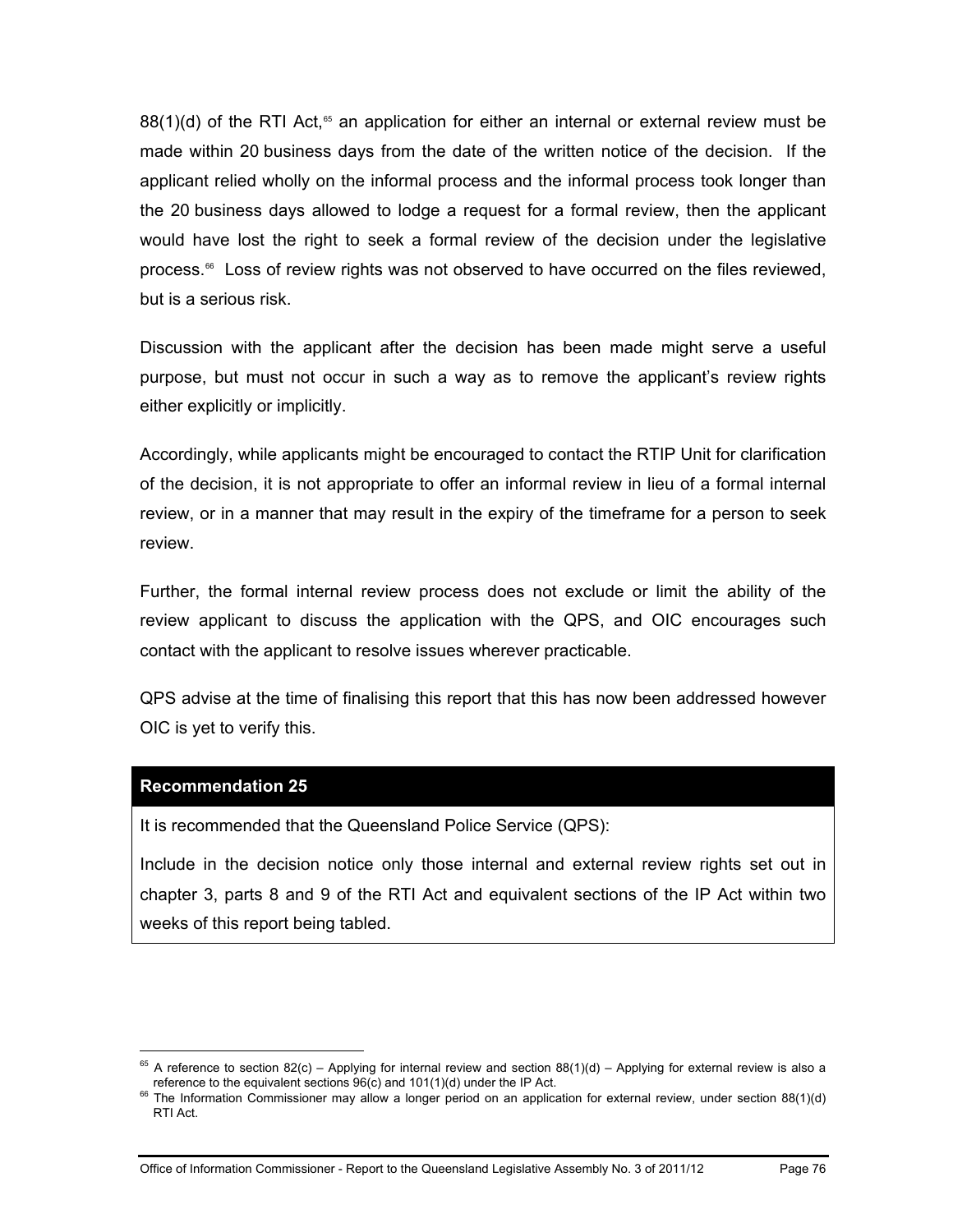# *8.6 Privacy Principles*

The purposes of the IP Act are to provide safeguards for the collection and handling of an individual's personal information held in the public sector environment and to provide a right of access to and amendment of personal information in the government's possession or under its control.[67](#page-81-1) The Information Privacy Principles (IPPs) govern how public sector agencies collect, store and use personal information in their possession or under their control.

# **8.6.1 Collecting personal information**

The collection of personal information is a fundamental area of privacy regulation. Whenever an agency invites the provision of personal information electronically, either through an email to an agency contact email address or by completion of a form, IPP 2 requires that the agency takes all reasonable steps to advise the individual of:

- The purpose of the collection.
- Any law that might authorise or require collection.
- The identity of any entity who might receive the information either in the first or second hand if it is the agency's usual practice to disclose personal information of the type collected.

This information can be referred to as a 'collection notice'.<sup>68</sup> Collection notices promote transparency. They allow the individual to understand the agency's personal information handling practices.

As mentioned previously, in September 2010, OIC conducted a desktop audit of the agency's publication scheme, disclosure log and compliance with IPP  $2.89$  In the report issued to QPS, OIC noted improvement opportunities in relation to providing collection notices when collecting personal information via email correspondence and agency forms.

This review found that in general, the QPS website did not provide individual collection notices in conjunction with email contact addresses. In their response of June 2011 to the

 $\overline{a}$ 

 $67$  Section 3(1)(a) and (b) of the IP Act.

<span id="page-82-0"></span><sup>&</sup>lt;sup>68</sup> The term 'collection notice' is not used in the IP Act. OIC uses the term 'collection notice' to denote information provided

<span id="page-82-2"></span><span id="page-82-1"></span>to an individual by a government agency that complies with IPP 2.<br><sup>69</sup> And IPP 5, which requires agencies to take reasonable steps so that an individual can find out whether the agency has any documents containing personal information, what those documents are and how to access them.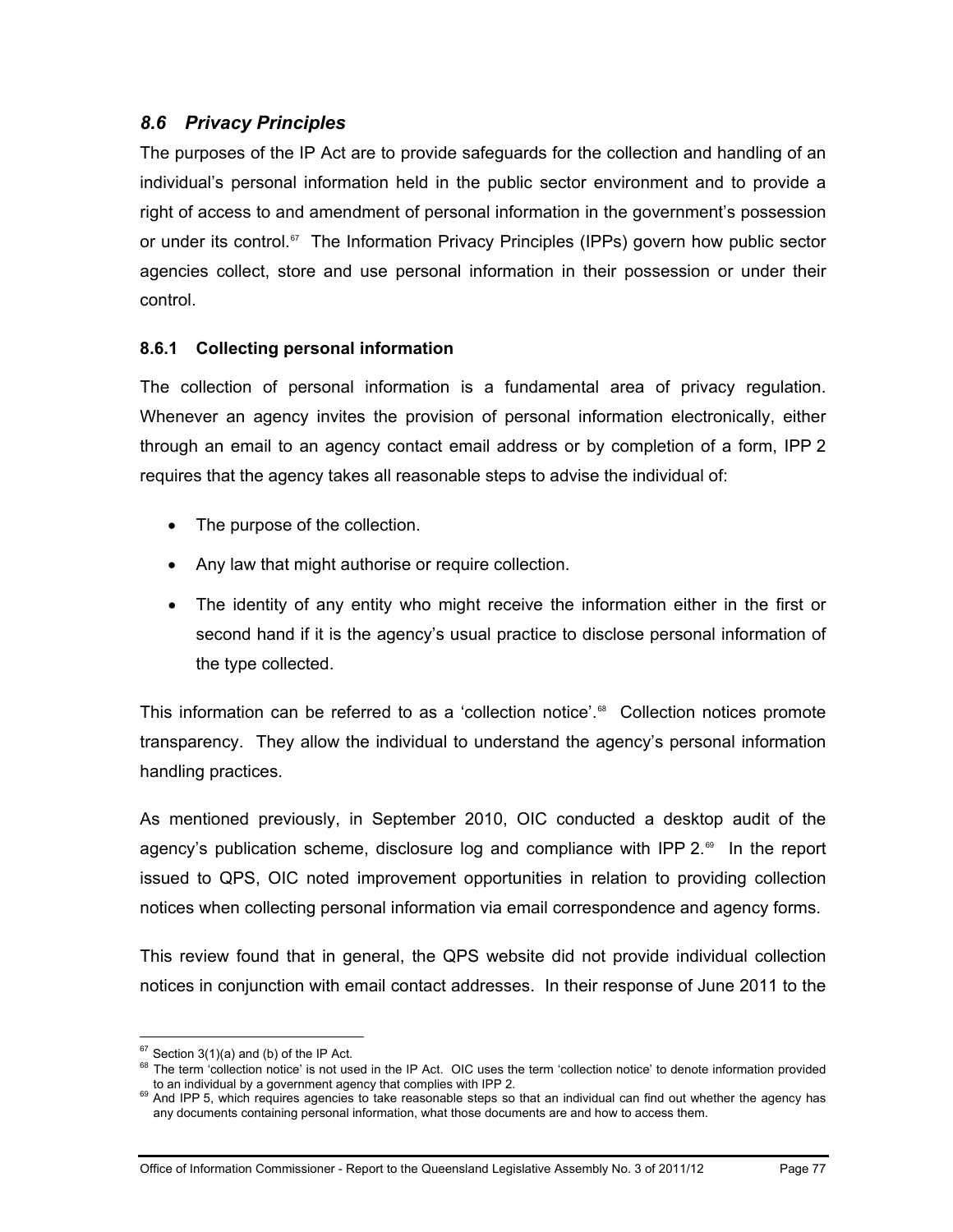desktop audit, QPS stated that the QPS Privacy Policy, which is immediately accessible from each page of its website, is adequate. OIC is satisfied that the 'privacy link' at the bottom of every page deals with the collection and use of personal information in relation to email correspondence received by the agency. Whilst this method of notification is not considered best practice, it does however meet the standard QPS needs to achieve in meeting its requirements under IPP 2.

Existing agency forms are reviewed by the RTIP Unit periodically every two years for compliance with the privacy principles. All new forms created by QPS are also referred to the RTIP Unit to examine compliance with the privacy principles prior to their introduction. OIC has worked with QPS to examine individual forms and provide specific advice as to which forms require a collection notice. QPS advised in their letter of June 2011 that these forms were currently being reviewed and would be amended as required.

QPS stated that many QPS forms capturing personal information are used for purposes that are considered necessary for law enforcement functions. QPS is of the view that these forms do not require a collection notice by virtue of the provisions of section 29(1) 'Special provision for law enforcement agencies' of the IP Act. OIC notes this response and is of the opinion that the IP Act exemption is conditional and thus needs to be considered for each policing activity in which the information privacy principles would be applied.

The generic wording of collection notices in the agency forms does not address the disclosure of personal information to other police jurisdictions. Currently, there is no capacity under the IP Act for QPS to provide personal information to other State and Federal agencies under  $IPP11(1)(e)$  – the law enforcement exemption. In this regard, to disclose personal information to other State and Federal agencies, QPS must either have the consent of the individual for the disclosure, or have a lawful authority to disclose the information under an Act, or fall within one of the provisions of IPP 11(1).

# **[Recommendation 26](#page-14-4)**

It is recommended that the Queensland Police Service (QPS):

Review all forms over the next 12 months to include collection notices as needed.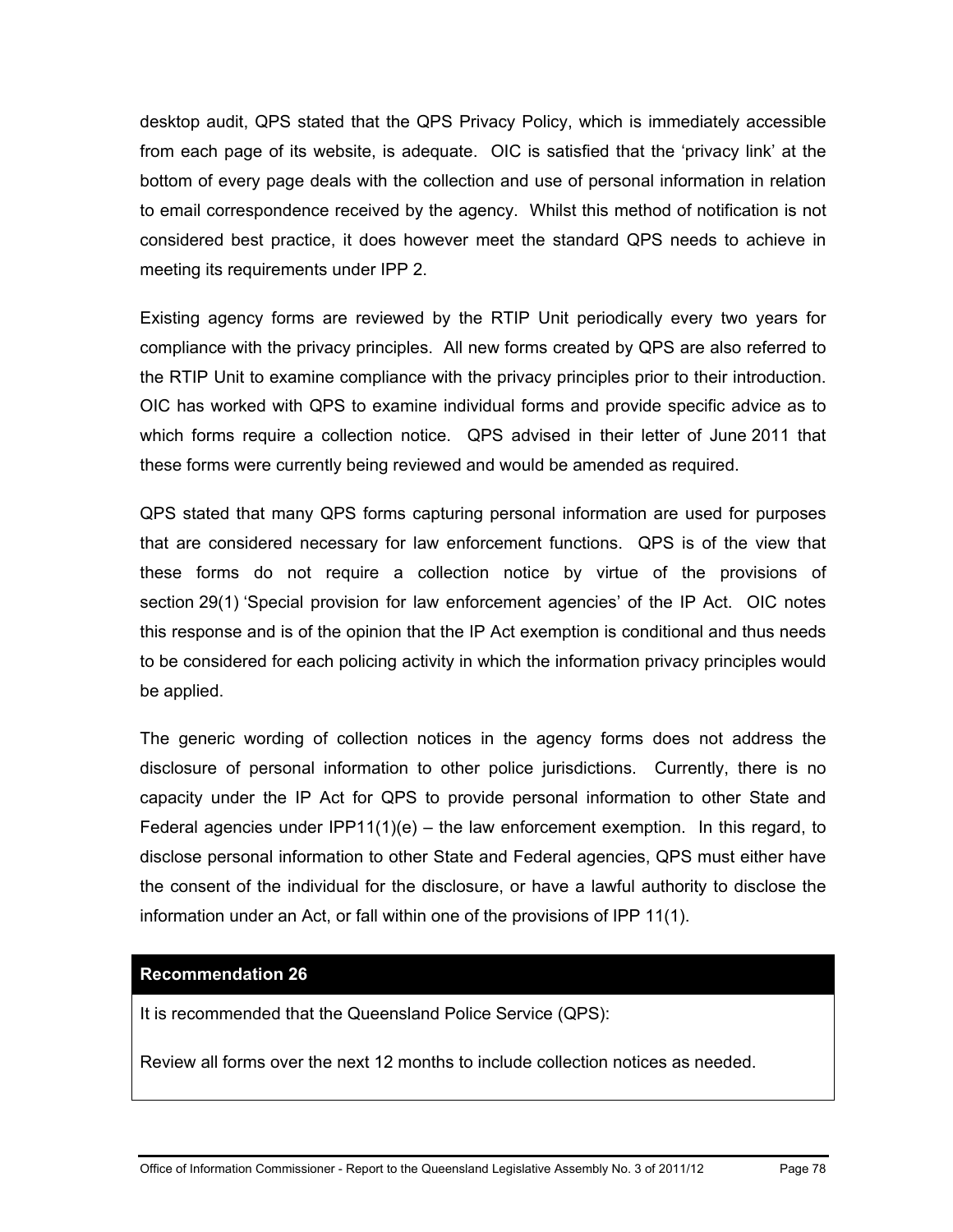# **[Recommendation 26](#page-14-4)**

Ensure that disclosure of information to State and Federal law enforcement agencies is only done with the consent of the individual or in accordance with lawful authority under an Act, commencing within two weeks.

# **8.6.2 Security and storage**

While a full review of the agency's compliance with IPP 4 was not conducted as part of this review, one item of concern was identified during the desktop audit. A unit within QPS appears to be using BigPond email accounts to conduct official Government business.

The on site review found that QPS Information Security Manual Appendix A states:

*Unauthorised use of ICT facilities and devices includes, but is not limited to, all of the following unless exempted, in writing, by a commissioned officer or equivalent manager for official QPS business or professional research and development:* 

*….* 

*- webmail*

It is clear that the usage by the internal unit in this case is for official QPS business. It is also clear that the use of webmail, such as the BigPond email, could be considered to be an unauthorised use. The use of the BigPond email could be approved if the business unit had an exemption in writing from a commissioned officer or equivalent manager. This review did not find evidence of such an exemption.

In their letter of response to the desktop audit dated June 2011, QPS advised that they had reviewed these issues and were satisfied that Telstra's policies ensured that information transmitted to QPS via Telstra BigPond emails was handled in a manner compliant with the IPPs.

This response did not address the issue in question. Without a written exemption, the practice of using the BigPond email is inconsistent with QPS's own policy. Proper application of QPS's policy would provide additional protection for the information. This should be rectified in the interests of safeguarding personal information so it is protected and respected. QPS advise at the time of finalising this report that this has now been addressed however OIC is yet to verify this.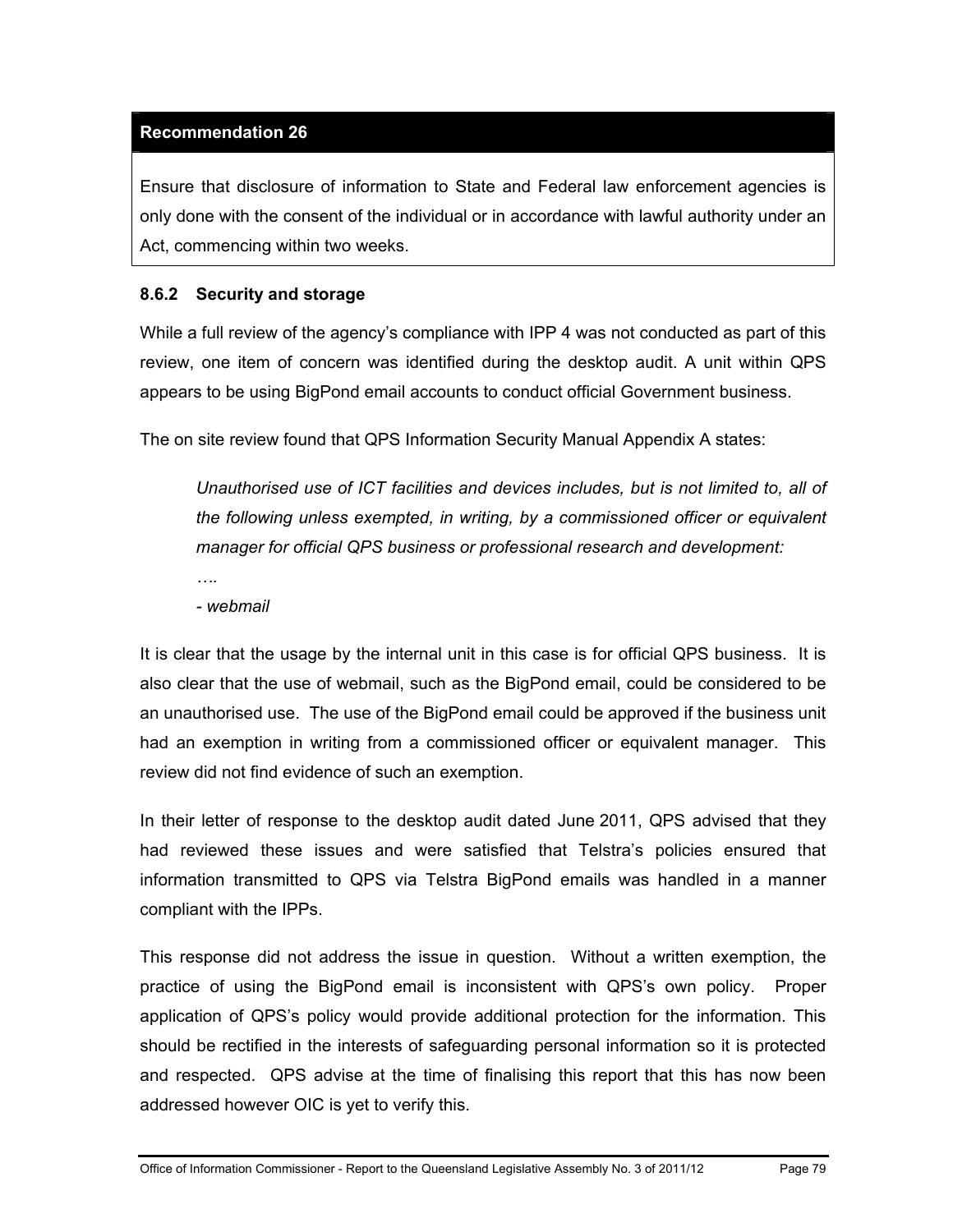# **[Recommendation 27](#page-15-0)**

It is recommended that the Queensland Police Service (QPS):

Within three months, if a business unit is seeking an exemption to the ICT usage policy under the QPS Information Security Manual, then a written exemption must be obtained.

Within two weeks, a written exemption must be obtained for the use of the BigPond email account identified in the desktop audit, in line with QPS's policies.

# **8.6.3 Access to and amendment of personal information**

This review considered QPS's obligations under IPP 6 (Access to documents containing personal information) and IPP 7 (Amendment of documents containing personal information). This review assessed a randomly selected sample of 15 IP access and amendment application files for compliance with Chapter 3 of the IP Act. General compliance issues identified by OIC in relation to the prescribed requirements of Chapter 3 have been reported previously in this report under section 8.4 – *Applications*.

One of these applications raised a specific point relating to the amendment of personal information. The applicant requested his personal information be deleted, as the applicant believed the statement was incorrect and unsupported by the documentation held by QPS. QPS expressed the view that deletion was not a valid amendment under the IP Act and so the application was not an application for amendment.

OIC is of the view that the IP Act provides individuals with a right to request personal information relating to them be amended if inaccurate, incomplete, out of date or misleading. Requirements under the *Public Records Act 2002* to make and keep full and accurate records do not prevent an agency from updating incorrect or out of date information in its records, or deleting incorrect information. Therefore, if a record of personal information is incorrect, it can be deleted. If the agency decides under section 70 of the IP Act to refuse the application to amend the information the agency must inform the applicant of the decision and the reasons for the decision.<sup>70</sup>

<span id="page-85-0"></span>OIC is of the view that in this particular case, QPS's view was not supported by the legislation. Furthermore, OIC considers the applicant was not appropriately advised of the

 $\overline{a}$ 

 $70$  IP Act section 70(b).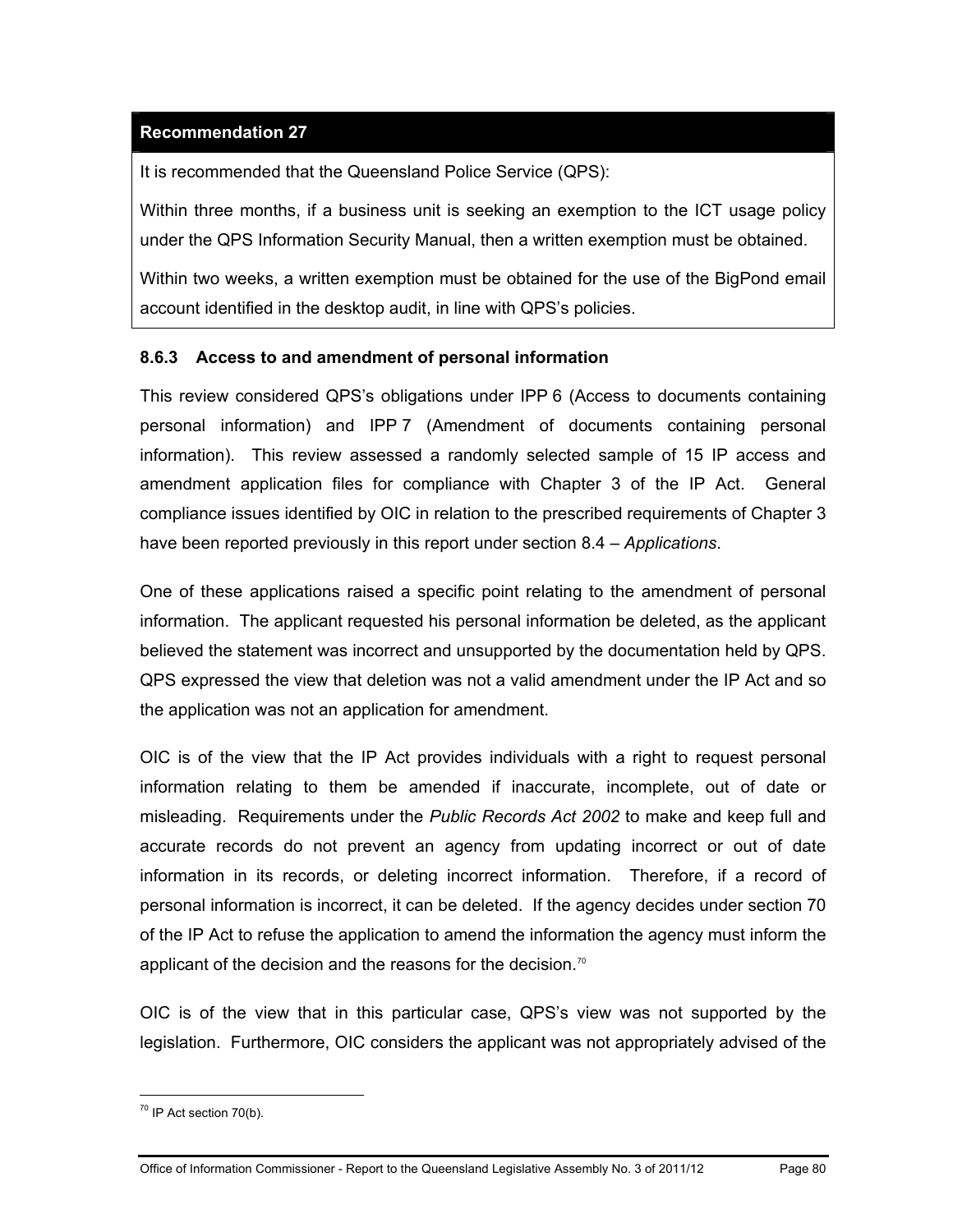decision and the reasons for the decision in the written notice of the decision. OIC notes that the matter was handled by both the RTIP Unit and the Ethical Standards Command.

The correct legislative position, that is, that QPS can delete personal information in response to a request for amendment of personal information, needs to be clarified and steps taken to ensure that future matters are determined in accordance with the legislation with respect to the deletion of personal information.

# **[Recommendation 28](#page-15-1)**

It is recommended that the Queensland Police Service (QPS):

Clarify within two weeks of this report being tabled for all officers involved in handling applications or complaints under the IP Act, by writing into policy that personal information can be deleted in response to a request for amendment of personal information, and take steps to ensure future applications for amendment of personal information are handled in accordance with the legislation with respect to the deletion of personal information.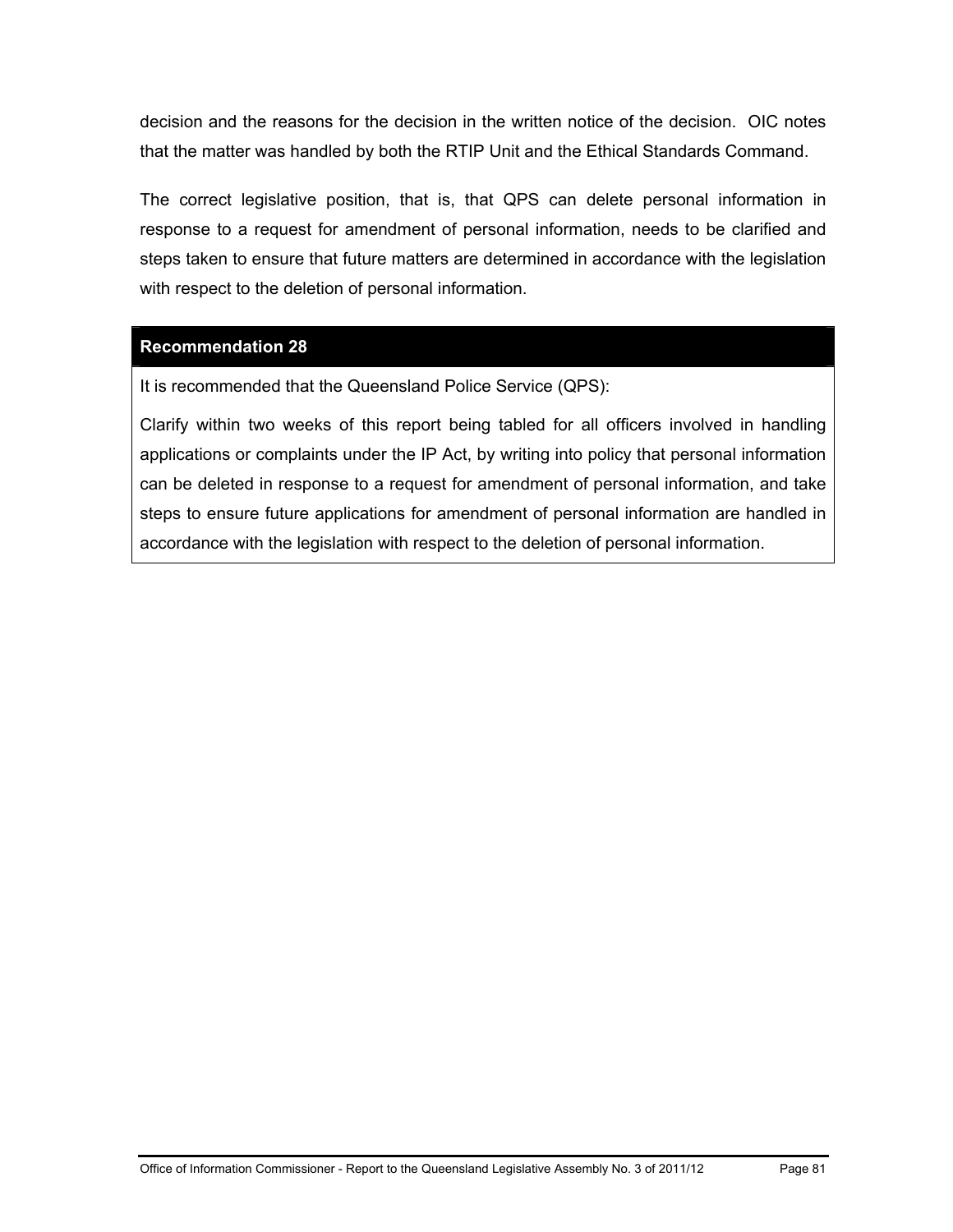# **9 Conclusion**

This report detailed the findings of OIC's review of QPS's progress in implementing the government's RTI and IP reforms.

The essential issue for QPS is to embrace the culture of openness that is at the heart of the right to information reforms.

A shift to an open information culture presents challenges to investigatory agencies. Safeguarding of information can be an integral part of some operational investigations, and a strong culture built on a common understanding of the rules surrounding information sharing best serves the integrity of investigations.

Part of the shift to an open information culture requires compliance with the RTI and IP Acts. Compliance with the law is important for all public sector agencies, few more important than QPS given its special responsibilities. Work has occurred in the RTIP Unit to implement the reforms from an access application processing point of view, but more needs to be done to bring both the RTIP Unit and agency processes and practices into conformity with the legislation.

That there might be tension between QPS's strong culture concerning the operational requirements and the lawful obligation for open and transparent administration is self evident. A shift from the current dominant QPS position that

*all documents are closed unless absolutely necessary* 

to the position that

# *all documents are open unless there is a good reason for them not to be*

is yet to occur in the minds and actions of all sections of QPS.

This report acknowledges the value of the practical achievements that QPS has realised in publishing information as a matter of course, for example, in the Publication Scheme. These practical achievements can be built upon by implementing the recommendations of this report.

QPS would go a significant way in achieving the objectives of the reforms by publishing its crime statistics. These statistics are published in many other jurisdictions and can be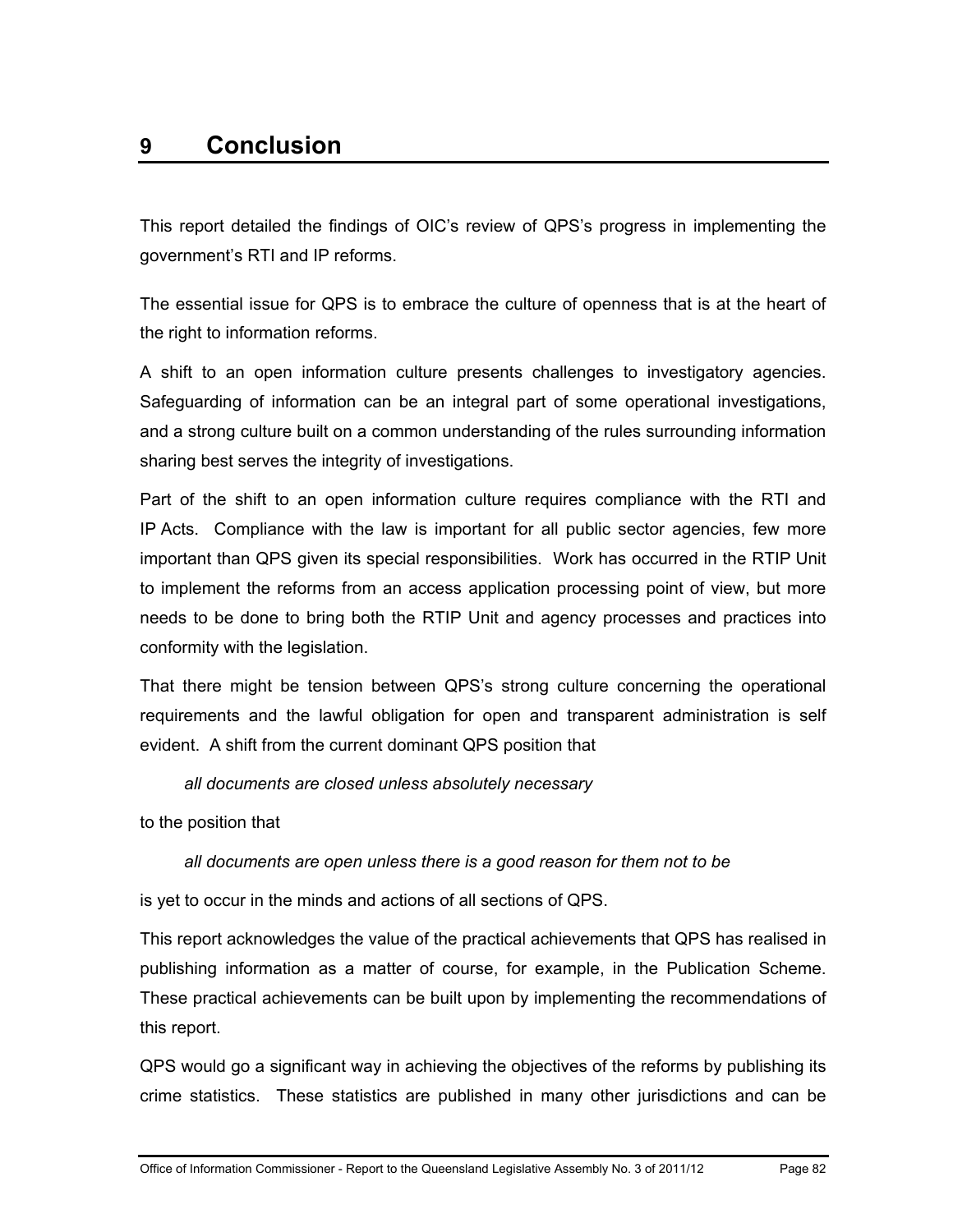published in a way that substantially supports operational policing. Open government is a strategic approach to better detection, prevention and investigation of crime.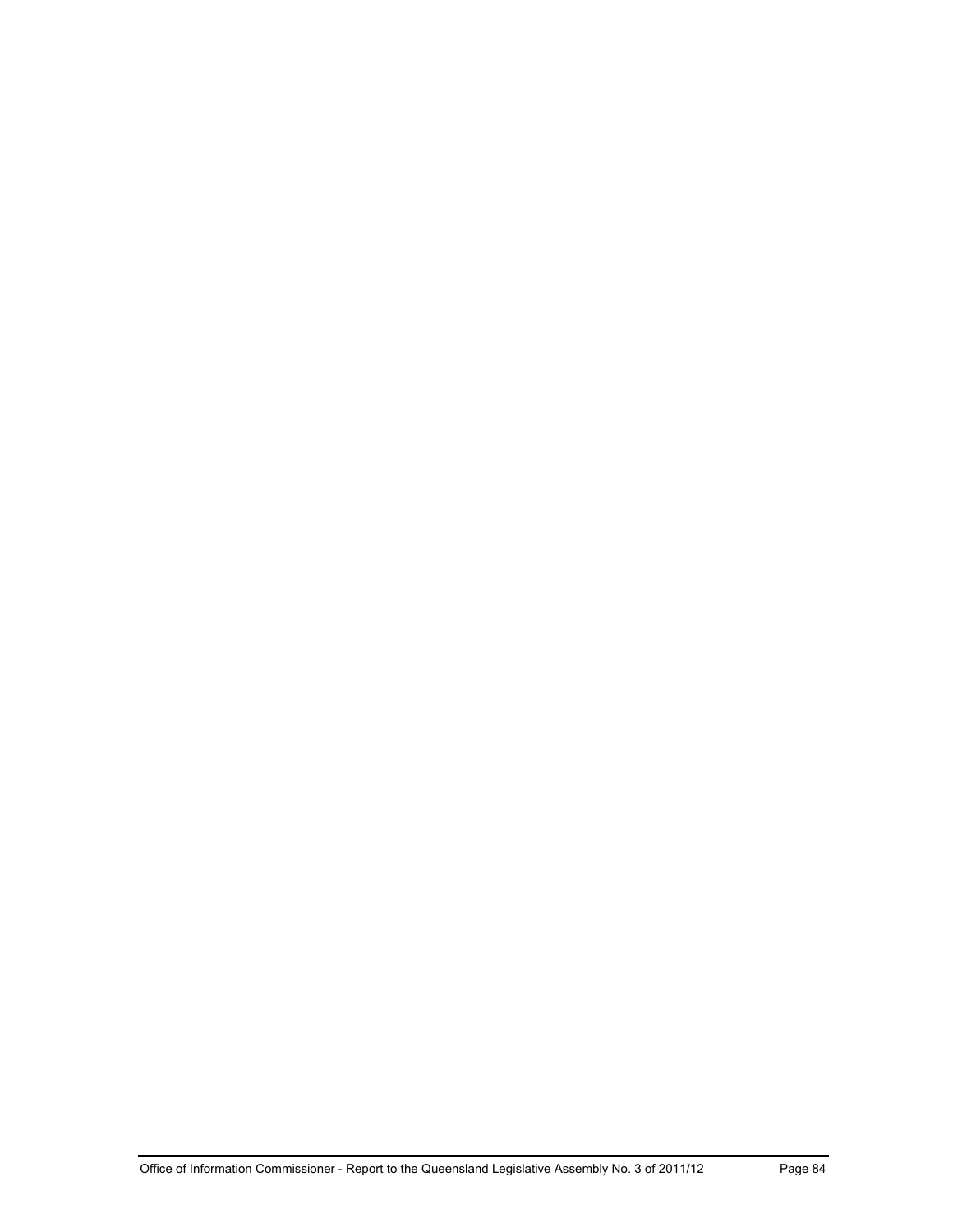# **APPENDICES**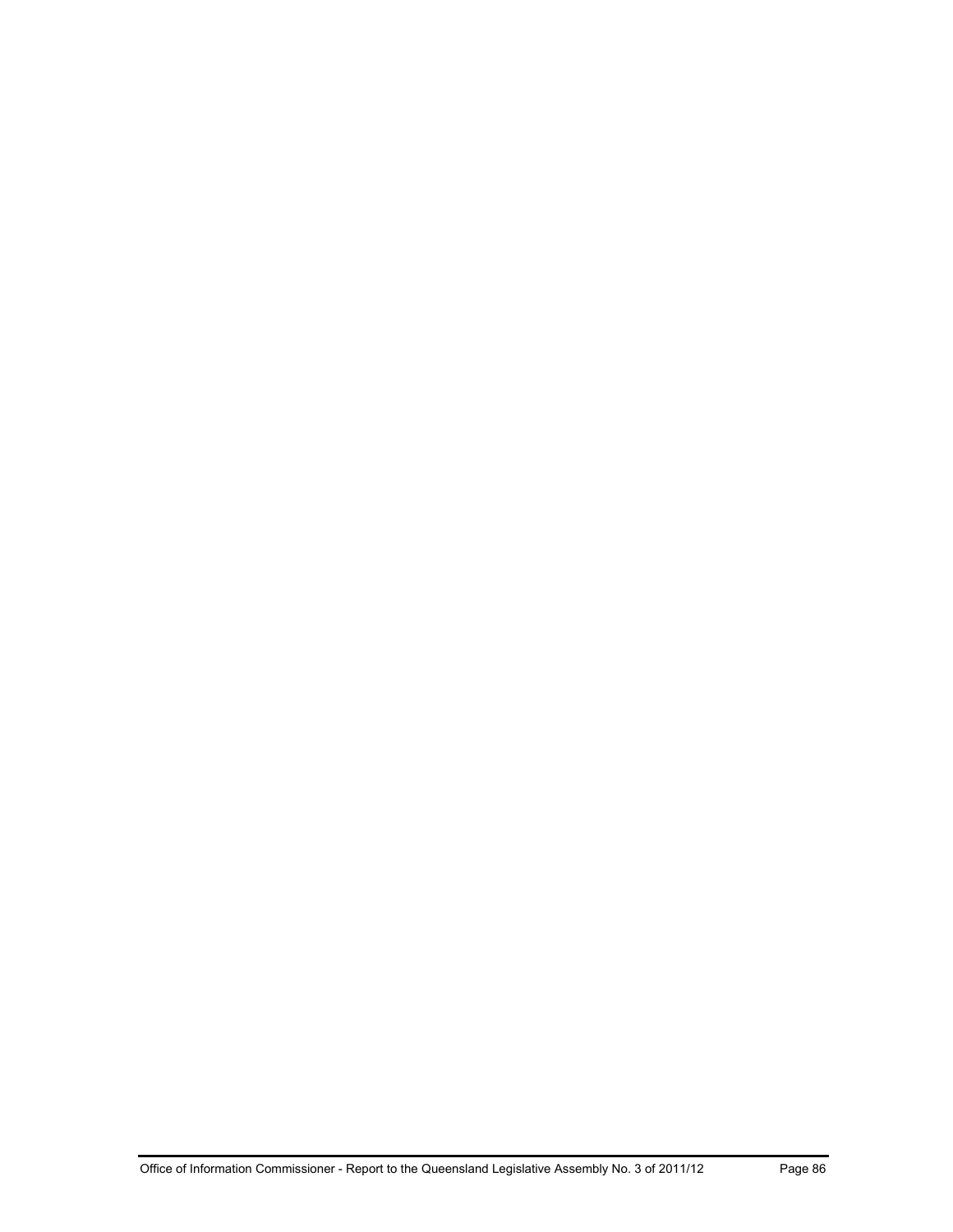# **Appendix 1 – Acronyms**

| <b>CEN</b>       | <b>Charges Estimate Notice</b>                                                                  |  |  |  |
|------------------|-------------------------------------------------------------------------------------------------|--|--|--|
| <b>FOI</b>       | Freedom of Information                                                                          |  |  |  |
| repealed FOI Act | repealed Freedom of Information Act 1992 (Qld)                                                  |  |  |  |
| <b>ICT</b>       | Information and Communications Technology                                                       |  |  |  |
| IP               | <b>Information Privacy</b>                                                                      |  |  |  |
| IP Act           | Information Privacy Act 2009 (Qld)                                                              |  |  |  |
| <b>IPP</b>       | <b>Information Privacy Principle</b>                                                            |  |  |  |
| <b>IS44</b>      | Information Standard 44                                                                         |  |  |  |
| <b>ISC</b>       | <b>Information Steering Committee</b>                                                           |  |  |  |
| <b>OIC</b>       | Office of the Information Commissioner                                                          |  |  |  |
| <b>OLP</b>       | <b>Online Learning Program</b>                                                                  |  |  |  |
| QGEA             | Queensland Government Enterprise Architecture                                                   |  |  |  |
| QPS              | <b>Queensland Police Service</b>                                                                |  |  |  |
| <b>RTI</b>       | Right to Information                                                                            |  |  |  |
| <b>RTI Act</b>   | Right to Information Act 2009 (Qld)                                                             |  |  |  |
| <b>RTIP Unit</b> | Right to Information and Privacy Unit                                                           |  |  |  |
| <b>RTIPS</b>     | Information<br>Information<br>Right<br>and<br>Privacy<br>to<br>Case<br><b>Management System</b> |  |  |  |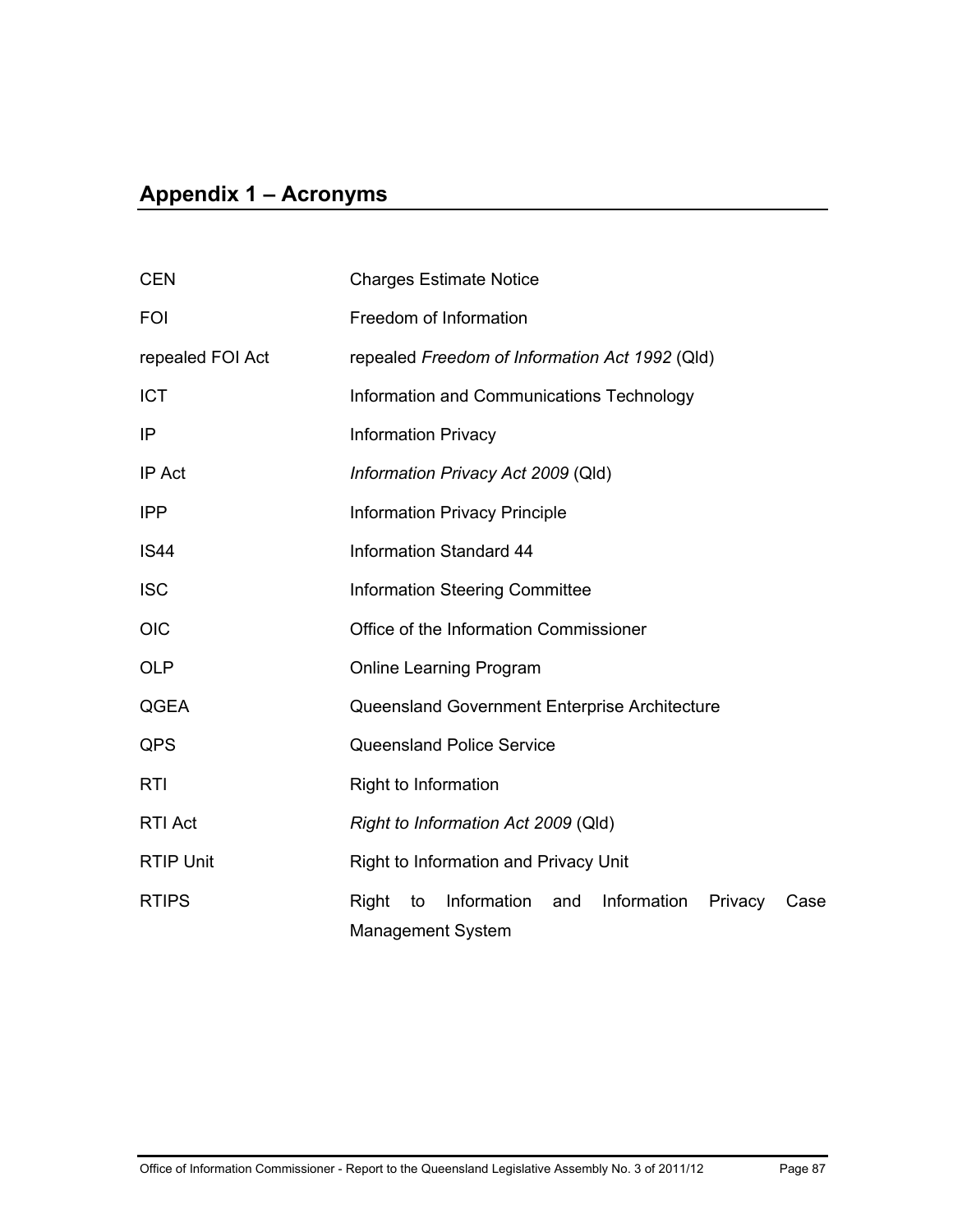# **Terms of Reference – Review of Queensland Police Service Right to Information and Information Privacy Information Handling Practices**

# **1. Objectives of the Review**

1.1. The objective of the review is to establish whether the Queensland Police Service is complying with the prescribed requirements of the *Right to Information Act 2009* (RTI Act) and the *Information Privacy Act 2009* (IP Act), to identify areas of good practice, and make recommendations about any improvement opportunities identified by the review.

# **2. Scope of the Review**

- 2.1. The audit will cover the Queensland Police Service's policies and procedures for RTI and IP information handling practices, including:-
	- 2.1.1. Agency governance (leadership, governance mechanisms, information management, policies, procedures, delegations and roles and responsibilities of key personnel and training);
	- 2.1.2. Accountability and performance monitoring systems;
	- 2.1.3. Whether or not the agency is maximising disclosure, by reviewing statistical reporting (including internal reporting and annual reporting under section 185 RTI Act);
	- 2.1.4. Compliance with legislatively based requirements for:
		- 2.1.4.1. Access and amendment applications and processing (parts 2 4);
		- 2.1.4.2. Decision making (part 5);
		- 2.1.4.3. Processing and access charges (part 6);
		- 2.1.4.4. Giving access (part 7);
		- 2.1.4.5. Review processes, including internal review of decisions (part 8);
		- 2.1.4.6. An agency publication scheme (s21);
		- 2.1.4.7. An agency disclosure log (s78).
	- 2.1.5. A survey of client satisfaction with the application process.

# **3. Suitability Criteria for Assessing Performance**

- 3.1. The review is based on an assessment of the performance of the agency against the requirements of the *Right to Information Act 2009* and the *Information Privacy Act 2009*, and any subordinate guidelines or instruments made pursuant to the legislation.
- 3.2. Where the legislation states that the agency must meet a particular requirement, that requirement is considered to be an auditable element of the legislation. The review tests whether or not the agency has complied with that requirement.
- 3.3. Where the legislation indicates that the agency should adopt a particular approach, the review will make a qualitative assessment of the extent to which the agency has adopted that approach.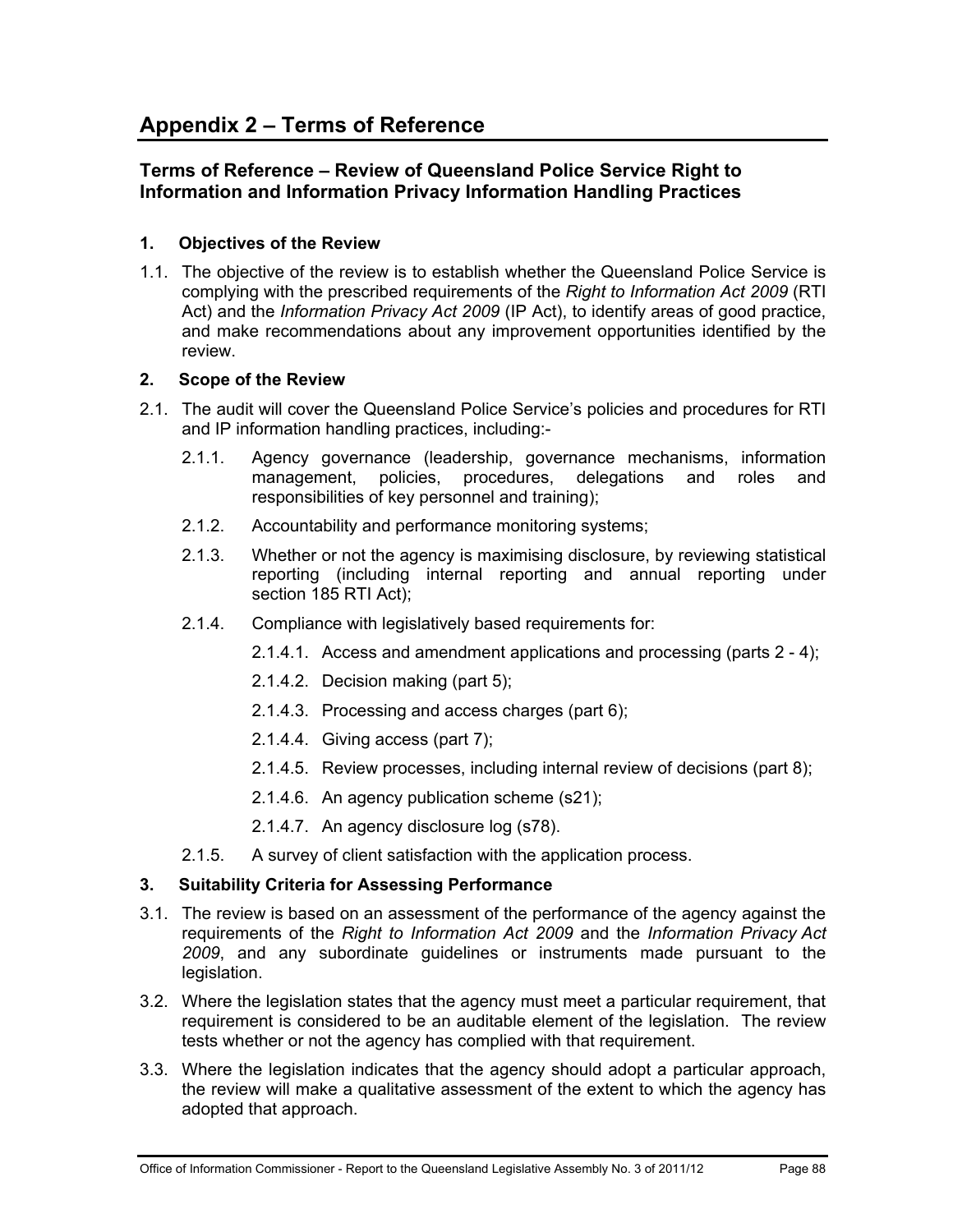3.4. These requirements are summarised in the electronic audit / self assessment tool available for preview on the OIC website and previously sent to you.

## **4. Assessment Process**

- 4.1. In conducting the review, the Manager, Performance Monitoring and Reporting (Ms Karen McLeod) and the Senior Performance, Monitoring & Reporting Officers (Ms Celina Harlow and Mr Dean Girvan) will work through the testing program with your staff to ensure that each relevant area of practice has been considered and appropriate evidence gathered to support findings. Appropriate evidence may be gathered through the following processes:
	- 4.1.1. Discussions with relevant staff and management;
	- 4.1.2. Observation and walkthrough of RTI and IP handling practices;
	- 4.1.3. Examination of agency RTI website including publication schemes and disclosure logs;
	- 4.1.4. Examination of agency intranet;
	- 4.1.5. Review of statistical records/reporting; and
	- 4.1.6. Substantive testing of a random sample of application and internal review files.

### **5. Reporting**

5.1. The report will outline findings and make recommendations, where necessary, to improve the Queensland Police Service's implementation of the RTI and IP reforms.

Issues identified during the review regarding the agency's implementation will be raised progressively during the review process. If necessary, OIC will provide a briefing to management within the Queensland Police Service before drafting the review report.

The draft review report will incorporate issues identified during the review and any agency comments, and will then be provided formally to the management of the RTI Unit for comment.

Comments received will be considered for incorporation into the final report to yourself.

This final report, together with any comments of the Commissioner for Police and the formal response to recommendations, will be submitted to the Parliamentary Committee for Law, Justice and Safety and tabled in Parliament.

#### **6. Administrative Matters**

6.1. Timing

At this stage, it is envisaged that the on-site review will commence in January 2010 and will be finalised by late February 2010. The exit meetings and report drafting should be concluded by the end of March 2011, assuming circumstances do not intervene.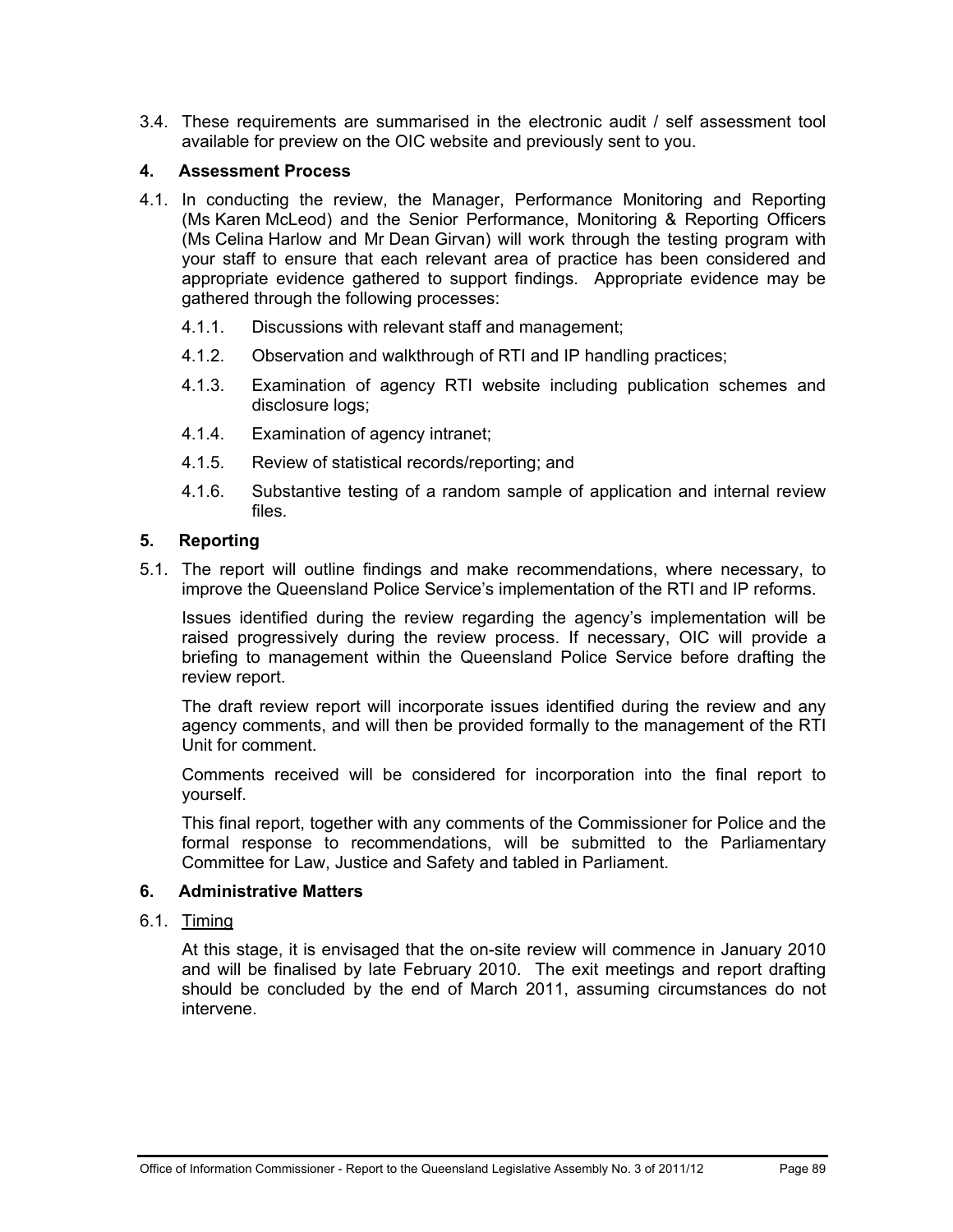# 6.2. Request for Information

Further information is requested in preparation for the on-site visit (Attachment 2). It would be of assistance if such information could be provided to the OIC as soon as possible, and at the latest within 20 business days, for the efficiency of the on-site visit.

### 6.3. Facilities

It would be greatly appreciated if a work space and access to a computer and photocopying facilities could be made available to the review team for their onsite visit.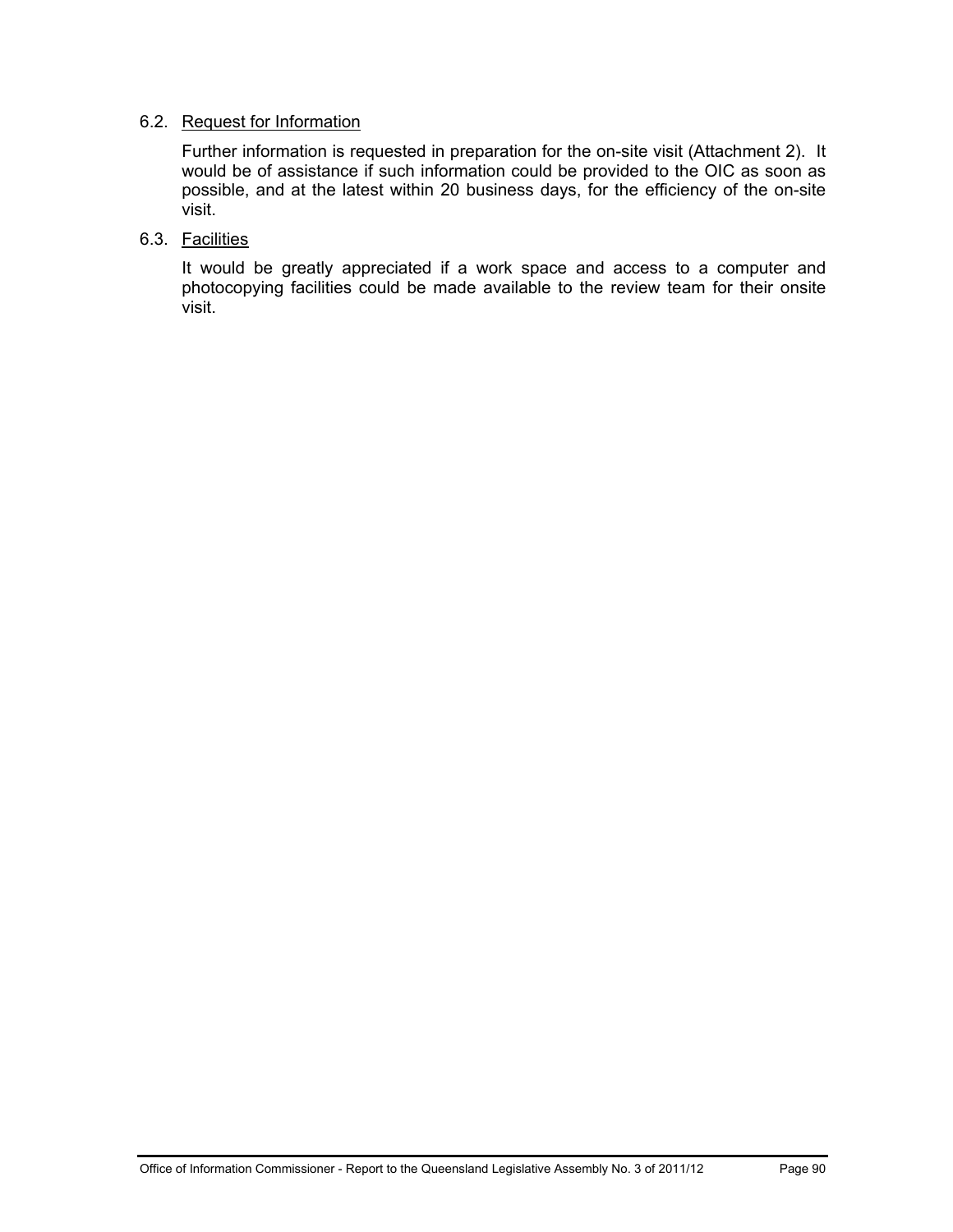# **Appendix 3 – File Sampling Methodology**

OIC agreed to sample files from a list of files handled between July and December 2010. A log of these files was forwarded to OIC by compact disc, under cover of a letter dated 17 December 2010.

The logs were provided in five categories:

- 1. Access applications made under the IP Act between 1 July 2010 and 14 December 2010 (788 applications)
- 2. Amendment applications made under the IP Act between 1 July 2010 and 14 December 2010 (1 application)
- 3. A summary of access applications made under the RTI Act between 1 July 2010 and 14 December 2010 (419 applications)
- 4. Internal reviews conducted under either the RTI Act or IP Act between 1 July 2010 and 14 December 2010 which are not the subject of an open external review (2 received)
- 5. Access applications made under the RTI Act between 1 July 2010 and 14 December 2010 where access was granted to non-personal information (135 applications).

In addition on 6 January 2011 logs were provided for applications from 1 July 2010 where the agency refused to deal with the application under Part 4 of the RTI or IP Acts (11 applications).

A sample of 36 files were randomly<sup> $71$ </sup> selected for review out of the 1208 application files listed. The amendment application was one file reviewed.

The two internal review files were reviewed.

 $\overline{a}$ 

Out of the 135 application files made under the RTI Act where full information was released, a randomly<sup>[72](#page-96-0)</sup> selected sample of 25 files was reviewed to assess compliance with requirements for publication of information in the disclosure log.

<span id="page-96-1"></span><span id="page-96-0"></span> $71$  The files were selected separately from the four categories IP amendment, IP access, RTI access and applications where a decision was made to refuse to deal. The standard Excel random number generator was used to select a random sample of files from the IP access and RTI access categories. Where four files that were randomly selected were duplicates, not finalised or outside the review period, replacement files were chosen. Two replacement files were selected as decision codes LAPS and REFT to ensure coverage of all decision codes in the sample. The IP amendment file and all 11 refusal to deal files were reviewed.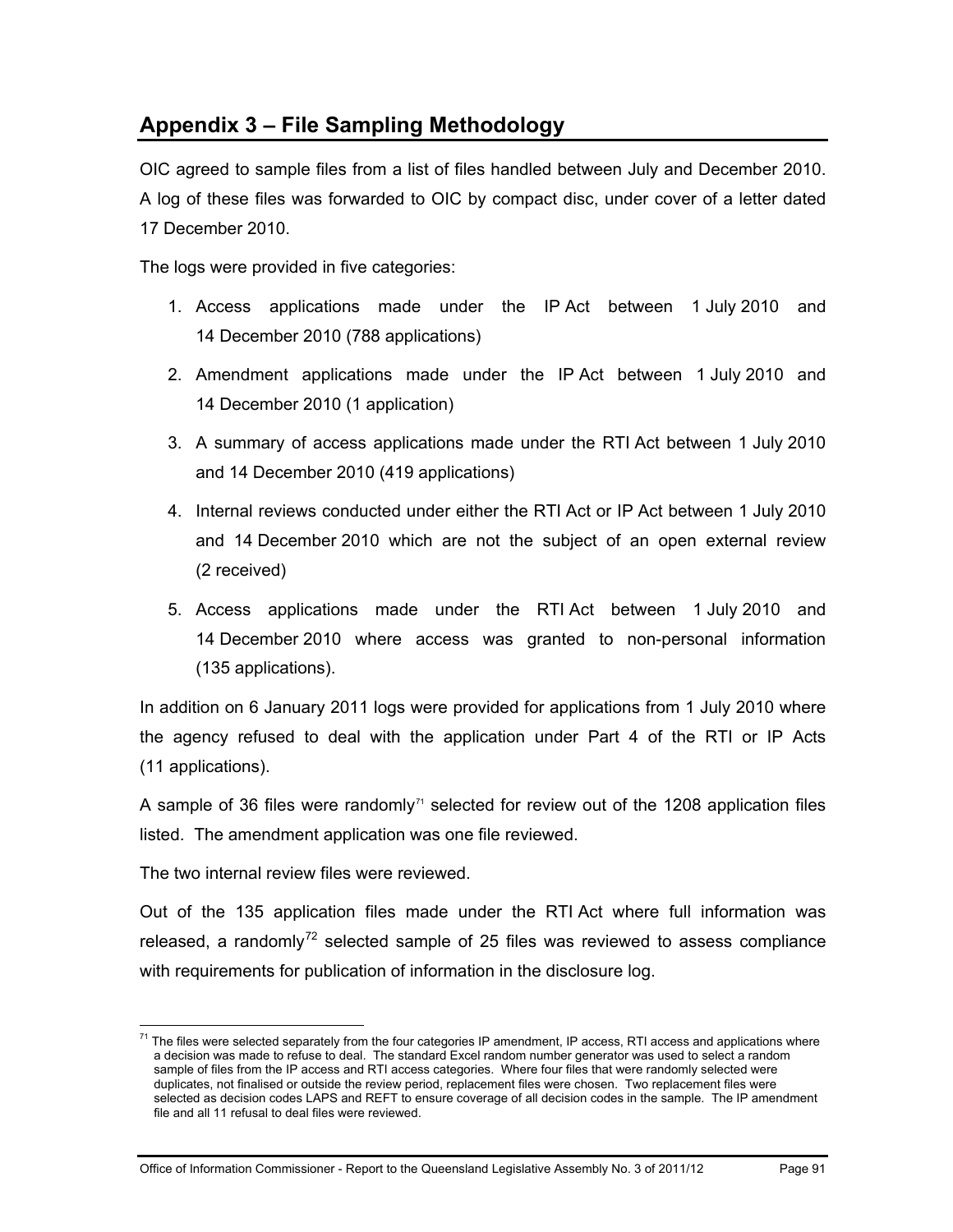This standard stratified statistical sampling methodology enables findings to be extrapolated from the file sample reviewed to the entire pool of applications. In this regard, if an item was identified on two files out of the 36 files sampled, which represents 6% of the test sample, this is taken to be representative of the total group of application files. This 6% extrapolated to the 1208 application files results in an expected occurrence on 67 files. The materiality of issues identified is measured by a combination of the number of occurrences identified and the severity of the occurrence. For each issue identified during the file review QPS staff were interviewed and provided with an opportunity to provide additional evidence or explanation around the issue. This information was considered in assessing each issue for inclusion in the report.

 $72$  The standard Excel random number generator was used to select a random sample of files.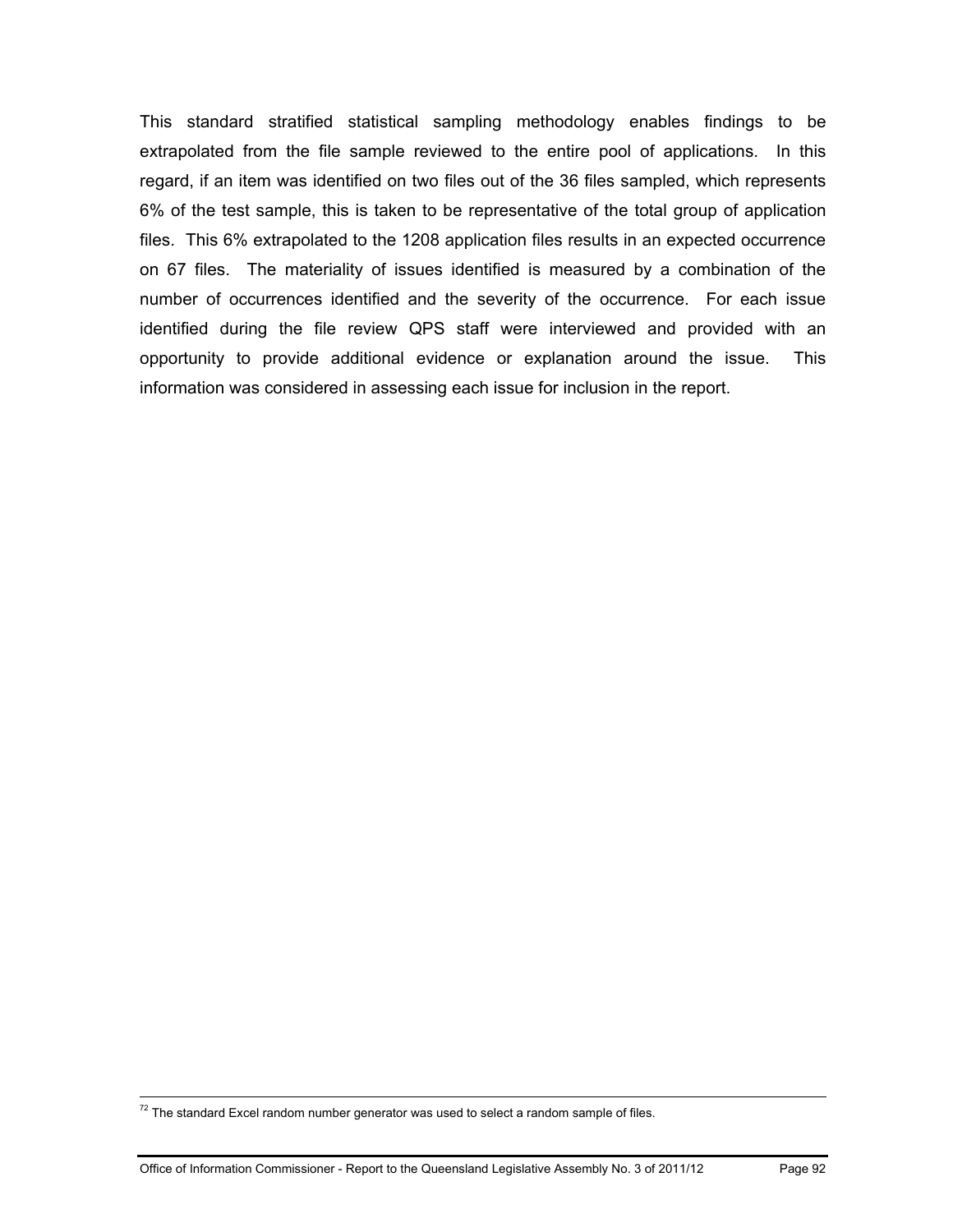# **Appendix 4 – QPS stated community engagement activities**

#### **QPS Community Engagement Initiatives**

#### **Media and Public Affairs**

The QPS has the most significant social media presence within the Qld Government.

Social media provides immediate two-way communication with the public, and in September 2011, more than 51,000 pieces of feedback from the community were posted on the Facebook page.

The QPS also has the only 24-hour media room in the Queensland Government, and on an average month, about 400 media releases and responses are released through Queensland Police Media.

#### **Crime Busters**

The QPS is trialling the web based publication of crime statistics and crime prevention information through partnerships with media outlets in Townsville and more recently the South Eastern Region. As well as raising public awareness of property crimes in these areas, the initiative has created National interest from other police jurisdictions and media outlets.

**Crime Bulletins** continue to be published in each police district. Copies of the Bulletins are available online at <http://www.police.qld.gov.au/Regional+Policing/>.

#### **Community Consultation**

The QPS works in partnership and shares information with other government agencies and community groups to inform policy and practices to meet the needs of the wider community. Some examples of these forums are:

#### **The Queensland Homelessness Intersectoral Forum (QHIF)**

Convened by the Department of Communities has been used as a principal consultation mechanism for the Queensland Government Strategy on Homelessness.

#### **The Youth Justice Reference Group**

Issues related to the operation of the Youth Justice Act - With Key Youth Peak bodies convened by the Department of Communities.

#### **Torres Strait Island Regional Council**

Negotiation with the Torres Strait Island Regional Council regarding future police models.

#### **Police Ethnic Advisory Group (PEAG) (bi-monthly meetings)**

#### **African, Chinese, Vietnamese, Japanese and Pacific Islander forums**

#### **Indigenous Review and Reference group (monthly)**

#### **Regional Consultative mechanisms (Indigenous Community Police Consultative Groups)**

#### **Community Safety Plans**

The QPS is working in partnership with Aboriginal and Torres Strait Islander Services and other government departments to promote the implementation of Community Safety Planning to better coordinate community safety and crime prevention initiatives at a local level.

**Building Safer Community Action Teams (BSCAT)** are local level crime prevention partnerships involving representatives from local government, police and key community organisations, business representatives, local government and relevant State Government departments established to reduce local crime.

There are approximately **850 Adopt-a-Cops** performing duties in over 1,050 primary and secondary schools, and to a lesser extent, in early childhood centres, special schools, retirement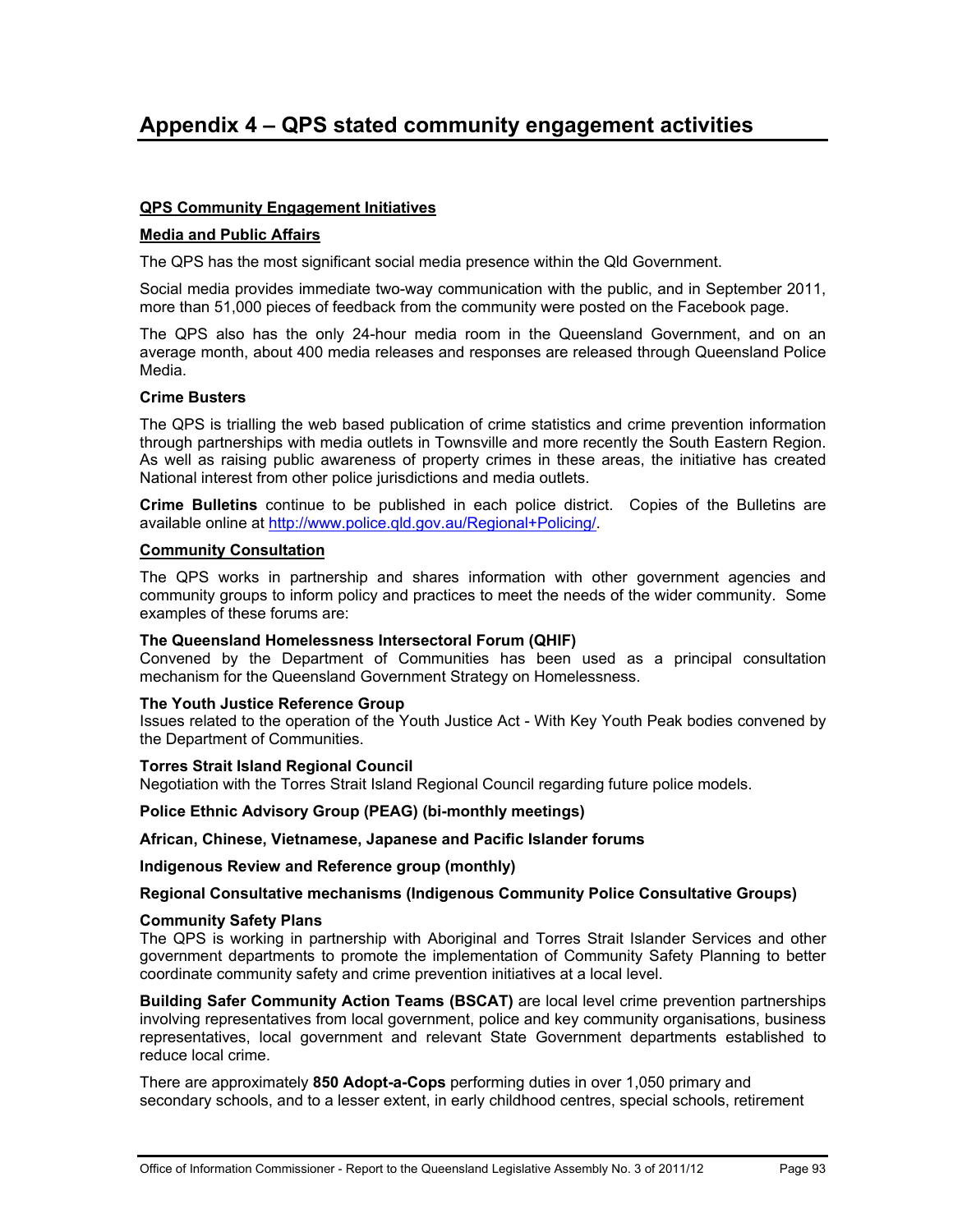villages and community groups. In addition, there are **35 School Based Police Officer** positions in 47 Queensland State secondary schools.

The **Seniors and Online Fraud Project** is a QPS research initiative where seniors (aged 50 years or older) across Queensland were interviewed regarding their experiences of receiving fraudulent email requests asking for money, personal details or passwords. The results of this study are being used to inform new crime prevention strategies to reduce the likelihood of online fraud victimisation of seniors.

**Crime Prevention Through Environmental Design** (**CPTED)** workshops are conducted in Brisbane and regional centres across Queensland for police providing advice to the community and for local and State Government personnel involved in planning, design, development and management of community and social infrastructure.

**Neighbourhood Watch:** There are 540 active Neighbourhood Watch areas in Queensland. The Neighbourhood Watch Queensland (NHWQ) internet site [\(www.nhwq.com.au](http://www.nhwq.com.au/)) provides easy access to consistent information and a central point of contact for the NHW program.

**Lesbian, Gay, Bisexual, Transgender and Intersex (LGBTI) Liaison Program** maintains effective liaison between police and LGBTI communities. There are approximately 120 LGBTI liaison officers throughout the State. Contact details for liaison officers are available on the QPS website.

**Party Safe** information and resources are provided by the QPS for distribution within the community to organise safer private parties and improve local intelligence on functions that may require police attention.

#### **Youth Violence Taskforce and Seniors Taskforce**

Includes representatives of the community and key stakeholders such as the Matthew Stanley Foundation.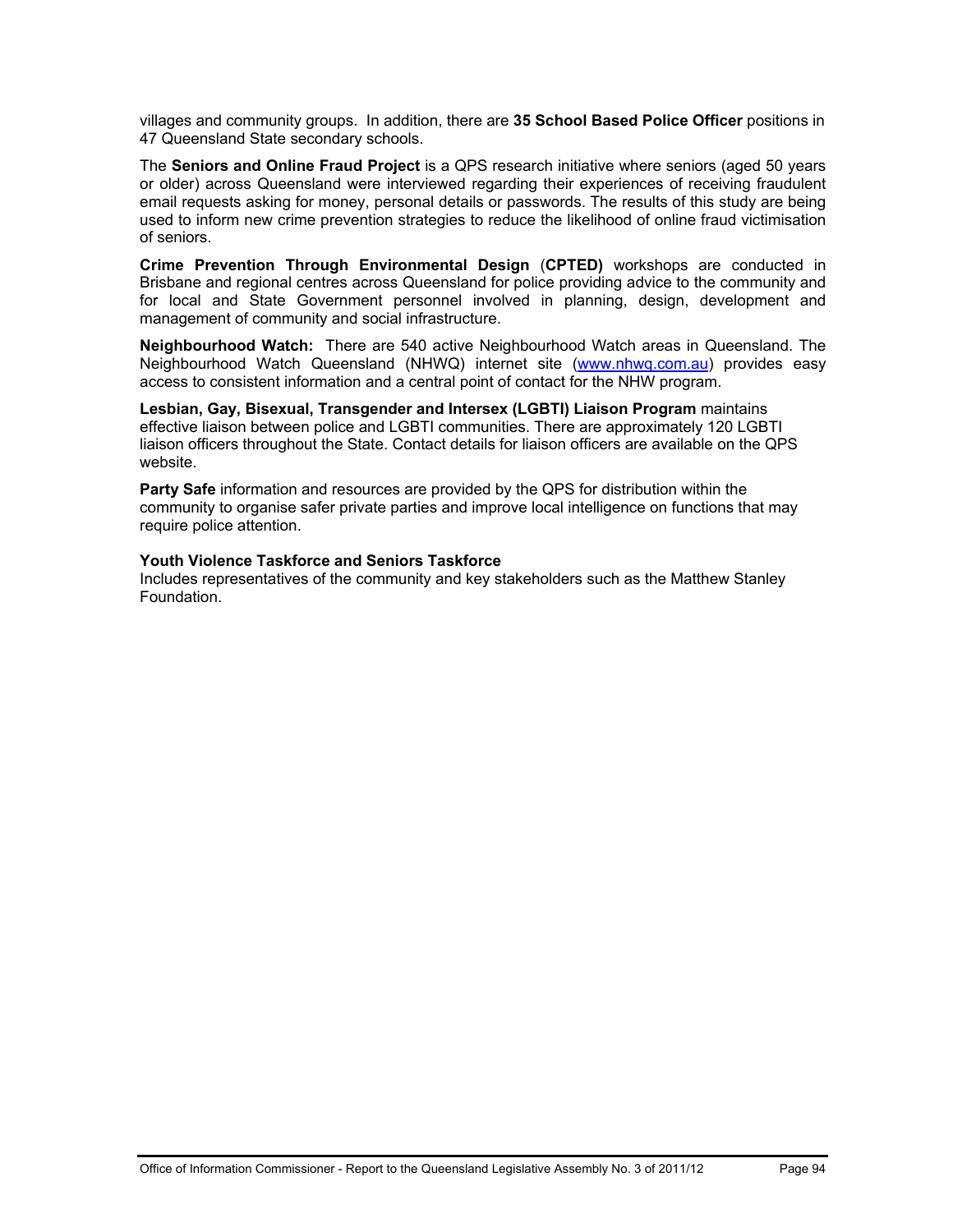# **Appendix 5 – Details of Community Consultations**

OIC asked community groups and other QPS stakeholders about the information and data they would like QPS to make available to the community.

Eight groups were selected as a sample of the stakeholders that might be interested in  $QPS$  information and data and seven were interviewed.<sup>73</sup> OIC identified the sample of government and community groups as being representative of the community if they interacted with QPS or QPS clients as client representatives, legal representatives, researchers or community interest groups. The stakeholder groups interviewed were:

- Prisoners Legal Service (Caxton Legal Service attended, with input from Queensland Advocacy Incorporated), Brisbane
- Aboriginal and Torres Strait Islander Legal Service (Qld) Ltd, Brisbane
- Crime and Misconduct Commission (CMC), Brisbane
- Centre of Excellence in Policing and Security, Griffith University (researchers from other groups within Griffith University and the University of Queensland attended), Brisbane
- Queensland Centre for Domestic and Family Violence Research, Central Queensland University, Mackay
- Neighbourhood Watch Queensland, Coomera; and
- Legal Aid Queensland.

A letter of invitation was sent to stakeholder groups on 19 May 2011, attaching questions so that stakeholders could consider their responses in advance (the list of questions is provided at the end of this appendix). Interviews were conducted between 7 June and 7 July 2011.

# **Overall**

Stakeholders were very interested in discussing the publication of QPS information. For five of the seven interviews, stakeholders brought multiple people from their own organisation or brought people from other organisations to the interviews. Stakeholders were willing to share case studies and examples to support their views.

<span id="page-100-0"></span> $\overline{a}$  $73$  The eighth group was Relationships Australia, which has replaced the Victims of Crime Association. While attempts were made to arrange an interview, it was not possible to do so prior to the conclusion of this review.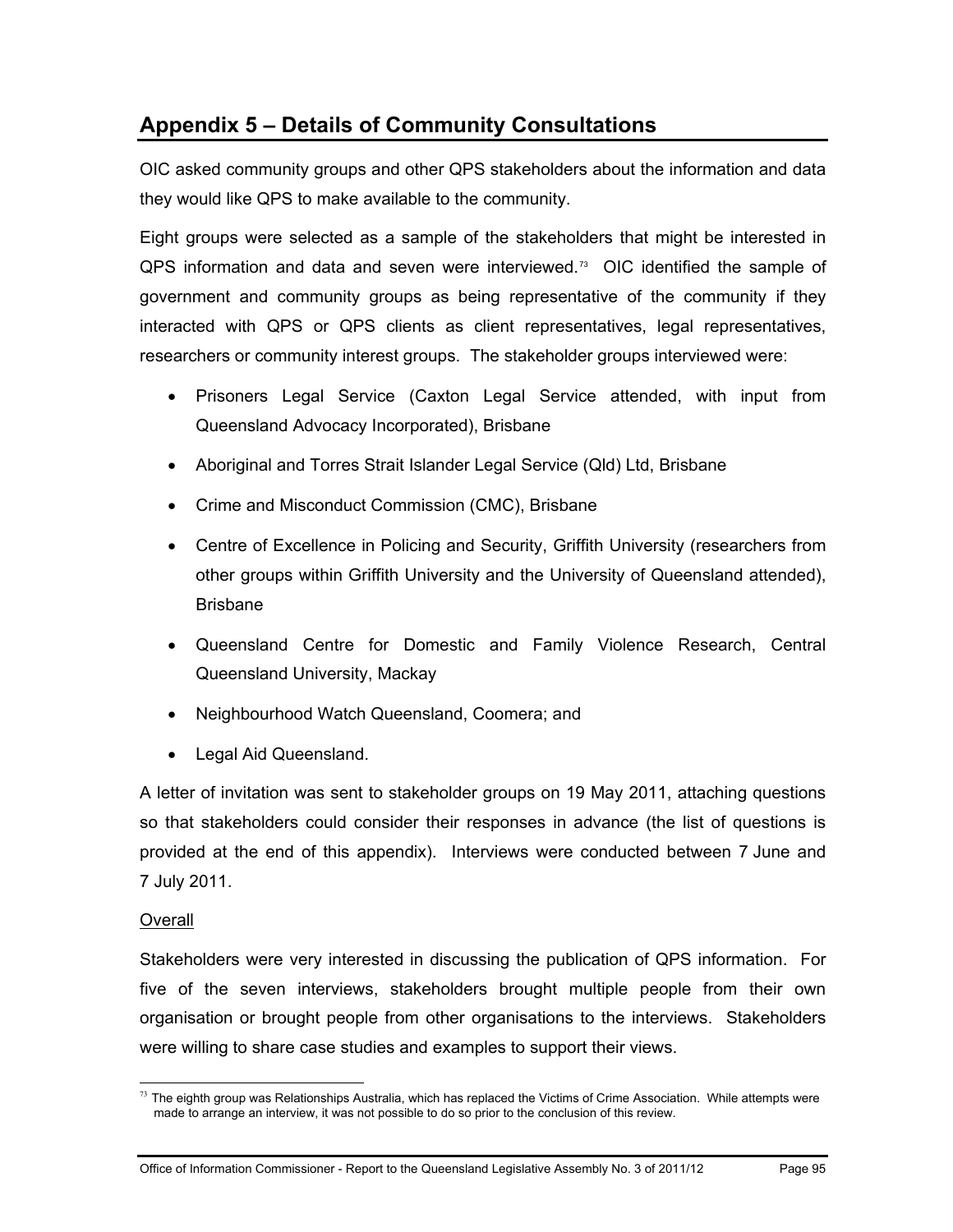The general tone of the interviews was positive and supportive. The overwhelming impression for OIC was that stakeholders wanted information for research or to improve their own services. In some cases, stakeholders wanted information in order to commence discussions or lobby for improvements to the legal system or QPS procedures or practices.

Stakeholders believed that increased sharing of information between QPS and the community would lead to an improved system. As one stakeholder interested in Indigenous issues said, 'Increased transparency leads to more trust. Particularly in Indigenous communities, trust is important.' Stakeholders also commented that they had had positive dealings with helpful individuals within QPS, and that QPS culture was becoming more open.

Stakeholder groups did not think that the possible negative impacts of publishing QPS held information should prevent the release of that information. For example, stakeholders said that the possible impact of publishing crime statistics on tourism or property sales should not prevent the publication of the crime statistics. They believed that the currently available information did not have a visible impact on these activities and considered that publication of information might alert communities to issues to be addressed. One stakeholder said 'As long as people know the facts, that is empowering in itself. I think facts are good.'

Stakeholders did identify other possible risks associated with publication of information, for example, that certain information could be used to vilify particular communities. They thought this could be managed by publishing the information with explanatory notes. One stakeholder said 'The more information that's out there, the more information literate the community becomes.'

The researchers identified that data has not been made available to them on the grounds that the privacy principles prevent data being released. The researchers have said that on occasion, they need personal identifying information for some research to be able to match data across data sets, for example, to match records across databases held by different government agencies, such as QPS, the courts and Corrective Services.

In other jurisdictions, statistics are coordinated and provided by a central agency, for example, BOCSAR in New South Wales.<sup>[74](#page-100-0)</sup> Stakeholders commented that there were

 $\overline{a}$ 

<sup>&</sup>lt;sup>74</sup> The Bureau of Crime and Statistics and Research, viewed at http://www.bocsar.nsw.gov.au/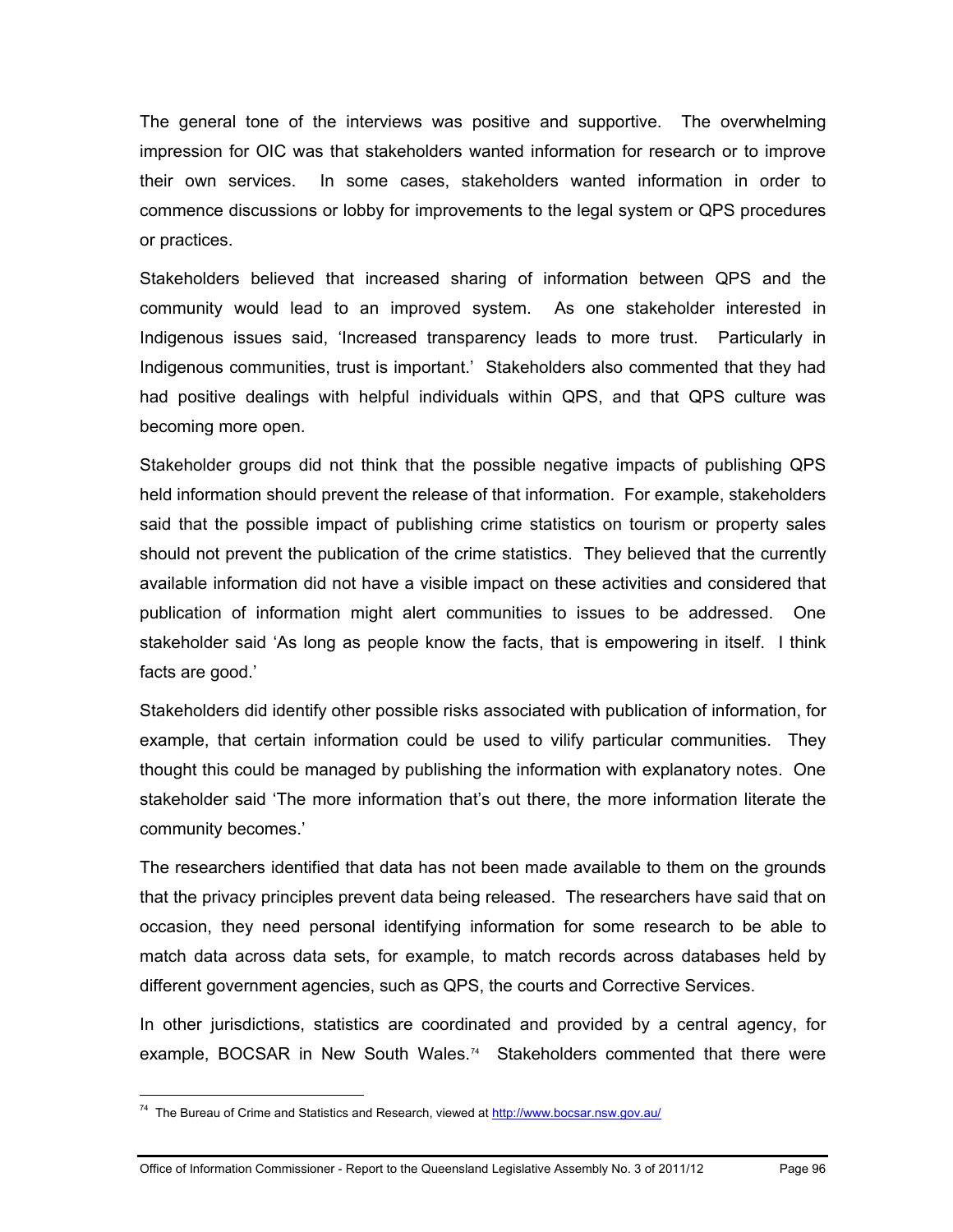agencies in Queensland that could adopt a central role for providing and analysing statistics, for example, the CMC or Office of Economic and Statistical Research.

Researchers commented that where university based research undergoes an ethical approval process prior to being conducted, this would assist in mitigating concerns about risks of releasing data to academic researchers.

Listed below are the specific comments or information requirements mentioned by stakeholders. Stakeholders said that they were not necessarily aware of the information held by QPS, so these information requests are made on the assumption that this information is held by QPS. Publication of QPS information holdings would assist stakeholders in seeking information from QPS that is held by QPS.

# Current information provided by QPS that stakeholders regarded highly

- Crime Bulletins
- the Criminal Justice Bulletin was useful, last published in 2006
- the QPS Facebook page and Twitter during the floods
- annual publication of statistics
- number of police per region or command

# Research needs

Community groups are interested in the following information to assist them in conducting research:

- statistics on domestic violence by region, for example, the number of incidents reported to QPS; the number of incidents resulting in a Domestic Violence Prevention Order (DVPO); the number of incidents resulting in criminal charges; the number of breaches of DVPOs per client; the number of breaches dealt with under civil or criminal law; and details of respondents, such as gender, relationship type (spousal, care provider etc) and cultural or ethnic group
- data relevant to the proposed national framework for data collection relating to the reduction of violence against women and children, which is to be developed following a commitment by the Council of Australian Governments (COAG) signed in February 2011 as part of a 12 year plan
- data relevant to a federal initiative to collect data across courts operating in the civil justice jurisdiction to enable national comparisons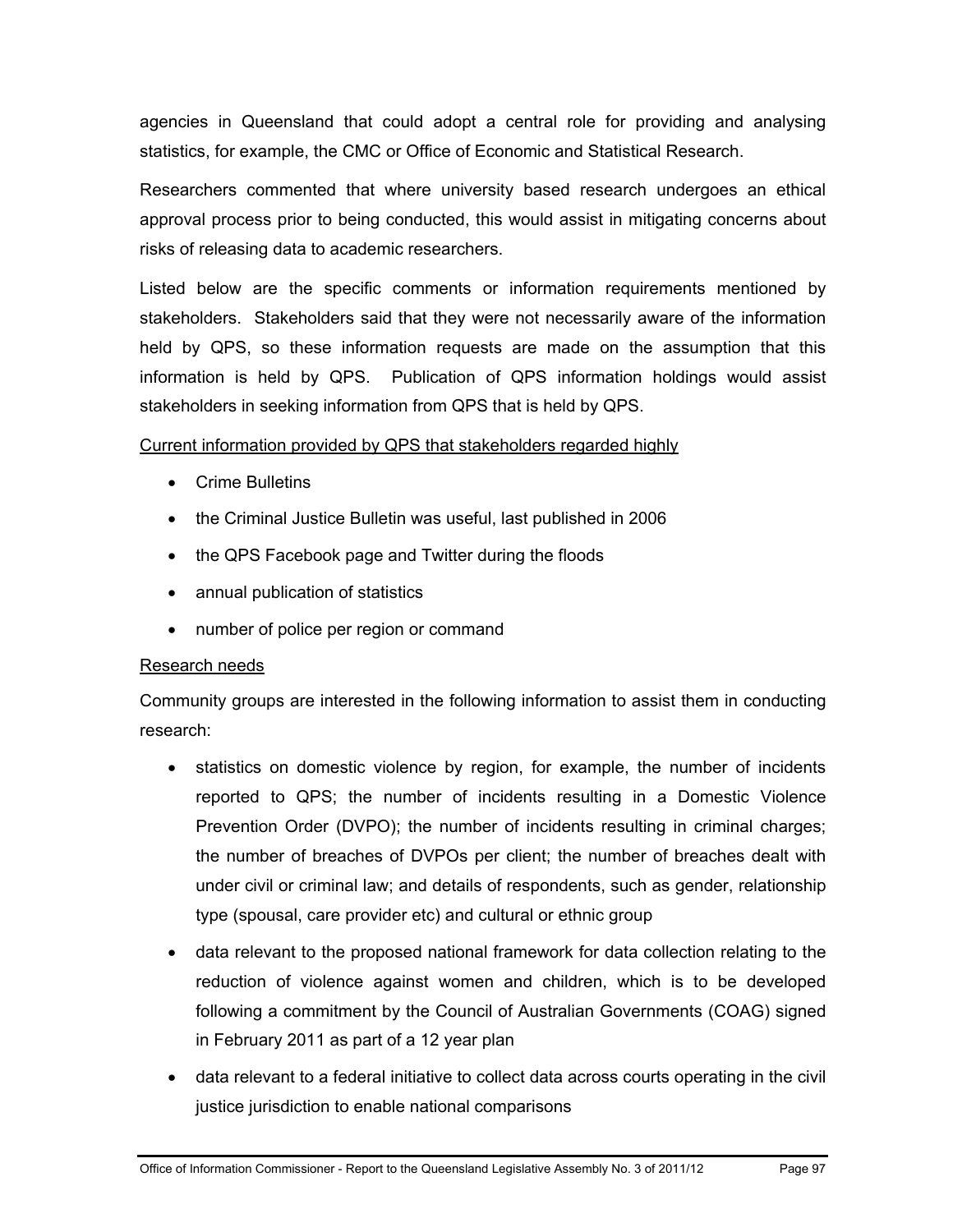- the use of move on directions and cautions with Indigenous and non-Indigenous people or young people
- in order to understand the impact of fines on people living in poverty, examples of information sought are:
	- $\circ$  the average debt of an Indigenous person in specific communities
	- o the number of people in custody for debts over a certain amount, for example, fine default in excess of \$50,000
	- o the number of people incarcerated for fine default
- the number of people of no fixed address (for example, homeless) by region
- victim categories for elder abuse
- any statistics on QPS activities that involve infringements of individual rights, for example
	- $\circ$  deployment of Tasers all raw data showing the time and duration of each deployment of each machine could be downloaded from each machine and tabled once a year in Parliament (three stakeholders mentioned this)
	- o use of Random Breath Testing equipment
	- $\circ$  introduction of the use of Oleoresin Capsicum (OC) spray or spit hoods
	- $\circ$  searches involving more than a 'pat down'
	- $\circ$  the use of telephone intercept powers
- a list of information held by QPS
- the types of information held by different business units within QPS, for example, photographic information and different types of documentation

# Information to assist stakeholders to improve or target their services

Stakeholders providing services directly to the community, for example, legal advice, training or information, were interested in QPS held information that would assist them to provide additional services or improve the services currently provided:

 information about the incidence of crime to at least the street level, and for academic researchers, to the coordinate level (one example was provided about how information about property crime at the street level was used to target crime prevention activities in a particular community, with excellent results)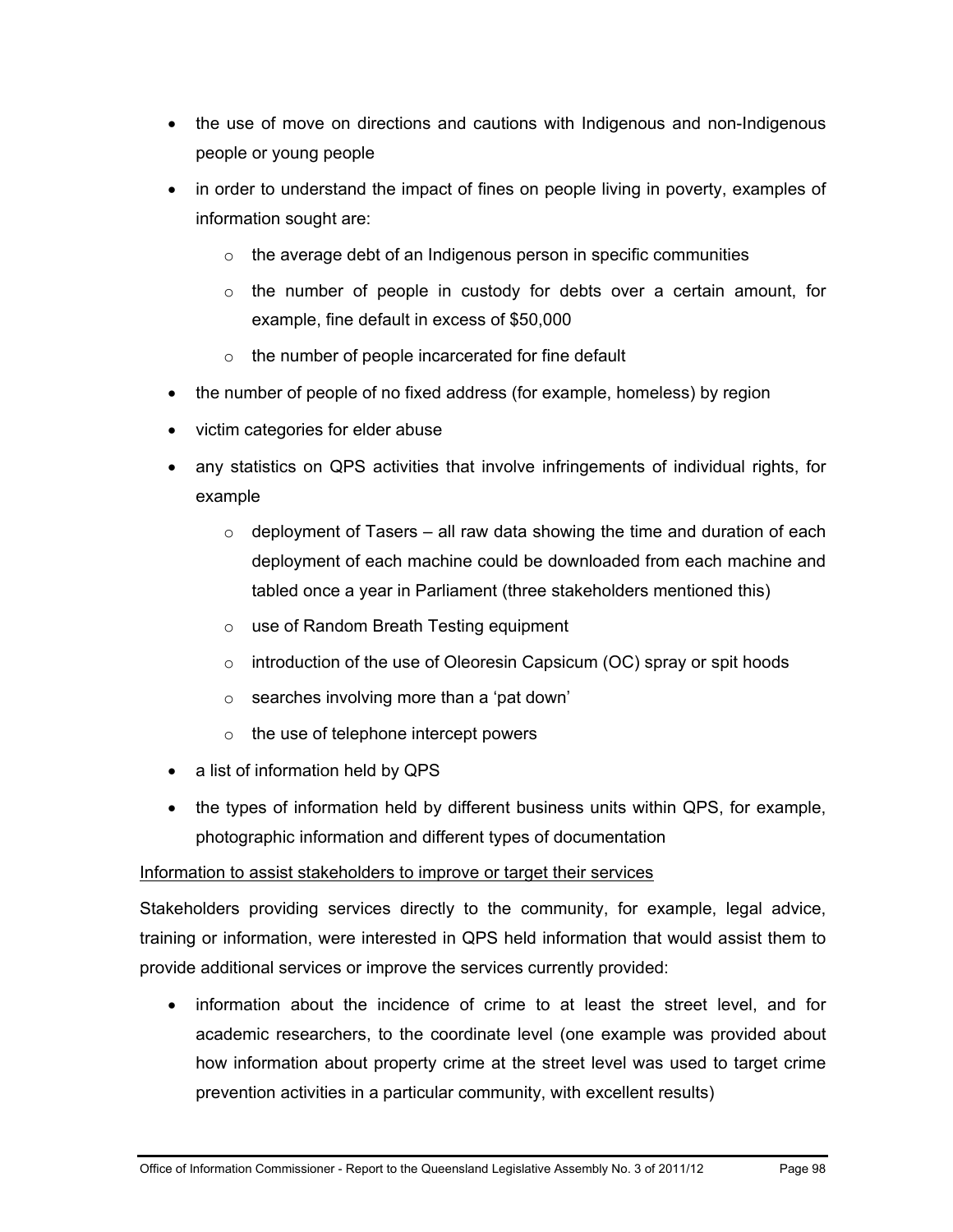- copies of warrants and the impact on fine defaulters of executing warrants (including guidelines applied by the Warrants Evaluation Committee when deciding whether or not to imprison fine defaulters), so that legal services can advise their clients appropriately
- the parameters of any police discretionary powers, to assist in provision of legal advice and legal services
- incidence of specific police activities in specific communities, for example, domestic violence callouts, dealing with unlicensed driving and glue sniffing, to assist stakeholders to provide targeted training to people in those communities
- a summary of changes to police procedures (similar to a publication by Corrective Services) and updates to police powers, for example, powers of search, and use of DNA testing, to assist with provision of legal advice and legal services
- if appropriate, advance notice of QPS activities that might result in an influx of a particular type of work, to assist with planning for service delivery
- $\bullet$  standard operating procedures for QPS free of charge to assist with research, and the provision of legal advice and legal services
- where QPS is in a position to coordinate between service providers or community groups, it would be useful if QPS:
	- $\circ$  facilitated a process so that service providers or community groups from different regions could share ideas about strategies, and
	- o standardised the type of QPS information made available to service providers

# Information that might lead stakeholders to talk to QPS about possible improvements to QPS procedures or practices

- guidelines for QPS use about the apprehension interview for people with a mental illness – the concern is that some people are being taken to the watchhouse when it might have been more appropriate to take them to a hospital
- the curriculum for training at the Queensland Police Academy the concern being that information about target groups might be provided at the end of the training, possibly after assessment has concluded, implying that information about target groups is not important to operational policing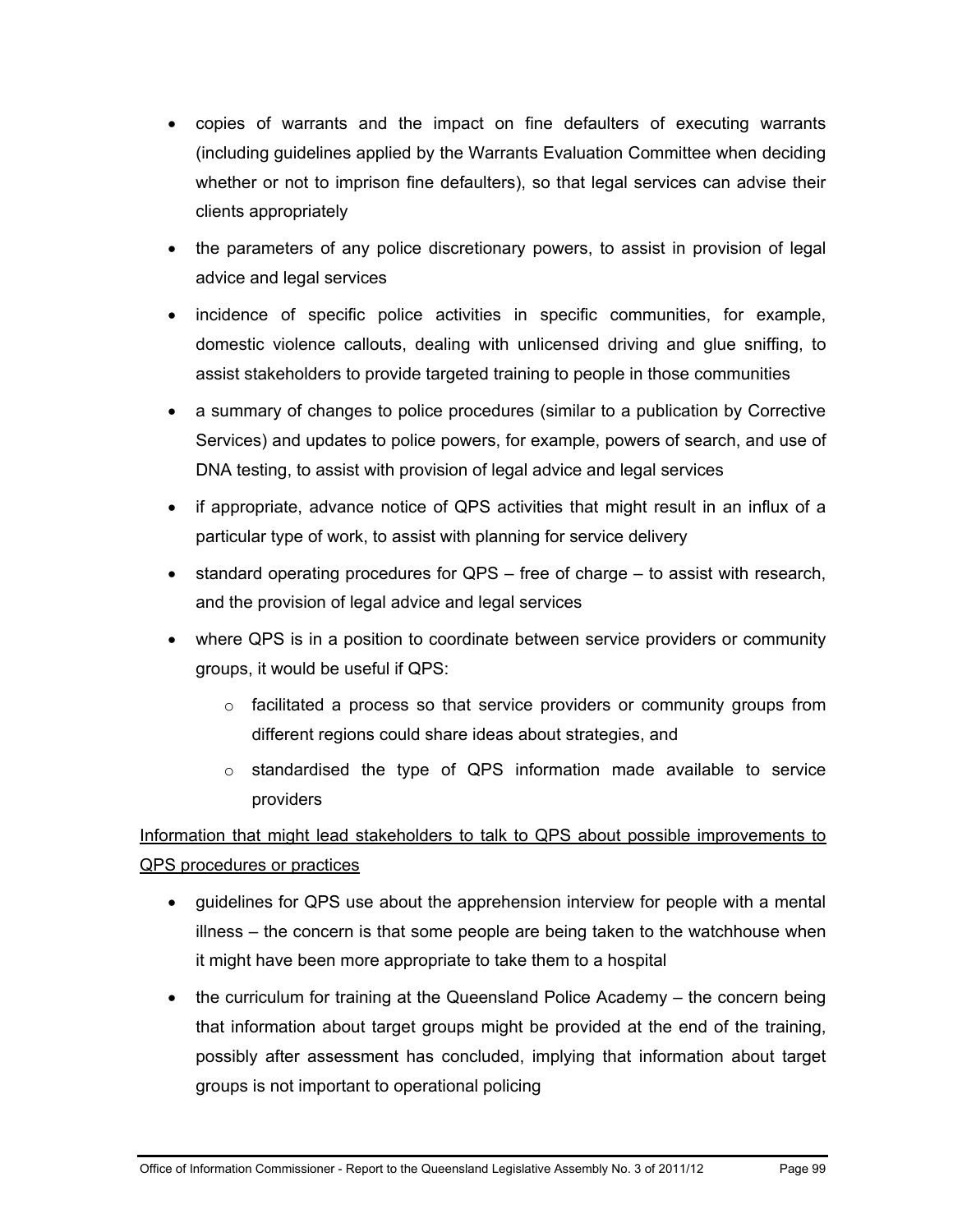# Information that stakeholders believe might be held by QPS that would be usefully published

Stakeholders believed that some QPS held information was of general public interest:

- policy documents
- QPS responses to recommendations, for example to CMC recommendations, including details of the activities undertaken by QPS in response to recommendations (three stakeholders identified this as useful)
- information about complaints received, the QPS response and outcomes

# Characteristics of information that are important to community stakeholders

Stakeholders commented on the timing, quality of information and other characteristics of the information that they believed would add to the usefulness of the information:

- it is important that the information is complete and correct (four stakeholders)
- not providing percentages alone, but providing raw data instead of or in addition to percentages (an example was given that if a stakeholder is researching incarceration by offence, and the overall incidence of offending went down but the number of people incarcerated stayed the same, the percentage of people incarcerated for that offence would go up – which might create the false impression that the rate of offending was increasing) (three stakeholders)
- the information includes demographic breakdown, and in particular, information about whether or not people were Indigenous or non-Indigenous (three stakeholders)
- the ability to print out the information
- if there is a risk of misuse of any information, the information should be published with explanatory notes
- consistently recording data statewide (three stakeholders)
- providing information in a form that is machine readable and reusable, for example a data cube as per the Australian Bureau of Statistics publications
- generally, the publication of information on a quarterly basis was seen as sufficient, although for some specific academic research, it might be useful to be able to negotiate access to data more frequently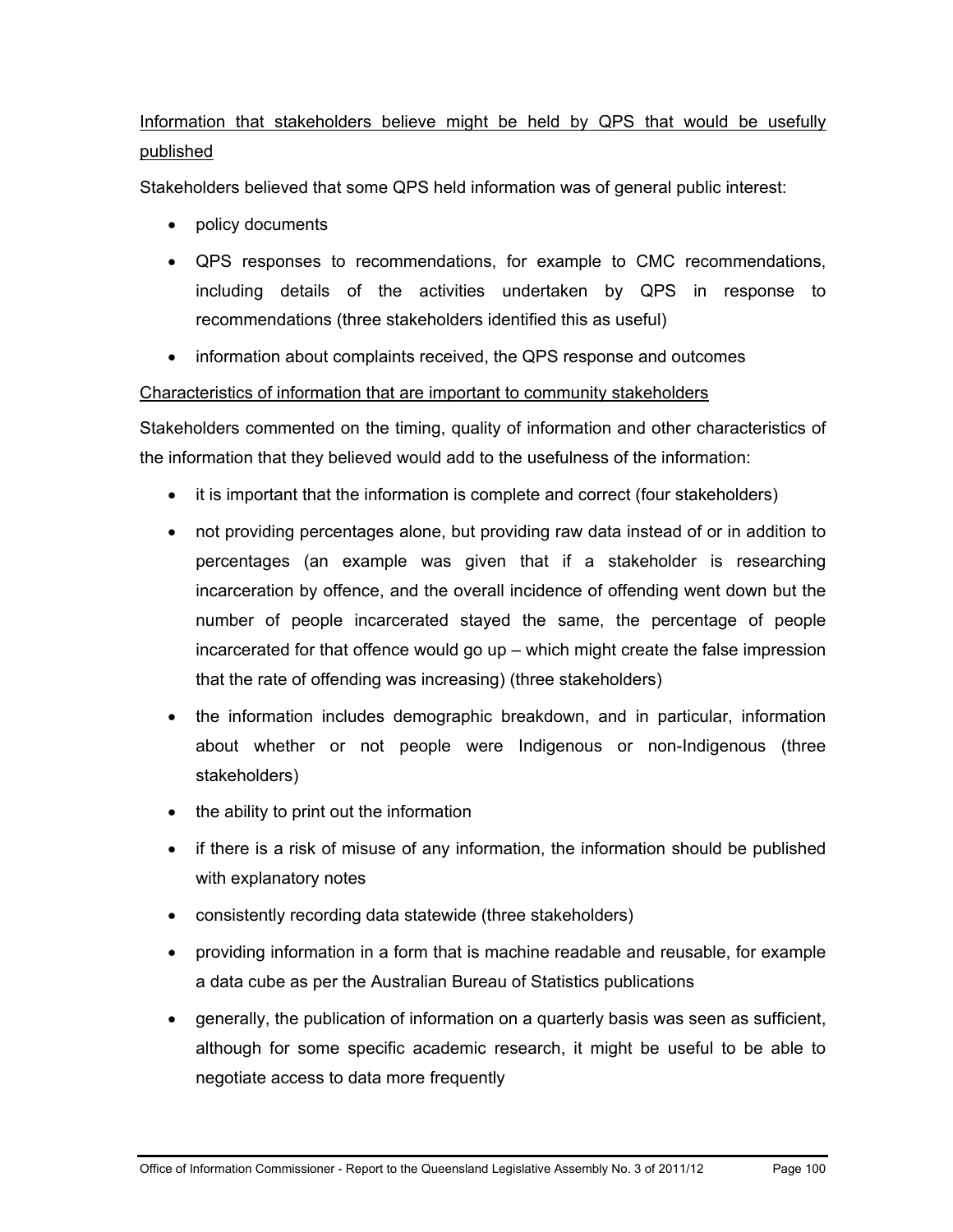• if information is made readily available on-line, with some analysis already done, this is particularly useful for older members of the community, who might not be as familiar as younger people with strategies for finding and collating data on-line

## Comments on current processes for obtaining information

Stakeholders commented on the current system for obtaining QPS information:

- the best way to get information is to use contacts, particularly any in the Commissioner's office, and rely on good will and helpfulness of individuals
- national forums for law reform and other stakeholders are helpful
- attendance at meetings with QPS, for example, Cultural Advisory Unit or police consultative groups, can be helpful, but the formal structures are not as effective
- often it is important to know what is there in order to be able to find it, as the information might be available but it is not readily identifiable or accessible – stakeholders report that the best strategy to deal with this issue is to find a member of QPS to assist, either informally through networking or formally through a secondment or employment (three stakeholders)
- if the local contact person from QPS is not interested, then little can be achieved at the local level
- a couple of stakeholders have specific powers provided for by legislation that give access to QPS held data for specific purposes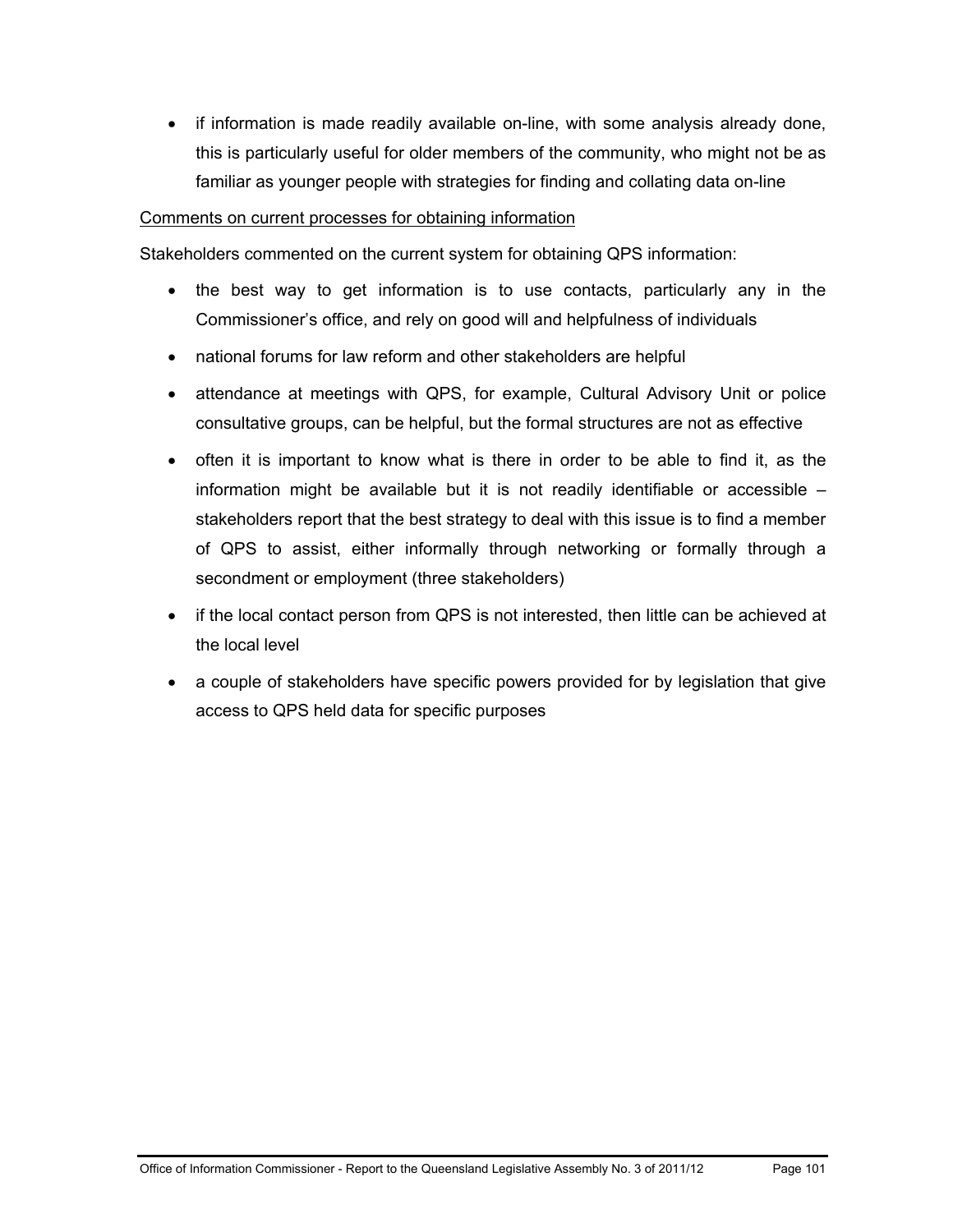# **Questions sent to Stakeholders for Community Consultation**

# **Specific questions about QPS held information – to assist you in considering QPS publication of information.**

With respect to information that you know is held by QPS:

- What information held by the QPS is/might be of assistance to your organisation?
- Would this information be primarily of use for your organisation or for your clients? If it is for your clients then please identify the type of client who would benefit from this information.
- What could you or your clients do with the information?
- Do you think there are risks in QPS publishing this information?

With respect to information that might or might not be held by QPS:

- To what extent does your organisation conduct projects, lobby government, make submissions on legislative amendment or other community wide activities?
- Can you identify any of your projects or community wide activities where QPS might have information relevant to your activity or where QPS information might have been important to you but not publicly available?

With respect to information that is already being released:

- Is information that is currently released provided in an acceptable time period? If not, how often should this information be released?
- Is information that is currently released provided in a form useful to your organisation or clients? If not, what form would improve its usability?
- Is there anything QPS currently does which assists you in making use of the information that is released? For instance, does QPS have a facility to provide alerts when information is released, is information released in multiple formats, is information released specific to an area or is there a QPS contact available to discuss information released.
- Are there any impediments to making use of information that is released? If so, what would assist to reduce or remove these impediments?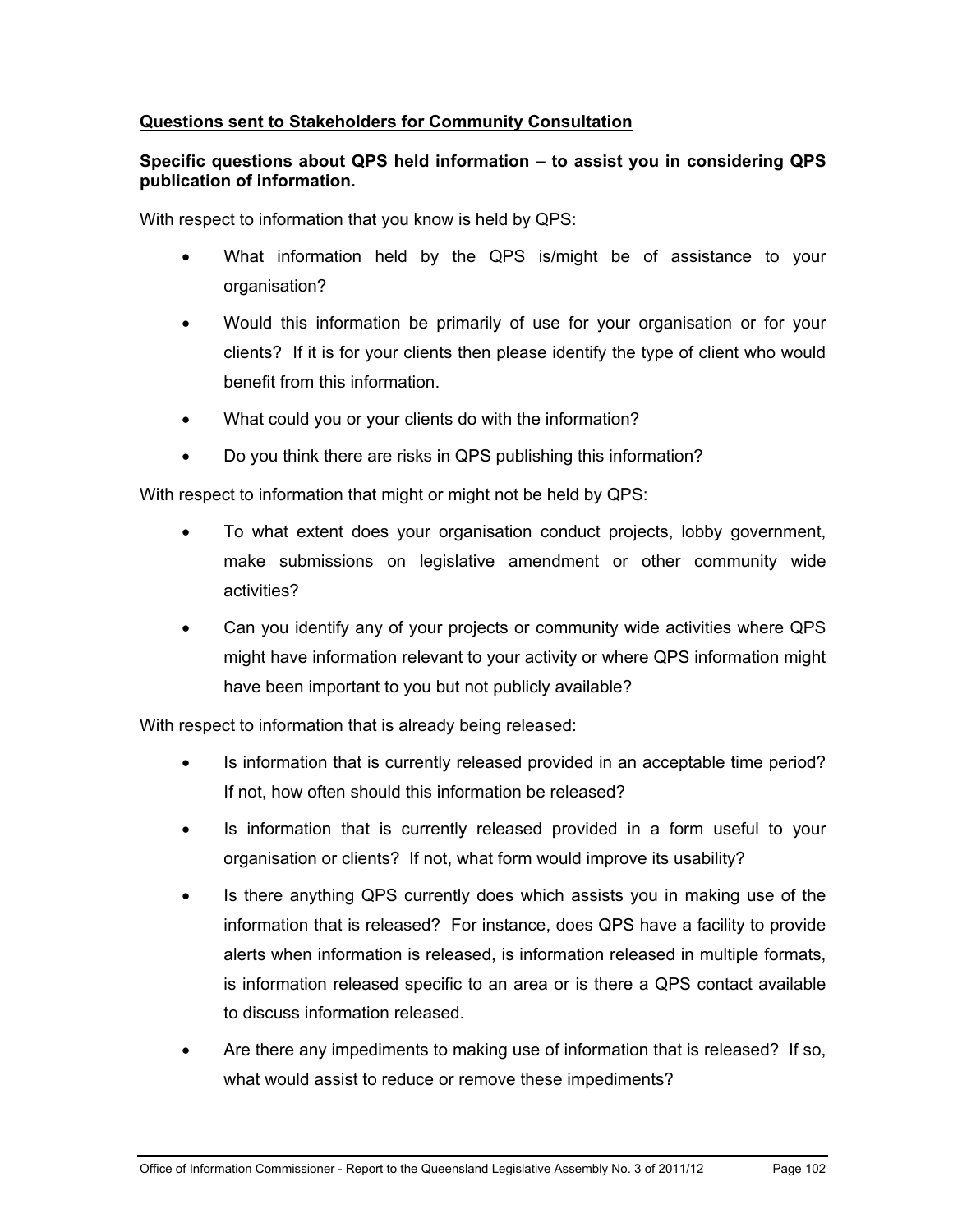# **Appendix 6 – Queensland Police Service Action Plan**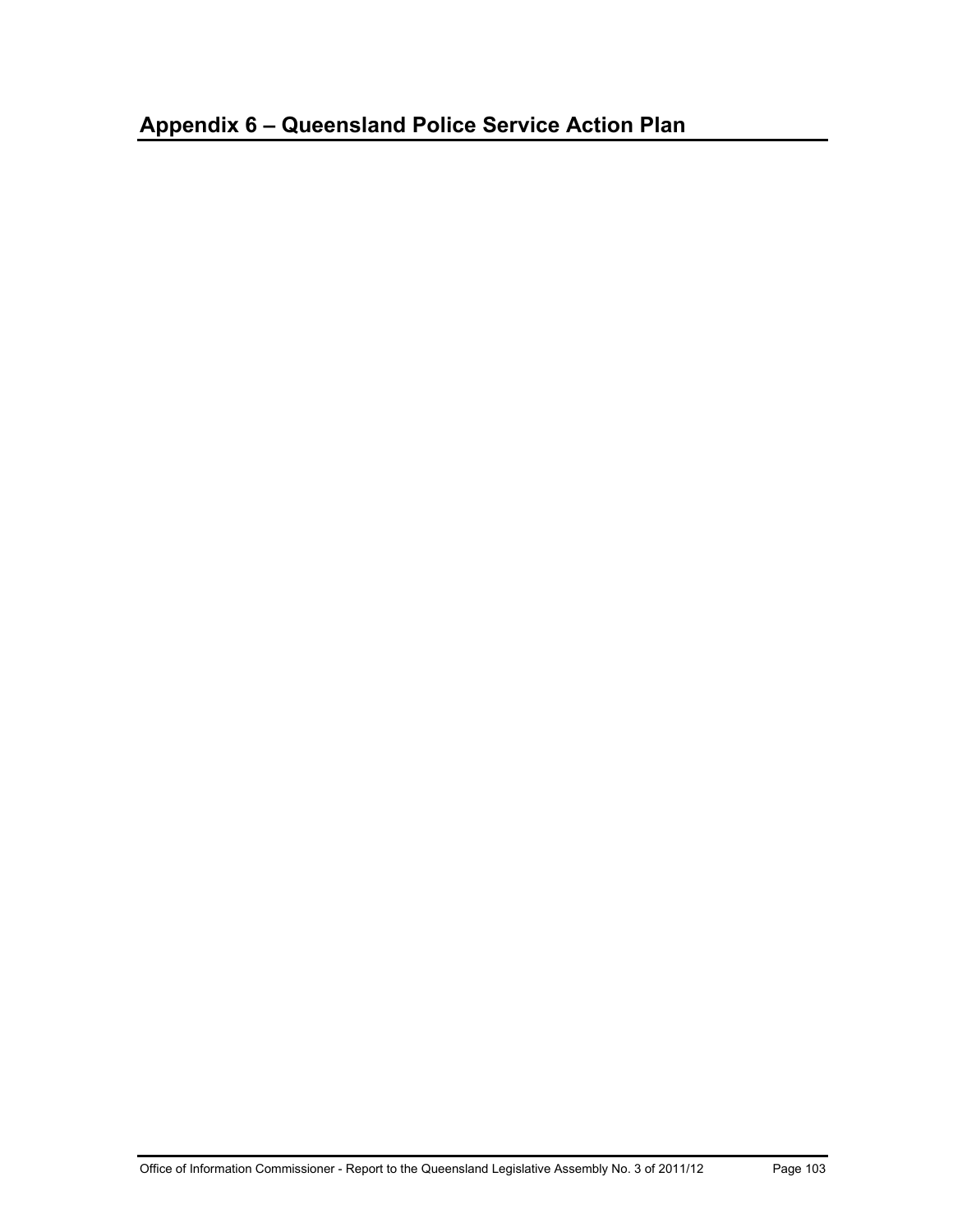

### **QUEENSLAND POLICE SERVICE**

**COMMISSIONER'S OFFICE** 200 ROMA STREET BRISBANE QLD 4000 AUSTRALIA<br>GPO BOX 1440 BRISBANE QLD 4001 AUSTRALIA



TELEPHONE: 07 3364 6488 FACSIMILE: 07 3364 4650

Our Ref:

Your Ref:

Ms Julie Kinross **Information Commissioner** PO Box 10143 Adelaide Street Brisbane QLD 4000

Dear Ms Kinross

I acknowledge your letter of 20 September 2011 and the accompanying report on the Queensland Police Service's compliance with the Right to Information Act 2009 and the Information Privacy Act 2009.

I note the Executive Summary and the body of the report which includes some of the Service's achievements in making information available to the community in accordance with the Right to Information and Information Privacy reforms and otherwise.

After careful consideration of the compliance review, I consider all the recommendations should be implemented subject to potential issues such as resource availability and interpretation.

I note the text associated with Recommendation 13 and the comment at page 85 of the report that "QPS would go a significant way in achieving the objectives of the reforms by publishing its crime statistics", and the relevant dot point in the **Executive Summary.** 

The QPS is currently trialling the web based application of crime statistics through partnerships with media outlets in Townsville and more recently the South Eastern Region. As well as increasing community awareness and participation to reduce crime, the initiative has created national interest from other police jurisdictions and media outlets.

The QPS is committed to publishing crime statistics and related information. We continue to progress that within the overriding framework of providing the best possible outcomes for the Queensland community, being mindful of the issues such as privacy and investigative competency.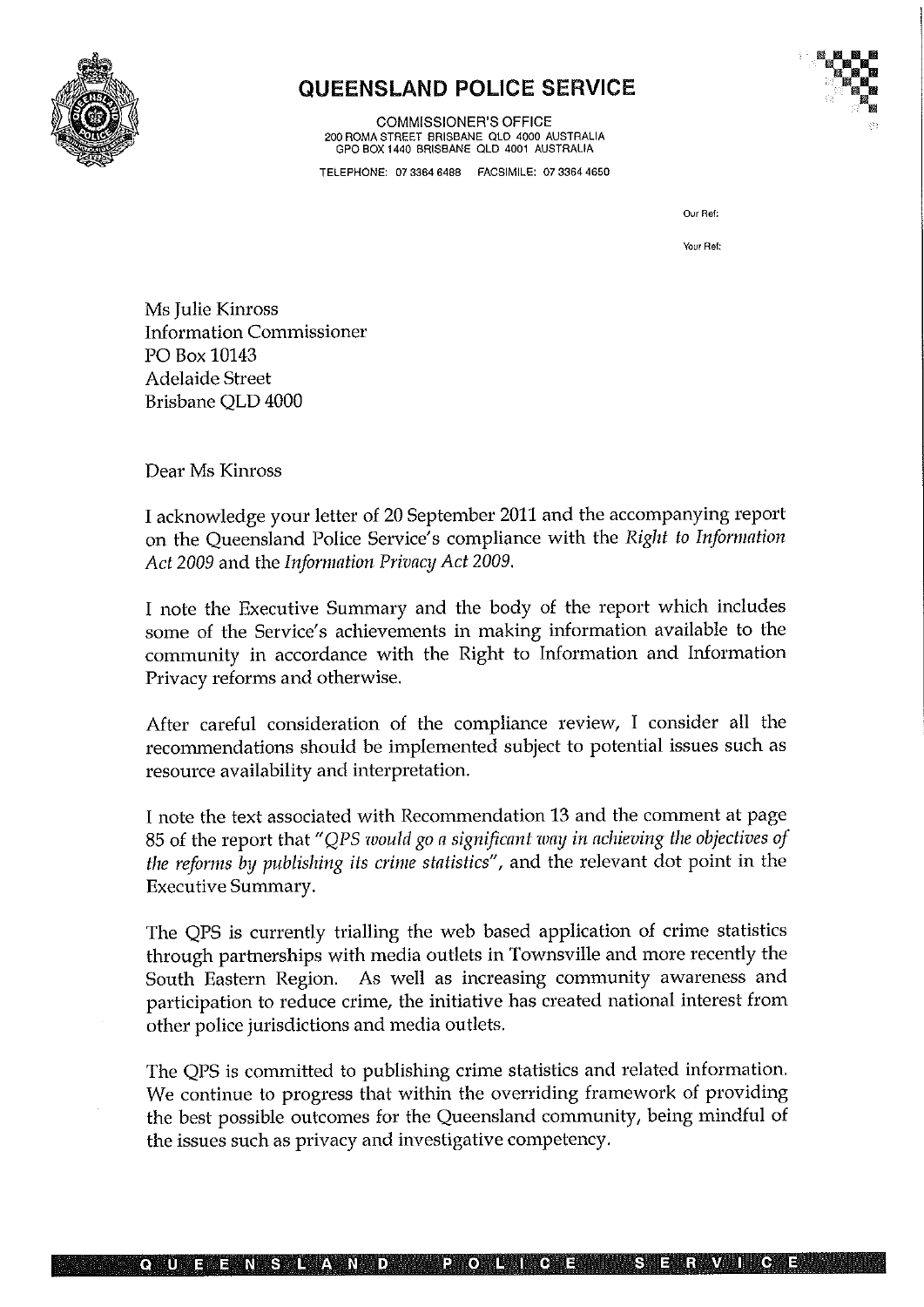The OPS' use of social media has received national and international recognition, and is considered a world leader in using this medium to I welcome further opportunities for communicate with the public. improvement to meet community needs and expectations.

I enclose the QPS response to each of the recommendations referred to in the report.

I note the timeframes associated with the recommendations, some of which are 'immediate' and some within two weeks. We will progress the implementation of the recommendations as soon as is reasonably possible and practical, and in consultation with your office. In that regard the QPS proposes to provide a quarterly update to you on their progress.

It is also my understanding that whilst not reflected in the report some of the recommendations have been addressed as the review has progressed and can in fact now be regarded as completed.

As you are aware, the QPS handles one of the highest volumes of access applications in the public sector. The Service faces wide ranging demands across the State. We will progress these matters both specifically and broadly and trust that your office will provide support, advice and assistance in this regard.

Yours sincerely

**RATKINSON COMMISSIONER**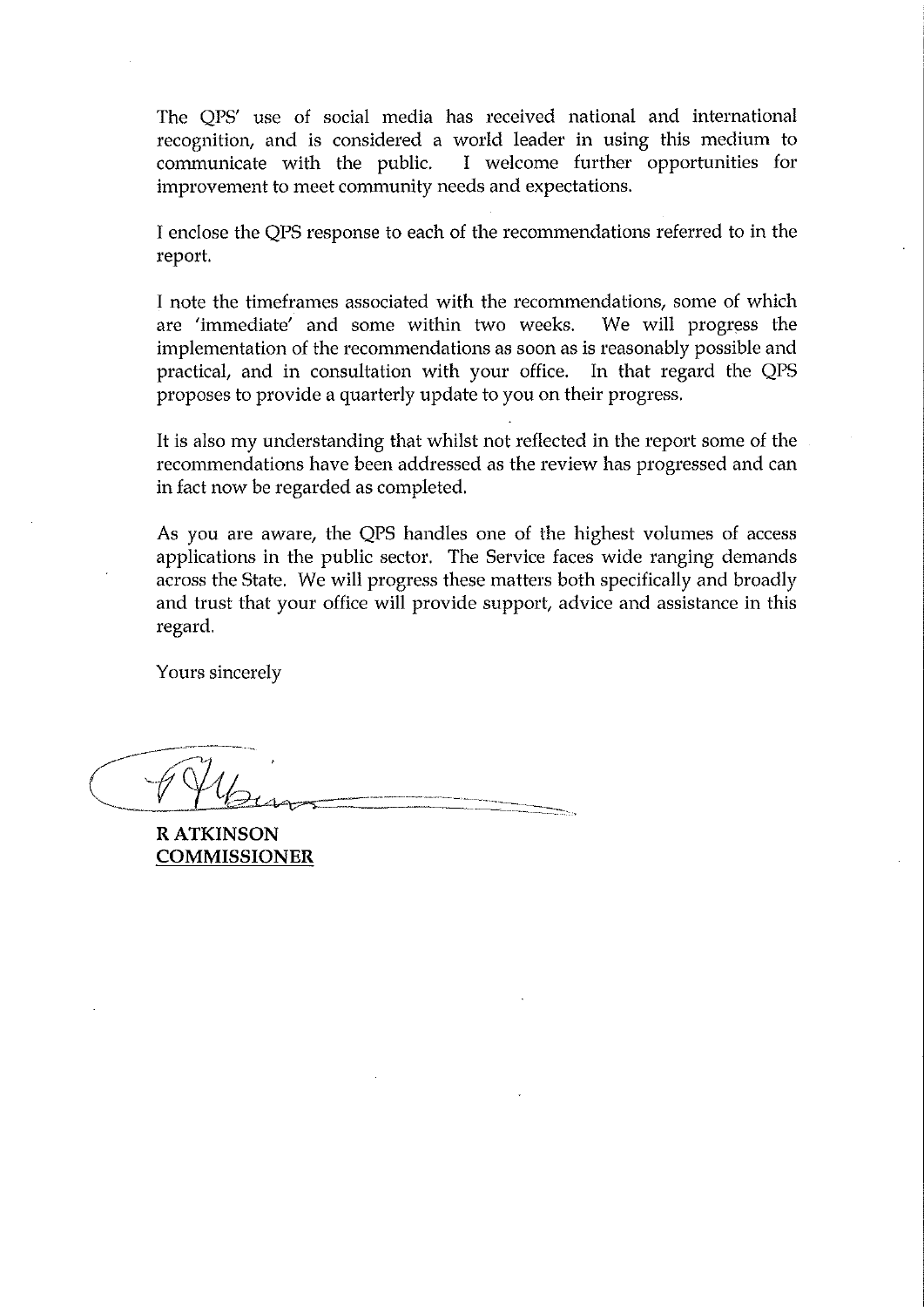#### **Response to the Recommendations of the Office of the Information Commissioner Compliance Review of the QPS 2011**

Queensland Police Service Action Plan

| Rating                                       | <b>Description</b>                                                   |
|----------------------------------------------|----------------------------------------------------------------------|
| Within two weeks of this report being tabled | OIC considers immediate attention is required to complete the action |
| Short term                                   | OIC considers that action is required within three to six months     |
| Within 12 months                             | OIC considers that action is required within 12 months               |

|   | OIC recommends:-                                                                                                                                                                                                                                                                                                                                                                                                  | QPS response and any proposed<br>management action                                                                                                                                                                                                                                                                                                                                                                                                                                                                                                                                                                                                                       | <b>OIC Rating</b>   | <b>QPS</b> nominated<br>owner                                                                                                                                   | <b>QPS</b><br>nominated |
|---|-------------------------------------------------------------------------------------------------------------------------------------------------------------------------------------------------------------------------------------------------------------------------------------------------------------------------------------------------------------------------------------------------------------------|--------------------------------------------------------------------------------------------------------------------------------------------------------------------------------------------------------------------------------------------------------------------------------------------------------------------------------------------------------------------------------------------------------------------------------------------------------------------------------------------------------------------------------------------------------------------------------------------------------------------------------------------------------------------------|---------------------|-----------------------------------------------------------------------------------------------------------------------------------------------------------------|-------------------------|
| # | Recommendation                                                                                                                                                                                                                                                                                                                                                                                                    |                                                                                                                                                                                                                                                                                                                                                                                                                                                                                                                                                                                                                                                                          |                     |                                                                                                                                                                 | completion<br>date      |
|   | Implement a strategic approach in 2011-12 and in<br>subsequent years to increase the effectiveness of<br>the QPS community engagement strategy with<br>respect to pushing information out. Greater<br>engagement with government and community<br>organisations will identify opportunities that QPS<br>can take up to pro-actively release information that<br>is relevant and useful to the community at large. | Supported. The QPS has a number of<br>initiatives planned to enhance the<br>availability and access of information<br>between the Service, other government<br>agencies and the community.<br>Contemporary approaches such as<br>social media provide immediate two-way<br>communication with the community.<br>During September 2011, QPS recorded<br>over 91 million views of information<br>released on its Facebook page.<br>The QPS also engages with government<br>and the community in many forums to<br>inform policy and procedures to meet the<br>needs of the wider community.<br>Examples include, but not limited to,<br>youth justice, homelessness, cross | Within 12<br>months | Executive<br>Director, Office of<br>the<br>Commissioner<br>Executive<br>Director, Media<br>and Public Affairs<br>Chair,<br>Information<br>Steering<br>Committee | October<br>2012         |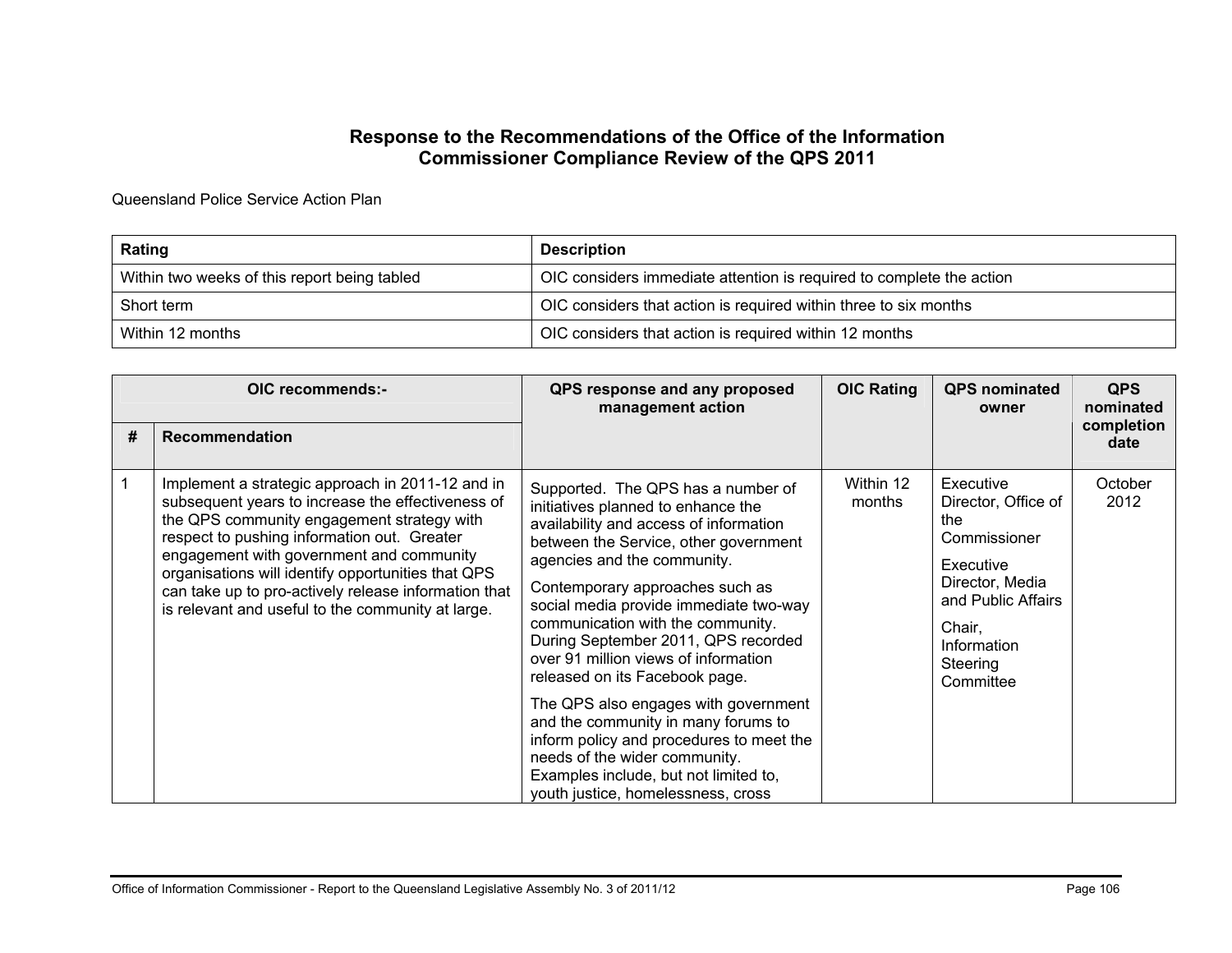| OIC recommends:- |                                                                                                                                                                                                                                                                                                                                                                                                                                                                   | QPS response and any proposed<br>management action                                                                                                                                                                                                                                                                                                                                                                                     | <b>OIC Rating</b>   | <b>QPS</b> nominated<br>owner                                                   | <b>QPS</b><br>nominated |
|------------------|-------------------------------------------------------------------------------------------------------------------------------------------------------------------------------------------------------------------------------------------------------------------------------------------------------------------------------------------------------------------------------------------------------------------------------------------------------------------|----------------------------------------------------------------------------------------------------------------------------------------------------------------------------------------------------------------------------------------------------------------------------------------------------------------------------------------------------------------------------------------------------------------------------------------|---------------------|---------------------------------------------------------------------------------|-------------------------|
| #                | <b>Recommendation</b>                                                                                                                                                                                                                                                                                                                                                                                                                                             |                                                                                                                                                                                                                                                                                                                                                                                                                                        |                     |                                                                                 | completion<br>date      |
|                  |                                                                                                                                                                                                                                                                                                                                                                                                                                                                   | cultural and indigenous affairs, road<br>safety, seniors and youth violence.                                                                                                                                                                                                                                                                                                                                                           |                     |                                                                                 |                         |
| $\overline{2}$   | Issue an agency wide communication to all<br>business units within three months to reinforce<br>QPS's commitment to the right to information<br>reforms, and the requirement that QPS staff<br>operate in accordance with QPS's Operational<br>Procedures Manual.                                                                                                                                                                                                 | Supported.                                                                                                                                                                                                                                                                                                                                                                                                                             | Short term          | Executive<br>Director,<br>Administration<br>Division                            | April 2012              |
|                  | Review wording contained in requests for<br>information sent to QPS units to ensure obligations<br>are clearly stated and convey the requirements of<br>QPS's policies contained in the Operational<br>Procedures Manual.                                                                                                                                                                                                                                         |                                                                                                                                                                                                                                                                                                                                                                                                                                        |                     |                                                                                 |                         |
|                  | Issue procedures within six months for dealing with<br>the receipt of redacted material from other QPS<br>units in response to requests for information to<br>assist the Right to Information and Privacy (RTIP)<br>Unit to process applications for information, in line<br>with QPS's policies and the RTI and IP Acts.                                                                                                                                         |                                                                                                                                                                                                                                                                                                                                                                                                                                        |                     |                                                                                 |                         |
| $\mathfrak{B}$   | Provide active leadership through the Information<br>Steering Committee and the Information Champion<br>in 2011 12 and in subsequent years to improve the<br>availability and accessibility of information and to<br>progress the right to information reform process, in<br>accordance with the Queensland Government<br>Enterprise Architecture guidelines with respect to<br>the RTI and IP reforms, the legislation and the<br><b>Ministerial Guidelines.</b> | Supported. The recent QPS corporate<br>governance review confirms the QPS<br>Information Steering Committee's role<br>within the corporate governance<br>structure to carry out its QGEA and<br>Information Management Governance<br>obligations. The QPS values the<br>appropriate access of information and<br>will continue to seek better ways to<br>improve the availability and accessibility<br>in subsequent programs of work. | Within 12<br>months | 1. Chair,<br>Information<br>Steering<br>Committee<br>2. Information<br>Champion | November<br>2012        |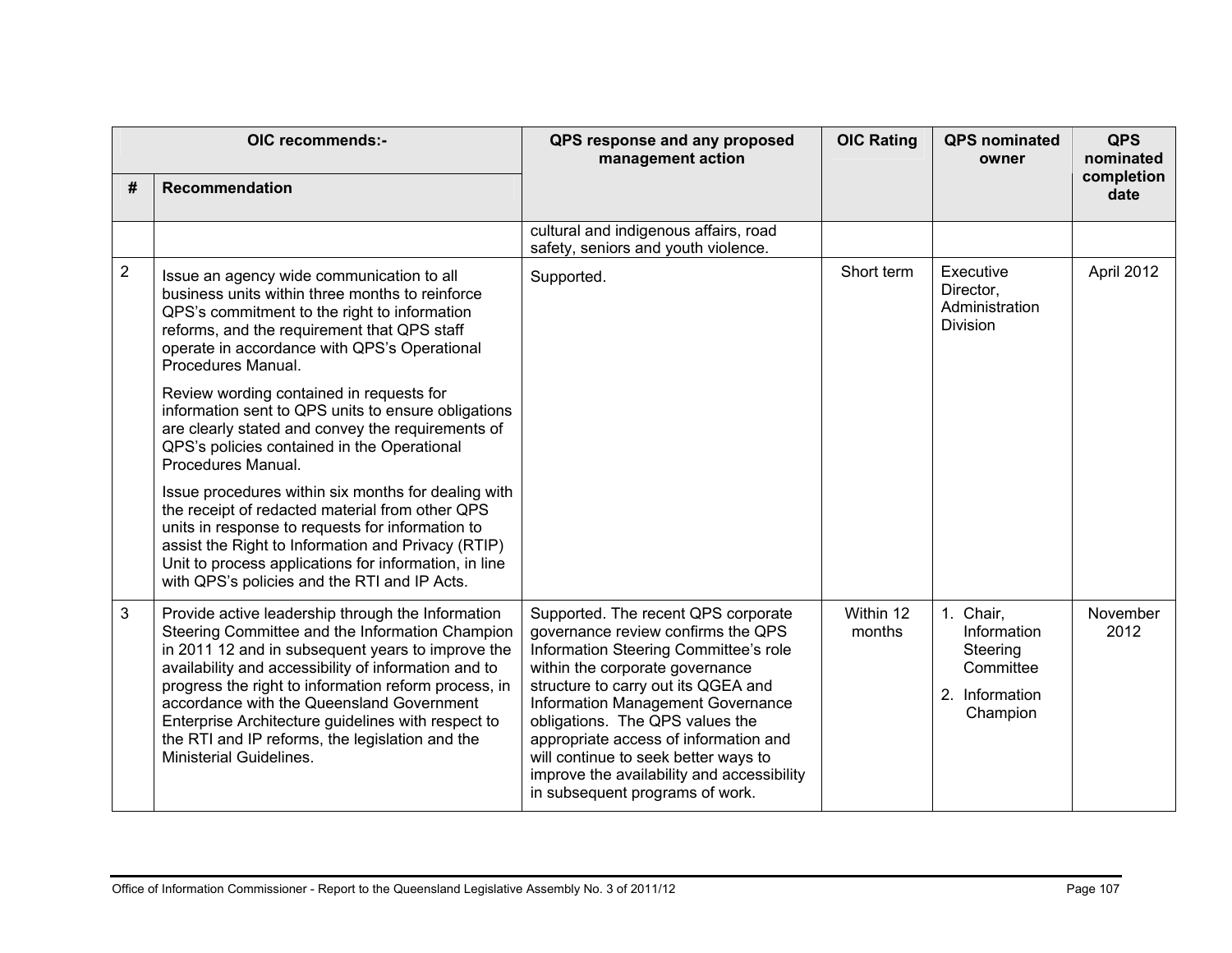|                | OIC recommends:-                                                                                                                                                                                                                                                                                                                                                                                                                                     | QPS response and any proposed<br>management action                                                                                                                                                                                                             | <b>OIC Rating</b>   | <b>QPS</b> nominated<br>owner                               | <b>QPS</b><br>nominated |
|----------------|------------------------------------------------------------------------------------------------------------------------------------------------------------------------------------------------------------------------------------------------------------------------------------------------------------------------------------------------------------------------------------------------------------------------------------------------------|----------------------------------------------------------------------------------------------------------------------------------------------------------------------------------------------------------------------------------------------------------------|---------------------|-------------------------------------------------------------|-------------------------|
| #              | Recommendation                                                                                                                                                                                                                                                                                                                                                                                                                                       |                                                                                                                                                                                                                                                                |                     |                                                             | completion<br>date      |
|                |                                                                                                                                                                                                                                                                                                                                                                                                                                                      |                                                                                                                                                                                                                                                                |                     |                                                             |                         |
| 4              | Review the leadership and implementation of the<br>RTI and IP reforms across the agency to ensure<br>access applications are being used as a last<br>resort.<br>Ensure the RTIP Unit's priorities are focussed on<br>making the processing of access applications fully<br>compliant with the legislative obligations and pro-<br>actively managing to ensure QPS fully implement<br>the RTI and IP reforms across all of its business<br>processes. | Supported and in progress. Since the<br>legislation was introduced, systems and<br>processes for improved capability in RTI<br>and IP reforms have been gradually<br>implemented within the RTIP Unit and<br>across the Service within resource<br>priorities. | Short term          | Executive<br>Director,<br>Administration<br><b>Division</b> | April 2012              |
| 5              | Ensure within six months that the Information<br>Champion role is fulfilled by a position with the<br>positional power to lead systems and cultural<br>changes across the organisation                                                                                                                                                                                                                                                               | Supported. The Deputy Chief Executive<br>(Resource Management) is the<br>appointed Information Champion within<br>the QPS. The responsibilities of this<br>position are consistent with the<br>requirements of the recommendation.                             | Six months          | Executive<br>Director,<br>Administration<br><b>Division</b> | Completed               |
| 6              | Review all relevant documents on the QPS<br>intranet within six months to ensure the documents<br>support the RTI and IP objectives and are up-to-<br>date. Particular priority should be placed on<br>improving the profile of the RTIP Unit web pages<br>to ensure that members of QPS can readily access<br>more comprehensive, up-to-date and relevant<br>information on RTI and IP.                                                             | Supported. A review of all documents<br>published on the intranet will be<br>undertaken within six months.                                                                                                                                                     | Short term          | Executive<br>Director,<br>Administration<br>Division.       | April 2012              |
| $\overline{7}$ | Within two weeks of this report being tabled,<br>amend the RTI webpage so that users are aware<br>of their right to make a complaint when information<br>in the agency's publication scheme is not                                                                                                                                                                                                                                                   | Supported. Advice on how to make a<br>complaint about information not available<br>on the Publication Scheme will be                                                                                                                                           | Within two<br>weeks | Executive<br>Director,<br>Administration                    | November<br>2011        |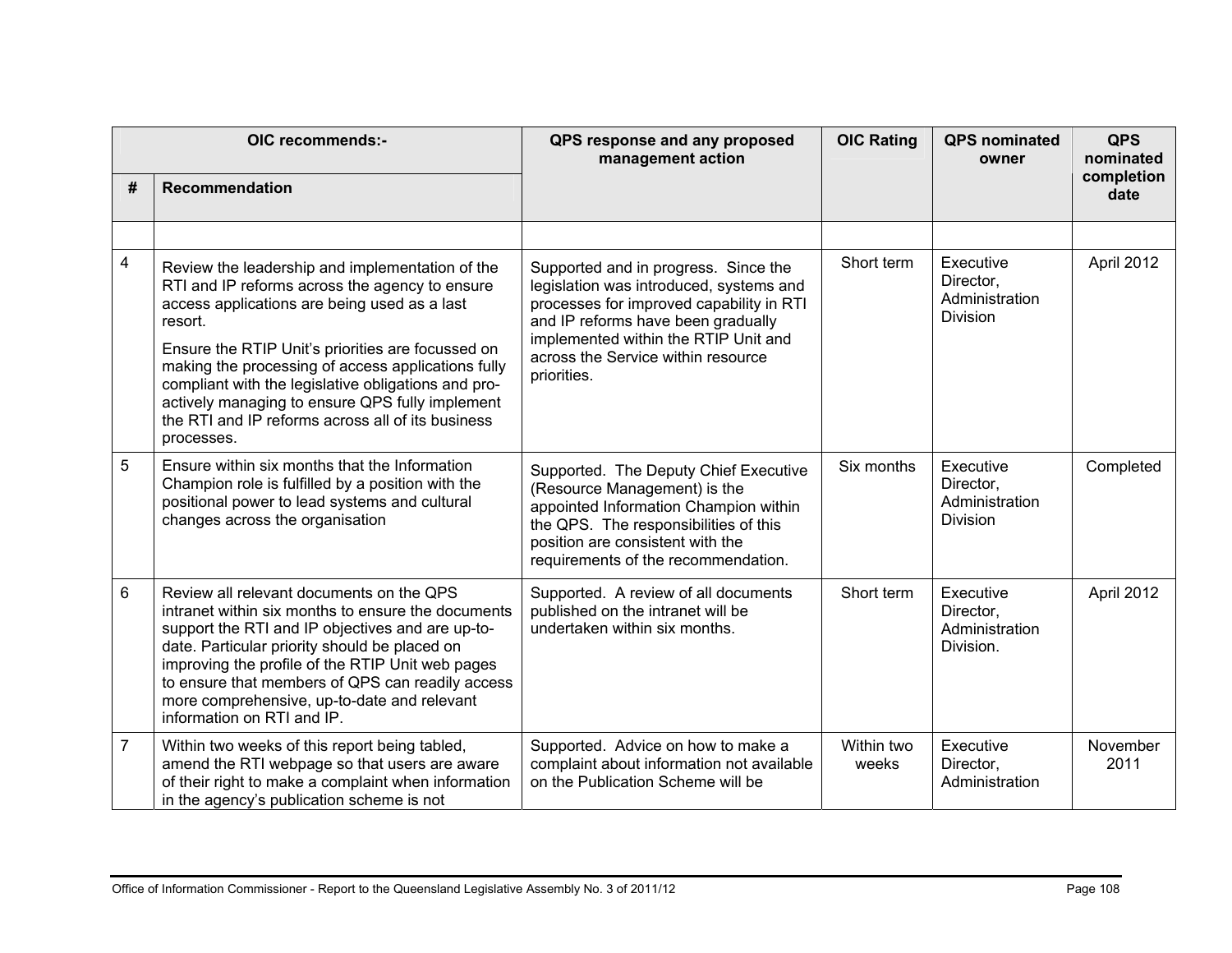|    | OIC recommends:-                                                                                                                                                                                                                                                                                                                                                                            | QPS response and any proposed<br>management action                                                                                      | <b>OIC Rating</b>   | <b>QPS</b> nominated<br>owner                               | <b>QPS</b><br>nominated |
|----|---------------------------------------------------------------------------------------------------------------------------------------------------------------------------------------------------------------------------------------------------------------------------------------------------------------------------------------------------------------------------------------------|-----------------------------------------------------------------------------------------------------------------------------------------|---------------------|-------------------------------------------------------------|-------------------------|
| #  | <b>Recommendation</b>                                                                                                                                                                                                                                                                                                                                                                       |                                                                                                                                         |                     |                                                             | completion<br>date      |
|    | available.                                                                                                                                                                                                                                                                                                                                                                                  | included on the QPS web site.                                                                                                           |                     | <b>Division</b>                                             |                         |
| 8  | Develop and implement strategic performance<br>monitoring measures over the next twelve months<br>and in subsequent years, to track the progress of<br>implementation of RTI and IP across the agency.                                                                                                                                                                                      | Supported. The QPS will consider and<br>implement possible strategic<br>performance monitoring measures within<br>resource constraints. | Within 12<br>months | Executive<br>Director,<br>Administration<br><b>Division</b> | October<br>2012         |
|    | Publish the developed strategic performance<br>monitoring measures including collected data over<br>time, in accordance with the legislation.                                                                                                                                                                                                                                               |                                                                                                                                         |                     |                                                             |                         |
| 9  | Monitor the effectiveness of improved visibility and<br>continue to improve promotion and visibility of the<br>QPS's administrative access schemes on the QPS<br>website, within six months, to streamline provision<br>of information to individuals, improve legislative<br>compliance and manage the workload associated<br>with requests for information made under the<br>legislation. | Supported and in progress. Improved<br>links to administrative access schemes<br>have been provided on the RTI home<br>page.            | Short term          | Executive<br>Director,<br>Administration<br><b>Division</b> | Completed               |
| 10 | Review the Information Asset Register to identify<br>additional data sets suitable for publication on the<br>internet or through administrative access schemes,<br>as part of the work program for the Information<br>Steering Committee for 2011 12 and in<br>subsequent years.                                                                                                            | Supported.                                                                                                                              | Within 12<br>months | Assistant<br>Commissioner,<br><b>ICT</b>                    | October<br>2012         |
| 11 | Publish the QPS Information Asset Register within<br>twelve months.                                                                                                                                                                                                                                                                                                                         | Supported.                                                                                                                              | Within 12<br>months | Assistant<br>Commissioner,<br><b>ICT</b>                    | October<br>2012         |
| 12 | Within twelve months, publish in the QPS<br>Publication Scheme the information or datasets<br>identified by stakeholders as listed in the appendix                                                                                                                                                                                                                                          | Supported in principle. The QPS will<br>continue publishing new information on<br>the Publication Scheme as and when                    | Within 12<br>months | Assistant<br>Commissioner,<br><b>ICT</b>                    | October<br>2012         |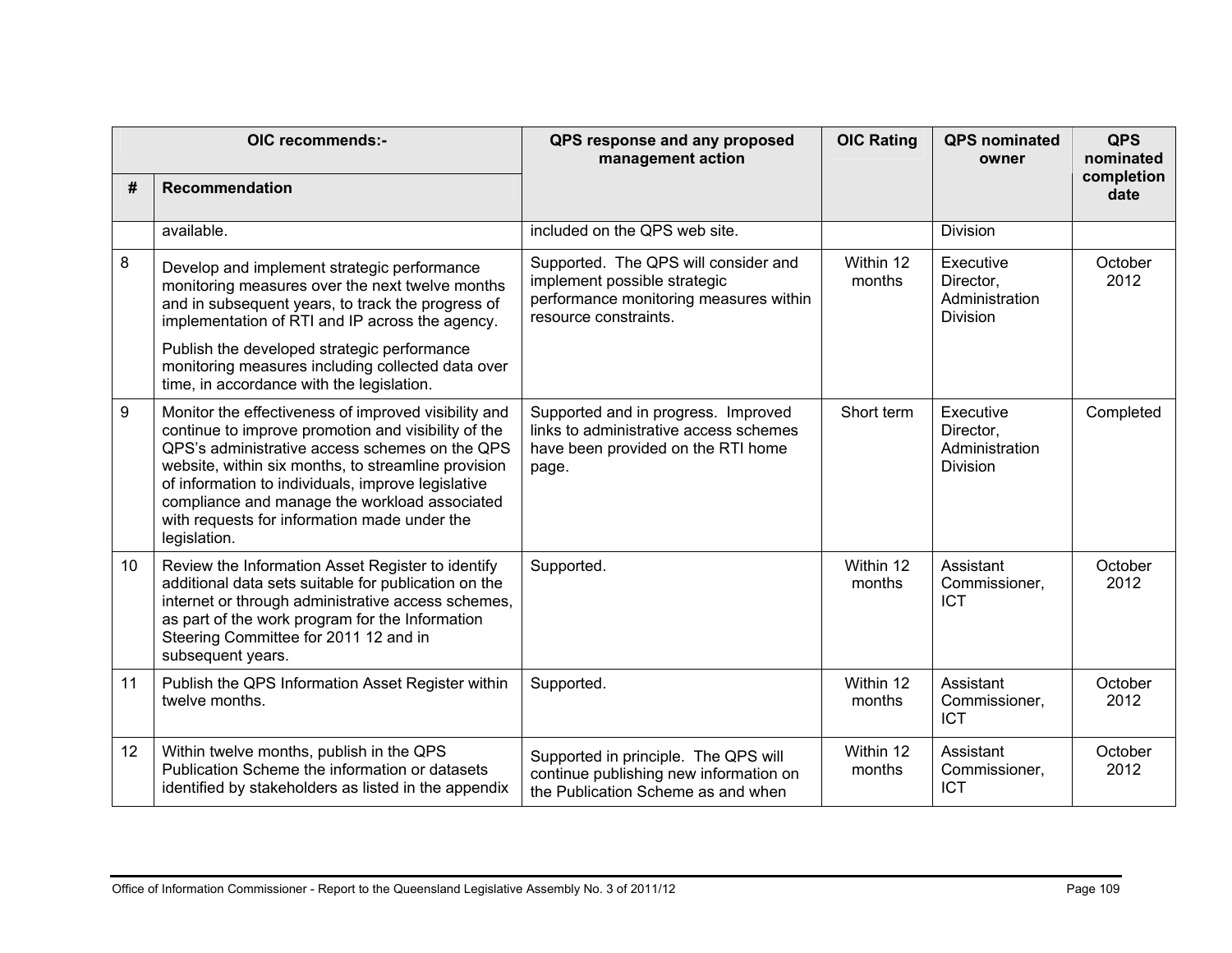|    | OIC recommends:-                                                                                                                                                                                                                                                                                                                                                                                                                                          | QPS response and any proposed<br>management action                                                                                                                                                                                                                                                                                                                  | <b>OIC Rating</b>   | <b>QPS</b> nominated<br>owner                               | <b>QPS</b><br>nominated |
|----|-----------------------------------------------------------------------------------------------------------------------------------------------------------------------------------------------------------------------------------------------------------------------------------------------------------------------------------------------------------------------------------------------------------------------------------------------------------|---------------------------------------------------------------------------------------------------------------------------------------------------------------------------------------------------------------------------------------------------------------------------------------------------------------------------------------------------------------------|---------------------|-------------------------------------------------------------|-------------------------|
| #  | Recommendation                                                                                                                                                                                                                                                                                                                                                                                                                                            |                                                                                                                                                                                                                                                                                                                                                                     |                     |                                                             | completion<br>date      |
|    | to this report, where the information or datasets<br>are held by the QPS and do not contain personal<br>information.                                                                                                                                                                                                                                                                                                                                      | identified within resource constraints.                                                                                                                                                                                                                                                                                                                             |                     | Executive<br>Director,<br>Administration<br><b>Division</b> |                         |
| 13 | Publish in the QPS Publication Scheme a full set<br>of crime statistics, in a machine readable, re-<br>usable format, linked to geospatial information and<br>immediately develop a project plan to address the<br>technical, and policy aspects of publication.                                                                                                                                                                                          | Supported. The QPS is developing a<br>proof of concept for an on-line statistics<br>portal with geospatial capability.                                                                                                                                                                                                                                              | Within 12<br>months | Assistant<br>Commissioner,<br><b>ICT</b>                    | October<br>2012         |
| 14 | Within three months, ensure that coordination of<br>the QPS's publication scheme is actively managed<br>in line with QPS's governance framework and<br>associated policies.                                                                                                                                                                                                                                                                               | Supported. Initiatives to be overviewed<br>by the Information Steering Committee.                                                                                                                                                                                                                                                                                   | Short term          | Executive<br>Director,<br>Administration<br><b>Division</b> | January<br>2012         |
| 15 | Update current RTIP Unit processes within two<br>weeks, to ensure that if the documents being<br>released do not contain the personal information of<br>the applicant, then all applicants and relevant third<br>parties are notified that the documents may be<br>made publicly available, for example in a<br>disclosure log, as required by the RTI Act.                                                                                               | Supported. Templates for determination<br>letters and consult letters have been<br>updated.                                                                                                                                                                                                                                                                         | Within two<br>weeks | Executive<br>Director,<br>Administration<br><b>Division</b> | Completed               |
| 16 | Improve service delivery by incorporating face to<br>face, telephone or email contact with applicants<br>into application handling practices as a matter of<br>course, in order to streamline processing, manage<br>time allowed for processing, and improve the result<br>for the applicant. In particular:<br>make early contact with the applicant<br>$\bullet$<br>to clarify the scope of the application,<br>particularly if a request is complex or | Supported. As identified in the OIC<br>report, the QPS handles one of the<br>highest volumes of access applications<br>in the public sector. Current procedures<br>encourage contact with applicants<br>throughout the process to clarify<br>information or remedy other processing<br>difficulties where identified. These<br>procedures have been formalised into | Within two<br>weeks | Executive<br>Director,<br>Administration<br><b>Division</b> | Completed               |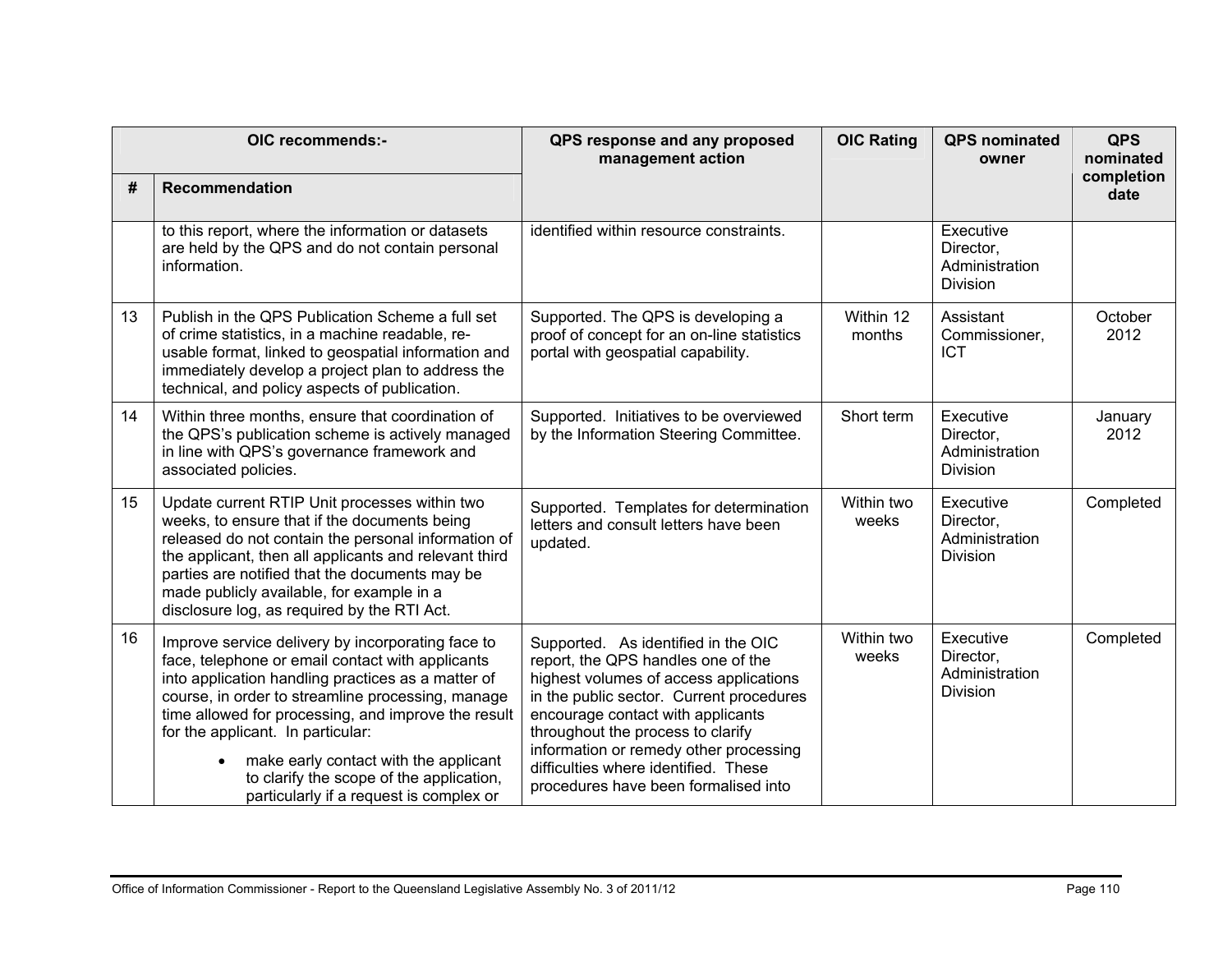|    | OIC recommends:-                                                                                                                                                                                                                                                                                                                                                                                                                                                                                                                                                                                | QPS response and any proposed<br>management action                                                                                                                                                                                  | <b>OIC Rating</b> | <b>QPS</b> nominated<br>owner                        | <b>QPS</b><br>nominated           |
|----|-------------------------------------------------------------------------------------------------------------------------------------------------------------------------------------------------------------------------------------------------------------------------------------------------------------------------------------------------------------------------------------------------------------------------------------------------------------------------------------------------------------------------------------------------------------------------------------------------|-------------------------------------------------------------------------------------------------------------------------------------------------------------------------------------------------------------------------------------|-------------------|------------------------------------------------------|-----------------------------------|
| #  | Recommendation                                                                                                                                                                                                                                                                                                                                                                                                                                                                                                                                                                                  |                                                                                                                                                                                                                                     |                   |                                                      | completion<br>date                |
|    | relates to voluminous records<br>contact the applicant if there are<br>indications that an initial search for<br>documents might be incomplete or if<br>any other processing difficulties arise,<br>to discuss the issue and options for<br>proceeding, including the scope of the<br>application if appropriate; and<br>contact the applicant and follow-up all<br>outstanding concerns about the<br>application with the applicant prior to<br>issuing a refusal to deal notice.<br>Describe the above practices in a policy, to take<br>effect within two weeks of this report being tabled. | policy as recommended.                                                                                                                                                                                                              |                   |                                                      |                                   |
| 17 | Apply the full functionality of the Right to<br>Information and Information Privacy Case<br>Management System (RTIPS) case management<br>system to deliver more efficient application<br>handling processes within six months.<br>Clearly and consistently document within RTIPS<br>any actions taken on files or conversations,<br>commencing within two weeks of this report being<br>tabled.                                                                                                                                                                                                 | Supported. The QPS implemented<br>RTIPS in July 2010. A staged roll out of<br>functionality was undertaken to minimise<br>disruption to business procedures and<br>case workloads as personnel became<br>accustomed to the product. | Short term        | Executive<br>Director,<br>Administration<br>Division | Within<br>nominated<br>timeframes |
| 18 | Document policies and procedures for<br>arrangements to access information<br>administratively, and promote these arrangements<br>to business units throughout QPS.<br>Develop and implement strategies, within three<br>months, to ensure that QPS staff are educated as                                                                                                                                                                                                                                                                                                                       | Supported. Administrative practices in<br>the RTIP Unit have been reviewed and,<br>where appropriate, training will be<br>provided to facilitate the appropriate<br>filtering of requests within resource<br>constraints.           | Short term        | Executive<br>Director,<br>Administration<br>Division | April 2012                        |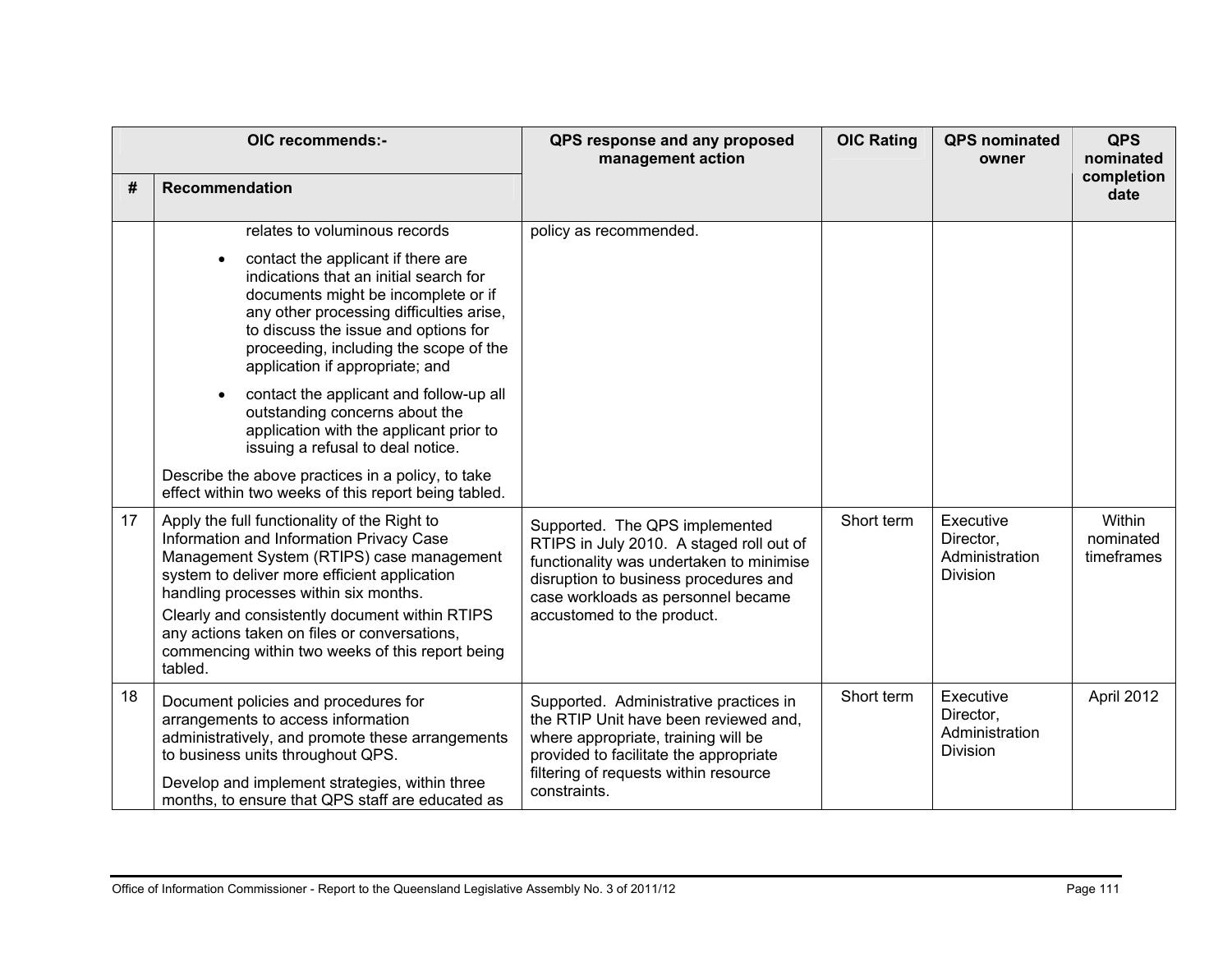|    | OIC recommends:-                                                                                                                                                                                                                                                                                                                                                                                                                                                                                                                                                                                                                   | QPS response and any proposed<br>management action                                                                                                                                                                                     | <b>OIC Rating</b>   | <b>QPS</b> nominated<br>owner                               | <b>QPS</b><br>nominated |
|----|------------------------------------------------------------------------------------------------------------------------------------------------------------------------------------------------------------------------------------------------------------------------------------------------------------------------------------------------------------------------------------------------------------------------------------------------------------------------------------------------------------------------------------------------------------------------------------------------------------------------------------|----------------------------------------------------------------------------------------------------------------------------------------------------------------------------------------------------------------------------------------|---------------------|-------------------------------------------------------------|-------------------------|
| #  | <b>Recommendation</b>                                                                                                                                                                                                                                                                                                                                                                                                                                                                                                                                                                                                              |                                                                                                                                                                                                                                        |                     |                                                             | completion<br>date      |
|    | to how to filter and direct requests for QPS<br>information holdings appropriately, preferably<br>before reaching the RTIP Unit, so that formal<br>applications are a last resort.                                                                                                                                                                                                                                                                                                                                                                                                                                                 |                                                                                                                                                                                                                                        |                     |                                                             |                         |
|    | Maximise the speed and efficiency of application<br>handling through improved administrative practices<br>in the RTIP Unit.                                                                                                                                                                                                                                                                                                                                                                                                                                                                                                        |                                                                                                                                                                                                                                        |                     |                                                             |                         |
| 19 | Continue to consult internal business units to<br>collect information relevant to the access decision.<br>and ensure that these consultations are<br>documented and a file record kept.<br>Discontinue the incorrect use of the third party<br>consultation provisions of the RTI Act (section 37)<br>for the RTIP Unit to conduct internal consultations<br>with other QPS business units within two weeks of<br>this report being tabled. Where additional time is<br>required for processing an application, the RTIP<br>Unit can use the legislative tools provided for this<br>purpose (for example, asking the applicant for | Supported and implemented. The<br>practice of using Sect. 37 of the RTI Act<br>to consult with QPS business units<br>occurred infrequently and was only<br>identified on 2 occasions out of 36 files.<br>The practice has been ceased. | Within two<br>weeks | Executive<br>Director,<br>Administration<br><b>Division</b> | Completed               |
|    | more time to process the application under section<br>35 of the RTI Act or equivalent section within the<br>IP Act).                                                                                                                                                                                                                                                                                                                                                                                                                                                                                                               |                                                                                                                                                                                                                                        |                     |                                                             |                         |
| 20 | Document<br>procedures<br>for<br>briefing<br>senior<br>executives and for seeking information from senior<br>executives within three months.<br><b>Briefing</b><br>procedures need to be designed so as not to delay<br>the release of information.                                                                                                                                                                                                                                                                                                                                                                                | Supported. Procedures for briefing<br>senior executives will be documented<br>into the RTIP Unit Standing Operating<br>Procedures Manual.                                                                                              | Short term          | Executive<br>Director,<br>Administration<br><b>Division</b> | January<br>2012         |
| 21 | Develop and implement template correspondence<br>for RTI and IP application processes within twelve                                                                                                                                                                                                                                                                                                                                                                                                                                                                                                                                | Supported and implemented. The RTIP<br>Unit has implemented template                                                                                                                                                                   | Within 12<br>months | Executive<br>Director,                                      | Completed               |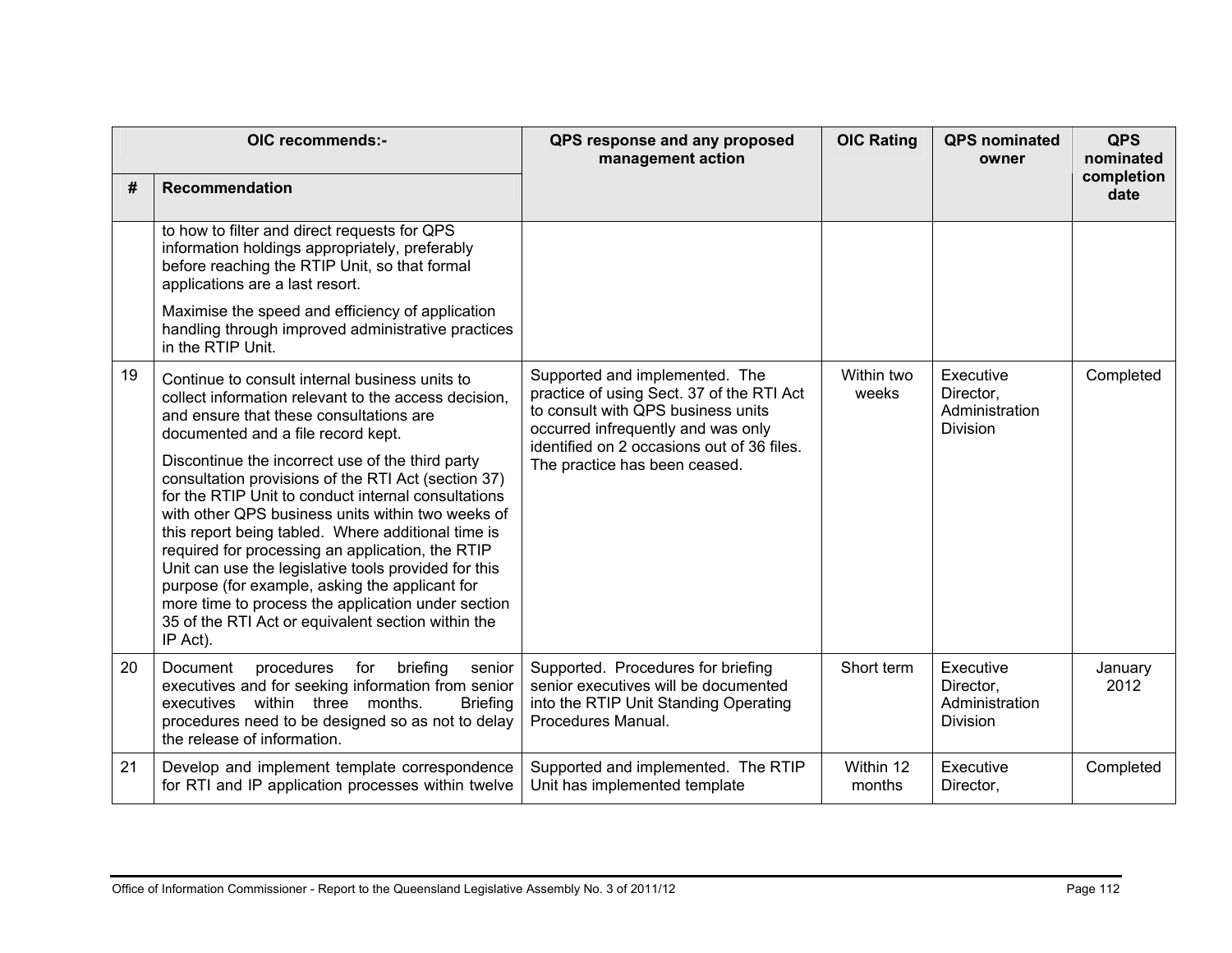|    | OIC recommends:-                                                                                                                                                                                                                                                                                                                                                                                                    | QPS response and any proposed<br>management action                                                                                                                                                                             | <b>OIC Rating</b>   | <b>QPS</b> nominated<br>owner                               | <b>QPS</b><br>nominated |
|----|---------------------------------------------------------------------------------------------------------------------------------------------------------------------------------------------------------------------------------------------------------------------------------------------------------------------------------------------------------------------------------------------------------------------|--------------------------------------------------------------------------------------------------------------------------------------------------------------------------------------------------------------------------------|---------------------|-------------------------------------------------------------|-------------------------|
| #  | Recommendation                                                                                                                                                                                                                                                                                                                                                                                                      |                                                                                                                                                                                                                                |                     |                                                             | completion<br>date      |
|    | months, to ensure all correspondence issued by<br>the RTIP Unit complies with prescribed<br>requirements of the RTI and IP Acts and is<br>consistent and clear.                                                                                                                                                                                                                                                     | correspondence for automatic<br>generation including; decision letters,<br>consultation notices, requests for<br>extensions, third party consultations and<br>tracer requests in RTIPs.                                        |                     | Administration<br><b>Division</b>                           |                         |
| 22 | Accurately estimate and record total processing<br>times on all application files to substantiate any<br>processing fee charged to the applicant,<br>commencing within two weeks of this report being<br>tabled. If more than five hours is spent processing<br>the application and no charge is payable this<br>decision must be recorded. Ensure processing<br>fees are applied consistently to all applications. | Supported and actioned. The acquired<br>RTIPs system has the functionality to<br>create a time control and recording the<br>time spent on files. This functionality will<br>be encompassed into the RTIP Unit<br>RTIPs Manual. | Within two<br>weeks | Executive<br>Director,<br>Administration<br>Division        | October<br>2011         |
| 23 | Ensure that appropriate evidence of identity is<br>obtained for agents acting on behalf of applicants<br>in accordance with the prescribed requirements,<br>commencing within two weeks of this report being<br>Use of letters received from legal<br>tabled.<br>representatives as signed by the principal of the<br>firm must be limited to those cases where QPS<br>has had previous dealings with the agent.    | Supported and actioned. RTIP Unit SOP<br>Manual has been updated.                                                                                                                                                              | Within two<br>weeks | Executive<br>Director,<br>Administration<br><b>Division</b> | Completed               |
| 24 | Give information to applicants in the format<br>requested, commencing within two weeks of this<br>report being tabled, unless a specific legislative<br>exception applies.                                                                                                                                                                                                                                          | Supported in principle. QPS policy on<br>the provision of information by email to<br>external accounts is to be reviewed.                                                                                                      | Within two<br>weeks | Executive<br>Director,<br>Administration<br><b>Division</b> | <b>March 2012</b>       |
| 25 | Include in the decision notice only those internal<br>and external review rights set out in chapter 3,<br>parts 8 and 9 of the RTI Act and equivalent<br>sections of the IP Act within two weeks of this                                                                                                                                                                                                            | Supported.                                                                                                                                                                                                                     | Within two<br>weeks | Executive<br>Director,<br>Administration<br><b>Division</b> | Completed               |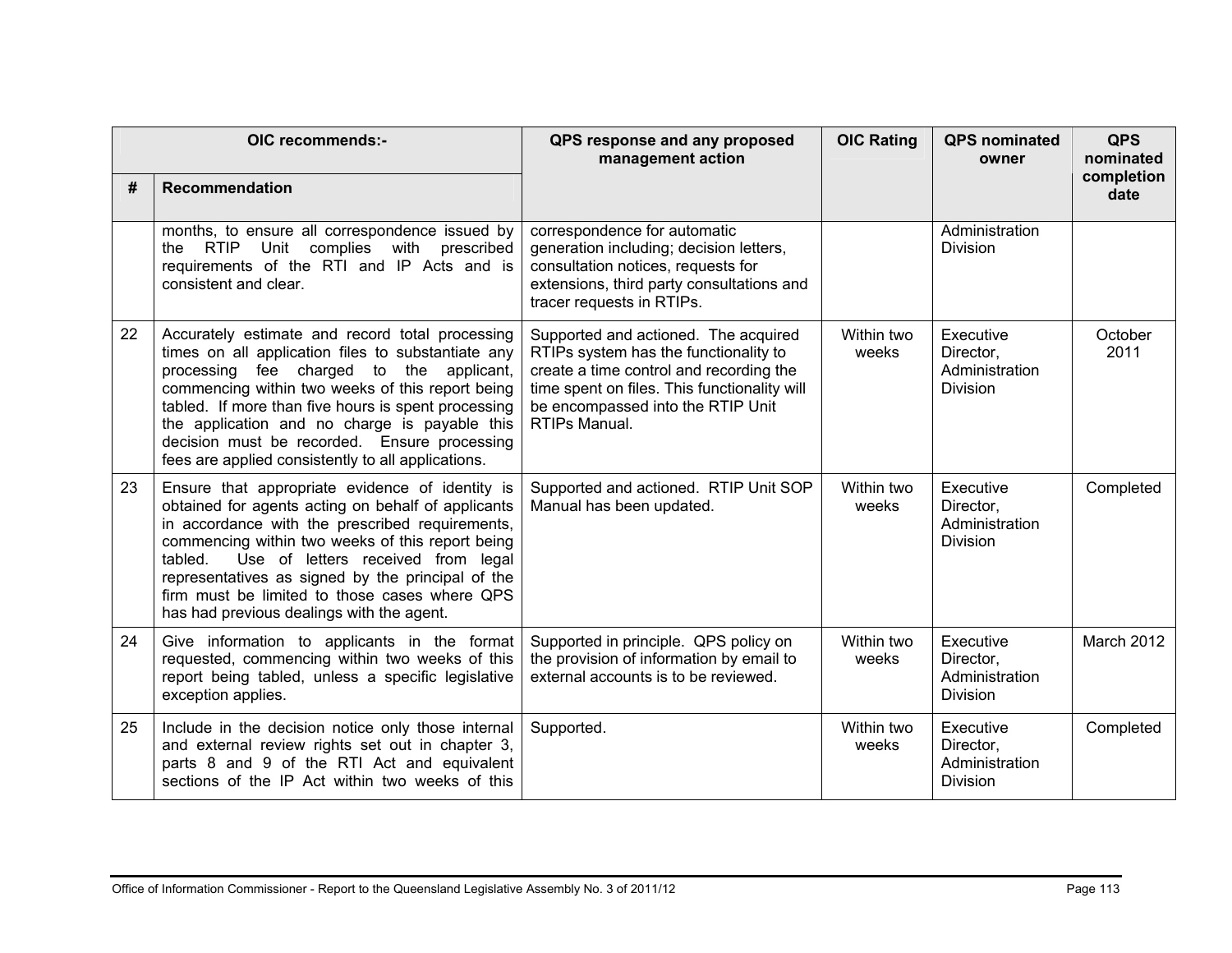| OIC recommends:- |                                                                                                                                                                                                                                                                                                                                                                                                                                                                                                | QPS response and any proposed<br>management action                                                                                                                                                                                                                | <b>OIC Rating</b>   | <b>QPS</b> nominated<br>owner                               | <b>QPS</b><br>nominated |
|------------------|------------------------------------------------------------------------------------------------------------------------------------------------------------------------------------------------------------------------------------------------------------------------------------------------------------------------------------------------------------------------------------------------------------------------------------------------------------------------------------------------|-------------------------------------------------------------------------------------------------------------------------------------------------------------------------------------------------------------------------------------------------------------------|---------------------|-------------------------------------------------------------|-------------------------|
| #                | <b>Recommendation</b>                                                                                                                                                                                                                                                                                                                                                                                                                                                                          |                                                                                                                                                                                                                                                                   |                     |                                                             | completion<br>date      |
|                  | report being tabled.                                                                                                                                                                                                                                                                                                                                                                                                                                                                           |                                                                                                                                                                                                                                                                   |                     |                                                             |                         |
| 26               | Review all forms over the next 12 months to<br>include collection notices as needed.<br>Ensure that disclosure of information to State and<br>Federal law enforcement agencies is only done<br>with the consent of the individual or in accordance<br>with lawful authority under an Act, commencing<br>within two weeks.                                                                                                                                                                      | Supported.<br>1. The QPS will review all forms in<br>accordance with the recommendation.<br>2. The QPS will undertake a review to<br>ensure that the disclosure of information<br>to State and federal Law Enforcement<br>Agencies is only done according to law. | Within 12<br>months | Executive<br>Director,<br>Administration<br><b>Division</b> | October<br>2012         |
| 27               | Within three months, if a business unit is seeking<br>an exemption to the ICT usage policy under the<br>QPS Information Security Manual, then written<br>exemption must be obtained.<br>Within two weeks, written exemption must be<br>obtained for the use of the BigPond email account<br>identified in the desktop audit, in line with QPS's<br>policies.                                                                                                                                   | Supported and Implemented.                                                                                                                                                                                                                                        | Short term          | Executive<br>Director,<br>Administration<br>Division        | Completed               |
| 28               | Clarify within two weeks of this report being tabled<br>for all officers involved in handling applications or<br>complaints under the IP Act, by writing into policy,<br>that personal information can be deleted in<br>response to a request for amendment of personal<br>information, and take steps to ensure future<br>applications for amendment<br>of personal<br>information are handled in accordance with the<br>legislation with respect to the deletion of personal<br>information. | Supported. It is noted that Sect.74 IP<br>Act also provides discretion to amend by<br>way of annotation.                                                                                                                                                          | Within two<br>weeks | Executive<br>Director,<br>Administration<br><b>Division</b> | October<br>2011.        |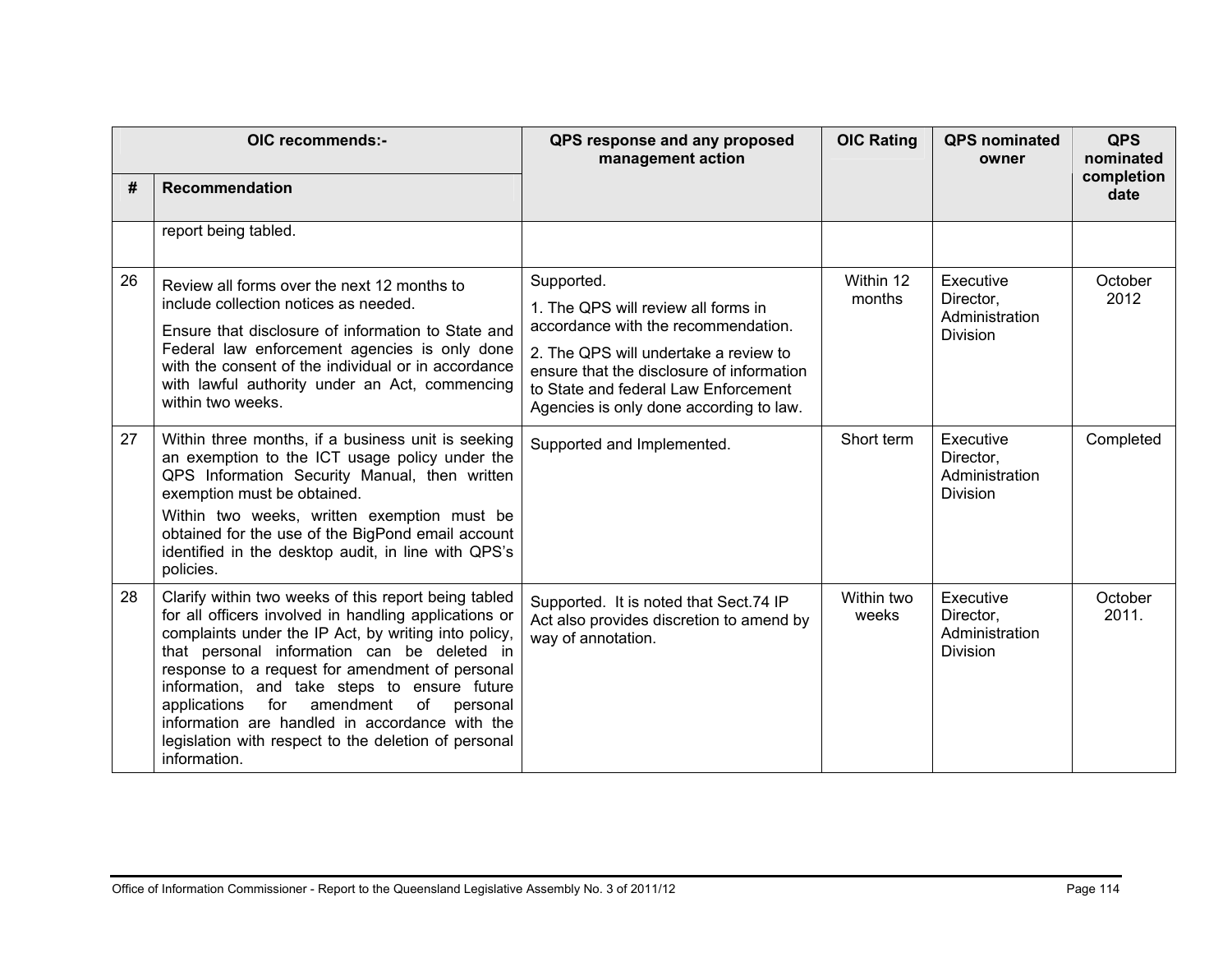# **Appendix 7 – Steps in the Review Process**

| Methodology                                                                                                                                                                        | <b>Date</b>        | <b>Reference to Charter for OIC Reviews</b>                                                                                                                                                                                          |
|------------------------------------------------------------------------------------------------------------------------------------------------------------------------------------|--------------------|--------------------------------------------------------------------------------------------------------------------------------------------------------------------------------------------------------------------------------------|
| Initial letter to Police Commissioner                                                                                                                                              | 25 October 2010    | Letter of introduction.                                                                                                                                                                                                              |
| Entry meeting with Police Commissioner                                                                                                                                             | 19 November 2010   | Initial contact meeting.                                                                                                                                                                                                             |
| Letter to Police Commissioner confirming Terms of Reference                                                                                                                        | 23 November 2010   | Engagement letter.                                                                                                                                                                                                                   |
| Amendment of Terms of Reference after meeting with Acting<br>Superintendent, Manager RTI and Privacy Unit (files reviewed<br>for six months rather than 2009-2010)                 | 17 December 2010   | Entry meeting with key personnel. Terms of<br>Reference amended to pick up advice on scope - to<br>pick up latest practices post-introduction of computer<br>case management and reduce the amount of work<br>for QPS in the review. |
| Meeting RTIP Unit Superintendent and Inspector confirming<br>all files reviewed and discussing issues                                                                              | 15 February 2011   | Field work, including file reviews and direct<br>observation. Issues raised with QPS to decide<br>whether or not issues were open for the report.                                                                                    |
| Email to RTIP Unit Superintendent describing the issues<br>arising from the review, including file review, review of policies<br>and other documentation and interviews with staff | 16 March 2011      | Field work, including interviews and review of<br>documentation. Presentation of open issues to QPS.                                                                                                                                 |
| Community consultation                                                                                                                                                             | April to June 2011 | Client interviews.                                                                                                                                                                                                                   |
| Preliminary draft report provided to QPS Contact (RTIP Unit<br>Superintendent) for review of accuracy, context and<br>terminology                                                  | 18 August 2011     | Line management given opportunity to review<br>findings and comment on draft report to provide<br>additional information or correct misinformation.                                                                                  |
| Meeting with QPS contact to discuss comments (RTIP Unit<br>Superintendent and member of staff).                                                                                    | 1 September 2011   | Exit meeting with line management                                                                                                                                                                                                    |
| Final comments provided from QPS Contact (Acting<br>Superintendent RTIP Unit) on preliminary draft                                                                                 | 7 September 2011   | Review of report and its recommendations.                                                                                                                                                                                            |

### **OIC Review Methodology**